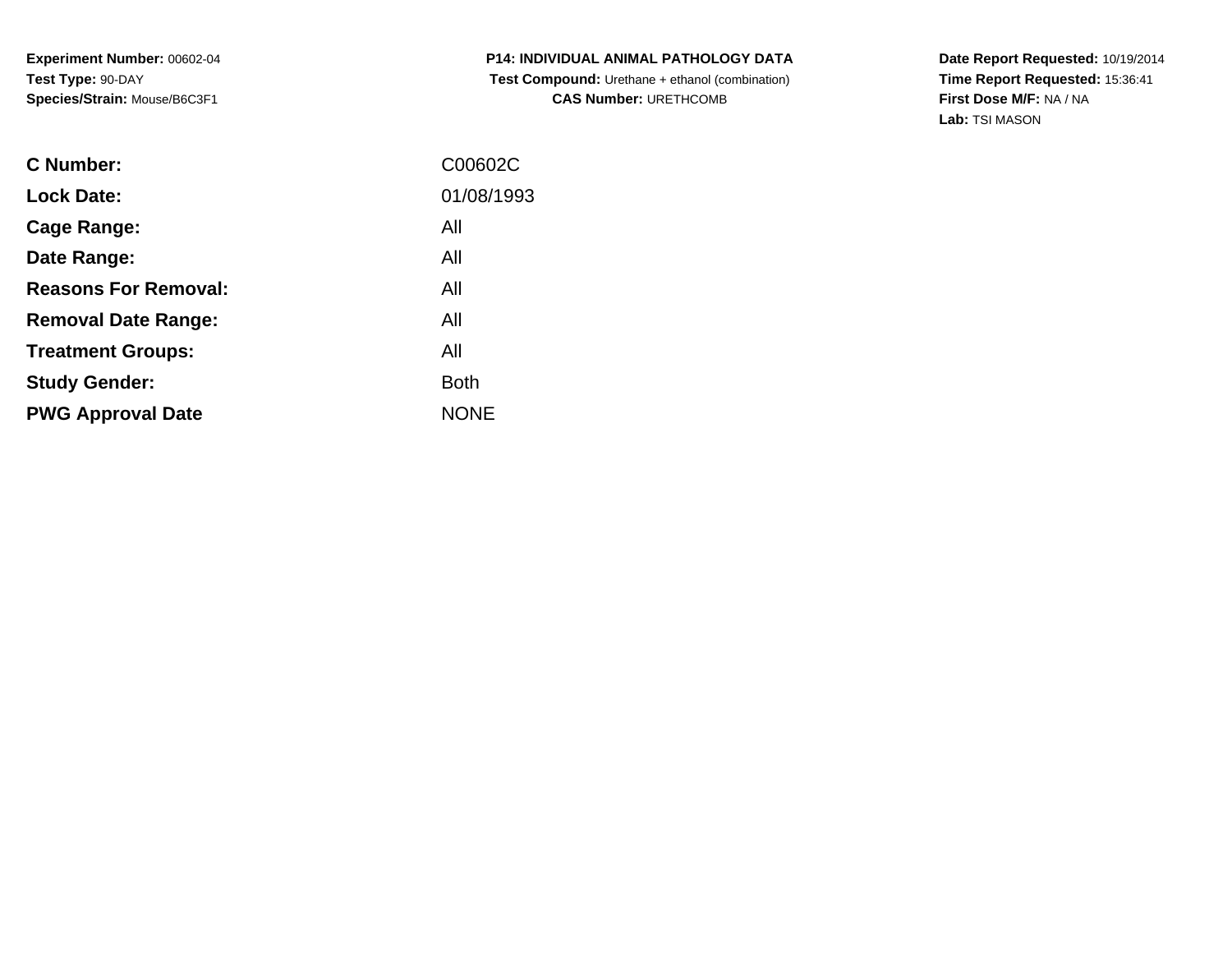| Experiment Number: 00602-04  | P14: INDIVIDUAL ANIMAL PATHOLOGY DATA<br>Test Compound: Urethane + ethanol (combination) |                                   |                                 | Date Report Requested: 10/19/2014 |
|------------------------------|------------------------------------------------------------------------------------------|-----------------------------------|---------------------------------|-----------------------------------|
| Test Type: 90-DAY            |                                                                                          |                                   | Time Report Requested: 15:36:41 |                                   |
| Species/Strain: Mouse/B6C3F1 |                                                                                          | <b>CAS Number: URETHCOMB</b>      | First Dose M/F: NA / NA         |                                   |
|                              |                                                                                          |                                   | Lab: TSI MASON                  |                                   |
| <b>ANIMAL ID: 121</b>        | <b>TRT#: 1</b>                                                                           | <b>SEX: Male</b>                  | DAY ON TEST: 93                 |                                   |
|                              | DOSE: 0 PPM                                                                              | <b>DISP: Terminal Sacrifice</b>   | <b>HISTO: 912231</b>            |                                   |
|                              |                                                                                          | ORGAN AND ACCOUNTABLE SITE STATUS |                                 |                                   |
| <b>NORMAL</b>                |                                                                                          |                                   |                                 |                                   |
| * Adrenal Medulla            | * Bone                                                                                   | * Bone Marrow                     | * Brain                         |                                   |
| * Epididymis                 | * Esophagus                                                                              | * Gallbladder                     | * Heart                         |                                   |
| * Intestine Large, Cecum     | * Intestine Large, Colon                                                                 | * Intestine Large, Rectum         | * Intestine Small, Duodenum     |                                   |
| * Intestine Small, Ileum     | * Intestine Small, Jejunum                                                               | * Liver                           | * Lung                          |                                   |
| * Lymph Node, Mandibular     | * Lymph Node, Mesenteric                                                                 | * Nose                            | * Pancreas                      |                                   |
| * Pituitary Gland            | * Preputial Gland                                                                        | * Prostate                        | * Salivary Glands               |                                   |
| * Seminal Vesicle            | * Skin                                                                                   | * Spleen                          | * Stomach, Forestomach          |                                   |
| * Stomach, Glandular         | * Testes                                                                                 | * Thyroid Gland                   | * Trachea                       |                                   |
| * Urinary Bladder            |                                                                                          |                                   |                                 |                                   |
| <b>MISSING</b>               |                                                                                          |                                   |                                 |                                   |
| * Mammary Gland              |                                                                                          |                                   |                                 |                                   |
| <b>OBSERVATIONS</b>          |                                                                                          |                                   |                                 |                                   |
| * Adrenal Cortex             | Capsule                                                                                  | Hyperplasia                       | Minimal                         |                                   |
| * Kidney                     |                                                                                          | Nephropathy                       | Minimal                         |                                   |
| * Parathyroid Gland          |                                                                                          | Cyst                              |                                 |                                   |
| * Thymus                     |                                                                                          | <b>Ectopic Parathyroid Gland</b>  |                                 |                                   |
| PRIMARY CAUSE OF DEATH       |                                                                                          |                                   |                                 |                                   |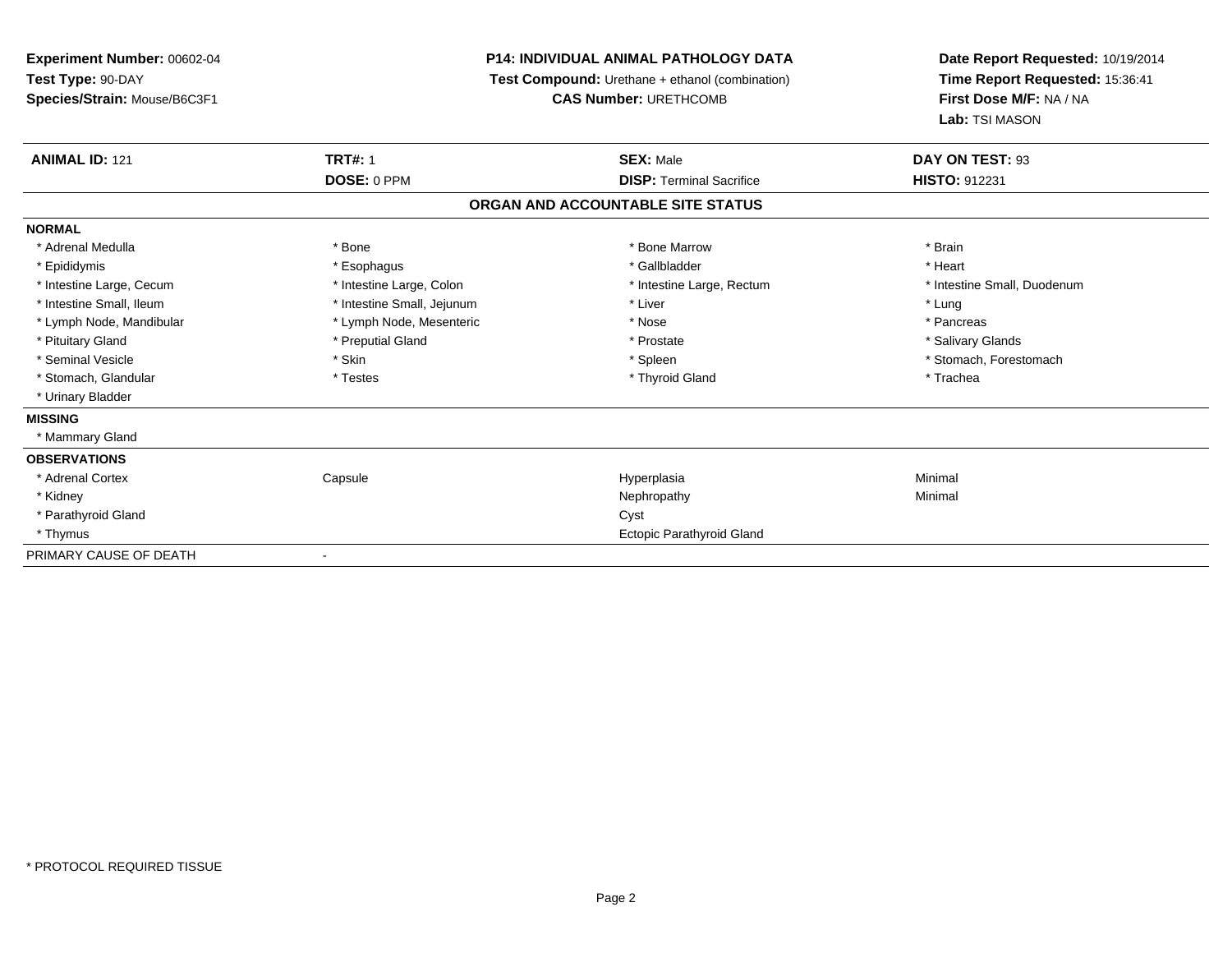## **P14: INDIVIDUAL ANIMAL PATHOLOGY DATA**

**Test Compound:** Urethane + ethanol (combination)

**CAS Number:** URETHCOMB

| <b>ANIMAL ID: 122</b>       | <b>TRT#: 1</b>           | <b>SEX: Male</b>                  | DAY ON TEST: 93           |  |
|-----------------------------|--------------------------|-----------------------------------|---------------------------|--|
|                             | DOSE: 0 PPM              | <b>DISP:</b> Terminal Sacrifice   | <b>HISTO: 912232</b>      |  |
|                             |                          | ORGAN AND ACCOUNTABLE SITE STATUS |                           |  |
| <b>NORMAL</b>               |                          |                                   |                           |  |
| * Adrenal Cortex            | * Adrenal Medulla        | * Bone                            | * Bone Marrow             |  |
| * Brain                     | * Epididymis             | * Esophagus                       | * Gallbladder             |  |
| * Heart                     | * Intestine Large, Cecum | * Intestine Large, Colon          | * Intestine Large, Rectum |  |
| * Intestine Small, Duodenum | * Intestine Small, Ileum | * Intestine Small, Jejunum        | * Kidney                  |  |
| * Liver                     | * Lung                   | * Lymph Node, Mandibular          | * Lymph Node, Mesenteric  |  |
| * Mammary Gland             | * Nose                   | * Pancreas                        | * Parathyroid Gland       |  |
| * Pituitary Gland           | * Preputial Gland        | * Prostate                        | * Salivary Glands         |  |
| * Seminal Vesicle           | * Skin                   | * Spleen                          | * Stomach, Forestomach    |  |
| * Stomach, Glandular        | * Testes                 | * Thymus                          | * Thyroid Gland           |  |
| * Trachea                   | * Urinary Bladder        |                                   |                           |  |
| PRIMARY CAUSE OF DEATH      |                          |                                   |                           |  |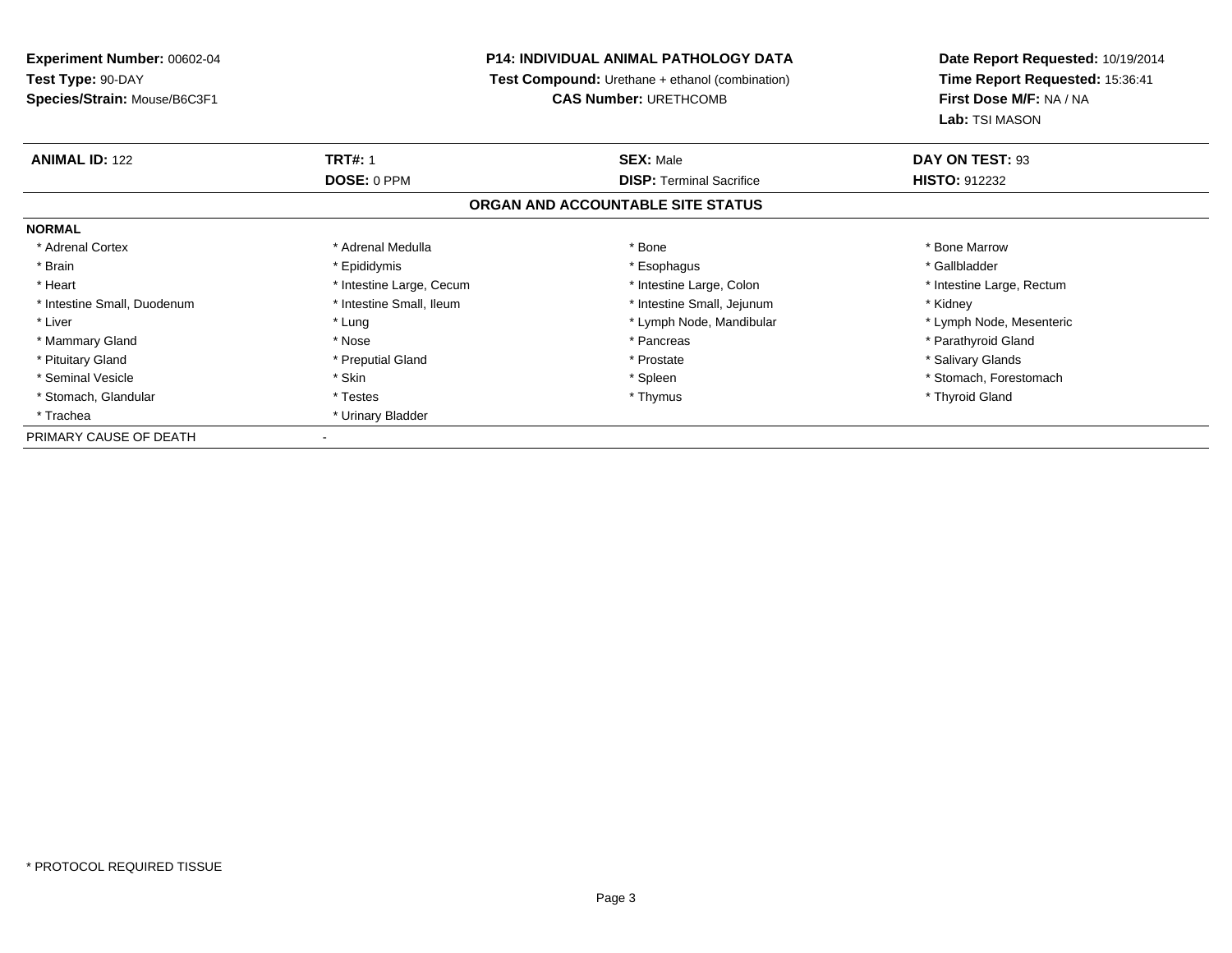| Experiment Number: 00602-04                                                 | P14: INDIVIDUAL ANIMAL PATHOLOGY DATA |                                   | Date Report Requested: 10/19/2014 |
|-----------------------------------------------------------------------------|---------------------------------------|-----------------------------------|-----------------------------------|
| Test Type: 90-DAY<br><b>Test Compound:</b> Urethane + ethanol (combination) |                                       | Time Report Requested: 15:36:41   |                                   |
| Species/Strain: Mouse/B6C3F1                                                |                                       | <b>CAS Number: URETHCOMB</b>      | First Dose M/F: NA / NA           |
|                                                                             |                                       |                                   | Lab: TSI MASON                    |
| <b>ANIMAL ID: 123</b>                                                       | <b>TRT#: 1</b>                        | <b>SEX: Male</b>                  | DAY ON TEST: 93                   |
|                                                                             | DOSE: 0 PPM                           | <b>DISP: Terminal Sacrifice</b>   | <b>HISTO: 912233</b>              |
|                                                                             |                                       | ORGAN AND ACCOUNTABLE SITE STATUS |                                   |
| <b>NORMAL</b>                                                               |                                       |                                   |                                   |
| * Adrenal Medulla                                                           | * Bone                                | * Bone Marrow                     | * Brain                           |
| * Epididymis                                                                | * Esophagus                           | * Gallbladder                     | * Heart                           |
| * Intestine Large, Cecum                                                    | * Intestine Large, Colon              | * Intestine Large, Rectum         | * Intestine Small, Duodenum       |
| * Intestine Small, Ileum                                                    | * Intestine Small, Jejunum            | * Islets, Pancreatic              | * Liver                           |
| * Lung                                                                      | * Lymph Node, Mandibular              | * Lymph Node, Mesenteric          | * Nose                            |
| * Pancreas                                                                  | * Parathyroid Gland                   | * Pituitary Gland                 | * Preputial Gland                 |
| * Prostate                                                                  | * Salivary Glands                     | * Seminal Vesicle                 | * Skin                            |
| * Spleen                                                                    | * Stomach, Forestomach                | * Stomach, Glandular              | * Testes                          |
| * Thymus                                                                    | * Thyroid Gland                       | * Trachea                         | * Urinary Bladder                 |
| <b>MISSING</b>                                                              |                                       |                                   |                                   |
| * Mammary Gland                                                             |                                       |                                   |                                   |
| <b>OBSERVATIONS</b>                                                         |                                       |                                   |                                   |
| * Adrenal Cortex                                                            | Capsule                               | Hyperplasia                       | Minimal                           |
| * Kidney                                                                    |                                       | Nephropathy                       | Minimal                           |
| PRIMARY CAUSE OF DEATH                                                      |                                       |                                   |                                   |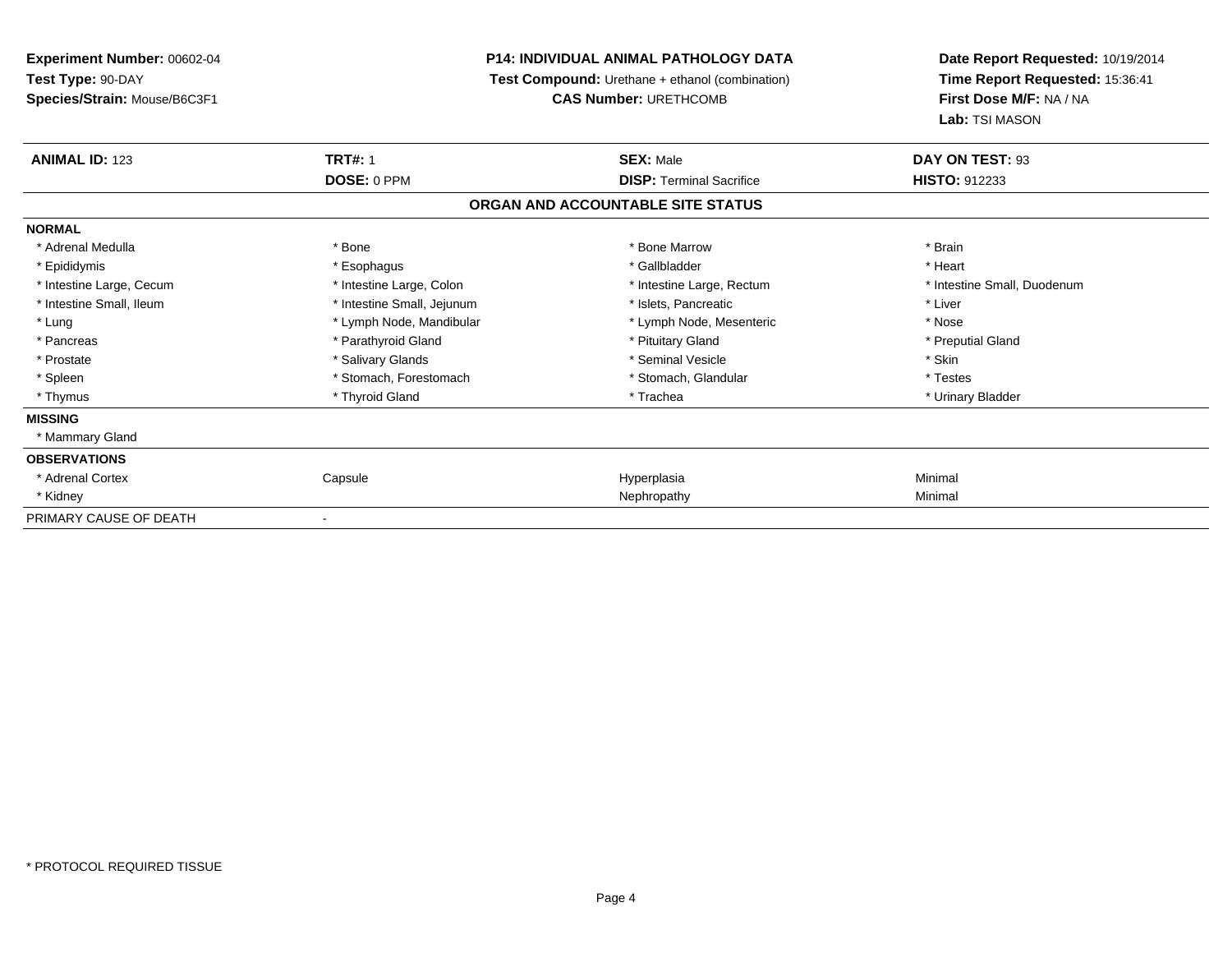## **P14: INDIVIDUAL ANIMAL PATHOLOGY DATA**

**Test Compound:** Urethane + ethanol (combination)

**CAS Number:** URETHCOMB

| <b>ANIMAL ID: 124</b>       | <b>TRT#: 1</b>           | <b>SEX: Male</b>                  | DAY ON TEST: 93           |
|-----------------------------|--------------------------|-----------------------------------|---------------------------|
|                             | <b>DOSE: 0 PPM</b>       | <b>DISP: Terminal Sacrifice</b>   | <b>HISTO: 912234</b>      |
|                             |                          | ORGAN AND ACCOUNTABLE SITE STATUS |                           |
| <b>NORMAL</b>               |                          |                                   |                           |
| * Adrenal Cortex            | * Adrenal Medulla        | * Bone                            | * Bone Marrow             |
| * Brain                     | * Epididymis             | * Esophagus                       | * Gallbladder             |
| * Heart                     | * Intestine Large, Cecum | * Intestine Large, Colon          | * Intestine Large, Rectum |
| * Intestine Small, Duodenum | * Intestine Small, Ileum | * Intestine Small, Jejunum        | * Kidney                  |
| * Liver                     | * Lung                   | * Lymph Node, Mandibular          | * Lymph Node, Mesenteric  |
| * Nose                      | * Pancreas               | * Parathyroid Gland               | * Pituitary Gland         |
| * Preputial Gland           | * Prostate               | * Salivary Glands                 | * Seminal Vesicle         |
| * Skin                      | * Spleen                 | * Stomach, Forestomach            | * Stomach, Glandular      |
| * Testes                    | * Thymus                 | * Thyroid Gland                   | * Trachea                 |
| * Urinary Bladder           |                          |                                   |                           |
| <b>MISSING</b>              |                          |                                   |                           |
| * Mammary Gland             |                          |                                   |                           |
| PRIMARY CAUSE OF DEATH      |                          |                                   |                           |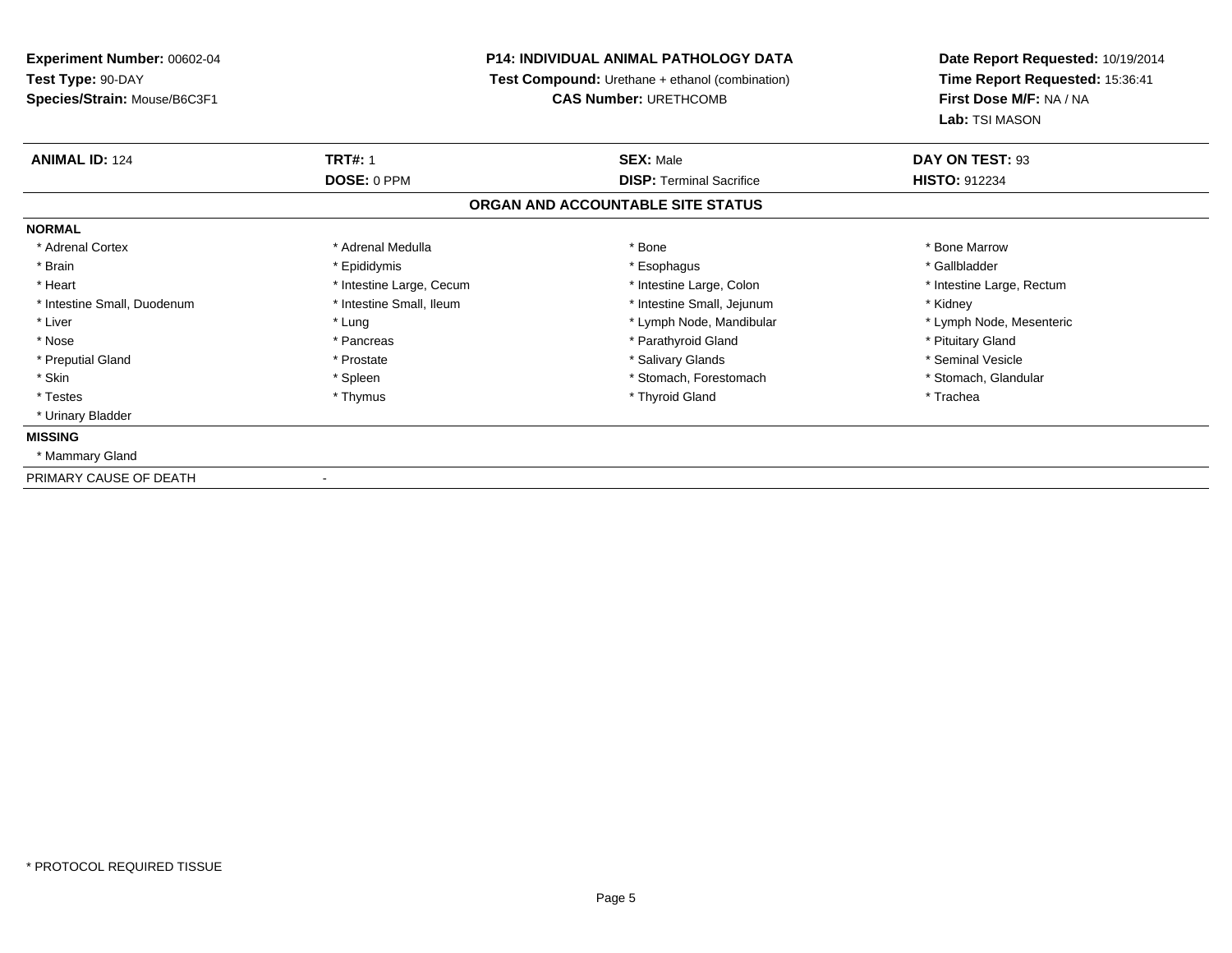**Experiment Number:** 00602-04**Test Type:** 90-DAY **Species/Strain:** Mouse/B6C3F1**P14: INDIVIDUAL ANIMAL PATHOLOGY DATA Test Compound:** Urethane + ethanol (combination)**CAS Number:** URETHCOMB**Date Report Requested:** 10/19/2014**Time Report Requested:** 15:36:41**First Dose M/F:** NA / NA**Lab:** TSI MASON**ANIMAL ID:** 125**TRT#:** 1 **SEX:** Male **DAY ON TEST:** 93 **DOSE:** 0 PPM**DISP:** Terminal Sacrifice **HISTO:** 912235 **ORGAN AND ACCOUNTABLE SITE STATUSNORMAL**\* Adrenal Cortex \* Adrenal Medulla \* Adrenal Medulla \* Bone \* Bone \* Bone \* Bone \* Bone Marrow \* Gallbladder \* Brain \* Allen the state of the state of the state of the state of the state of the state of the state of the state of the state of the state of the state of the state of the state of the state of the state of the state o \* Heart **\*** Intestine Large, Cecum \* Intestine Large, Cecum \* Intestine Large, Colon \* <sup>\*</sup> Intestine Large, Rectum \* Intestine Small, Duodenum \* Intestine Small, Ileum \* 1ntestine Small, Intestine Small, Jejunum \* Islets, Pancreatic \* Lymph Node, Mesenteric \* Kidney \* Lung \* Lung \* Lung \* Lung \* Lower \* Lymph Node, Mandibular \* Lymph Node, Mandibular \* Nose \* Pancreas \* Pancreas \* Pancreas \* Parathyroid Gland \* Parathyroid Gland \* Pituitary Gland \* Pituitary Gland \* Seminal Vesicle \* Preputial Gland \* \* Annual vesicle \* \* Prostate \* \* Salivary Glands \* \* Salivary Glands \* \* Seminal Vesicle \* \* Stomach, Glandular \* Skin \* Stomach, Forestomach \* Spleen \* Stomach, Stomach, Forestomach \* Stomach, Forestomach \* Testes \* Thymus \* Thyroid Gland \* Trachea \* Urinary Bladder**MISSING** \* Mammary Gland**OBSERVATIONS** \* Liver Fatty Changee Minimal PRIMARY CAUSE OF DEATH-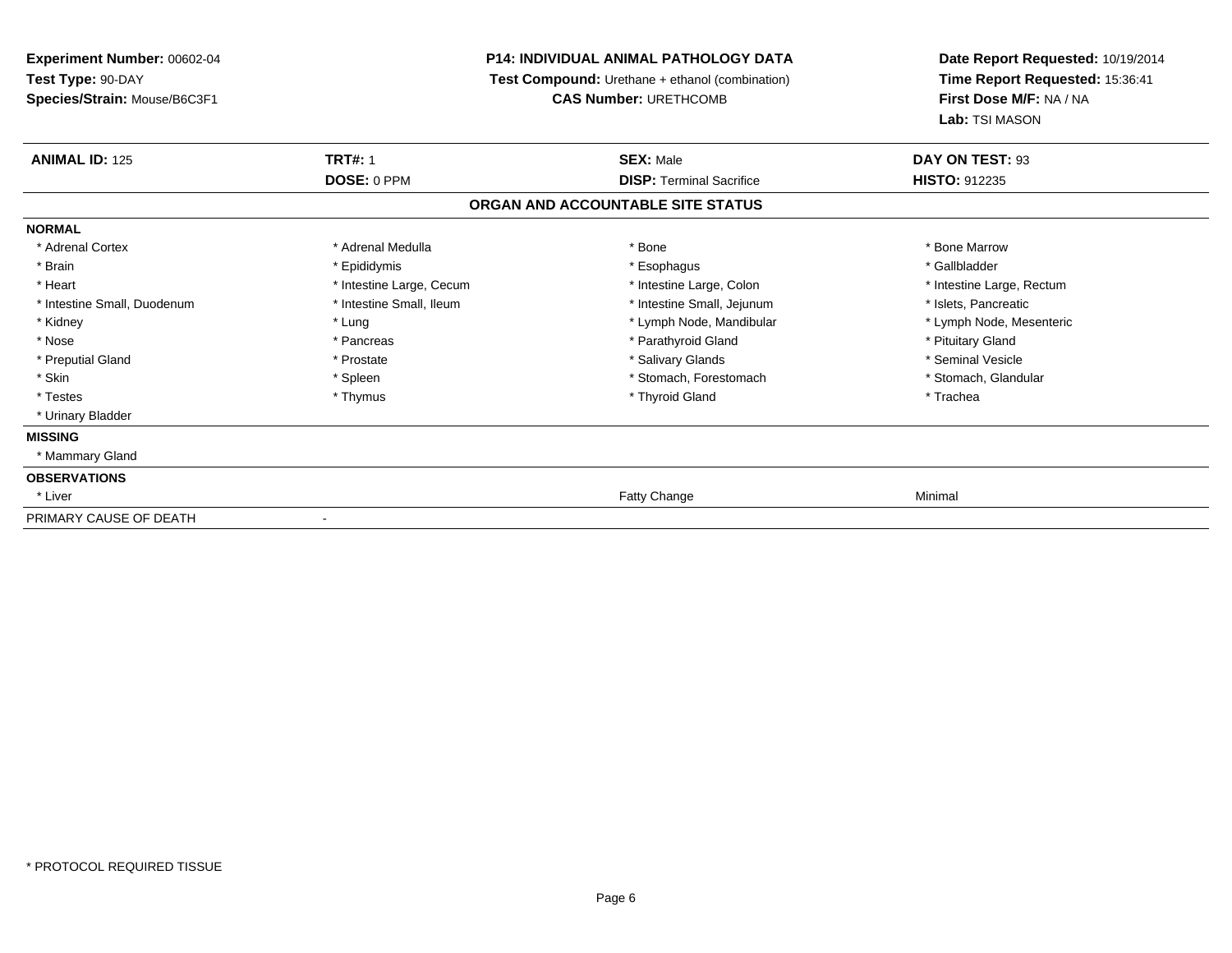| Experiment Number: 00602-04  | <b>P14: INDIVIDUAL ANIMAL PATHOLOGY DATA</b><br><b>Test Compound:</b> Urethane + ethanol (combination) |                                   |                                 | Date Report Requested: 10/19/2014 |
|------------------------------|--------------------------------------------------------------------------------------------------------|-----------------------------------|---------------------------------|-----------------------------------|
| Test Type: 90-DAY            |                                                                                                        |                                   | Time Report Requested: 15:36:41 |                                   |
| Species/Strain: Mouse/B6C3F1 |                                                                                                        | <b>CAS Number: URETHCOMB</b>      | First Dose M/F: NA / NA         |                                   |
|                              |                                                                                                        |                                   | Lab: TSI MASON                  |                                   |
| <b>ANIMAL ID: 126</b>        | <b>TRT#: 1</b>                                                                                         | <b>SEX: Male</b>                  | DAY ON TEST: 93                 |                                   |
|                              | DOSE: 0 PPM                                                                                            | <b>DISP: Terminal Sacrifice</b>   | <b>HISTO: 912236</b>            |                                   |
|                              |                                                                                                        | ORGAN AND ACCOUNTABLE SITE STATUS |                                 |                                   |
| <b>NORMAL</b>                |                                                                                                        |                                   |                                 |                                   |
| * Adrenal Cortex             | * Bone                                                                                                 | * Bone Marrow                     | * Brain                         |                                   |
| * Epididymis                 | * Esophagus                                                                                            | * Gallbladder                     | * Heart                         |                                   |
| * Intestine Large, Cecum     | * Intestine Large, Colon                                                                               | * Intestine Large, Rectum         | * Intestine Small, Duodenum     |                                   |
| * Intestine Small, Ileum     | * Intestine Small, Jejunum                                                                             | * Kidney                          | * Liver                         |                                   |
| * Lung                       | * Lymph Node, Mandibular                                                                               | * Lymph Node, Mesenteric          | * Nose                          |                                   |
| * Pancreas                   | * Parathyroid Gland                                                                                    | * Pituitary Gland                 | * Preputial Gland               |                                   |
| * Prostate                   | * Salivary Glands                                                                                      | * Seminal Vesicle                 | * Skin                          |                                   |
| * Spleen                     | * Stomach, Forestomach                                                                                 | * Stomach, Glandular              | * Testes                        |                                   |
| * Thymus                     | * Trachea                                                                                              | * Urinary Bladder                 |                                 |                                   |
| <b>MISSING</b>               |                                                                                                        |                                   |                                 |                                   |
| * Mammary Gland              |                                                                                                        |                                   |                                 |                                   |
| <b>OBSERVATIONS</b>          |                                                                                                        |                                   |                                 |                                   |
| * Adrenal Medulla            |                                                                                                        | Hyperplasia                       | Mild                            |                                   |
| * Thyroid Gland              |                                                                                                        | Inflammation                      | Chronic, Minimal                |                                   |
| PRIMARY CAUSE OF DEATH       |                                                                                                        |                                   |                                 |                                   |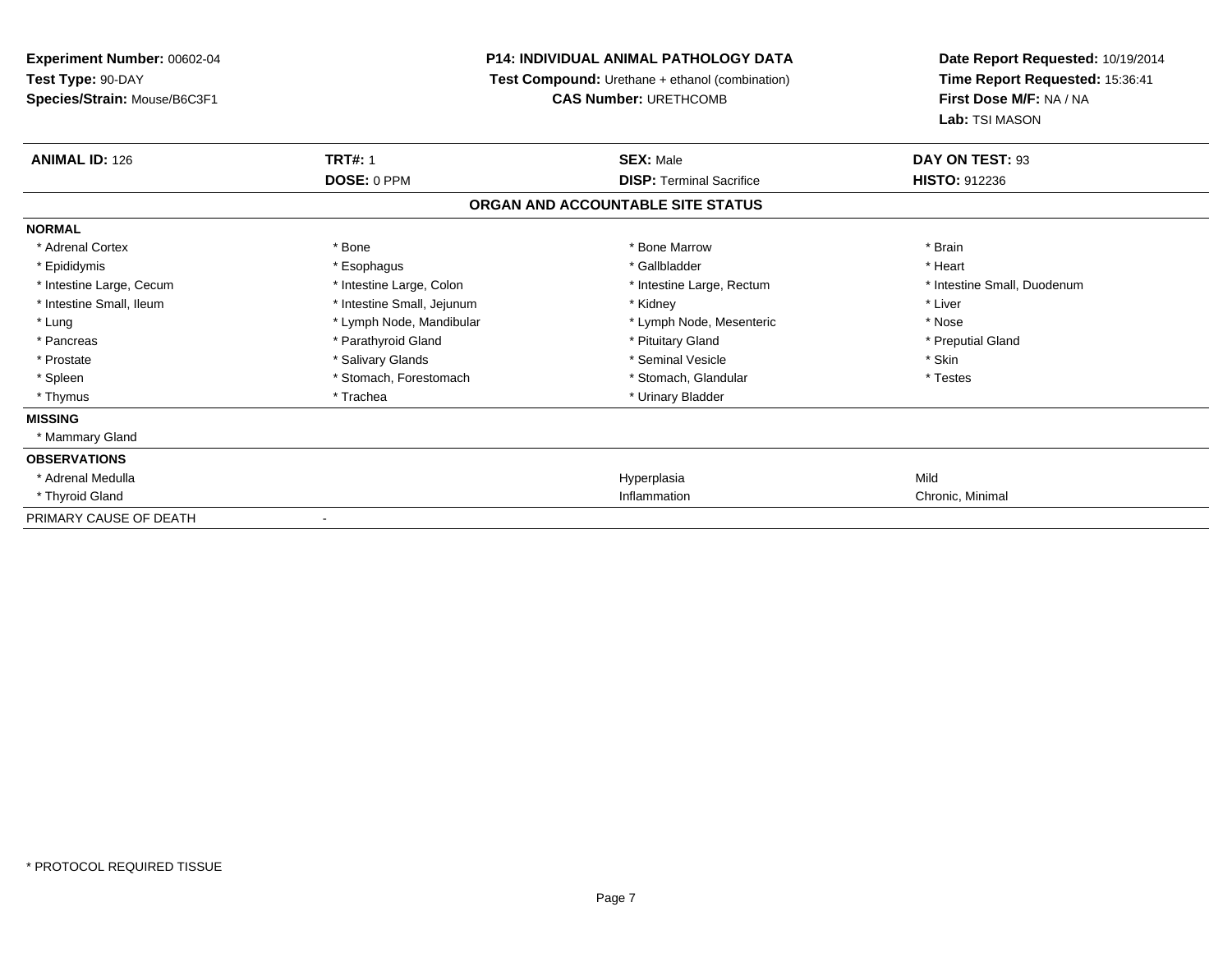## **P14: INDIVIDUAL ANIMAL PATHOLOGY DATA**

**Test Compound:** Urethane + ethanol (combination)

**CAS Number:** URETHCOMB

| <b>ANIMAL ID: 127</b>       | <b>TRT#: 1</b>           | <b>SEX: Male</b>                  | DAY ON TEST: 93           |  |
|-----------------------------|--------------------------|-----------------------------------|---------------------------|--|
|                             | DOSE: 0 PPM              | <b>DISP: Terminal Sacrifice</b>   | <b>HISTO: 912237</b>      |  |
|                             |                          | ORGAN AND ACCOUNTABLE SITE STATUS |                           |  |
| <b>NORMAL</b>               |                          |                                   |                           |  |
| * Adrenal Cortex            | * Adrenal Medulla        | * Bone                            | * Bone Marrow             |  |
| * Brain                     | * Epididymis             | * Esophagus                       | * Gallbladder             |  |
| * Heart                     | * Intestine Large, Cecum | * Intestine Large, Colon          | * Intestine Large, Rectum |  |
| * Intestine Small, Duodenum | * Intestine Small, Ileum | * Intestine Small, Jejunum        | * Liver                   |  |
| * Lung                      | * Lymph Node, Mandibular | * Lymph Node, Mesenteric          | * Nose                    |  |
| * Pancreas                  | * Parathyroid Gland      | * Pituitary Gland                 | * Preputial Gland         |  |
| * Prostate                  | * Salivary Glands        | * Seminal Vesicle                 | * Skin                    |  |
| * Spleen                    | * Stomach, Glandular     | * Testes                          | * Thymus                  |  |
| * Thyroid Gland             | * Trachea                | * Urinary Bladder                 |                           |  |
| <b>MISSING</b>              |                          |                                   |                           |  |
| * Mammary Gland             |                          |                                   |                           |  |
| <b>OBSERVATIONS</b>         |                          |                                   |                           |  |
| * Kidney                    |                          | Nephropathy                       | Minimal                   |  |
| Lymph Node                  | Inguinal                 | Hyperplasia                       | Lymphoid, Marked          |  |
| * Stomach, Forestomach      |                          | Inflammation                      | Chronic, Minimal          |  |
| PRIMARY CAUSE OF DEATH      | ٠                        |                                   |                           |  |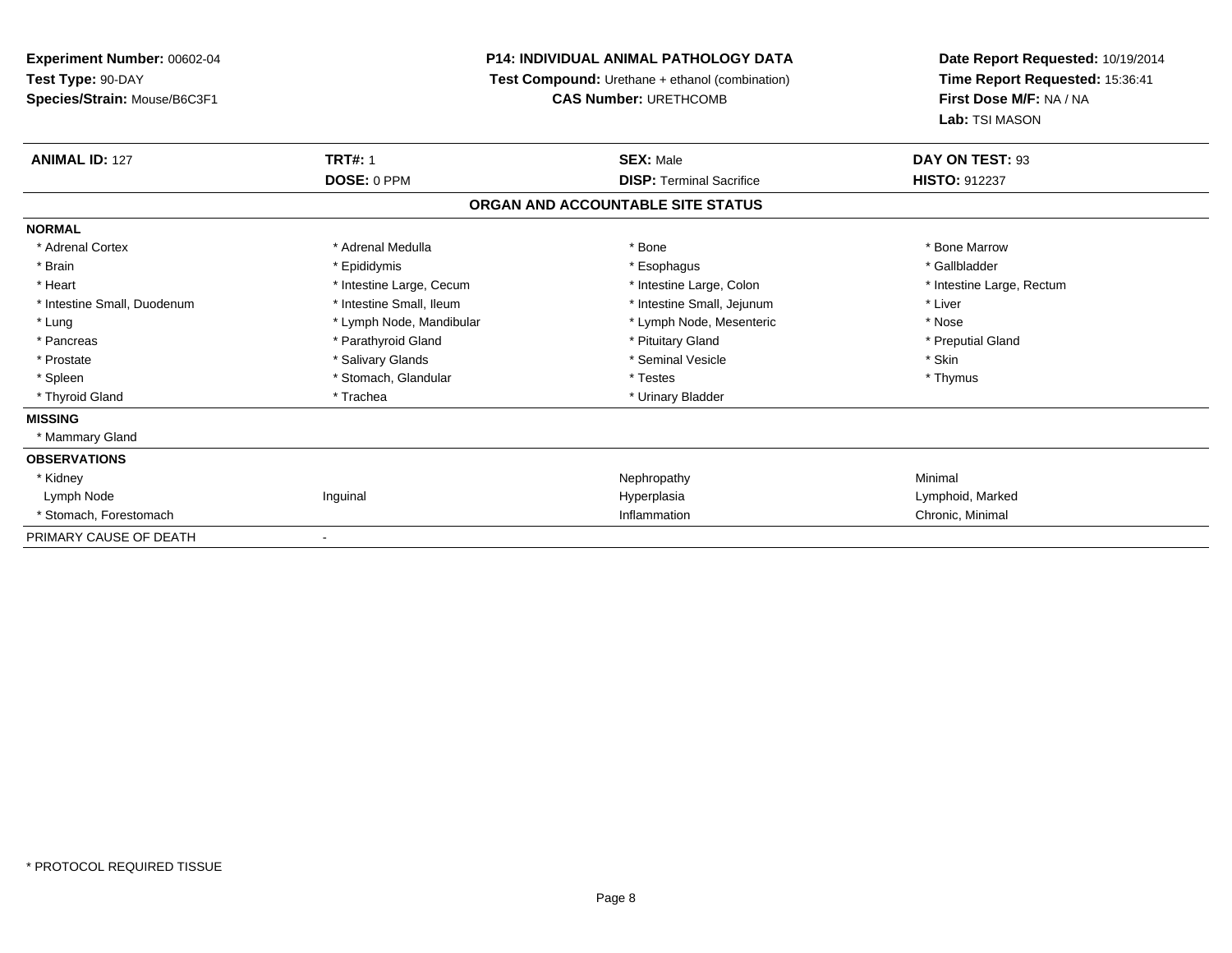**Experiment Number:** 00602-04**Test Type:** 90-DAY **Species/Strain:** Mouse/B6C3F1**P14: INDIVIDUAL ANIMAL PATHOLOGY DATA Test Compound:** Urethane + ethanol (combination)**CAS Number:** URETHCOMB**Date Report Requested:** 10/19/2014**Time Report Requested:** 15:36:41**First Dose M/F:** NA / NA**Lab:** TSI MASON**ANIMAL ID:** 128**TRT#:** 1 **SEX:** Male **DAY ON TEST:** 93 **DOSE:** 0 PPM**DISP:** Terminal Sacrifice **HISTO:** 912238 **ORGAN AND ACCOUNTABLE SITE STATUSNORMAL**\* Adrenal Cortex \* Adrenal Medulla \* Adrenal Medulla \* Bone \* Bone \* Bone \* Bone \* Bone Marrow \* Gallbladder \* Brain \* Allen the state of the state of the state of the state of the state of the state of the state of the state of the state of the state of the state of the state of the state of the state of the state of the state o \* Heart **\*** Intestine Large, Cecum \* Intestine Large, Cecum \* Intestine Large, Colon \* <sup>\*</sup> Intestine Large, Rectum \* Intestine Small, Duodenum \* Thestine Small, Ileum \* Intestine Small, Ileum \* Intestine Small, Jejunum \* \* Kidney \* Liver \* Lymph Node, Mandibular \* Nose \* Lymph Node, Mesenteric \* Nose \* Nose \* Preputial Gland \* Pancreas \* \* Parathyroid Gland \* \* Parathyroid Gland \* \* Pituitary Gland \* \* Preputial Gland \* \* Preputial Gland \* Prostate \* The state \* Salivary Glands \* Seninal Vesicle \* Seminal Vesicle \* Skin \* Skin \* Skin \* Skin \* Skin \* Testes \* Spleen \* Stomach, Forestomach \* Stomach, Spleen \* Stomach, Glandular \* Testestess \* Stomach, Glandular \* Urinary Bladder \* Thymus \* Thyroid Gland \* Trachea \* Urinary Bladder \* **MISSING** \* Mammary Gland**OBSERVATIONS** \* Lungg and the state of the state of the state of the state of the state of the state of the state of the state of the state of the state of the state of the state of the state of the state of the state of the state of the stat PRIMARY CAUSE OF DEATH-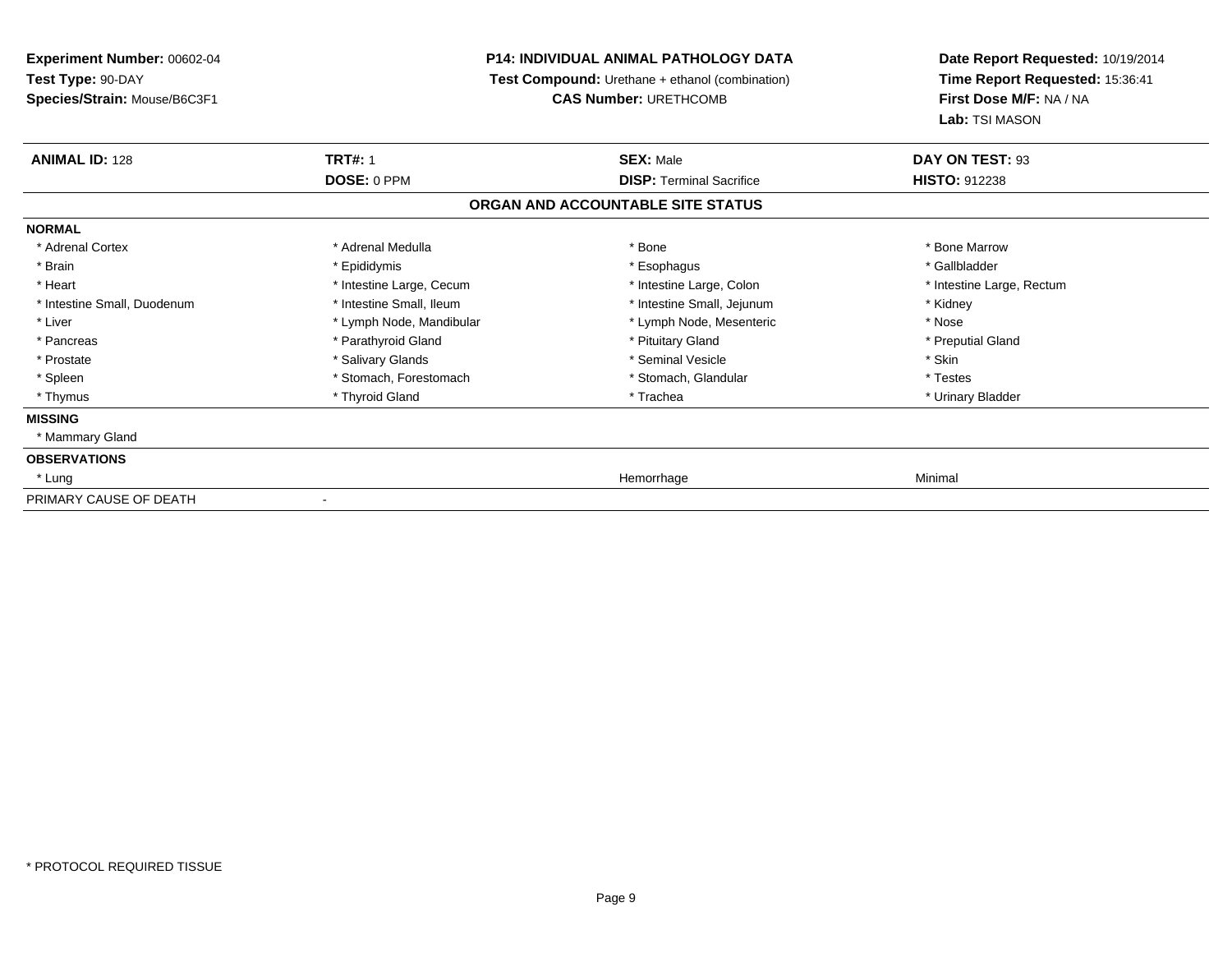| <b>Experiment Number: 00602-04</b> | P14: INDIVIDUAL ANIMAL PATHOLOGY DATA<br><b>Test Compound:</b> Urethane + ethanol (combination) |                                   | Date Report Requested: 10/19/2014 |
|------------------------------------|-------------------------------------------------------------------------------------------------|-----------------------------------|-----------------------------------|
| Test Type: 90-DAY                  |                                                                                                 |                                   | Time Report Requested: 15:36:41   |
| Species/Strain: Mouse/B6C3F1       |                                                                                                 | <b>CAS Number: URETHCOMB</b>      | First Dose M/F: NA / NA           |
|                                    |                                                                                                 |                                   | Lab: TSI MASON                    |
| <b>ANIMAL ID: 129</b>              | <b>TRT#: 1</b>                                                                                  | <b>SEX: Male</b>                  | DAY ON TEST: 93                   |
|                                    | DOSE: 0 PPM                                                                                     | <b>DISP: Terminal Sacrifice</b>   | <b>HISTO: 912239</b>              |
|                                    |                                                                                                 | ORGAN AND ACCOUNTABLE SITE STATUS |                                   |
| <b>NORMAL</b>                      |                                                                                                 |                                   |                                   |
| * Adrenal Medulla                  | * Bone                                                                                          | * Bone Marrow                     | * Brain                           |
| * Epididymis                       | * Esophagus                                                                                     | * Gallbladder                     | * Heart                           |
| * Intestine Large, Cecum           | * Intestine Large, Colon                                                                        | * Intestine Large, Rectum         | * Intestine Small, Duodenum       |
| * Intestine Small, Ileum           | * Intestine Small, Jejunum                                                                      | * Kidney                          | * Lung                            |
| * Lymph Node, Mandibular           | * Lymph Node, Mesenteric                                                                        | * Nose                            | * Pancreas                        |
| * Parathyroid Gland                | * Pituitary Gland                                                                               | * Preputial Gland                 | * Prostate                        |
| * Salivary Glands                  | * Seminal Vesicle                                                                               | * Skin                            | * Spleen                          |
| * Stomach, Forestomach             | * Stomach, Glandular                                                                            | * Testes                          | * Thymus                          |
| * Thyroid Gland                    | * Trachea                                                                                       | * Urinary Bladder                 |                                   |
| <b>MISSING</b>                     |                                                                                                 |                                   |                                   |
| * Mammary Gland                    |                                                                                                 |                                   |                                   |
| <b>OBSERVATIONS</b>                |                                                                                                 |                                   |                                   |
| * Adrenal Cortex                   | Capsule                                                                                         | Hyperplasia                       | Minimal                           |
| * Liver                            |                                                                                                 | Fatty Change                      | Mild                              |
| PRIMARY CAUSE OF DEATH             |                                                                                                 |                                   |                                   |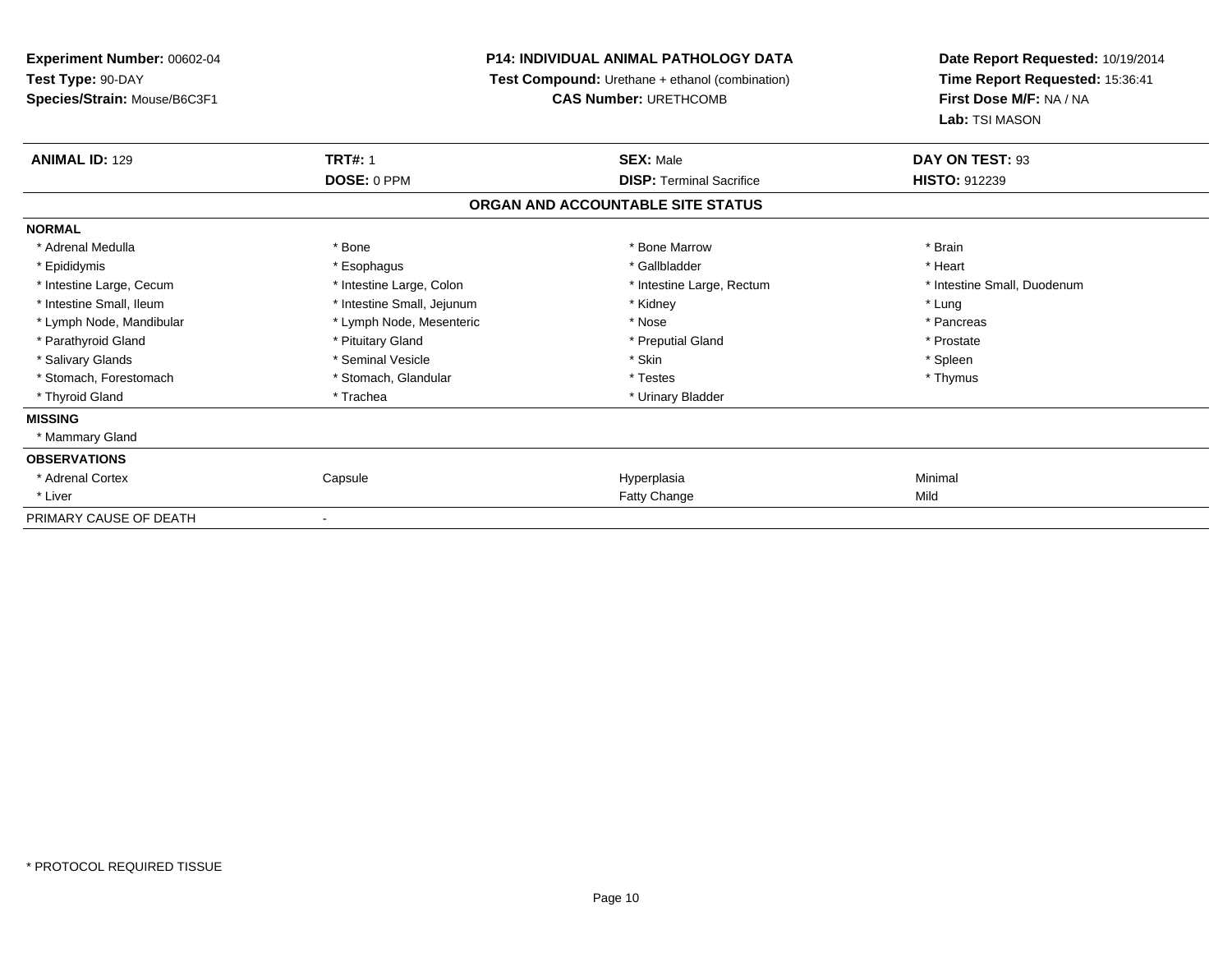| Experiment Number: 00602-04  | <b>P14: INDIVIDUAL ANIMAL PATHOLOGY DATA</b> |                                                        |                                                            | Date Report Requested: 10/19/2014 |
|------------------------------|----------------------------------------------|--------------------------------------------------------|------------------------------------------------------------|-----------------------------------|
| Test Type: 90-DAY            |                                              | <b>Test Compound:</b> Urethane + ethanol (combination) | Time Report Requested: 15:36:41<br>First Dose M/F: NA / NA |                                   |
| Species/Strain: Mouse/B6C3F1 |                                              | <b>CAS Number: URETHCOMB</b>                           |                                                            |                                   |
|                              |                                              |                                                        | Lab: TSI MASON                                             |                                   |
| <b>ANIMAL ID: 130</b>        | <b>TRT#: 1</b>                               | <b>SEX: Male</b>                                       | DAY ON TEST: 93                                            |                                   |
|                              | DOSE: 0 PPM                                  | <b>DISP: Terminal Sacrifice</b>                        | <b>HISTO: 912240</b>                                       |                                   |
|                              |                                              | ORGAN AND ACCOUNTABLE SITE STATUS                      |                                                            |                                   |
| <b>NORMAL</b>                |                                              |                                                        |                                                            |                                   |
| * Adrenal Medulla            | * Bone                                       | * Bone Marrow                                          | * Brain                                                    |                                   |
| * Epididymis                 | * Esophagus                                  | * Gallbladder                                          | * Heart                                                    |                                   |
| * Intestine Large, Cecum     | * Intestine Large, Colon                     | * Intestine Large, Rectum                              | * Intestine Small, Duodenum                                |                                   |
| * Intestine Small. Ileum     | * Intestine Small, Jejunum                   | * Islets. Pancreatic                                   | * Kidney                                                   |                                   |
| * Liver                      | * Lung                                       | * Lymph Node, Mandibular                               | * Lymph Node, Mesenteric                                   |                                   |
| * Nose                       | * Pancreas                                   | * Parathyroid Gland                                    | * Pituitary Gland                                          |                                   |
| * Preputial Gland            | * Prostate                                   | * Salivary Glands                                      | * Seminal Vesicle                                          |                                   |
| * Skin                       | * Spleen                                     | * Stomach, Forestomach                                 | * Stomach, Glandular                                       |                                   |
| * Testes                     | * Thymus                                     | * Thyroid Gland                                        | * Trachea                                                  |                                   |
| * Urinary Bladder            |                                              |                                                        |                                                            |                                   |
| <b>MISSING</b>               |                                              |                                                        |                                                            |                                   |
| * Mammary Gland              |                                              |                                                        |                                                            |                                   |
| <b>OBSERVATIONS</b>          |                                              |                                                        |                                                            |                                   |
| * Adrenal Cortex             | Capsule                                      | Hyperplasia                                            | Minimal                                                    |                                   |
| PRIMARY CAUSE OF DEATH       |                                              |                                                        |                                                            |                                   |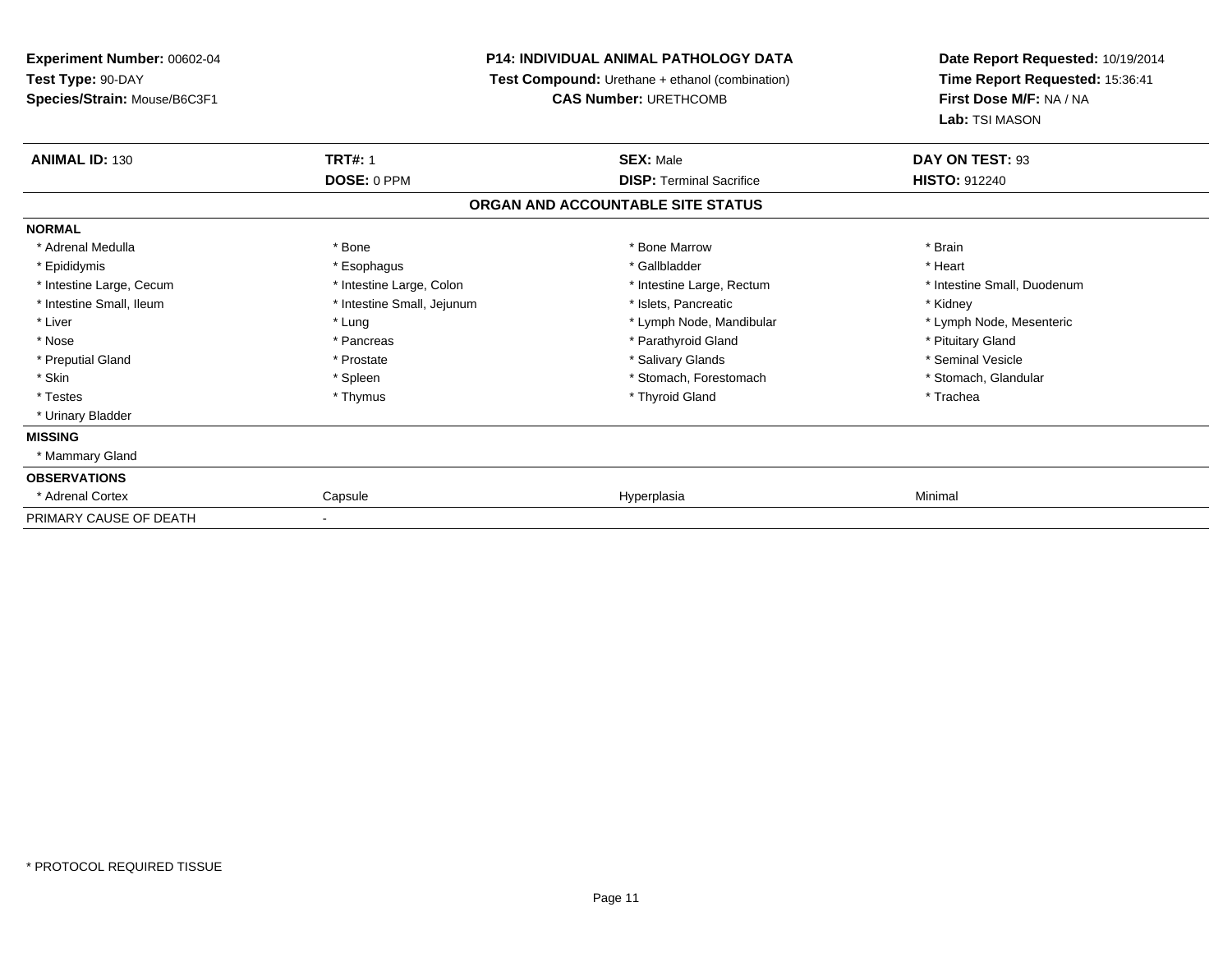| <b>Experiment Number: 00602-04</b><br>Test Type: 90-DAY<br>Species/Strain: Mouse/B6C3F1 | <b>P14: INDIVIDUAL ANIMAL PATHOLOGY DATA</b><br><b>Test Compound:</b> Urethane + ethanol (combination)<br><b>CAS Number: URETHCOMB</b> |                                   | Date Report Requested: 10/19/2014<br>Time Report Requested: 15:36:41<br>First Dose M/F: NA / NA<br>Lab: TSI MASON |
|-----------------------------------------------------------------------------------------|----------------------------------------------------------------------------------------------------------------------------------------|-----------------------------------|-------------------------------------------------------------------------------------------------------------------|
| <b>ANIMAL ID: 131</b>                                                                   | TRT#: 3                                                                                                                                | <b>SEX:</b> Male                  | DAY ON TEST: 93                                                                                                   |
|                                                                                         | <b>DOSE: 110 PPM</b>                                                                                                                   | <b>DISP:</b> Terminal Sacrifice   | <b>HISTO: 912281</b>                                                                                              |
|                                                                                         |                                                                                                                                        | ORGAN AND ACCOUNTABLE SITE STATUS |                                                                                                                   |
| <b>NORMAL</b>                                                                           |                                                                                                                                        |                                   |                                                                                                                   |
| * Bone Marrow                                                                           | * Kidney                                                                                                                               | * Lung                            | * Lymph Node, Mandibular                                                                                          |
| * Lymph Node, Mesenteric                                                                | * Spleen                                                                                                                               | * Thymus                          |                                                                                                                   |
| PRIMARY CAUSE OF DEATH                                                                  |                                                                                                                                        |                                   |                                                                                                                   |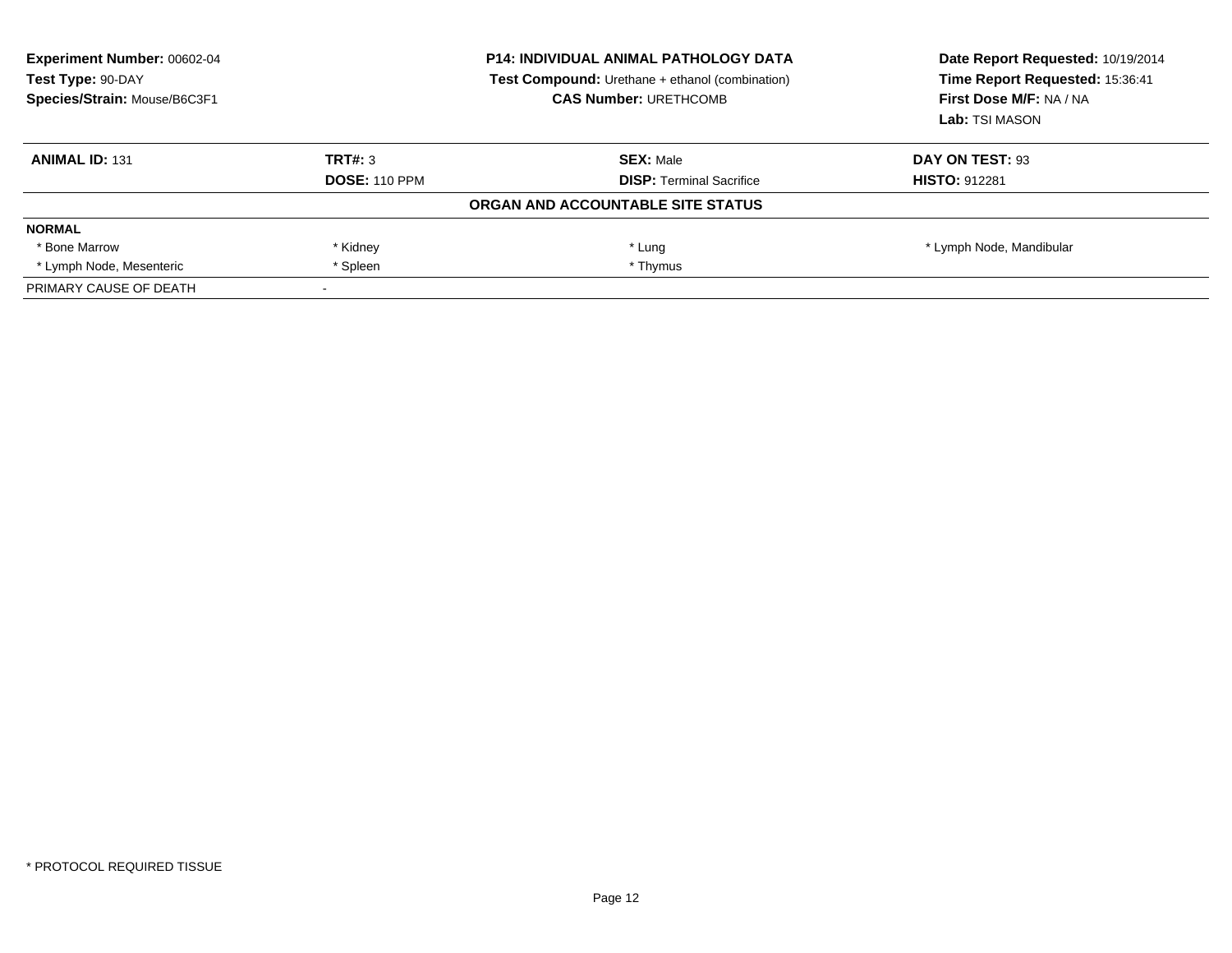| <b>Experiment Number: 00602-04</b><br>Test Type: 90-DAY<br>Species/Strain: Mouse/B6C3F1 | <b>P14: INDIVIDUAL ANIMAL PATHOLOGY DATA</b><br><b>Test Compound:</b> Urethane + ethanol (combination)<br><b>CAS Number: URETHCOMB</b> |                                   | Date Report Requested: 10/19/2014<br>Time Report Requested: 15:36:41<br>First Dose M/F: NA / NA<br>Lab: TSI MASON |
|-----------------------------------------------------------------------------------------|----------------------------------------------------------------------------------------------------------------------------------------|-----------------------------------|-------------------------------------------------------------------------------------------------------------------|
| <b>ANIMAL ID: 132</b>                                                                   | TRT#: 3                                                                                                                                | <b>SEX: Male</b>                  | DAY ON TEST: 93                                                                                                   |
|                                                                                         | <b>DOSE: 110 PPM</b>                                                                                                                   | <b>DISP:</b> Terminal Sacrifice   | <b>HISTO: 912282</b>                                                                                              |
|                                                                                         |                                                                                                                                        | ORGAN AND ACCOUNTABLE SITE STATUS |                                                                                                                   |
| <b>NORMAL</b>                                                                           |                                                                                                                                        |                                   |                                                                                                                   |
| * Bone Marrow                                                                           | * Kidney                                                                                                                               | * Lung                            | * Lymph Node, Mandibular                                                                                          |
| * Lymph Node, Mesenteric                                                                | * Spleen                                                                                                                               | * Thymus                          |                                                                                                                   |
| PRIMARY CAUSE OF DEATH                                                                  |                                                                                                                                        |                                   |                                                                                                                   |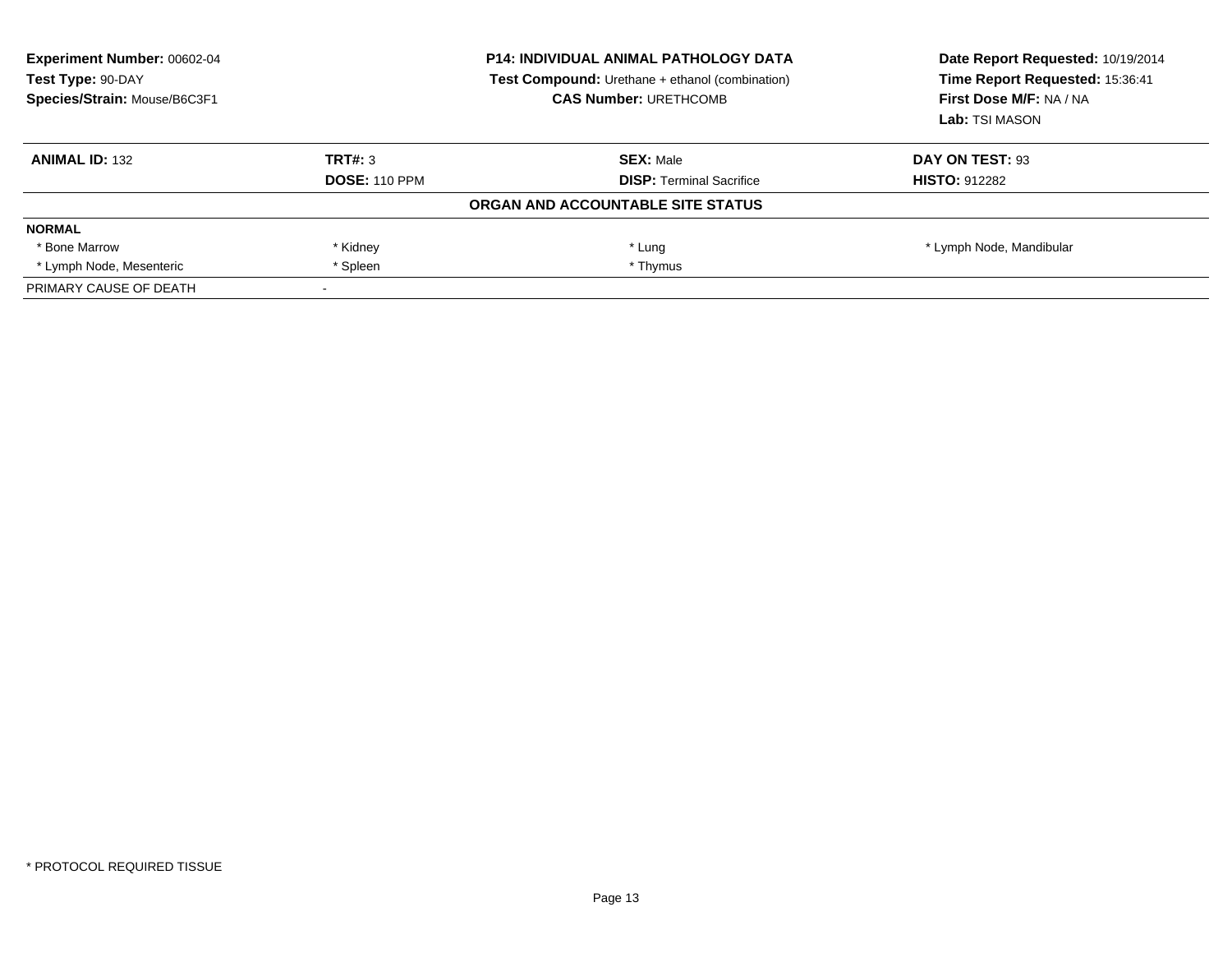| <b>Experiment Number: 00602-04</b><br>Test Type: 90-DAY<br>Species/Strain: Mouse/B6C3F1 |                      | <b>P14: INDIVIDUAL ANIMAL PATHOLOGY DATA</b><br><b>Test Compound:</b> Urethane + ethanol (combination)<br><b>CAS Number: URETHCOMB</b> | Date Report Requested: 10/19/2014<br>Time Report Requested: 15:36:41<br>First Dose M/F: NA / NA<br>Lab: TSI MASON |
|-----------------------------------------------------------------------------------------|----------------------|----------------------------------------------------------------------------------------------------------------------------------------|-------------------------------------------------------------------------------------------------------------------|
| <b>ANIMAL ID: 133</b>                                                                   | TRT#: 3              | <b>SEX: Male</b>                                                                                                                       | DAY ON TEST: 93                                                                                                   |
|                                                                                         | <b>DOSE: 110 PPM</b> | <b>DISP:</b> Terminal Sacrifice                                                                                                        | <b>HISTO: 912283</b>                                                                                              |
|                                                                                         |                      | ORGAN AND ACCOUNTABLE SITE STATUS                                                                                                      |                                                                                                                   |
| <b>NORMAL</b>                                                                           |                      |                                                                                                                                        |                                                                                                                   |
| * Bone Marrow                                                                           | * Kidney             | * Lung                                                                                                                                 | * Lymph Node, Mandibular                                                                                          |
| * Lymph Node, Mesenteric                                                                | * Spleen             | * Thymus                                                                                                                               |                                                                                                                   |
| PRIMARY CAUSE OF DEATH                                                                  |                      |                                                                                                                                        |                                                                                                                   |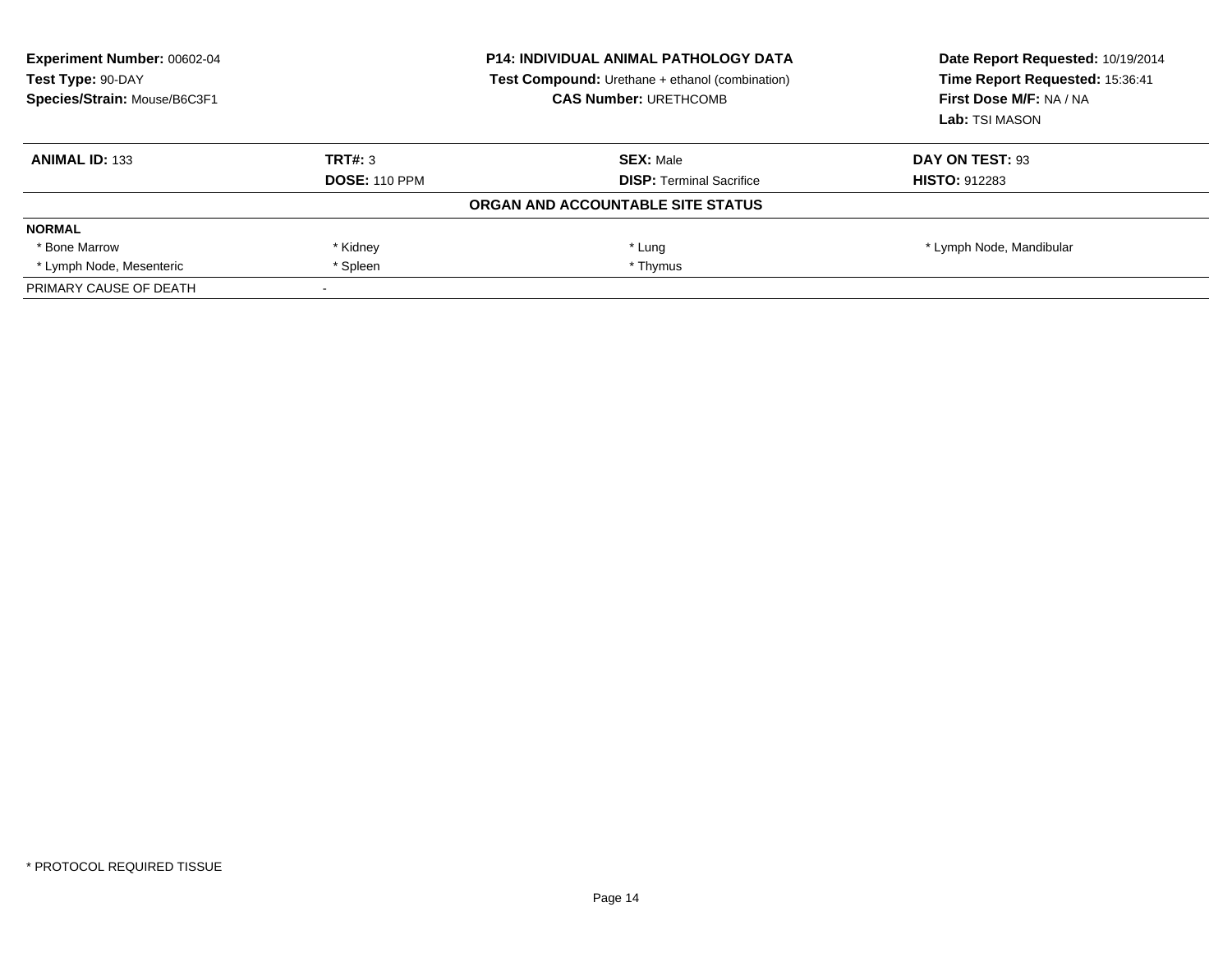| <b>Experiment Number: 00602-04</b><br>Test Type: 90-DAY<br>Species/Strain: Mouse/B6C3F1 |                      | <b>P14: INDIVIDUAL ANIMAL PATHOLOGY DATA</b><br><b>Test Compound:</b> Urethane + ethanol (combination)<br><b>CAS Number: URETHCOMB</b> | Date Report Requested: 10/19/2014<br>Time Report Requested: 15:36:41<br>First Dose M/F: NA / NA<br>Lab: TSI MASON |
|-----------------------------------------------------------------------------------------|----------------------|----------------------------------------------------------------------------------------------------------------------------------------|-------------------------------------------------------------------------------------------------------------------|
| <b>ANIMAL ID: 134</b>                                                                   | TRT#: 3              | <b>SEX: Male</b>                                                                                                                       | DAY ON TEST: 93                                                                                                   |
|                                                                                         | <b>DOSE: 110 PPM</b> | <b>DISP:</b> Terminal Sacrifice                                                                                                        | <b>HISTO: 912284</b>                                                                                              |
|                                                                                         |                      | <b>ORGAN AND ACCOUNTABLE SITE STATUS</b>                                                                                               |                                                                                                                   |
| <b>NORMAL</b>                                                                           |                      |                                                                                                                                        |                                                                                                                   |
| * Bone Marrow                                                                           | * Kidney             | * Lung                                                                                                                                 | * Lymph Node, Mandibular                                                                                          |
| * Lymph Node, Mesenteric                                                                | * Spleen             | * Thymus                                                                                                                               |                                                                                                                   |
| PRIMARY CAUSE OF DEATH                                                                  |                      |                                                                                                                                        |                                                                                                                   |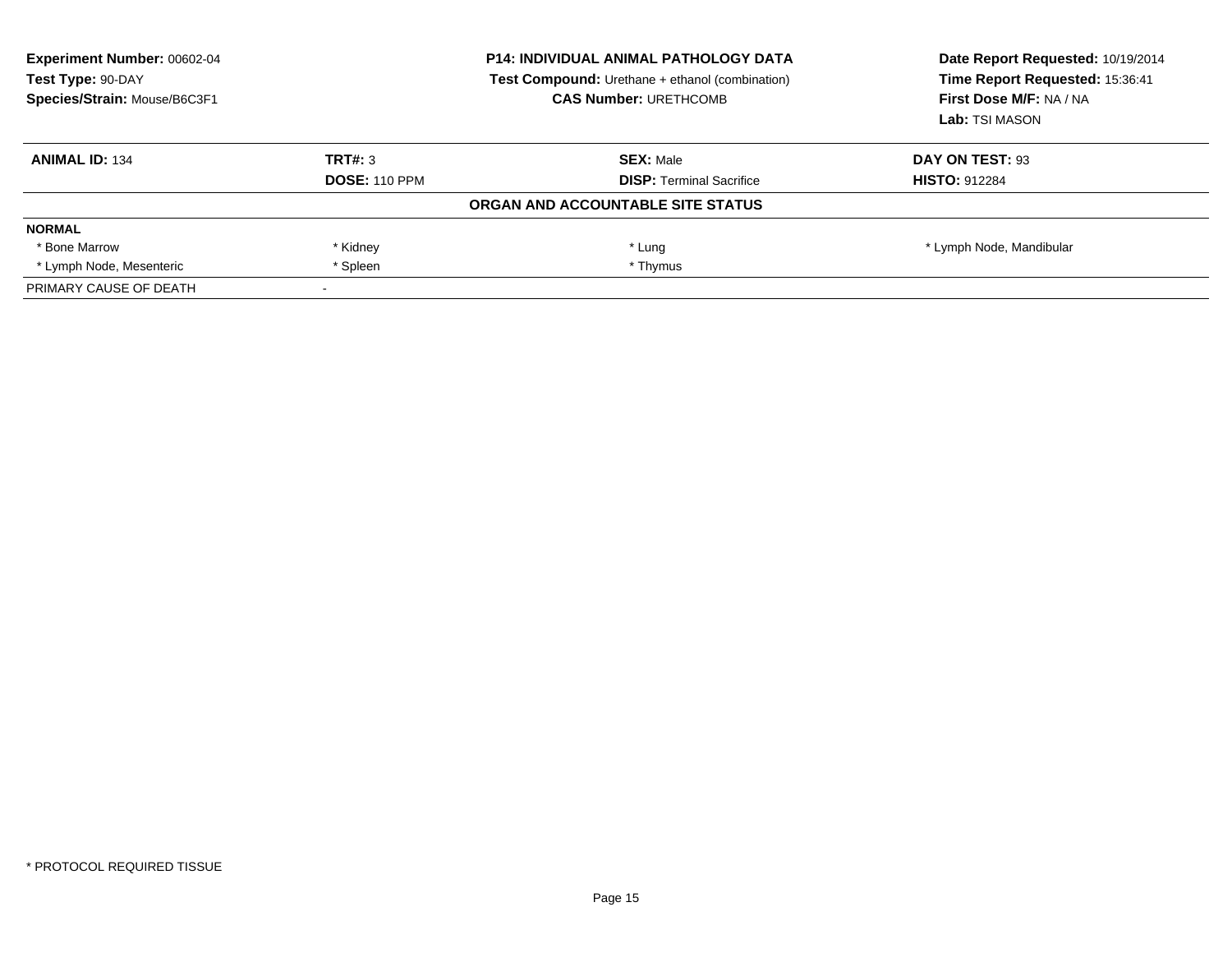## **P14: INDIVIDUAL ANIMAL PATHOLOGY DATA**

**Test Compound:** Urethane + ethanol (combination)

**CAS Number:** URETHCOMB

| <b>ANIMAL ID: 135</b>       | TRT#: 3                  | <b>SEX: Male</b>                  | DAY ON TEST: 17           |
|-----------------------------|--------------------------|-----------------------------------|---------------------------|
|                             | <b>DOSE: 110 PPM</b>     | <b>DISP: Natural Death</b>        | <b>HISTO: 912285</b>      |
|                             |                          | ORGAN AND ACCOUNTABLE SITE STATUS |                           |
| <b>NORMAL</b>               |                          |                                   |                           |
| * Adrenal Cortex            | * Adrenal Medulla        | * Bone                            | * Bone Marrow             |
| * Brain                     | * Epididymis             | * Esophagus                       | * Gallbladder             |
| * Heart                     | * Intestine Large, Cecum | * Intestine Large, Colon          | * Intestine Large, Rectum |
| * Islets, Pancreatic        | * Kidney                 | * Liver                           | * Lung                    |
| * Lymph Node, Mandibular    | * Lymph Node, Mesenteric | * Mammary Gland                   | * Nose                    |
| * Pancreas                  | * Parathyroid Gland      | * Pituitary Gland                 | * Preputial Gland         |
| * Prostate                  | * Salivary Glands        | * Seminal Vesicle                 | * Skin                    |
| * Spleen                    | * Stomach, Forestomach   | * Stomach, Glandular              | * Testes                  |
| * Thymus                    | * Thyroid Gland          | * Trachea                         | * Urinary Bladder         |
| <b>AUTO PRECLUDES DIAG.</b> |                          |                                   |                           |
| * Intestine Small, Duodenum | * Intestine Small, Ileum | * Intestine Small, Jejunum        |                           |
| PRIMARY CAUSE OF DEATH      |                          |                                   |                           |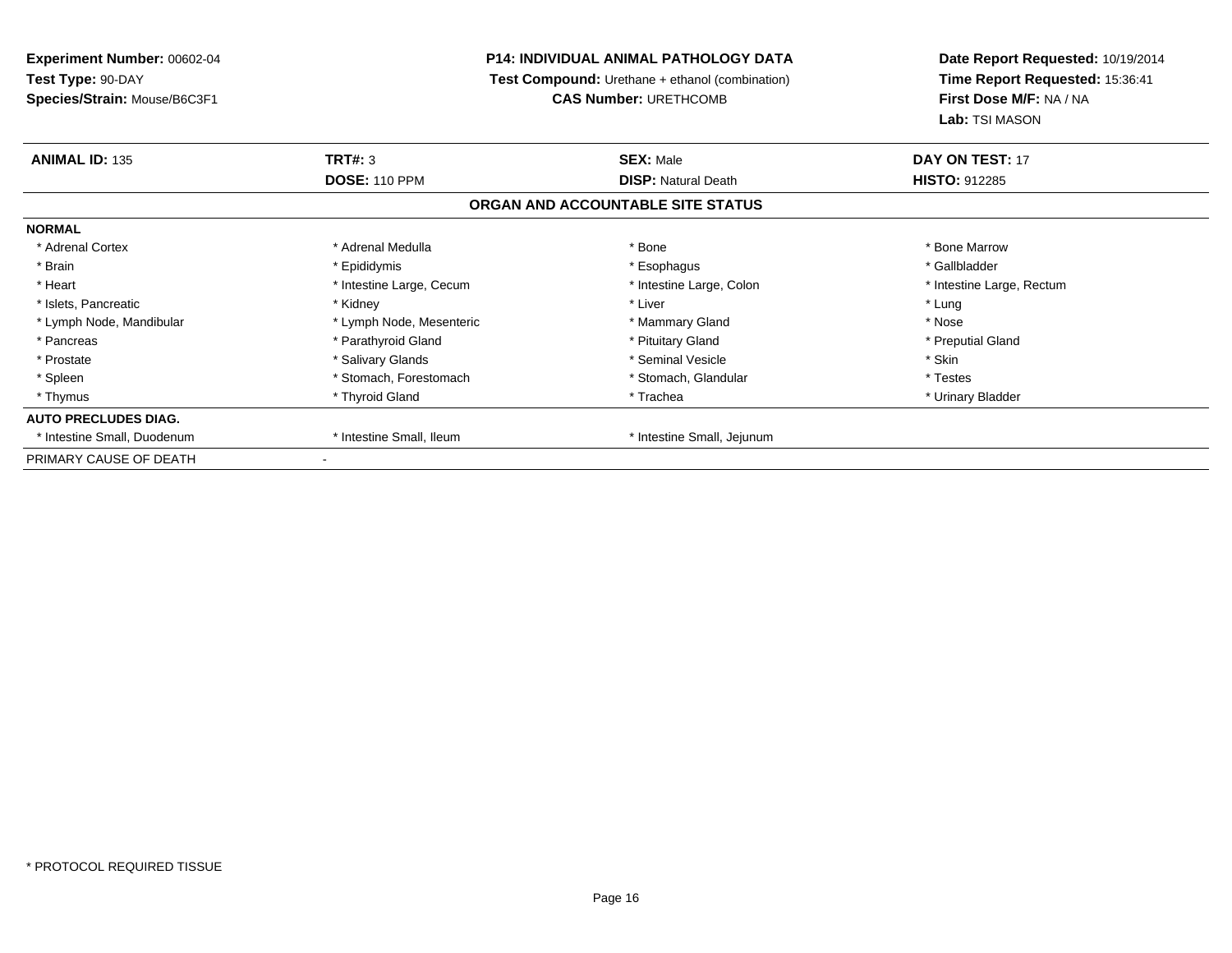| <b>Experiment Number: 00602-04</b><br>Test Type: 90-DAY<br>Species/Strain: Mouse/B6C3F1 |                      | <b>P14: INDIVIDUAL ANIMAL PATHOLOGY DATA</b><br><b>Test Compound:</b> Urethane + ethanol (combination)<br><b>CAS Number: URETHCOMB</b> | Date Report Requested: 10/19/2014<br>Time Report Requested: 15:36:41<br>First Dose M/F: NA / NA<br>Lab: TSI MASON |
|-----------------------------------------------------------------------------------------|----------------------|----------------------------------------------------------------------------------------------------------------------------------------|-------------------------------------------------------------------------------------------------------------------|
| <b>ANIMAL ID: 136</b>                                                                   | TRT#: 3              | <b>SEX: Male</b>                                                                                                                       | DAY ON TEST: 93                                                                                                   |
|                                                                                         | <b>DOSE: 110 PPM</b> | <b>DISP:</b> Terminal Sacrifice                                                                                                        | <b>HISTO: 912286</b>                                                                                              |
|                                                                                         |                      | ORGAN AND ACCOUNTABLE SITE STATUS                                                                                                      |                                                                                                                   |
| <b>NORMAL</b>                                                                           |                      |                                                                                                                                        |                                                                                                                   |
| * Bone Marrow                                                                           | * Kidney             | * Lung                                                                                                                                 | * Lymph Node, Mandibular                                                                                          |
| * Lymph Node, Mesenteric                                                                | * Spleen             | * Thymus                                                                                                                               |                                                                                                                   |
| PRIMARY CAUSE OF DEATH                                                                  |                      |                                                                                                                                        |                                                                                                                   |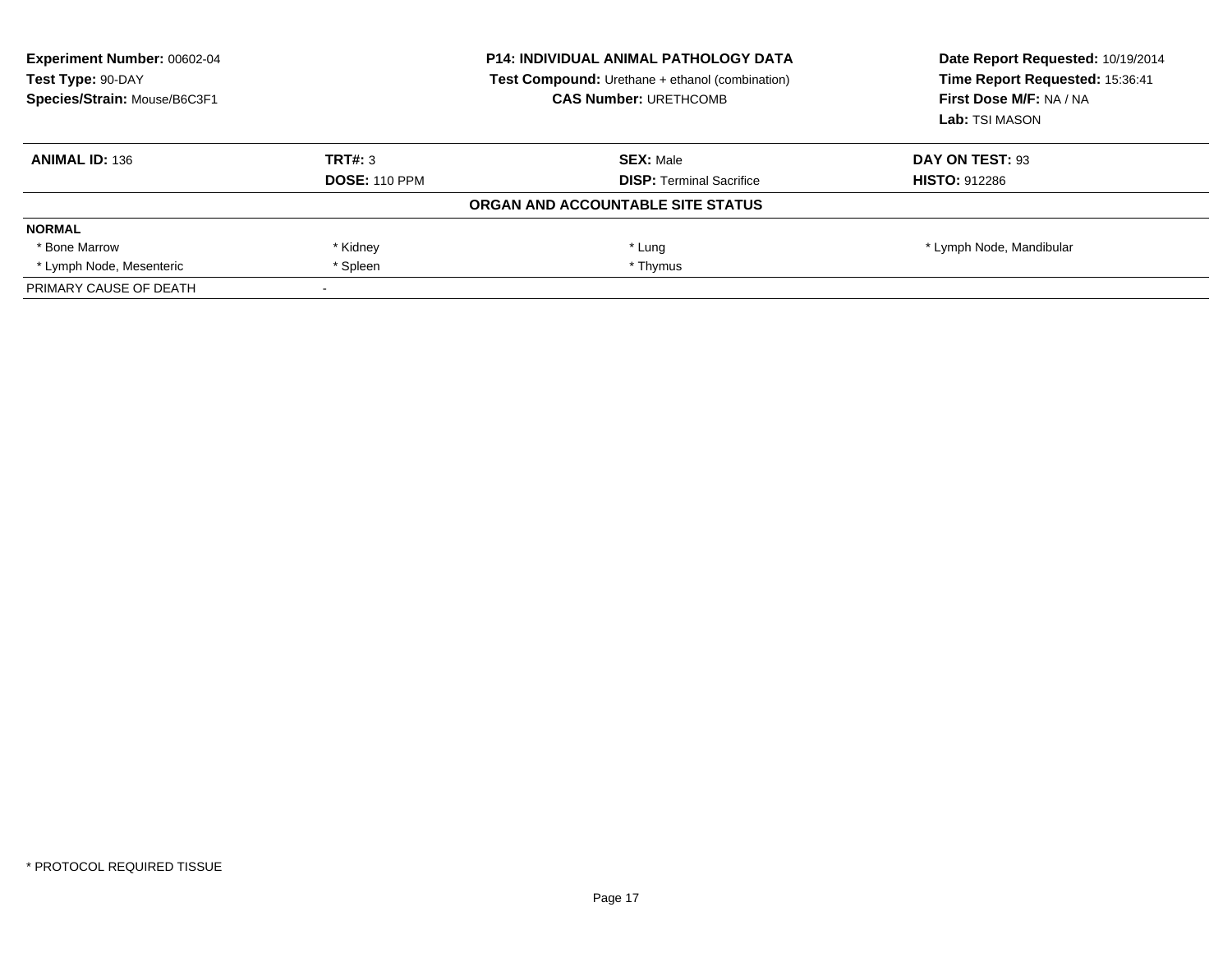| <b>Experiment Number: 00602-04</b><br>Test Type: 90-DAY<br>Species/Strain: Mouse/B6C3F1 |                      | <b>P14: INDIVIDUAL ANIMAL PATHOLOGY DATA</b><br><b>Test Compound:</b> Urethane + ethanol (combination)<br><b>CAS Number: URETHCOMB</b> | Date Report Requested: 10/19/2014<br>Time Report Requested: 15:36:41<br>First Dose M/F: NA / NA<br>Lab: TSI MASON |
|-----------------------------------------------------------------------------------------|----------------------|----------------------------------------------------------------------------------------------------------------------------------------|-------------------------------------------------------------------------------------------------------------------|
| <b>ANIMAL ID: 137</b>                                                                   | TRT#: 3              | <b>SEX:</b> Male                                                                                                                       | DAY ON TEST: 93                                                                                                   |
|                                                                                         | <b>DOSE: 110 PPM</b> | <b>DISP:</b> Terminal Sacrifice                                                                                                        | <b>HISTO: 912287</b>                                                                                              |
|                                                                                         |                      | ORGAN AND ACCOUNTABLE SITE STATUS                                                                                                      |                                                                                                                   |
| <b>NORMAL</b>                                                                           |                      |                                                                                                                                        |                                                                                                                   |
| * Bone Marrow                                                                           | * Kidney             | * Lung                                                                                                                                 | * Lymph Node, Mandibular                                                                                          |
| * Lymph Node, Mesenteric                                                                | * Spleen             | * Thymus                                                                                                                               |                                                                                                                   |
| PRIMARY CAUSE OF DEATH                                                                  |                      |                                                                                                                                        |                                                                                                                   |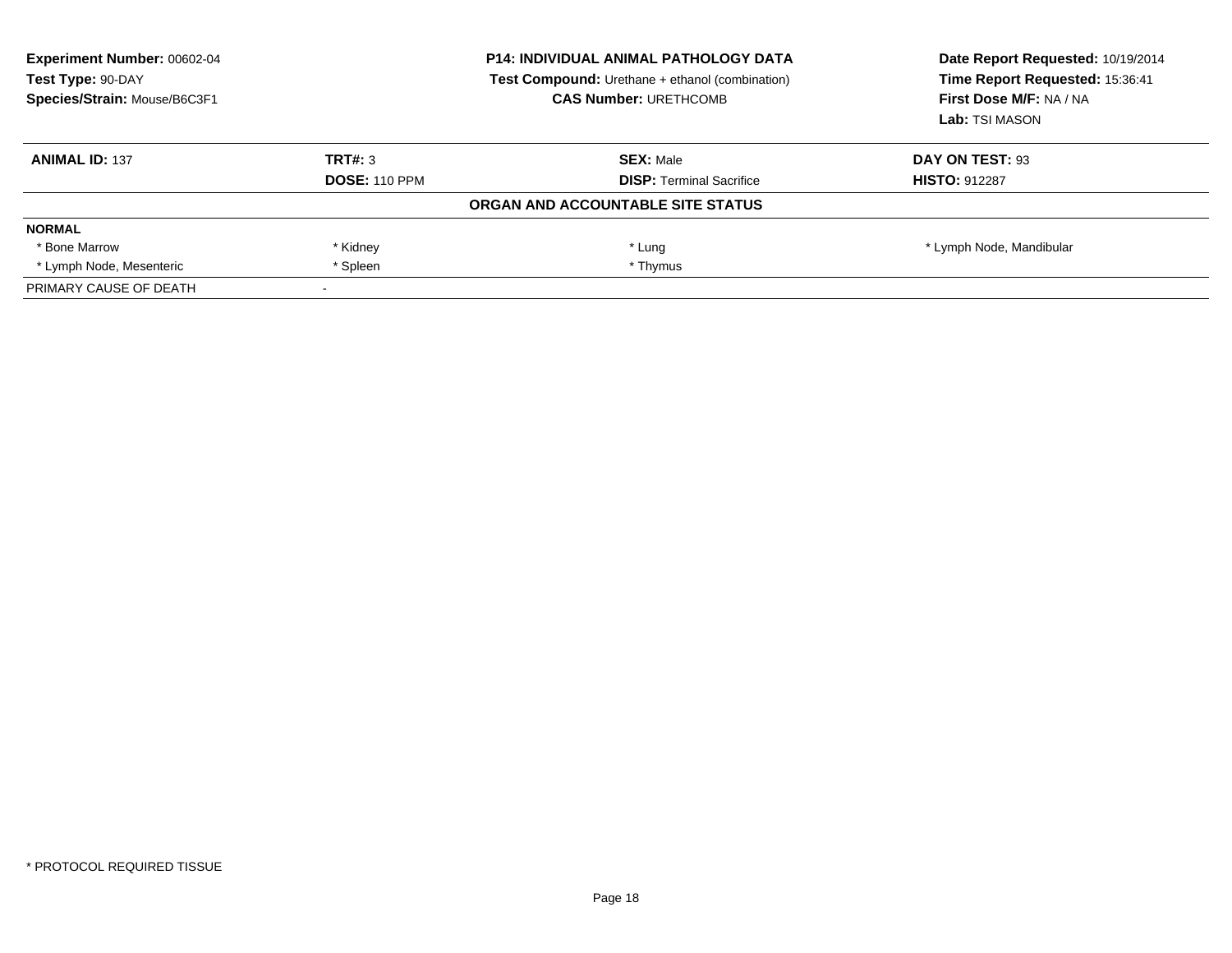| Experiment Number: 00602-04<br>Test Type: 90-DAY<br>Species/Strain: Mouse/B6C3F1 |                      | <b>P14: INDIVIDUAL ANIMAL PATHOLOGY DATA</b><br><b>Test Compound:</b> Urethane + ethanol (combination)<br><b>CAS Number: URETHCOMB</b> | Date Report Requested: 10/19/2014<br>Time Report Requested: 15:36:41<br>First Dose M/F: NA / NA<br>Lab: TSI MASON |
|----------------------------------------------------------------------------------|----------------------|----------------------------------------------------------------------------------------------------------------------------------------|-------------------------------------------------------------------------------------------------------------------|
| <b>ANIMAL ID: 138</b>                                                            | TRT#: 3              | <b>SEX: Male</b>                                                                                                                       | DAY ON TEST: 93                                                                                                   |
|                                                                                  | <b>DOSE: 110 PPM</b> | <b>DISP:</b> Terminal Sacrifice                                                                                                        | <b>HISTO: 912288</b>                                                                                              |
|                                                                                  |                      | ORGAN AND ACCOUNTABLE SITE STATUS                                                                                                      |                                                                                                                   |
| <b>NORMAL</b>                                                                    |                      |                                                                                                                                        |                                                                                                                   |
| * Bone Marrow                                                                    | * Kidney             | * Lymph Node, Mandibular                                                                                                               | * Lymph Node, Mesenteric                                                                                          |
| * Spleen                                                                         | * Thymus             |                                                                                                                                        |                                                                                                                   |
| <b>OBSERVATIONS</b>                                                              |                      |                                                                                                                                        |                                                                                                                   |
| * Lung                                                                           |                      | Alveolar/Bronchiolar Adenoma                                                                                                           |                                                                                                                   |
|                                                                                  | Alveolar Epith       | Hyperplasia                                                                                                                            | Mild                                                                                                              |
|                                                                                  |                      | Inflammation                                                                                                                           | Chronic, Minimal                                                                                                  |
| PRIMARY CAUSE OF DEATH                                                           |                      |                                                                                                                                        |                                                                                                                   |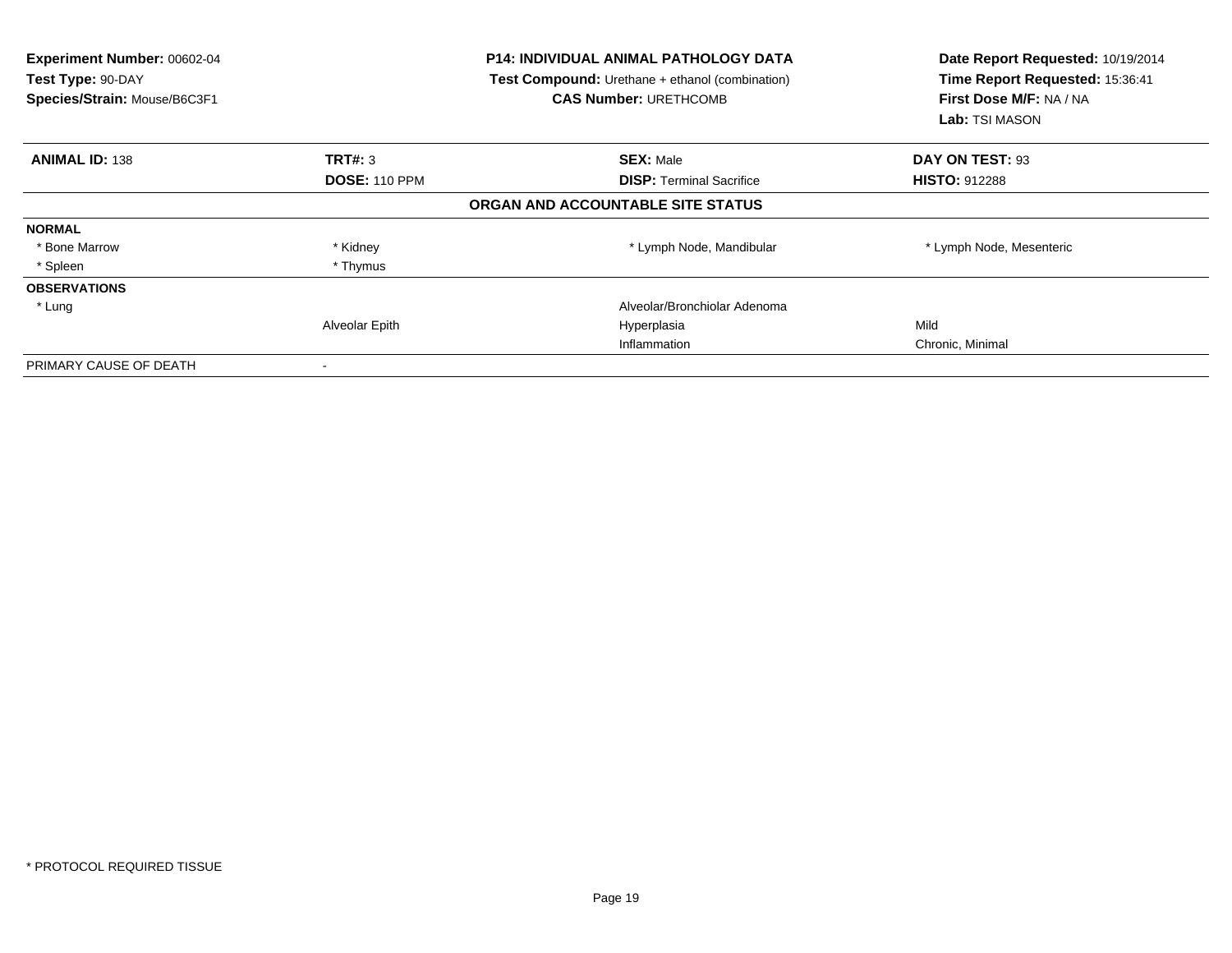| Experiment Number: 00602-04<br>Test Type: 90-DAY<br>Species/Strain: Mouse/B6C3F1 |                      | <b>P14: INDIVIDUAL ANIMAL PATHOLOGY DATA</b><br><b>Test Compound:</b> Urethane + ethanol (combination)<br><b>CAS Number: URETHCOMB</b> | Date Report Requested: 10/19/2014<br>Time Report Requested: 15:36:41<br>First Dose M/F: NA / NA<br>Lab: TSI MASON |
|----------------------------------------------------------------------------------|----------------------|----------------------------------------------------------------------------------------------------------------------------------------|-------------------------------------------------------------------------------------------------------------------|
| <b>ANIMAL ID: 139</b>                                                            | TRT#: 3              | <b>SEX: Male</b>                                                                                                                       | DAY ON TEST: 93                                                                                                   |
|                                                                                  | <b>DOSE: 110 PPM</b> | <b>DISP:</b> Terminal Sacrifice                                                                                                        | <b>HISTO: 912289</b>                                                                                              |
|                                                                                  |                      | ORGAN AND ACCOUNTABLE SITE STATUS                                                                                                      |                                                                                                                   |
| <b>NORMAL</b>                                                                    |                      |                                                                                                                                        |                                                                                                                   |
| * Bone Marrow                                                                    | * Kidney             | * Lymph Node, Mandibular                                                                                                               | * Lymph Node, Mesenteric                                                                                          |
| * Spleen                                                                         | * Thymus             |                                                                                                                                        |                                                                                                                   |
| <b>OBSERVATIONS</b>                                                              |                      |                                                                                                                                        |                                                                                                                   |
| * Lung                                                                           |                      | Hemorrhage                                                                                                                             | Minimal                                                                                                           |
| PRIMARY CAUSE OF DEATH                                                           |                      |                                                                                                                                        |                                                                                                                   |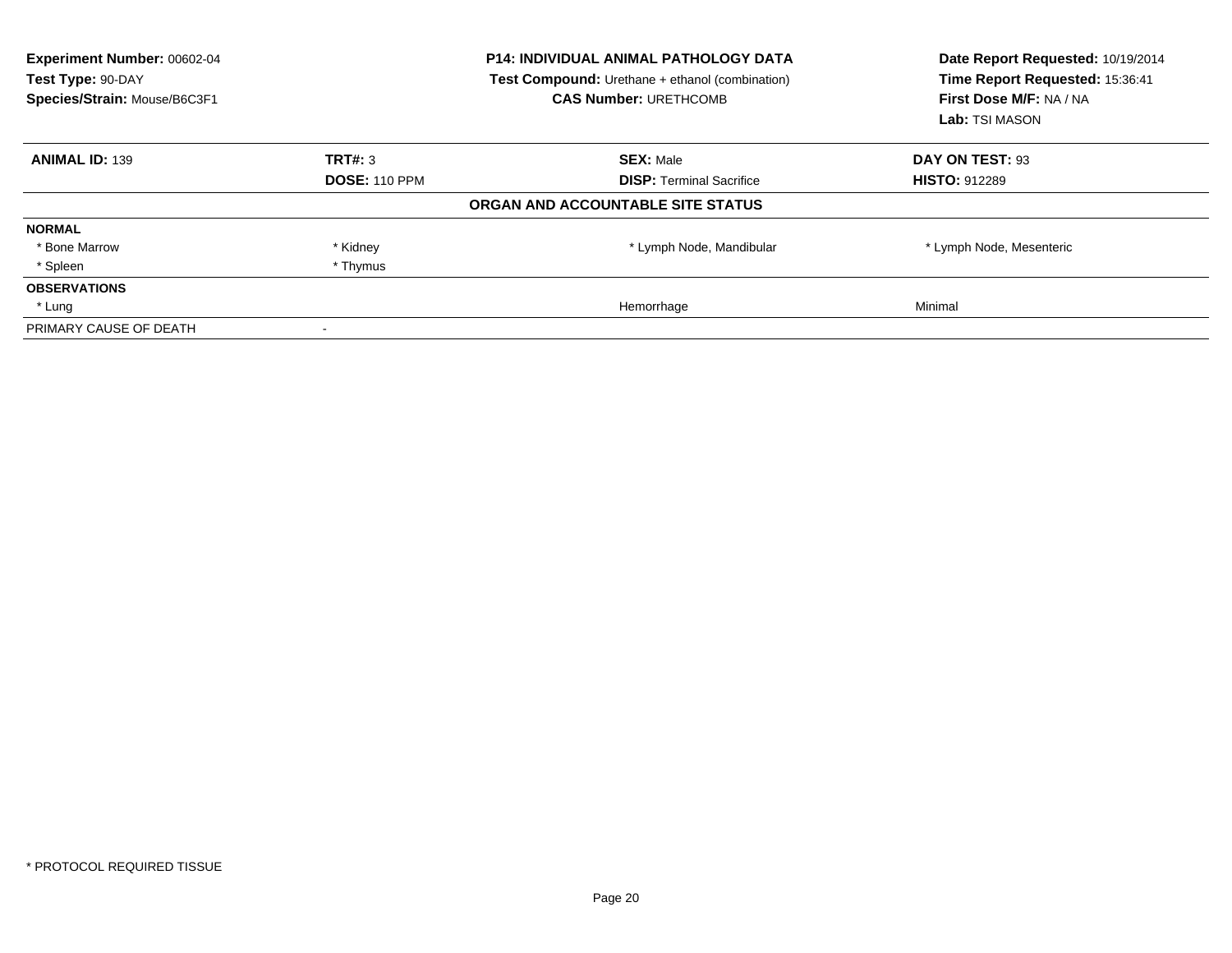| Experiment Number: 00602-04<br>Test Type: 90-DAY<br>Species/Strain: Mouse/B6C3F1 |                      | <b>P14: INDIVIDUAL ANIMAL PATHOLOGY DATA</b><br><b>Test Compound:</b> Urethane + ethanol (combination)<br><b>CAS Number: URETHCOMB</b> | Date Report Requested: 10/19/2014<br>Time Report Requested: 15:36:41<br>First Dose M/F: NA / NA<br>Lab: TSI MASON |
|----------------------------------------------------------------------------------|----------------------|----------------------------------------------------------------------------------------------------------------------------------------|-------------------------------------------------------------------------------------------------------------------|
| <b>ANIMAL ID: 140</b>                                                            | TRT#: 3              | <b>SEX: Male</b>                                                                                                                       | DAY ON TEST: 93                                                                                                   |
|                                                                                  | <b>DOSE: 110 PPM</b> | <b>DISP:</b> Terminal Sacrifice                                                                                                        | <b>HISTO: 912290</b>                                                                                              |
|                                                                                  |                      | ORGAN AND ACCOUNTABLE SITE STATUS                                                                                                      |                                                                                                                   |
| <b>NORMAL</b>                                                                    |                      |                                                                                                                                        |                                                                                                                   |
| * Bone Marrow                                                                    | * Kidney             | * Lymph Node, Mandibular                                                                                                               | * Lymph Node, Mesenteric                                                                                          |
| * Spleen                                                                         | * Thymus             |                                                                                                                                        |                                                                                                                   |
| <b>OBSERVATIONS</b>                                                              |                      |                                                                                                                                        |                                                                                                                   |
| * Lung                                                                           |                      | Hemorrhage                                                                                                                             | Minimal                                                                                                           |
| PRIMARY CAUSE OF DEATH                                                           |                      |                                                                                                                                        |                                                                                                                   |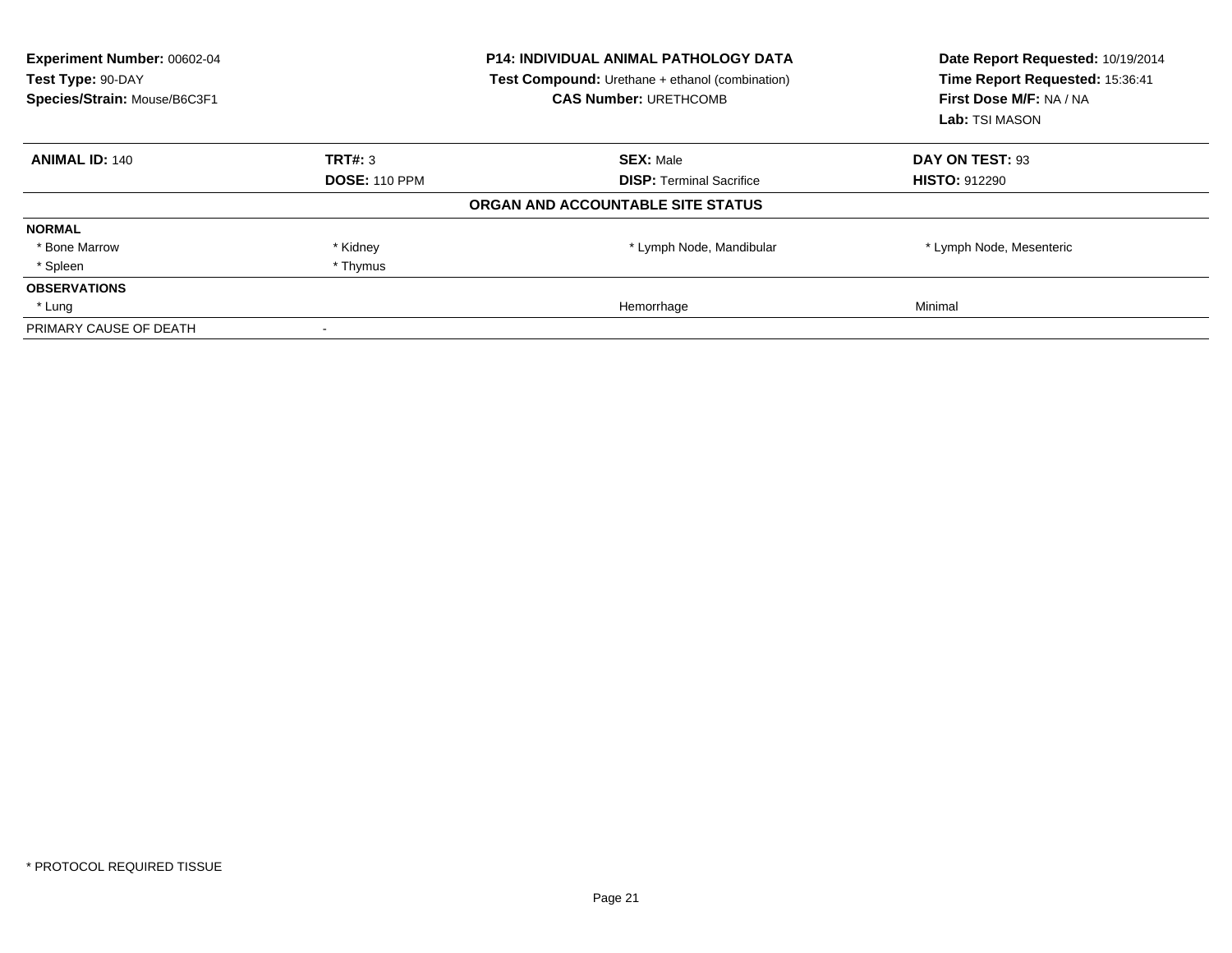**Experiment Number:** 00602-04**Test Type:** 90-DAY **Species/Strain:** Mouse/B6C3F1**P14: INDIVIDUAL ANIMAL PATHOLOGY DATA Test Compound:** Urethane + ethanol (combination)**CAS Number:** URETHCOMB**Date Report Requested:** 10/19/2014**Time Report Requested:** 15:36:41**First Dose M/F:** NA / NA**Lab:** TSI MASON**ANIMAL ID:** 141**TRT#:** 5 **SEX:** Male **DAY ON TEST:** 84 **DOSE:** 330 PPM**DISP:** Accidentally Killed **HISTO:** 912271 **ORGAN AND ACCOUNTABLE SITE STATUSNORMAL**\* Adrenal Medulla \* \* Annual Medulla \* Brain \* Bone \* \* Bone Marrow \* Bone Marrow \* \* Brain \* Brain \* Brain \* Brain \* Brain \* Brain \* Brain \* Brain \* Brain \* Brain \* Brain \* Brain \* Brain \* Brain \* Brain \* Brain \* Brain \* \* Heart \* Epididymis \* Esophagus \* Gallbladder \* Heart\* Intestine Large, Cecum \* Intestine Large, Colon \* Intestine Large, Rectum \* Intestine Small, Duodenum \* Intestine Small, Ileum \* Intestine Small, Jejunum \* Kidney \* Liver\* Lymph Node, Mandibular \* The state of the Mose \* Pancreas \* Pancreas \* Pancreas \* Pancreas \* Pancreas \* Pancreas \* Salivary Glands \* Pituitary Gland \* \* Then the state \* Preputial Gland \* Prosection \* Prostate \* \* Salivary Glands \* Salivary Glands \* Salivary Glands \* Salivary Glands \* Salivary Glands \* Salivary Glands \* Salivary Glands \* Salivary Glan \* Seminal Vesicle \* The state of the set of the set of the set of the set of the set of the set of the set of the set of the set of the set of the set of the set of the set of the set of the set of the set of the set of th \* Stomach, Glandular \* Thyroid Gland \* Testes \* Thyroid Gland \* Thymus \* Thymus \* Thymus \* Thyroid Gland \* Thyroid Gland \* Trachea \* Urinary Bladder**MISSING**\* Mammary Gland \* Parathyroid Gland **OBSERVATIONS** \* Adrenal Cortex Capsule Hyperplasia Minimal \* Lungg and the state of the state of the state of the state of the state of the state of the state of the state of the state of the state of the state of the state of the state of the state of the state of the state of the stat PRIMARY CAUSE OF DEATH-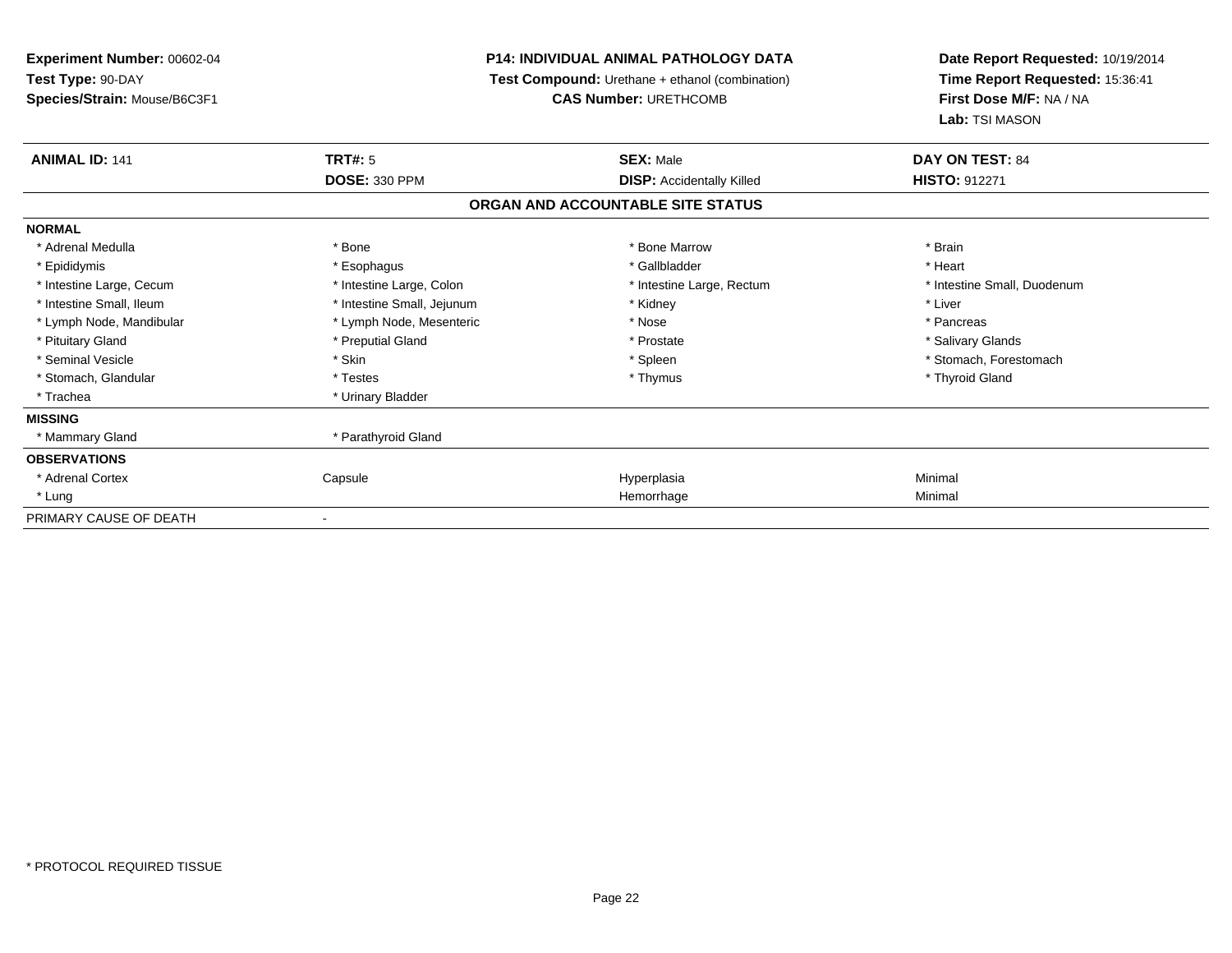| Experiment Number: 00602-04<br>Test Type: 90-DAY<br>Species/Strain: Mouse/B6C3F1 |                      | <b>P14: INDIVIDUAL ANIMAL PATHOLOGY DATA</b><br>Test Compound: Urethane + ethanol (combination)<br><b>CAS Number: URETHCOMB</b> | Date Report Requested: 10/19/2014<br>Time Report Requested: 15:36:41<br>First Dose M/F: NA / NA<br>Lab: TSI MASON |
|----------------------------------------------------------------------------------|----------------------|---------------------------------------------------------------------------------------------------------------------------------|-------------------------------------------------------------------------------------------------------------------|
| <b>ANIMAL ID: 142</b>                                                            | TRT#: 5              | <b>SEX: Male</b>                                                                                                                | DAY ON TEST: 93                                                                                                   |
|                                                                                  | <b>DOSE: 330 PPM</b> | <b>DISP:</b> Terminal Sacrifice                                                                                                 | <b>HISTO: 912272</b>                                                                                              |
|                                                                                  |                      | ORGAN AND ACCOUNTABLE SITE STATUS                                                                                               |                                                                                                                   |
| <b>NORMAL</b>                                                                    |                      |                                                                                                                                 |                                                                                                                   |
| * Bone Marrow                                                                    | * Kidney             | * Lymph Node, Mandibular                                                                                                        | * Lymph Node, Mesenteric                                                                                          |
| * Spleen                                                                         | * Thymus             |                                                                                                                                 |                                                                                                                   |
| <b>OBSERVATIONS</b>                                                              |                      |                                                                                                                                 |                                                                                                                   |
| * Lung                                                                           | Alveolar Epith       | Hyperplasia                                                                                                                     | Marked                                                                                                            |
| PRIMARY CAUSE OF DEATH                                                           |                      |                                                                                                                                 |                                                                                                                   |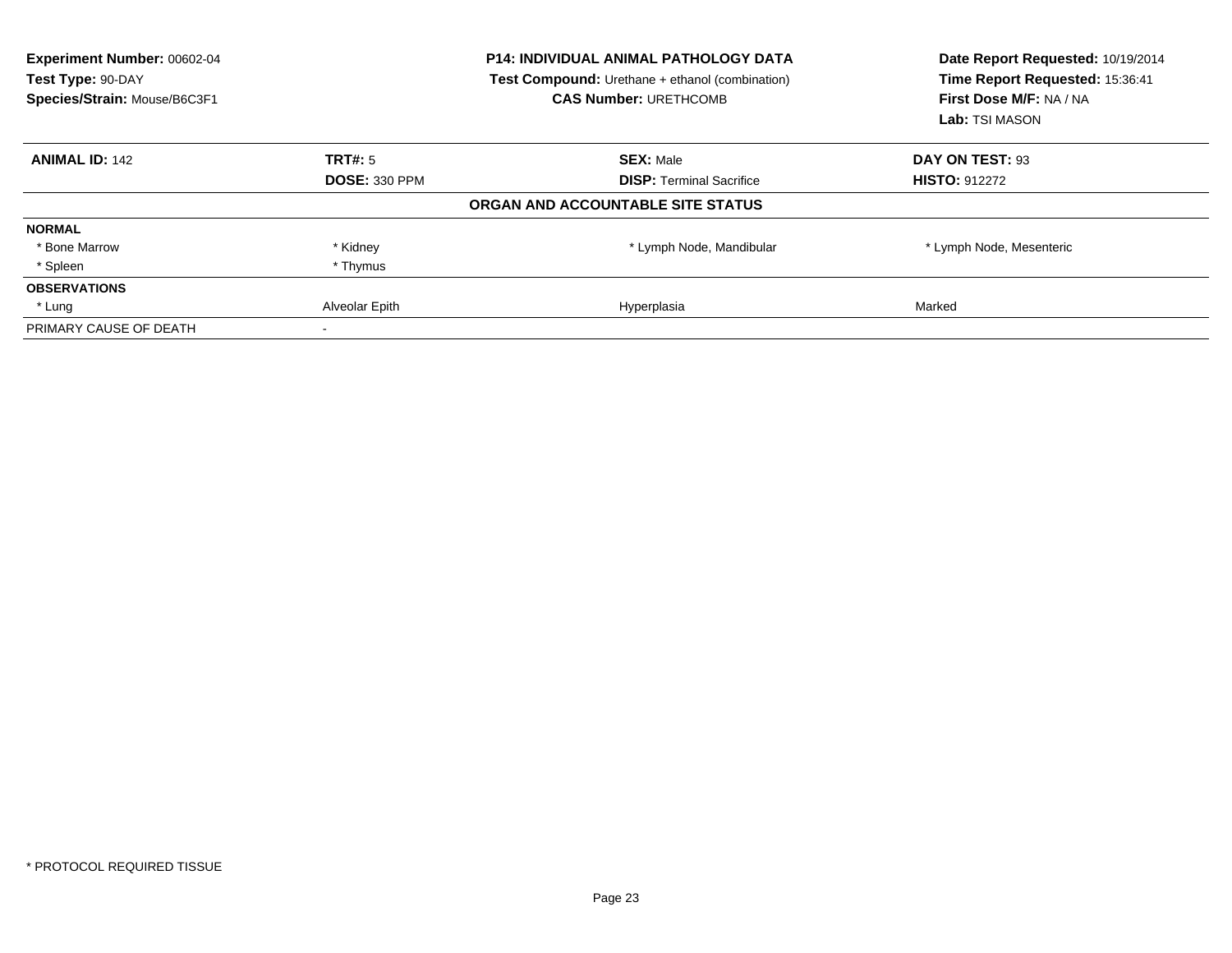| Experiment Number: 00602-04<br>Test Type: 90-DAY<br>Species/Strain: Mouse/B6C3F1 |                      | <b>P14: INDIVIDUAL ANIMAL PATHOLOGY DATA</b><br><b>Test Compound:</b> Urethane + ethanol (combination)<br><b>CAS Number: URETHCOMB</b> | Date Report Requested: 10/19/2014<br>Time Report Requested: 15:36:41<br>First Dose M/F: NA / NA<br>Lab: TSI MASON |
|----------------------------------------------------------------------------------|----------------------|----------------------------------------------------------------------------------------------------------------------------------------|-------------------------------------------------------------------------------------------------------------------|
| <b>ANIMAL ID: 143</b>                                                            | TRT#: 5              | <b>SEX: Male</b>                                                                                                                       | DAY ON TEST: 93                                                                                                   |
|                                                                                  | <b>DOSE: 330 PPM</b> | <b>DISP:</b> Terminal Sacrifice                                                                                                        | <b>HISTO: 912273</b>                                                                                              |
|                                                                                  |                      | ORGAN AND ACCOUNTABLE SITE STATUS                                                                                                      |                                                                                                                   |
| <b>NORMAL</b>                                                                    |                      |                                                                                                                                        |                                                                                                                   |
| * Bone Marrow                                                                    | * Kidney             | * Lung                                                                                                                                 | * Lymph Node, Mandibular                                                                                          |
| * Lymph Node, Mesenteric                                                         | * Spleen             | * Thymus                                                                                                                               |                                                                                                                   |
| PRIMARY CAUSE OF DEATH                                                           |                      |                                                                                                                                        |                                                                                                                   |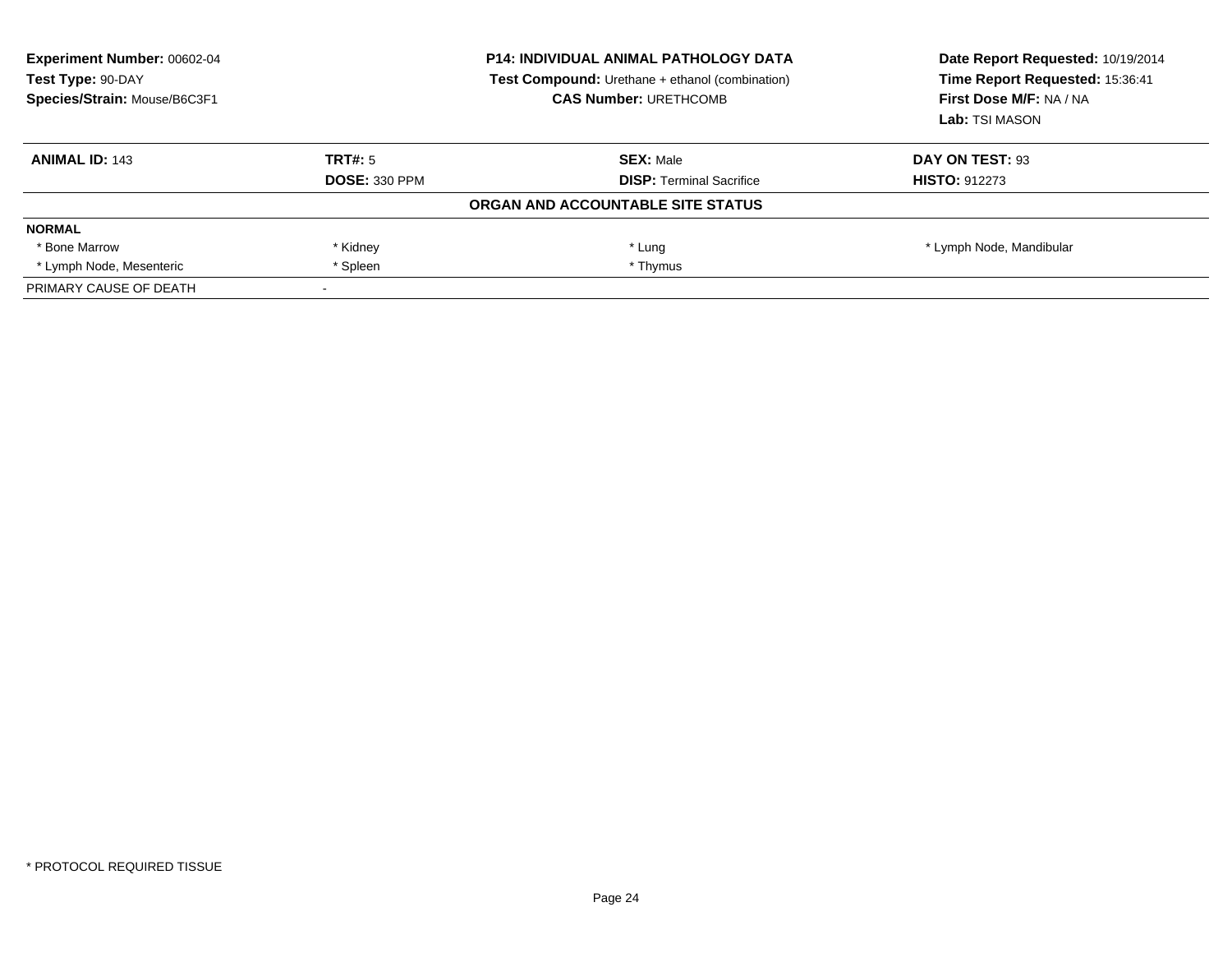| Experiment Number: 00602-04<br>Test Type: 90-DAY<br>Species/Strain: Mouse/B6C3F1 |                      | <b>P14: INDIVIDUAL ANIMAL PATHOLOGY DATA</b><br><b>Test Compound:</b> Urethane + ethanol (combination)<br><b>CAS Number: URETHCOMB</b> | Date Report Requested: 10/19/2014<br>Time Report Requested: 15:36:41<br>First Dose M/F: NA / NA<br>Lab: TSI MASON |
|----------------------------------------------------------------------------------|----------------------|----------------------------------------------------------------------------------------------------------------------------------------|-------------------------------------------------------------------------------------------------------------------|
| <b>ANIMAL ID: 144</b>                                                            | TRT#: 5              | <b>SEX: Male</b>                                                                                                                       | DAY ON TEST: 93                                                                                                   |
|                                                                                  | <b>DOSE: 330 PPM</b> | <b>DISP: Terminal Sacrifice</b>                                                                                                        | <b>HISTO: 912274</b>                                                                                              |
|                                                                                  |                      | ORGAN AND ACCOUNTABLE SITE STATUS                                                                                                      |                                                                                                                   |
| <b>NORMAL</b>                                                                    |                      |                                                                                                                                        |                                                                                                                   |
| * Bone Marrow                                                                    | * Kidney             | * Lymph Node, Mandibular                                                                                                               | * Lymph Node, Mesenteric                                                                                          |
| * Spleen                                                                         | * Thymus             |                                                                                                                                        |                                                                                                                   |
| <b>OBSERVATIONS</b>                                                              |                      |                                                                                                                                        |                                                                                                                   |
| * Lung                                                                           | Alveolar Epith       | Hyperplasia                                                                                                                            | Marked                                                                                                            |
| PRIMARY CAUSE OF DEATH                                                           |                      |                                                                                                                                        |                                                                                                                   |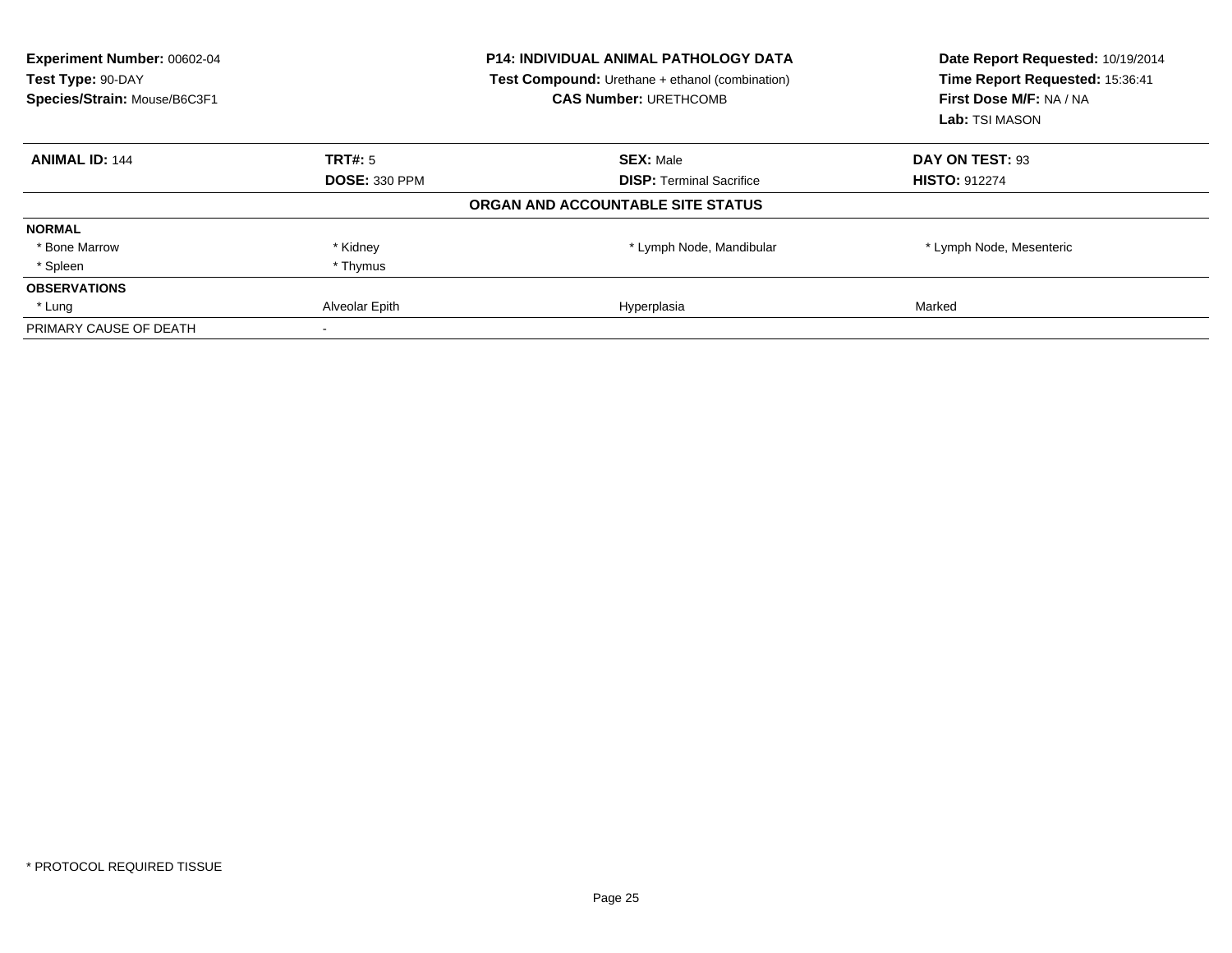| Experiment Number: 00602-04<br>Test Type: 90-DAY<br>Species/Strain: Mouse/B6C3F1 |                      | <b>P14: INDIVIDUAL ANIMAL PATHOLOGY DATA</b><br><b>Test Compound:</b> Urethane + ethanol (combination)<br><b>CAS Number: URETHCOMB</b> | Date Report Requested: 10/19/2014<br>Time Report Requested: 15:36:41<br>First Dose M/F: NA / NA<br>Lab: TSI MASON |
|----------------------------------------------------------------------------------|----------------------|----------------------------------------------------------------------------------------------------------------------------------------|-------------------------------------------------------------------------------------------------------------------|
| <b>ANIMAL ID: 145</b>                                                            | TRT#: 5              | <b>SEX: Male</b>                                                                                                                       | DAY ON TEST: 93                                                                                                   |
|                                                                                  | <b>DOSE: 330 PPM</b> | <b>DISP:</b> Terminal Sacrifice                                                                                                        | <b>HISTO: 912275</b>                                                                                              |
|                                                                                  |                      | ORGAN AND ACCOUNTABLE SITE STATUS                                                                                                      |                                                                                                                   |
| <b>NORMAL</b>                                                                    |                      |                                                                                                                                        |                                                                                                                   |
| * Bone Marrow                                                                    | * Kidney             | * Lymph Node, Mandibular                                                                                                               | * Lymph Node, Mesenteric                                                                                          |
| * Spleen                                                                         | * Thymus             |                                                                                                                                        |                                                                                                                   |
| <b>OBSERVATIONS</b>                                                              |                      |                                                                                                                                        |                                                                                                                   |
| * Lung                                                                           |                      | Inflammation                                                                                                                           | Chronic, Minimal                                                                                                  |
| PRIMARY CAUSE OF DEATH                                                           |                      |                                                                                                                                        |                                                                                                                   |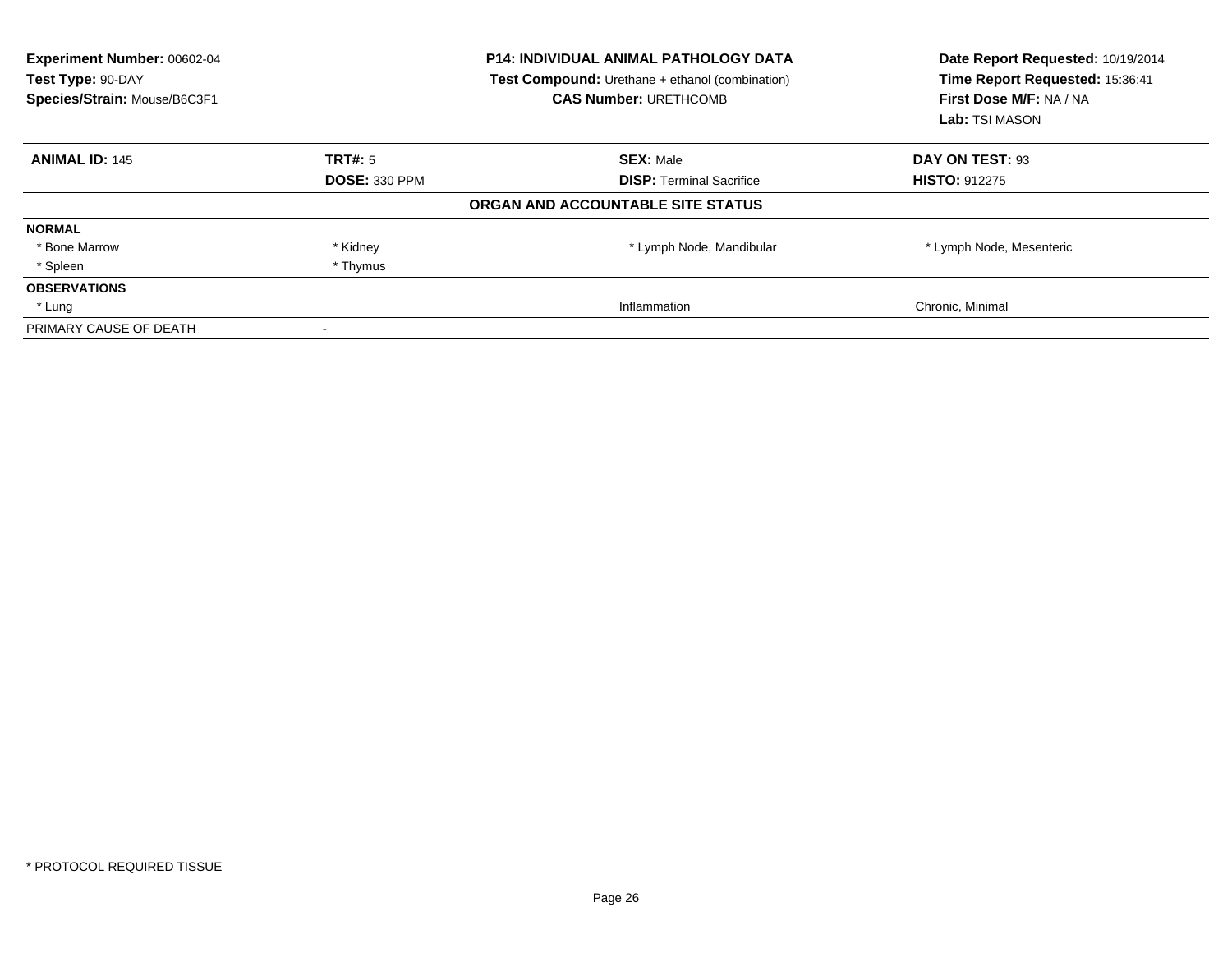| Experiment Number: 00602-04<br>Test Type: 90-DAY<br>Species/Strain: Mouse/B6C3F1 | <b>P14: INDIVIDUAL ANIMAL PATHOLOGY DATA</b><br><b>Test Compound:</b> Urethane + ethanol (combination)<br><b>CAS Number: URETHCOMB</b> |                                   | Date Report Requested: 10/19/2014<br>Time Report Requested: 15:36:41<br>First Dose M/F: NA / NA<br>Lab: TSI MASON |
|----------------------------------------------------------------------------------|----------------------------------------------------------------------------------------------------------------------------------------|-----------------------------------|-------------------------------------------------------------------------------------------------------------------|
| <b>ANIMAL ID: 146</b>                                                            | TRT#: 5                                                                                                                                | <b>SEX: Male</b>                  | DAY ON TEST: 93                                                                                                   |
|                                                                                  | <b>DOSE: 330 PPM</b>                                                                                                                   | <b>DISP:</b> Terminal Sacrifice   | <b>HISTO: 912276</b>                                                                                              |
|                                                                                  |                                                                                                                                        | ORGAN AND ACCOUNTABLE SITE STATUS |                                                                                                                   |
| <b>NORMAL</b>                                                                    |                                                                                                                                        |                                   |                                                                                                                   |
| * Bone Marrow                                                                    | * Kidney                                                                                                                               | * Lung                            | * Lymph Node, Mandibular                                                                                          |
| * Lymph Node, Mesenteric                                                         | * Spleen                                                                                                                               | * Thymus                          |                                                                                                                   |
| PRIMARY CAUSE OF DEATH                                                           |                                                                                                                                        |                                   |                                                                                                                   |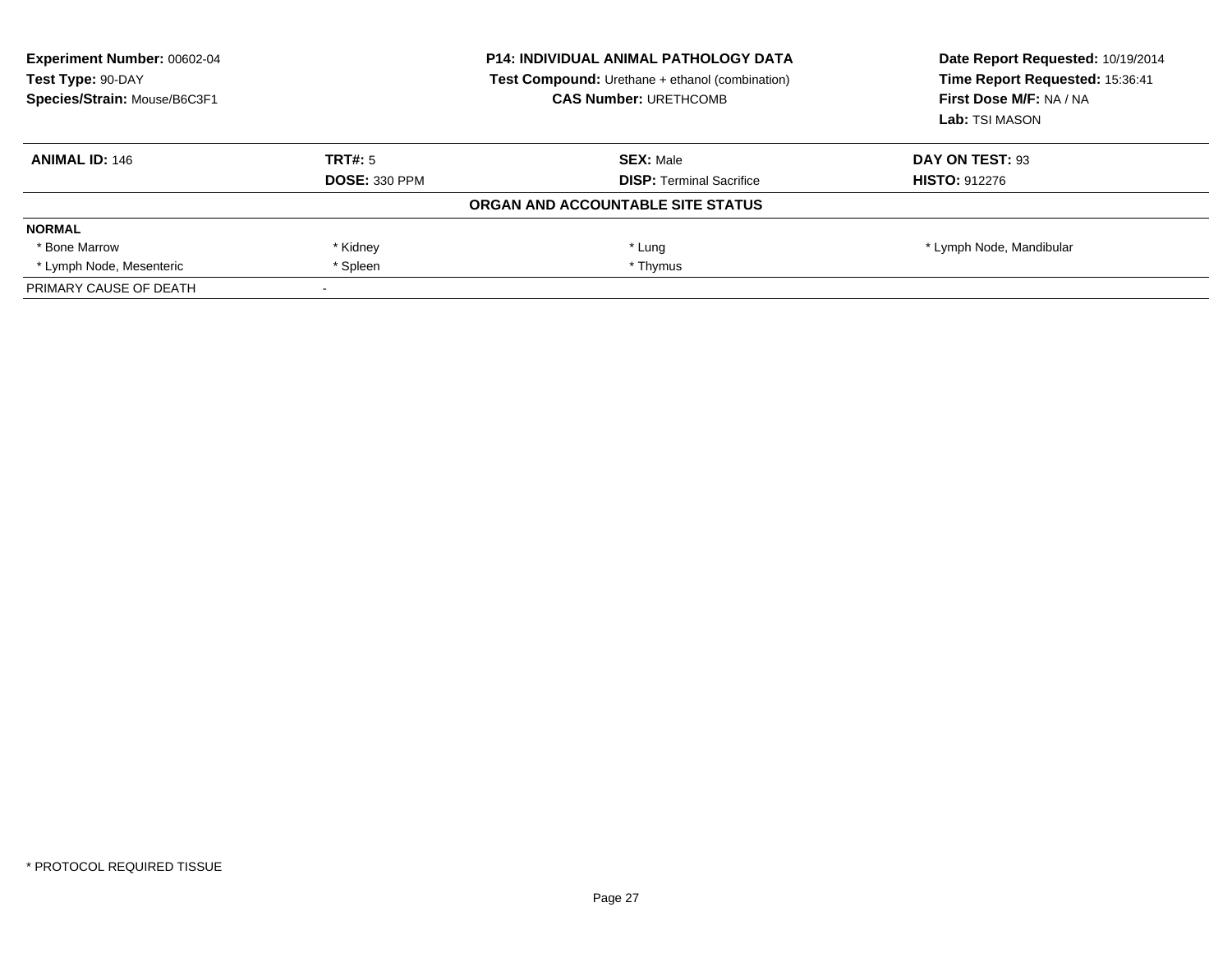| Experiment Number: 00602-04<br>Test Type: 90-DAY<br>Species/Strain: Mouse/B6C3F1 | <b>P14: INDIVIDUAL ANIMAL PATHOLOGY DATA</b><br><b>Test Compound:</b> Urethane + ethanol (combination)<br><b>CAS Number: URETHCOMB</b> |                                   | Date Report Requested: 10/19/2014<br>Time Report Requested: 15:36:41<br>First Dose M/F: NA / NA<br>Lab: TSI MASON |
|----------------------------------------------------------------------------------|----------------------------------------------------------------------------------------------------------------------------------------|-----------------------------------|-------------------------------------------------------------------------------------------------------------------|
| <b>ANIMAL ID: 147</b>                                                            | TRT#: 5                                                                                                                                | <b>SEX: Male</b>                  | DAY ON TEST: 93                                                                                                   |
|                                                                                  | <b>DOSE: 330 PPM</b>                                                                                                                   | <b>DISP:</b> Terminal Sacrifice   | <b>HISTO: 912277</b>                                                                                              |
|                                                                                  |                                                                                                                                        | ORGAN AND ACCOUNTABLE SITE STATUS |                                                                                                                   |
| <b>NORMAL</b>                                                                    |                                                                                                                                        |                                   |                                                                                                                   |
| * Bone Marrow                                                                    | * Kidney                                                                                                                               | * Lung                            | * Lymph Node, Mandibular                                                                                          |
| * Lymph Node, Mesenteric                                                         | * Spleen                                                                                                                               | * Thymus                          |                                                                                                                   |
| PRIMARY CAUSE OF DEATH                                                           |                                                                                                                                        |                                   |                                                                                                                   |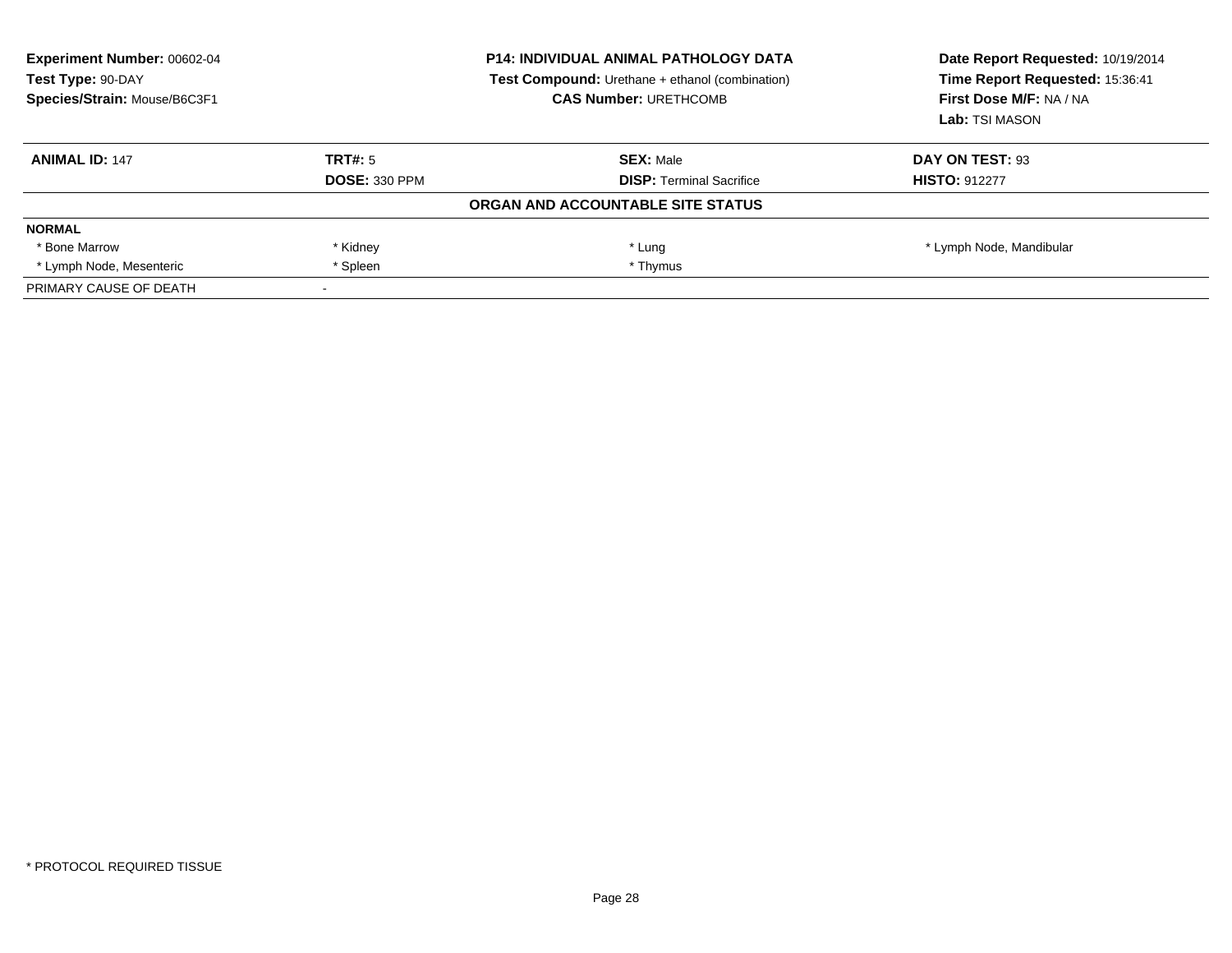| Experiment Number: 00602-04<br>Test Type: 90-DAY<br>Species/Strain: Mouse/B6C3F1 | <b>P14: INDIVIDUAL ANIMAL PATHOLOGY DATA</b><br><b>Test Compound:</b> Urethane + ethanol (combination)<br><b>CAS Number: URETHCOMB</b> |                                   | Date Report Requested: 10/19/2014<br>Time Report Requested: 15:36:41<br>First Dose M/F: NA / NA<br>Lab: TSI MASON |
|----------------------------------------------------------------------------------|----------------------------------------------------------------------------------------------------------------------------------------|-----------------------------------|-------------------------------------------------------------------------------------------------------------------|
| <b>ANIMAL ID: 148</b>                                                            | TRT#: 5                                                                                                                                | <b>SEX: Male</b>                  | DAY ON TEST: 93                                                                                                   |
|                                                                                  | <b>DOSE: 330 PPM</b>                                                                                                                   | <b>DISP:</b> Terminal Sacrifice   | <b>HISTO: 912278</b>                                                                                              |
|                                                                                  |                                                                                                                                        | ORGAN AND ACCOUNTABLE SITE STATUS |                                                                                                                   |
| <b>NORMAL</b>                                                                    |                                                                                                                                        |                                   |                                                                                                                   |
| * Bone Marrow                                                                    | * Kidney                                                                                                                               | * Lung                            | * Lymph Node, Mandibular                                                                                          |
| * Lymph Node, Mesenteric                                                         | * Spleen                                                                                                                               | * Thymus                          |                                                                                                                   |
| PRIMARY CAUSE OF DEATH                                                           |                                                                                                                                        |                                   |                                                                                                                   |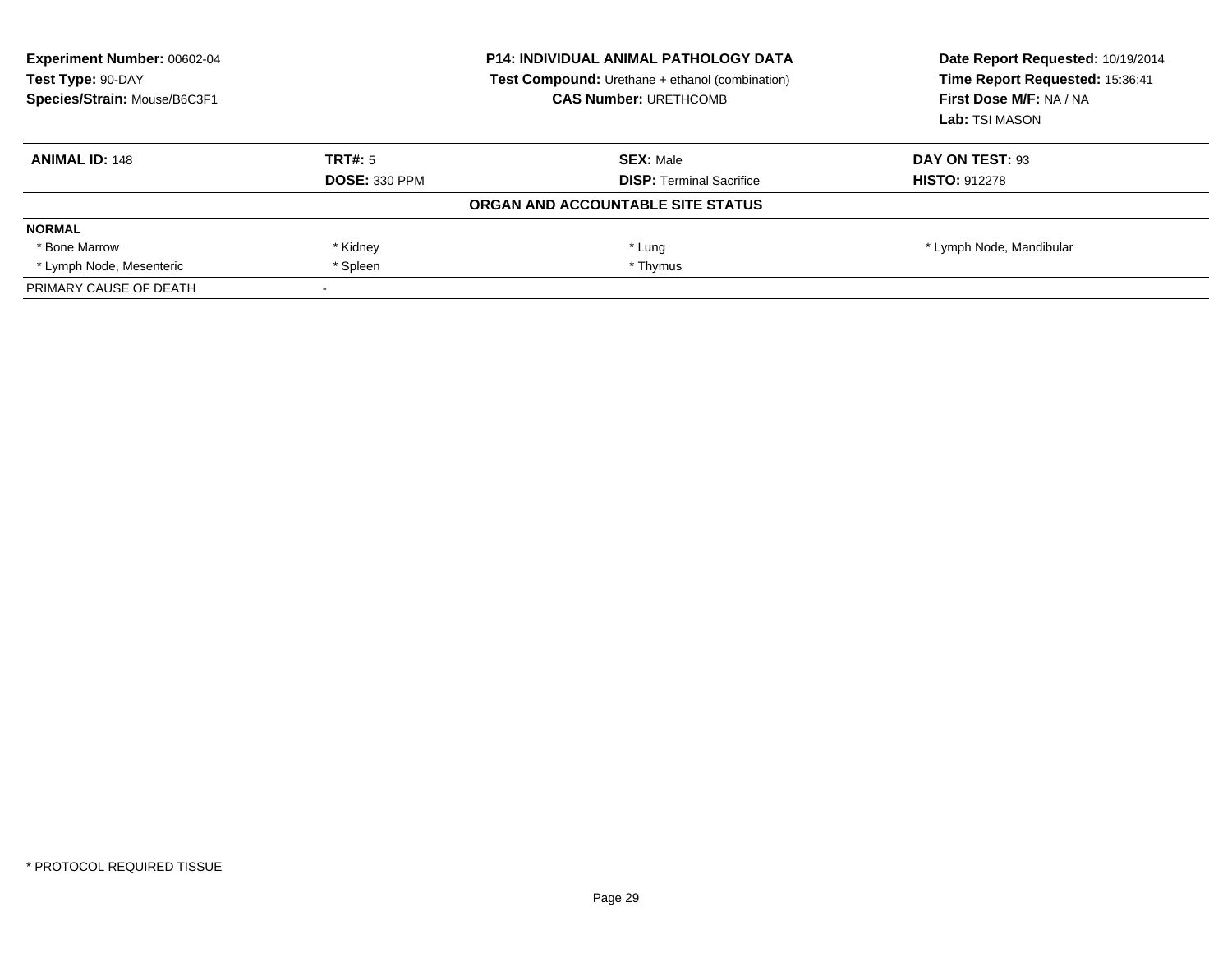| <b>Experiment Number: 00602-04</b><br>Test Type: 90-DAY<br>Species/Strain: Mouse/B6C3F1 | <b>P14: INDIVIDUAL ANIMAL PATHOLOGY DATA</b><br><b>Test Compound:</b> Urethane + ethanol (combination)<br><b>CAS Number: URETHCOMB</b> |                                   | Date Report Requested: 10/19/2014<br>Time Report Requested: 15:36:41<br>First Dose M/F: NA / NA<br>Lab: TSI MASON |
|-----------------------------------------------------------------------------------------|----------------------------------------------------------------------------------------------------------------------------------------|-----------------------------------|-------------------------------------------------------------------------------------------------------------------|
| <b>ANIMAL ID: 149</b>                                                                   | TRT#: 5                                                                                                                                | <b>SEX: Male</b>                  | DAY ON TEST: 93                                                                                                   |
|                                                                                         | <b>DOSE: 330 PPM</b>                                                                                                                   | <b>DISP:</b> Terminal Sacrifice   | <b>HISTO: 912279</b>                                                                                              |
|                                                                                         |                                                                                                                                        | ORGAN AND ACCOUNTABLE SITE STATUS |                                                                                                                   |
| <b>NORMAL</b>                                                                           |                                                                                                                                        |                                   |                                                                                                                   |
| * Bone Marrow                                                                           | * Kidney                                                                                                                               | * Lung                            | * Lymph Node, Mandibular                                                                                          |
| * Lymph Node, Mesenteric                                                                | * Spleen                                                                                                                               | * Thymus                          |                                                                                                                   |
| PRIMARY CAUSE OF DEATH                                                                  |                                                                                                                                        |                                   |                                                                                                                   |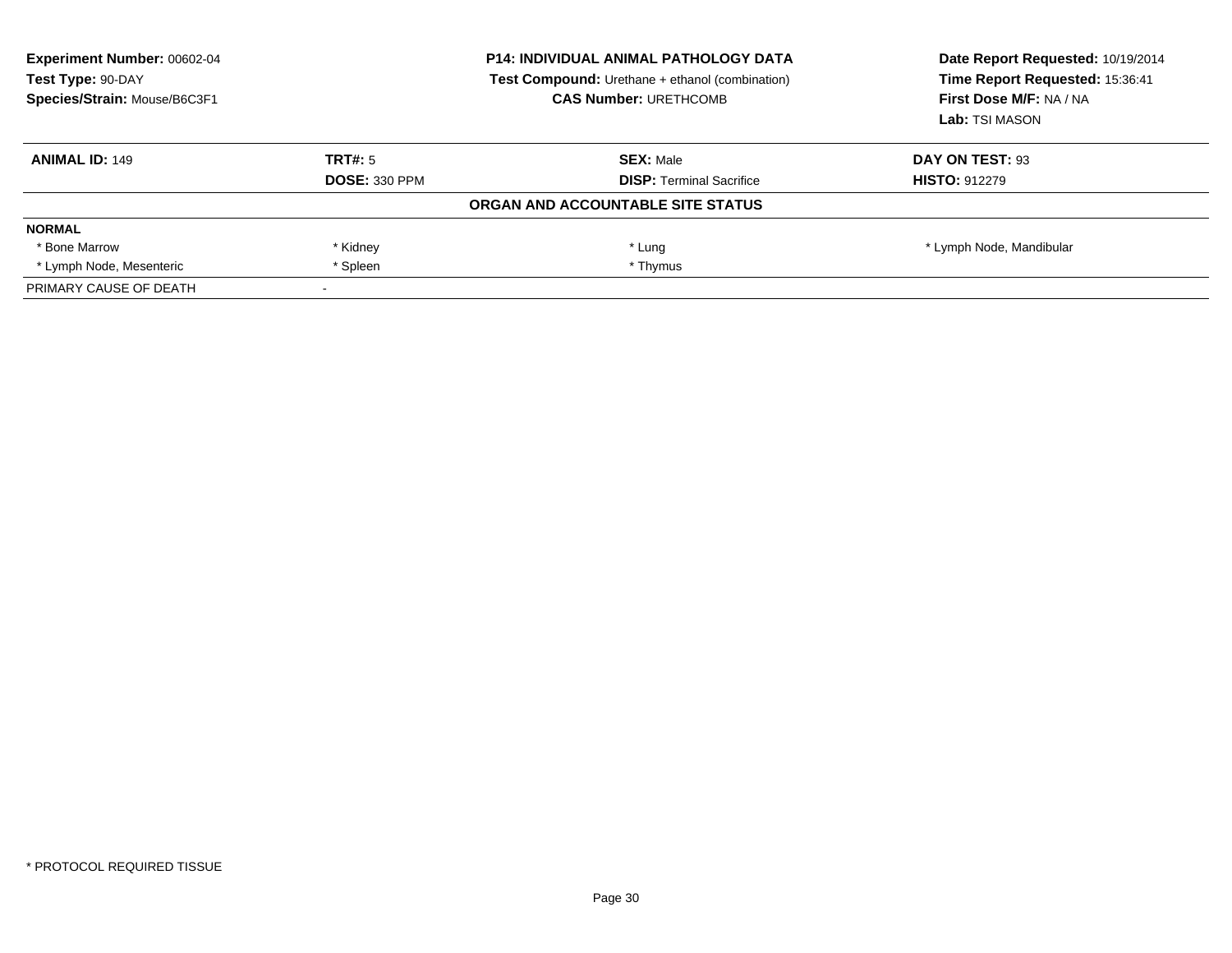| Experiment Number: 00602-04<br>Test Type: 90-DAY<br>Species/Strain: Mouse/B6C3F1 | <b>P14: INDIVIDUAL ANIMAL PATHOLOGY DATA</b><br><b>Test Compound:</b> Urethane + ethanol (combination)<br><b>CAS Number: URETHCOMB</b> |                                   | Date Report Requested: 10/19/2014<br>Time Report Requested: 15:36:41<br>First Dose M/F: NA / NA<br>Lab: TSI MASON |
|----------------------------------------------------------------------------------|----------------------------------------------------------------------------------------------------------------------------------------|-----------------------------------|-------------------------------------------------------------------------------------------------------------------|
| <b>ANIMAL ID: 150</b>                                                            | TRT#: 5                                                                                                                                | <b>SEX: Male</b>                  | DAY ON TEST: 93                                                                                                   |
|                                                                                  | <b>DOSE: 330 PPM</b>                                                                                                                   | <b>DISP:</b> Terminal Sacrifice   | <b>HISTO: 912280</b>                                                                                              |
|                                                                                  |                                                                                                                                        | ORGAN AND ACCOUNTABLE SITE STATUS |                                                                                                                   |
| <b>NORMAL</b>                                                                    |                                                                                                                                        |                                   |                                                                                                                   |
| * Bone Marrow                                                                    | * Lung                                                                                                                                 | * Lymph Node, Mandibular          | * Lymph Node, Mesenteric                                                                                          |
| * Spleen                                                                         | * Thymus                                                                                                                               |                                   |                                                                                                                   |
| <b>OBSERVATIONS</b>                                                              |                                                                                                                                        |                                   |                                                                                                                   |
| * Kidney                                                                         |                                                                                                                                        | Nephropathy                       | Minimal                                                                                                           |
| PRIMARY CAUSE OF DEATH                                                           |                                                                                                                                        |                                   |                                                                                                                   |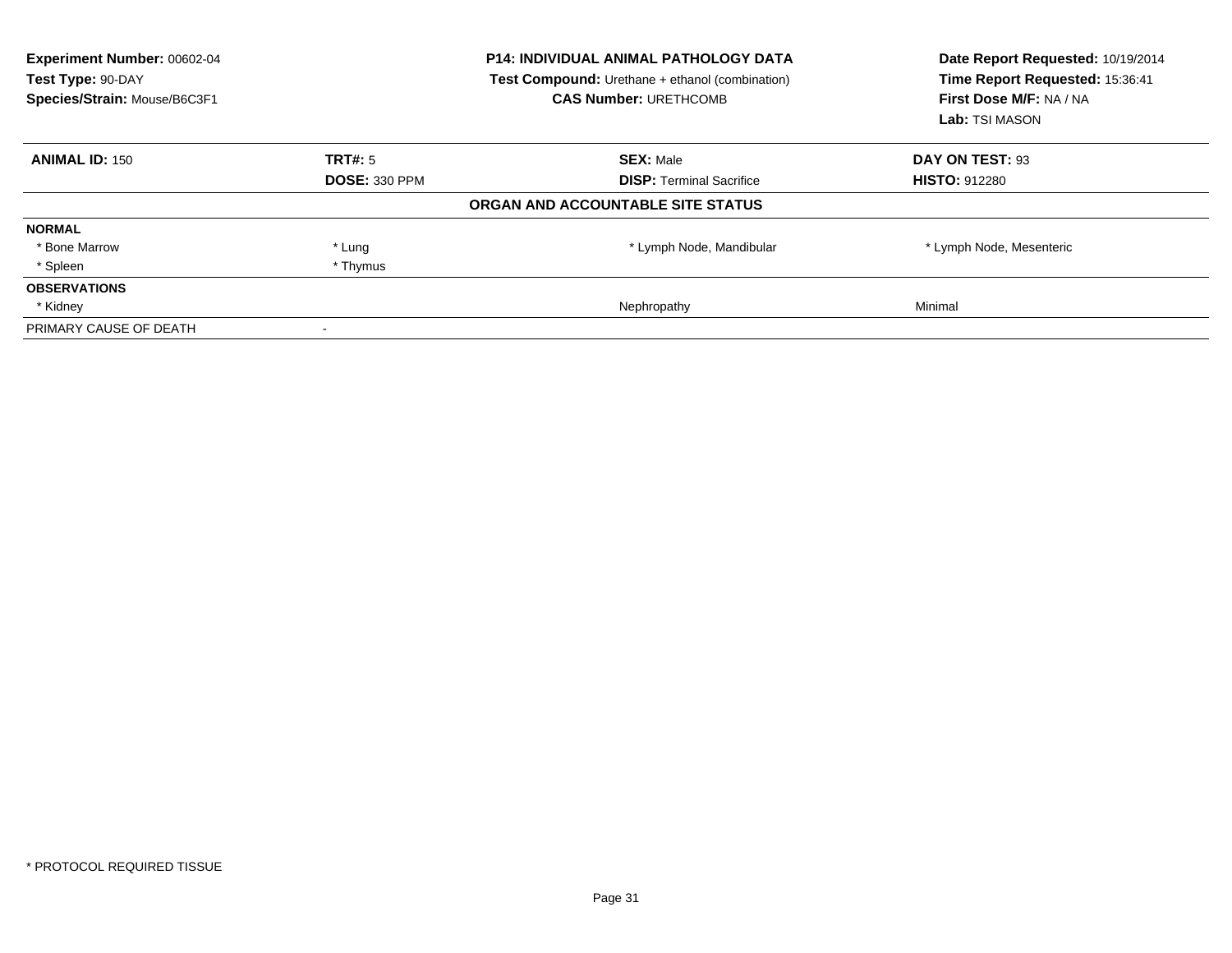| <b>Experiment Number: 00602-04</b><br>Test Type: 90-DAY<br>Species/Strain: Mouse/B6C3F1 | <b>P14: INDIVIDUAL ANIMAL PATHOLOGY DATA</b><br><b>Test Compound:</b> Urethane + ethanol (combination)<br><b>CAS Number: URETHCOMB</b> |                                   | Date Report Requested: 10/19/2014<br>Time Report Requested: 15:36:41<br>First Dose M/F: NA / NA<br>Lab: TSI MASON |
|-----------------------------------------------------------------------------------------|----------------------------------------------------------------------------------------------------------------------------------------|-----------------------------------|-------------------------------------------------------------------------------------------------------------------|
| <b>ANIMAL ID: 151</b>                                                                   | <b>TRT#: 7</b>                                                                                                                         | <b>SEX: Male</b>                  | DAY ON TEST: 93                                                                                                   |
|                                                                                         | <b>DOSE: 1100 PPM</b>                                                                                                                  | <b>DISP:</b> Terminal Sacrifice   | <b>HISTO: 912261</b>                                                                                              |
|                                                                                         |                                                                                                                                        | ORGAN AND ACCOUNTABLE SITE STATUS |                                                                                                                   |
| <b>NORMAL</b>                                                                           |                                                                                                                                        |                                   |                                                                                                                   |
| * Bone Marrow                                                                           | * Heart                                                                                                                                | * Kidney                          | * Lung                                                                                                            |
| * Lymph Node, Mandibular                                                                | * Lymph Node, Mesenteric                                                                                                               | * Spleen                          | * Thymus                                                                                                          |
| PRIMARY CAUSE OF DEATH                                                                  |                                                                                                                                        |                                   |                                                                                                                   |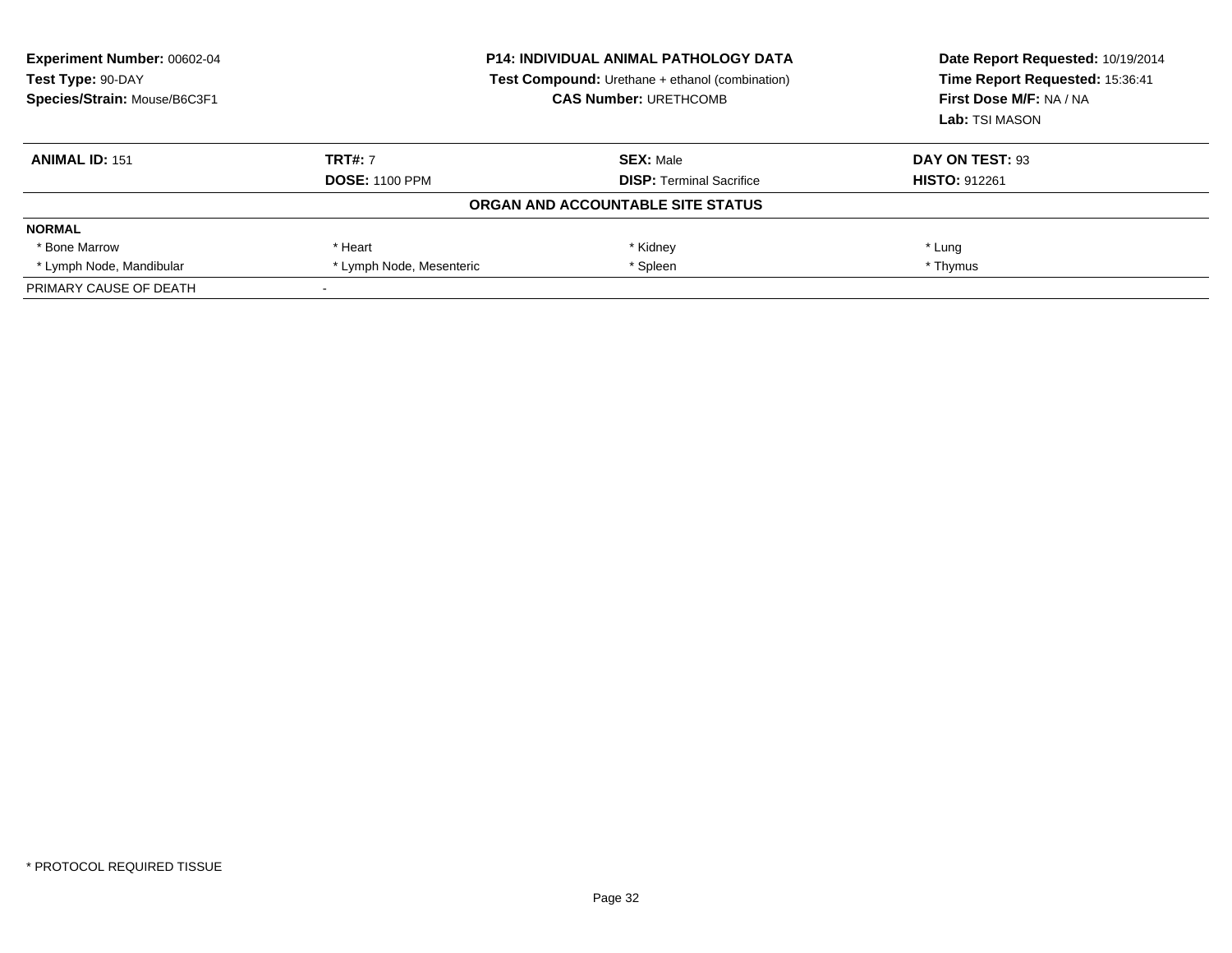| Experiment Number: 00602-04<br>Test Type: 90-DAY<br>Species/Strain: Mouse/B6C3F1 | <b>P14: INDIVIDUAL ANIMAL PATHOLOGY DATA</b><br><b>Test Compound:</b> Urethane + ethanol (combination)<br><b>CAS Number: URETHCOMB</b> |                                   | Date Report Requested: 10/19/2014<br>Time Report Requested: 15:36:41<br>First Dose M/F: NA / NA<br>Lab: TSI MASON |
|----------------------------------------------------------------------------------|----------------------------------------------------------------------------------------------------------------------------------------|-----------------------------------|-------------------------------------------------------------------------------------------------------------------|
| <b>ANIMAL ID: 152</b>                                                            | <b>TRT#: 7</b>                                                                                                                         | <b>SEX: Male</b>                  | DAY ON TEST: 93                                                                                                   |
|                                                                                  | <b>DOSE: 1100 PPM</b>                                                                                                                  | <b>DISP:</b> Terminal Sacrifice   | <b>HISTO: 912262</b>                                                                                              |
|                                                                                  |                                                                                                                                        | ORGAN AND ACCOUNTABLE SITE STATUS |                                                                                                                   |
| <b>NORMAL</b>                                                                    |                                                                                                                                        |                                   |                                                                                                                   |
| * Bone Marrow                                                                    | * Heart                                                                                                                                | * Lung                            | * Lymph Node, Mandibular                                                                                          |
| * Lymph Node, Mesenteric                                                         | * Spleen                                                                                                                               | * Thymus                          |                                                                                                                   |
| <b>OBSERVATIONS</b>                                                              |                                                                                                                                        |                                   |                                                                                                                   |
| * Kidney                                                                         |                                                                                                                                        | Nephropathy                       | Minimal                                                                                                           |
| PRIMARY CAUSE OF DEATH                                                           |                                                                                                                                        |                                   |                                                                                                                   |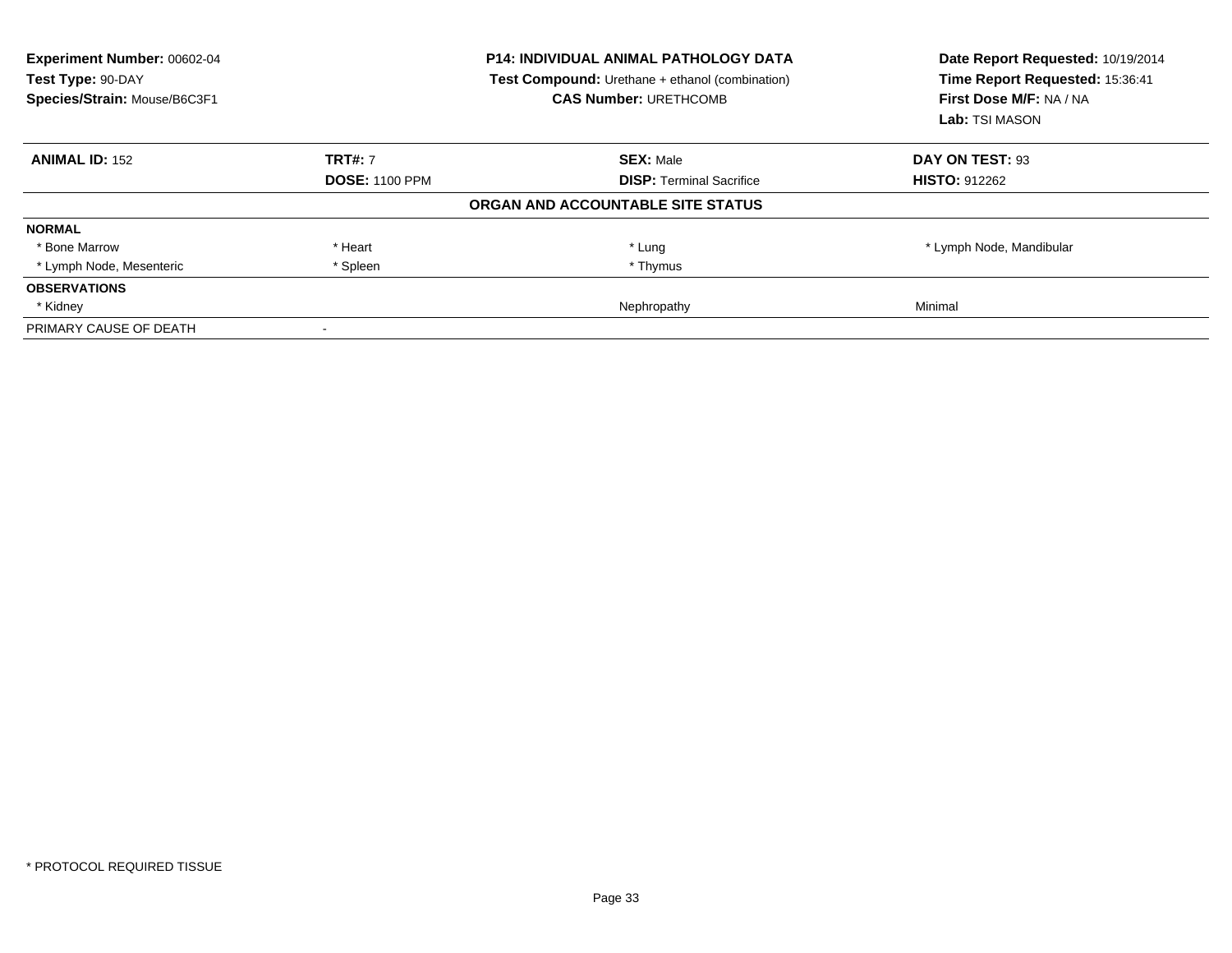| Experiment Number: 00602-04<br>Test Type: 90-DAY<br>Species/Strain: Mouse/B6C3F1 |                       | <b>P14: INDIVIDUAL ANIMAL PATHOLOGY DATA</b><br><b>Test Compound:</b> Urethane + ethanol (combination)<br><b>CAS Number: URETHCOMB</b> | Date Report Requested: 10/19/2014<br>Time Report Requested: 15:36:41<br>First Dose M/F: NA / NA<br>Lab: TSI MASON |
|----------------------------------------------------------------------------------|-----------------------|----------------------------------------------------------------------------------------------------------------------------------------|-------------------------------------------------------------------------------------------------------------------|
| <b>ANIMAL ID: 153</b>                                                            | <b>TRT#: 7</b>        | <b>SEX: Male</b>                                                                                                                       | DAY ON TEST: 93                                                                                                   |
|                                                                                  | <b>DOSE: 1100 PPM</b> | <b>DISP:</b> Terminal Sacrifice                                                                                                        | <b>HISTO: 912263</b>                                                                                              |
|                                                                                  |                       | ORGAN AND ACCOUNTABLE SITE STATUS                                                                                                      |                                                                                                                   |
| <b>NORMAL</b>                                                                    |                       |                                                                                                                                        |                                                                                                                   |
| * Bone Marrow                                                                    | * Heart               | * Kidney                                                                                                                               | * Lymph Node, Mandibular                                                                                          |
| * Lymph Node, Mesenteric                                                         | * Spleen              | * Thymus                                                                                                                               |                                                                                                                   |
| <b>OBSERVATIONS</b>                                                              |                       |                                                                                                                                        |                                                                                                                   |
| * Lung                                                                           |                       | Alveolar/Bronchiolar Adenoma                                                                                                           |                                                                                                                   |
|                                                                                  | Alveolar Epith        | Hyperplasia                                                                                                                            | Mild                                                                                                              |
| PRIMARY CAUSE OF DEATH                                                           |                       |                                                                                                                                        |                                                                                                                   |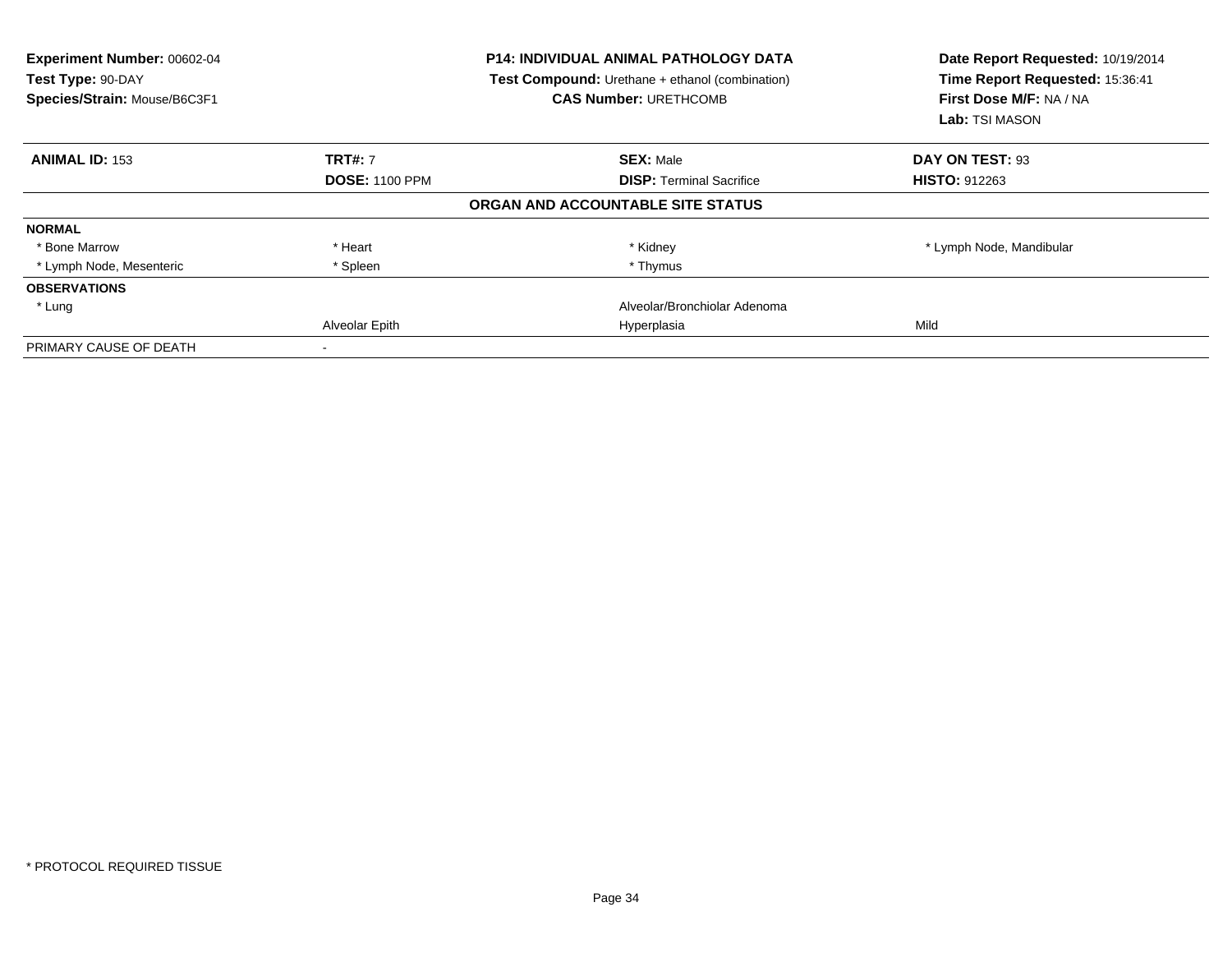| Experiment Number: 00602-04<br>Test Type: 90-DAY<br>Species/Strain: Mouse/B6C3F1 | <b>P14: INDIVIDUAL ANIMAL PATHOLOGY DATA</b><br>Test Compound: Urethane + ethanol (combination)<br><b>CAS Number: URETHCOMB</b> |                                   | Date Report Requested: 10/19/2014<br>Time Report Requested: 15:36:41<br>First Dose M/F: NA / NA<br>Lab: TSI MASON |  |
|----------------------------------------------------------------------------------|---------------------------------------------------------------------------------------------------------------------------------|-----------------------------------|-------------------------------------------------------------------------------------------------------------------|--|
| <b>ANIMAL ID: 154</b>                                                            | <b>TRT#: 7</b>                                                                                                                  | <b>SEX: Male</b>                  | DAY ON TEST: 93                                                                                                   |  |
|                                                                                  | <b>DOSE: 1100 PPM</b>                                                                                                           | <b>DISP: Terminal Sacrifice</b>   | <b>HISTO: 912264</b>                                                                                              |  |
|                                                                                  |                                                                                                                                 | ORGAN AND ACCOUNTABLE SITE STATUS |                                                                                                                   |  |
| <b>NORMAL</b>                                                                    |                                                                                                                                 |                                   |                                                                                                                   |  |
| * Bone Marrow                                                                    | * Heart                                                                                                                         | * Kidney                          | * Lymph Node, Mandibular                                                                                          |  |
| * Lymph Node, Mesenteric                                                         | * Spleen                                                                                                                        | * Thymus                          |                                                                                                                   |  |
| <b>OBSERVATIONS</b>                                                              |                                                                                                                                 |                                   |                                                                                                                   |  |
| * Lung                                                                           | Alveolar Epith                                                                                                                  | Hyperplasia                       | Moderate                                                                                                          |  |
| PRIMARY CAUSE OF DEATH                                                           |                                                                                                                                 |                                   |                                                                                                                   |  |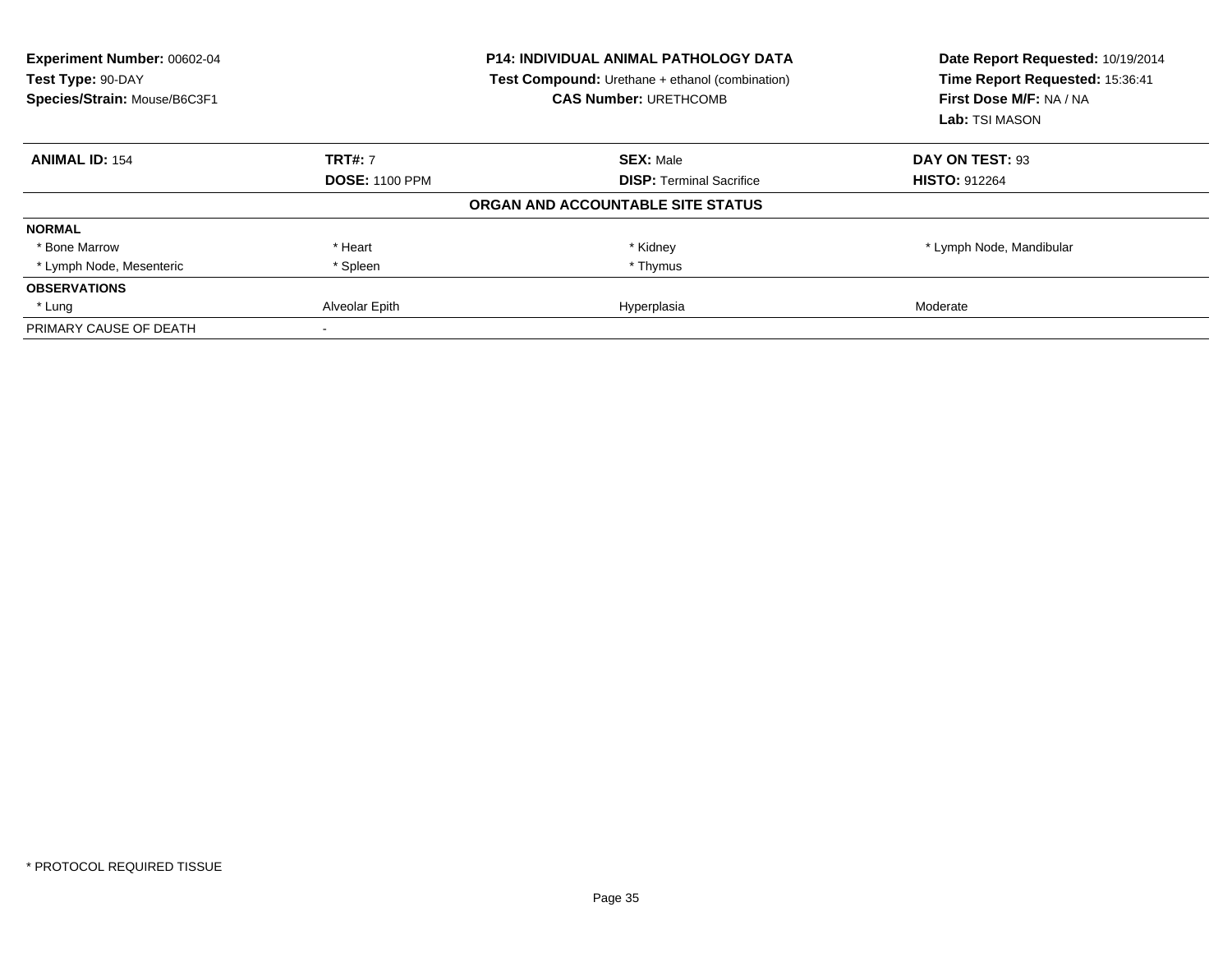| Experiment Number: 00602-04<br>Test Type: 90-DAY<br>Species/Strain: Mouse/B6C3F1 | <b>P14: INDIVIDUAL ANIMAL PATHOLOGY DATA</b><br><b>Test Compound:</b> Urethane + ethanol (combination)<br><b>CAS Number: URETHCOMB</b> |                                   | Date Report Requested: 10/19/2014<br>Time Report Requested: 15:36:41<br>First Dose M/F: NA / NA<br>Lab: TSI MASON |
|----------------------------------------------------------------------------------|----------------------------------------------------------------------------------------------------------------------------------------|-----------------------------------|-------------------------------------------------------------------------------------------------------------------|
| <b>ANIMAL ID: 155</b>                                                            | <b>TRT#: 7</b>                                                                                                                         | <b>SEX: Male</b>                  | DAY ON TEST: 93                                                                                                   |
|                                                                                  | <b>DOSE: 1100 PPM</b>                                                                                                                  | <b>DISP:</b> Terminal Sacrifice   | <b>HISTO: 912265</b>                                                                                              |
|                                                                                  |                                                                                                                                        | ORGAN AND ACCOUNTABLE SITE STATUS |                                                                                                                   |
| <b>NORMAL</b>                                                                    |                                                                                                                                        |                                   |                                                                                                                   |
| * Bone Marrow                                                                    | * Heart                                                                                                                                | * Lung                            | * Lymph Node, Mandibular                                                                                          |
| * Lymph Node, Mesenteric                                                         | * Spleen                                                                                                                               | * Thymus                          |                                                                                                                   |
| <b>OBSERVATIONS</b>                                                              |                                                                                                                                        |                                   |                                                                                                                   |
| * Kidney                                                                         |                                                                                                                                        | Nephropathy                       | Minimal                                                                                                           |
| PRIMARY CAUSE OF DEATH                                                           |                                                                                                                                        |                                   |                                                                                                                   |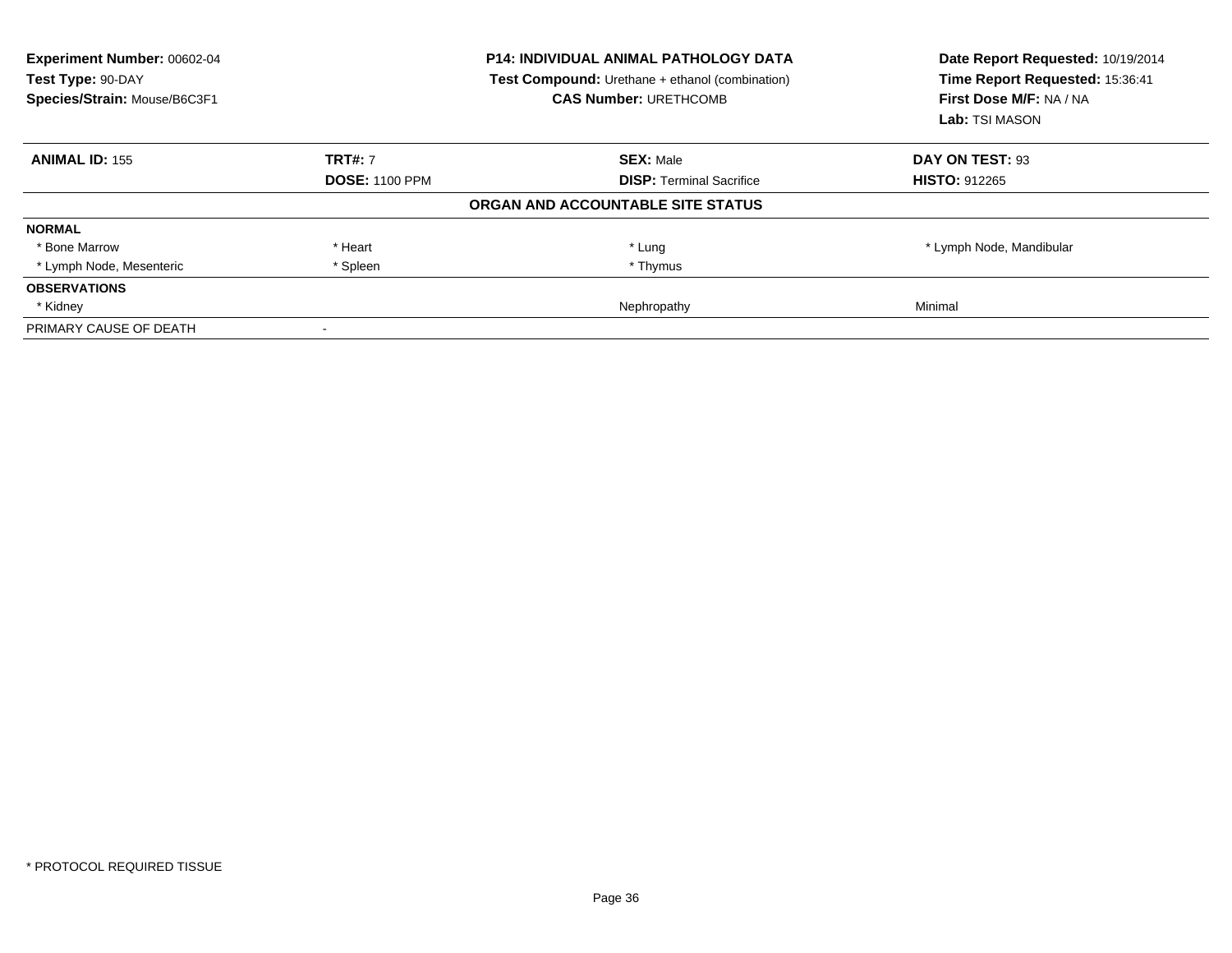| <b>Experiment Number: 00602-04</b><br>Test Type: 90-DAY<br>Species/Strain: Mouse/B6C3F1 |                       | <b>P14: INDIVIDUAL ANIMAL PATHOLOGY DATA</b><br><b>Test Compound:</b> Urethane + ethanol (combination)<br><b>CAS Number: URETHCOMB</b> | Date Report Requested: 10/19/2014<br>Time Report Requested: 15:36:41<br>First Dose M/F: NA / NA<br>Lab: TSI MASON |
|-----------------------------------------------------------------------------------------|-----------------------|----------------------------------------------------------------------------------------------------------------------------------------|-------------------------------------------------------------------------------------------------------------------|
| <b>ANIMAL ID: 156</b>                                                                   | <b>TRT#: 7</b>        | <b>SEX: Male</b>                                                                                                                       | DAY ON TEST: 93                                                                                                   |
|                                                                                         | <b>DOSE: 1100 PPM</b> | <b>DISP:</b> Terminal Sacrifice                                                                                                        | <b>HISTO: 912266</b>                                                                                              |
|                                                                                         |                       | ORGAN AND ACCOUNTABLE SITE STATUS                                                                                                      |                                                                                                                   |
| <b>NORMAL</b>                                                                           |                       |                                                                                                                                        |                                                                                                                   |
| * Bone Marrow                                                                           | * Kidney              | * Lung                                                                                                                                 | * Lymph Node, Mandibular                                                                                          |
| * Lymph Node, Mesenteric                                                                | * Spleen              | * Thymus                                                                                                                               |                                                                                                                   |
| <b>OBSERVATIONS</b>                                                                     |                       |                                                                                                                                        |                                                                                                                   |
| * Heart                                                                                 |                       | Hemorrhage                                                                                                                             | Mild                                                                                                              |
| PRIMARY CAUSE OF DEATH                                                                  |                       |                                                                                                                                        |                                                                                                                   |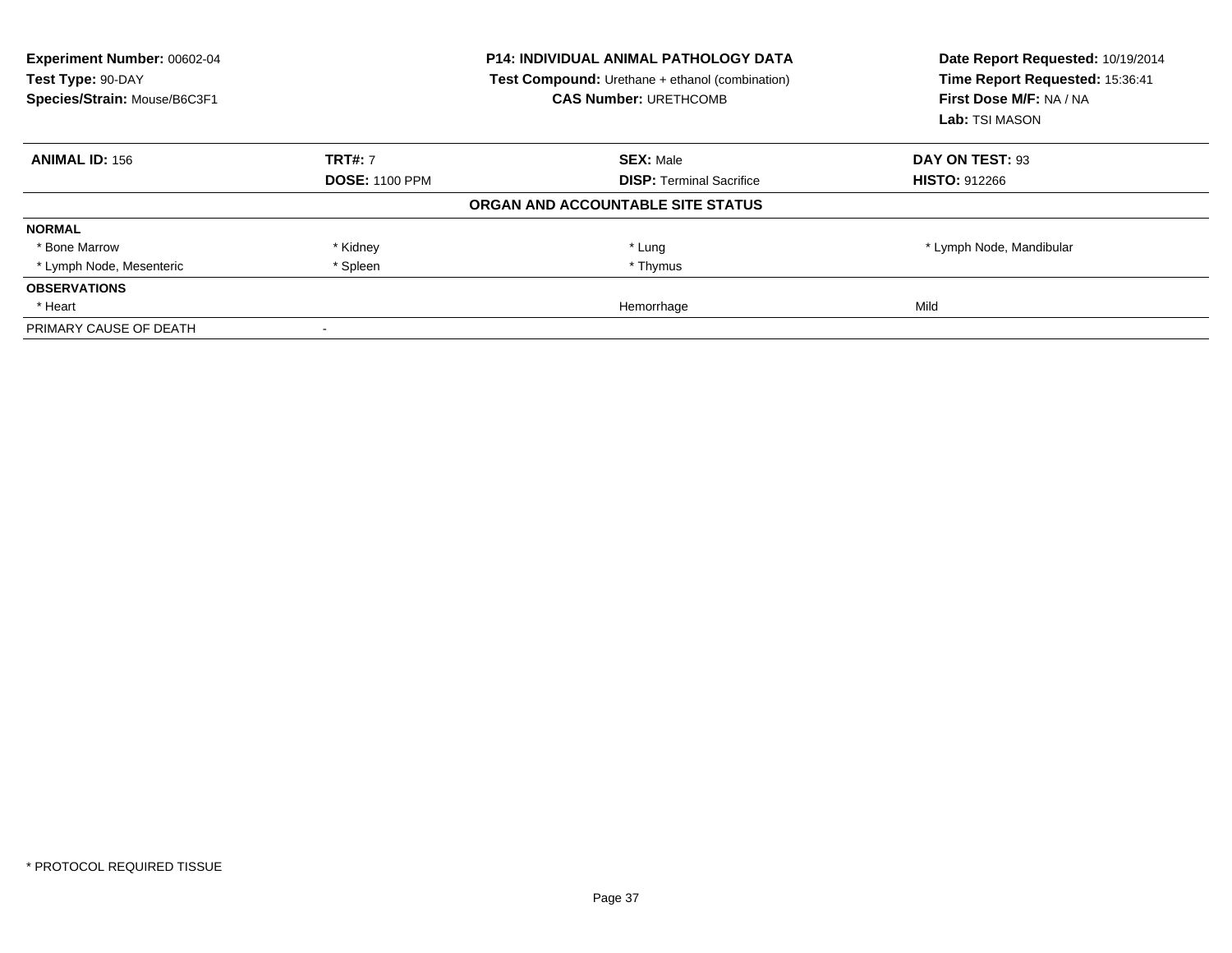| Experiment Number: 00602-04<br>Test Type: 90-DAY<br>Species/Strain: Mouse/B6C3F1 |                       | <b>P14: INDIVIDUAL ANIMAL PATHOLOGY DATA</b><br>Test Compound: Urethane + ethanol (combination)<br><b>CAS Number: URETHCOMB</b> | Date Report Requested: 10/19/2014<br>Time Report Requested: 15:36:41<br>First Dose M/F: NA / NA<br>Lab: TSI MASON |  |
|----------------------------------------------------------------------------------|-----------------------|---------------------------------------------------------------------------------------------------------------------------------|-------------------------------------------------------------------------------------------------------------------|--|
| <b>ANIMAL ID: 157</b>                                                            | <b>TRT#: 7</b>        | <b>SEX: Male</b>                                                                                                                | DAY ON TEST: 93                                                                                                   |  |
|                                                                                  | <b>DOSE: 1100 PPM</b> | <b>DISP: Terminal Sacrifice</b>                                                                                                 | <b>HISTO: 912267</b>                                                                                              |  |
|                                                                                  |                       | ORGAN AND ACCOUNTABLE SITE STATUS                                                                                               |                                                                                                                   |  |
| <b>NORMAL</b>                                                                    |                       |                                                                                                                                 |                                                                                                                   |  |
| * Bone Marrow                                                                    | * Heart               | * Kidney                                                                                                                        | * Lymph Node, Mandibular                                                                                          |  |
| * Lymph Node, Mesenteric                                                         | * Spleen              | * Thymus                                                                                                                        |                                                                                                                   |  |
| <b>OBSERVATIONS</b>                                                              |                       |                                                                                                                                 |                                                                                                                   |  |
| * Lung                                                                           | Alveolar Epith        | Hyperplasia                                                                                                                     | Minimal                                                                                                           |  |
| PRIMARY CAUSE OF DEATH                                                           |                       |                                                                                                                                 |                                                                                                                   |  |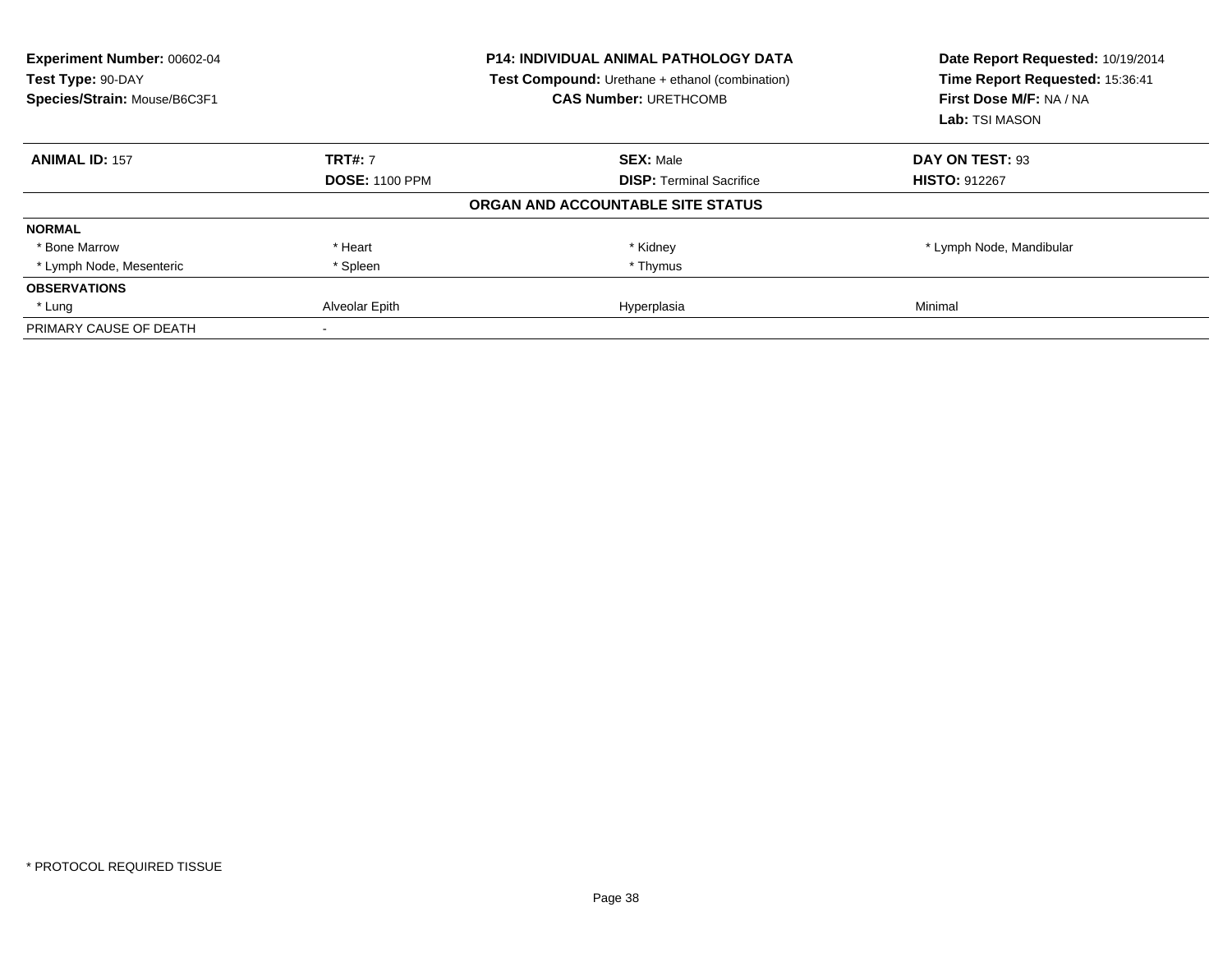| <b>Experiment Number: 00602-04</b><br>Test Type: 90-DAY<br>Species/Strain: Mouse/B6C3F1 | <b>P14: INDIVIDUAL ANIMAL PATHOLOGY DATA</b><br><b>Test Compound:</b> Urethane + ethanol (combination)<br><b>CAS Number: URETHCOMB</b> |                                   | Date Report Requested: 10/19/2014<br>Time Report Requested: 15:36:41<br>First Dose M/F: NA / NA<br>Lab: TSI MASON |  |
|-----------------------------------------------------------------------------------------|----------------------------------------------------------------------------------------------------------------------------------------|-----------------------------------|-------------------------------------------------------------------------------------------------------------------|--|
| <b>ANIMAL ID: 158</b>                                                                   | <b>TRT#: 7</b>                                                                                                                         | <b>SEX: Male</b>                  | DAY ON TEST: 93                                                                                                   |  |
|                                                                                         | <b>DOSE: 1100 PPM</b>                                                                                                                  | <b>DISP:</b> Terminal Sacrifice   | <b>HISTO: 912268</b>                                                                                              |  |
|                                                                                         |                                                                                                                                        | ORGAN AND ACCOUNTABLE SITE STATUS |                                                                                                                   |  |
| <b>NORMAL</b>                                                                           |                                                                                                                                        |                                   |                                                                                                                   |  |
| * Bone Marrow                                                                           | * Heart                                                                                                                                | * Kidney                          | * Lung                                                                                                            |  |
| * Lymph Node, Mandibular                                                                | * Lymph Node, Mesenteric                                                                                                               | * Spleen                          | * Thymus                                                                                                          |  |
| PRIMARY CAUSE OF DEATH                                                                  |                                                                                                                                        |                                   |                                                                                                                   |  |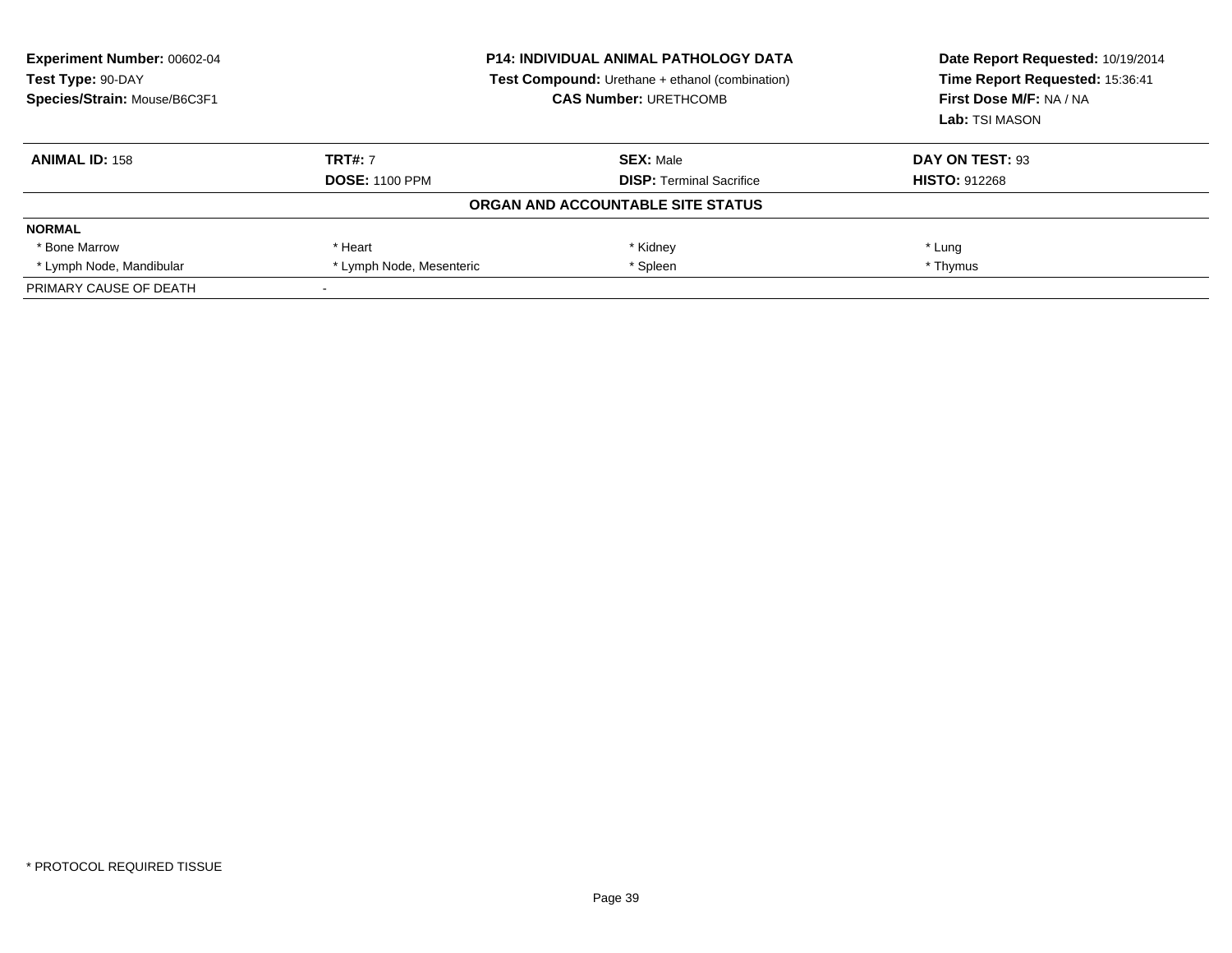| <b>Experiment Number: 00602-04</b><br>Test Type: 90-DAY<br>Species/Strain: Mouse/B6C3F1 | <b>P14: INDIVIDUAL ANIMAL PATHOLOGY DATA</b><br><b>Test Compound:</b> Urethane + ethanol (combination)<br><b>CAS Number: URETHCOMB</b> |                                   | Date Report Requested: 10/19/2014<br>Time Report Requested: 15:36:41<br>First Dose M/F: NA / NA<br>Lab: TSI MASON |  |
|-----------------------------------------------------------------------------------------|----------------------------------------------------------------------------------------------------------------------------------------|-----------------------------------|-------------------------------------------------------------------------------------------------------------------|--|
| <b>ANIMAL ID: 159</b>                                                                   | <b>TRT#: 7</b>                                                                                                                         | <b>SEX: Male</b>                  | DAY ON TEST: 93                                                                                                   |  |
|                                                                                         | <b>DOSE: 1100 PPM</b>                                                                                                                  | <b>DISP:</b> Terminal Sacrifice   | <b>HISTO: 912269</b>                                                                                              |  |
|                                                                                         |                                                                                                                                        | ORGAN AND ACCOUNTABLE SITE STATUS |                                                                                                                   |  |
| <b>NORMAL</b>                                                                           |                                                                                                                                        |                                   |                                                                                                                   |  |
| * Bone Marrow                                                                           | * Heart                                                                                                                                | * Kidney                          | * Lung                                                                                                            |  |
| * Lymph Node, Mandibular                                                                | * Lymph Node, Mesenteric                                                                                                               | * Spleen                          | * Thymus                                                                                                          |  |
| PRIMARY CAUSE OF DEATH                                                                  |                                                                                                                                        |                                   |                                                                                                                   |  |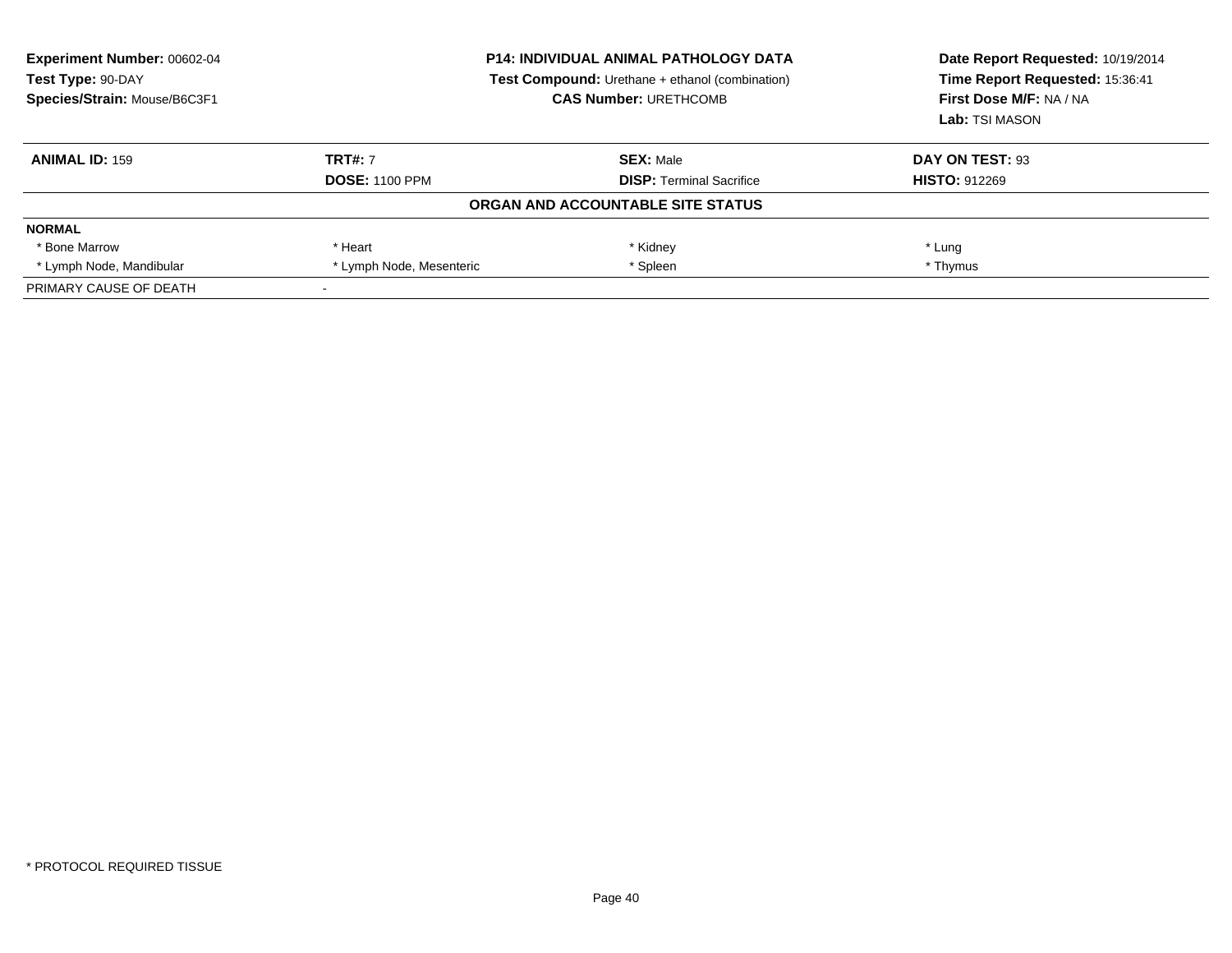| Experiment Number: 00602-04<br>Test Type: 90-DAY<br>Species/Strain: Mouse/B6C3F1 |                          | P14: INDIVIDUAL ANIMAL PATHOLOGY DATA<br>Test Compound: Urethane + ethanol (combination)<br><b>CAS Number: URETHCOMB</b> | Date Report Requested: 10/19/2014<br>Time Report Requested: 15:36:41<br>First Dose M/F: NA / NA<br>Lab: TSI MASON |
|----------------------------------------------------------------------------------|--------------------------|--------------------------------------------------------------------------------------------------------------------------|-------------------------------------------------------------------------------------------------------------------|
| <b>ANIMAL ID: 160</b>                                                            | <b>TRT#: 7</b>           | <b>SEX: Male</b>                                                                                                         | DAY ON TEST: 93                                                                                                   |
|                                                                                  | <b>DOSE: 1100 PPM</b>    | <b>DISP: Terminal Sacrifice</b>                                                                                          | <b>HISTO: 912270</b>                                                                                              |
|                                                                                  |                          | ORGAN AND ACCOUNTABLE SITE STATUS                                                                                        |                                                                                                                   |
| <b>NORMAL</b>                                                                    |                          |                                                                                                                          |                                                                                                                   |
| * Bone Marrow                                                                    | * Heart                  | * Kidney                                                                                                                 | * Lymph Node, Mesenteric                                                                                          |
| * Spleen                                                                         | * Thymus                 |                                                                                                                          |                                                                                                                   |
| <b>MISSING</b>                                                                   |                          |                                                                                                                          |                                                                                                                   |
| * Lymph Node, Mandibular                                                         |                          |                                                                                                                          |                                                                                                                   |
| <b>OBSERVATIONS</b>                                                              |                          |                                                                                                                          |                                                                                                                   |
| * Lung                                                                           |                          | Hemorrhage                                                                                                               | Minimal                                                                                                           |
|                                                                                  |                          | Inflammation                                                                                                             | Minimal                                                                                                           |
| PRIMARY CAUSE OF DEATH                                                           | $\overline{\phantom{a}}$ |                                                                                                                          |                                                                                                                   |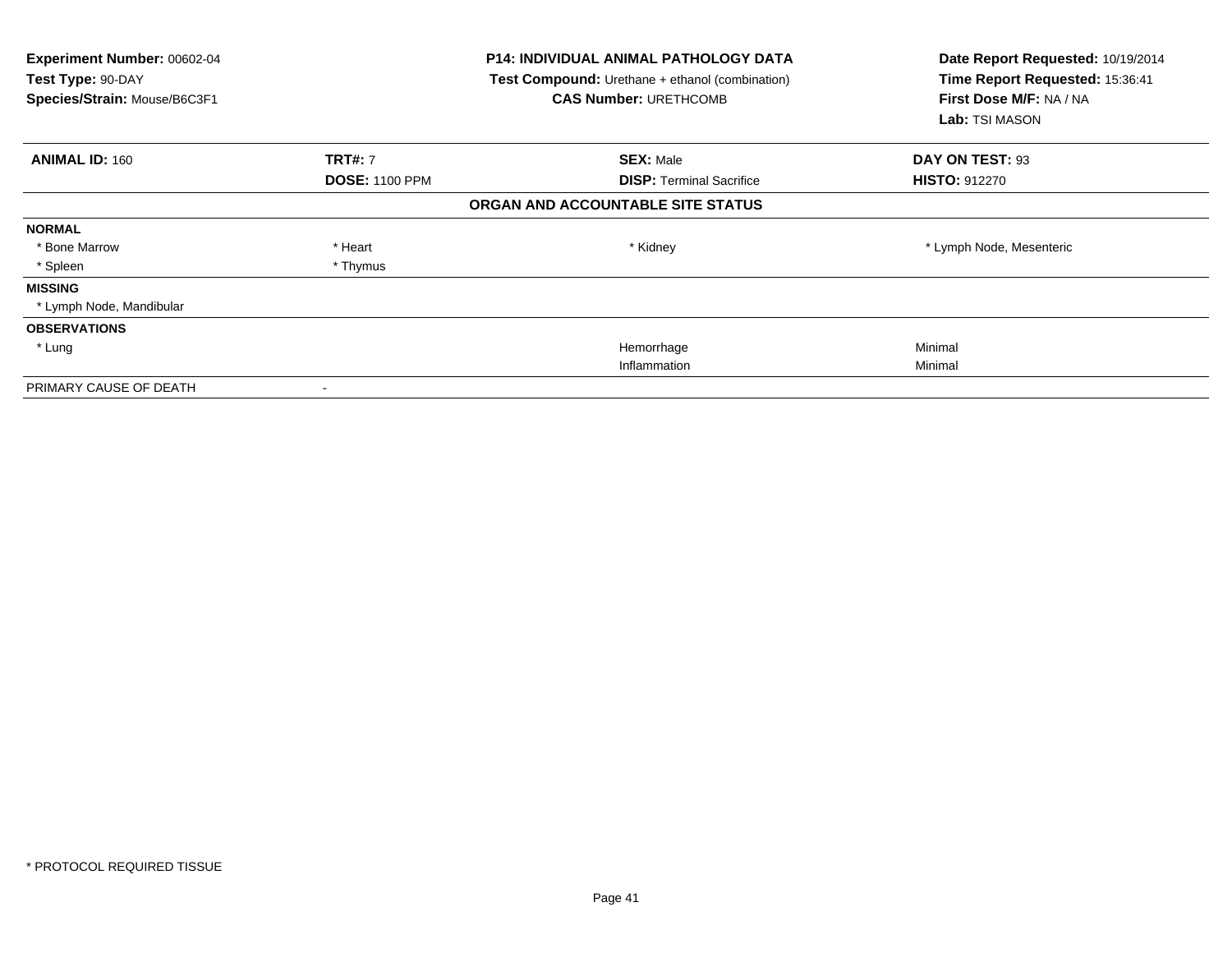# **P14: INDIVIDUAL ANIMAL PATHOLOGY DATA**

**Test Compound:** Urethane + ethanol (combination)

**CAS Number:** URETHCOMB

| <b>ANIMAL ID: 161</b>       | <b>TRT#:</b> 9           | <b>SEX: Male</b>                  | DAY ON TEST: 93           |  |
|-----------------------------|--------------------------|-----------------------------------|---------------------------|--|
|                             | <b>DOSE: 3300 PPM</b>    | <b>DISP: Terminal Sacrifice</b>   | HISTO: 912251             |  |
|                             |                          | ORGAN AND ACCOUNTABLE SITE STATUS |                           |  |
| <b>NORMAL</b>               |                          |                                   |                           |  |
| * Adrenal Cortex            | * Adrenal Medulla        | * Bone                            | * Bone Marrow             |  |
| * Brain                     | * Epididymis             | * Esophagus                       | * Gallbladder             |  |
| * Heart                     | * Intestine Large, Cecum | * Intestine Large, Colon          | * Intestine Large, Rectum |  |
| * Intestine Small, Duodenum | * Intestine Small, Ileum | * Intestine Small, Jejunum        | * Islets, Pancreatic      |  |
| * Liver                     | * Nose                   | * Pancreas                        | * Parathyroid Gland       |  |
| * Preputial Gland           | * Prostate               | * Salivary Glands                 | * Seminal Vesicle         |  |
| * Skin                      | * Spleen                 | * Stomach, Forestomach            | * Stomach, Glandular      |  |
| * Testes                    | * Thyroid Gland          | * Trachea                         | * Urinary Bladder         |  |
| <b>MISSING</b>              |                          |                                   |                           |  |
| * Mammary Gland             | * Pituitary Gland        |                                   |                           |  |
| <b>OBSERVATIONS</b>         |                          |                                   |                           |  |
| * Kidney                    |                          | Nephropathy                       | Moderate                  |  |
| * Lung                      |                          | Inflammation                      | Minimal                   |  |
| * Lymph Node, Mandibular    |                          | Depletion Lymphoid                | Mild                      |  |
| * Lymph Node, Mesenteric    |                          | Depletion Lymphoid                | Moderate                  |  |
| * Thymus                    |                          | Depletion Lymphoid                | Moderate                  |  |
| PRIMARY CAUSE OF DEATH      |                          |                                   |                           |  |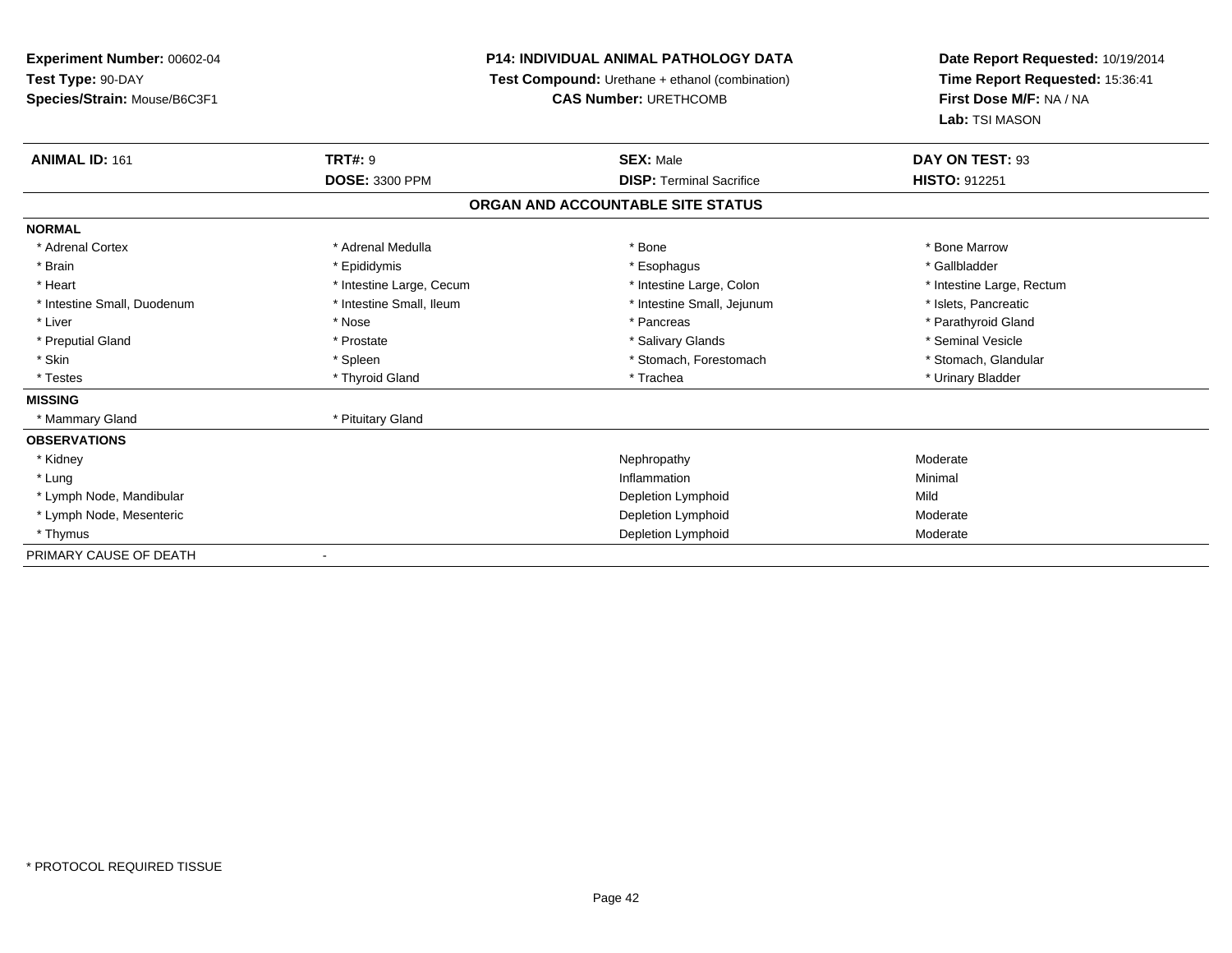**Experiment Number:** 00602-04**Test Type:** 90-DAY **Species/Strain:** Mouse/B6C3F1**P14: INDIVIDUAL ANIMAL PATHOLOGY DATA Test Compound:** Urethane + ethanol (combination)**CAS Number:** URETHCOMB**Date Report Requested:** 10/19/2014**Time Report Requested:** 15:36:41**First Dose M/F:** NA / NA**Lab:** TSI MASON**ANIMAL ID:** 162**TRT#:** 9 **SEX:** Male **DAY ON TEST:** 93 **DOSE:** 3300 PPM**DISP:** Terminal Sacrifice **HISTO:** 912252 **ORGAN AND ACCOUNTABLE SITE STATUSNORMAL**\* Adrenal Cortex \* Adrenal Medulla \* Adrenal Medulla \* Bone \* Brain \* Brain \* Brain \* Brain \* Brain \* Brain \* Brain \* Brain \* Brain \* Brain \* Brain \* Brain \* Brain \* Brain \* Brain \* Brain \* Brain \* Brain \* Brain \* Brain \* Brain \* Brain \* B \* Heart \* Epididymis \* Esophagus \* Gallbladder \* Heart\* Intestine Large, Cecum \* Intestine Large, Colon \* Intestine Large, Rectum \* Intestine Small, Duodenum \* Intestine Small, Ileum \* Thestine Small, Jejunum \* Liver \* Liver \* Liver \* Lung \* Lung \* Lung \* Pituitary Gland \* Nose \* Pancreas \* Pancreas \* Pancreas \* Parathyroid Gland \* Parathyroid Gland \* Seminal Vesicle \* Preputial Gland \* \* Annual vesicle \* \* Prostate \* \* Salivary Glands \* \* Salivary Glands \* \* Seminal Vesicle \* \* Stomach, Glandular \* Skin \* Spleen \* Spleen \* Spleen \* Stomach, Forestomach \* Stomach, Forestomach \* Testes \* Thymus \* Thyroid Gland \* Trachea \* Urinary Bladder**MISSING** \* Mammary Gland**OBSERVATIONS** \* Bone Marroww Depletion Cellular and Depletion Cellular and Depletion Cellular and Mild \* Kidneyy the control of the control of the control of the control of the control of the control of the control of the control of the control of the control of the control of the control of the control of the control of the contro \* Lymph Node, Mandibular Depletion Lymphoidd Mild \* Lymph Node, Mesenteric Depletion Lymphoidd Mild PRIMARY CAUSE OF DEATH-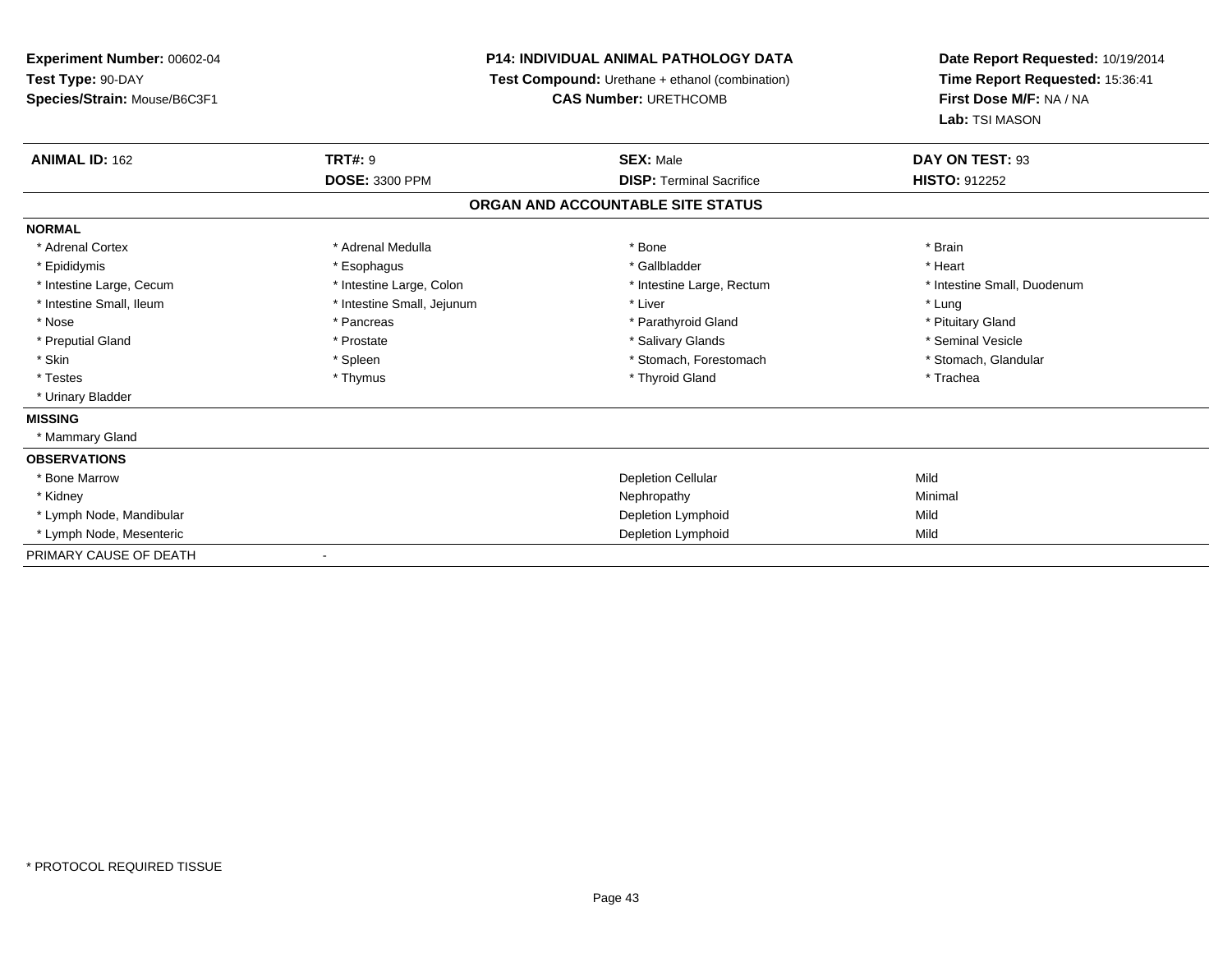# **P14: INDIVIDUAL ANIMAL PATHOLOGY DATA**

**Test Compound:** Urethane + ethanol (combination)

**CAS Number:** URETHCOMB

| ANIMAL ID: 163              | <b>TRT#: 9</b>           | <b>SEX: Male</b>                  | DAY ON TEST: 93           |
|-----------------------------|--------------------------|-----------------------------------|---------------------------|
|                             | <b>DOSE: 3300 PPM</b>    | <b>DISP: Terminal Sacrifice</b>   | <b>HISTO: 912253</b>      |
|                             |                          | ORGAN AND ACCOUNTABLE SITE STATUS |                           |
| <b>NORMAL</b>               |                          |                                   |                           |
| * Adrenal Cortex            | * Adrenal Medulla        | * Bone                            | * Bone Marrow             |
| * Brain                     | * Epididymis             | * Esophagus                       | * Gallbladder             |
| * Heart                     | * Intestine Large, Cecum | * Intestine Large, Colon          | * Intestine Large, Rectum |
| * Intestine Small, Duodenum | * Intestine Small, Ileum | * Intestine Small, Jejunum        | * Liver                   |
| * Lymph Node, Mandibular    | * Nose                   | * Pancreas                        | * Pituitary Gland         |
| * Preputial Gland           | * Prostate               | * Salivary Glands                 | * Seminal Vesicle         |
| * Skin                      | * Spleen                 | * Stomach, Forestomach            | * Stomach, Glandular      |
| * Testes                    | * Thymus                 | * Thyroid Gland                   | * Trachea                 |
| * Urinary Bladder           |                          |                                   |                           |
| <b>MISSING</b>              |                          |                                   |                           |
| * Mammary Gland             |                          |                                   |                           |
| <b>OBSERVATIONS</b>         |                          |                                   |                           |
| * Kidney                    |                          | Nephropathy                       | Minimal                   |
| * Lung                      |                          | Inflammation                      | Minimal                   |
| * Lymph Node, Mesenteric    |                          | Depletion Lymphoid                | Mild                      |
| * Parathyroid Gland         |                          | Cyst                              |                           |
| PRIMARY CAUSE OF DEATH      | $\blacksquare$           |                                   |                           |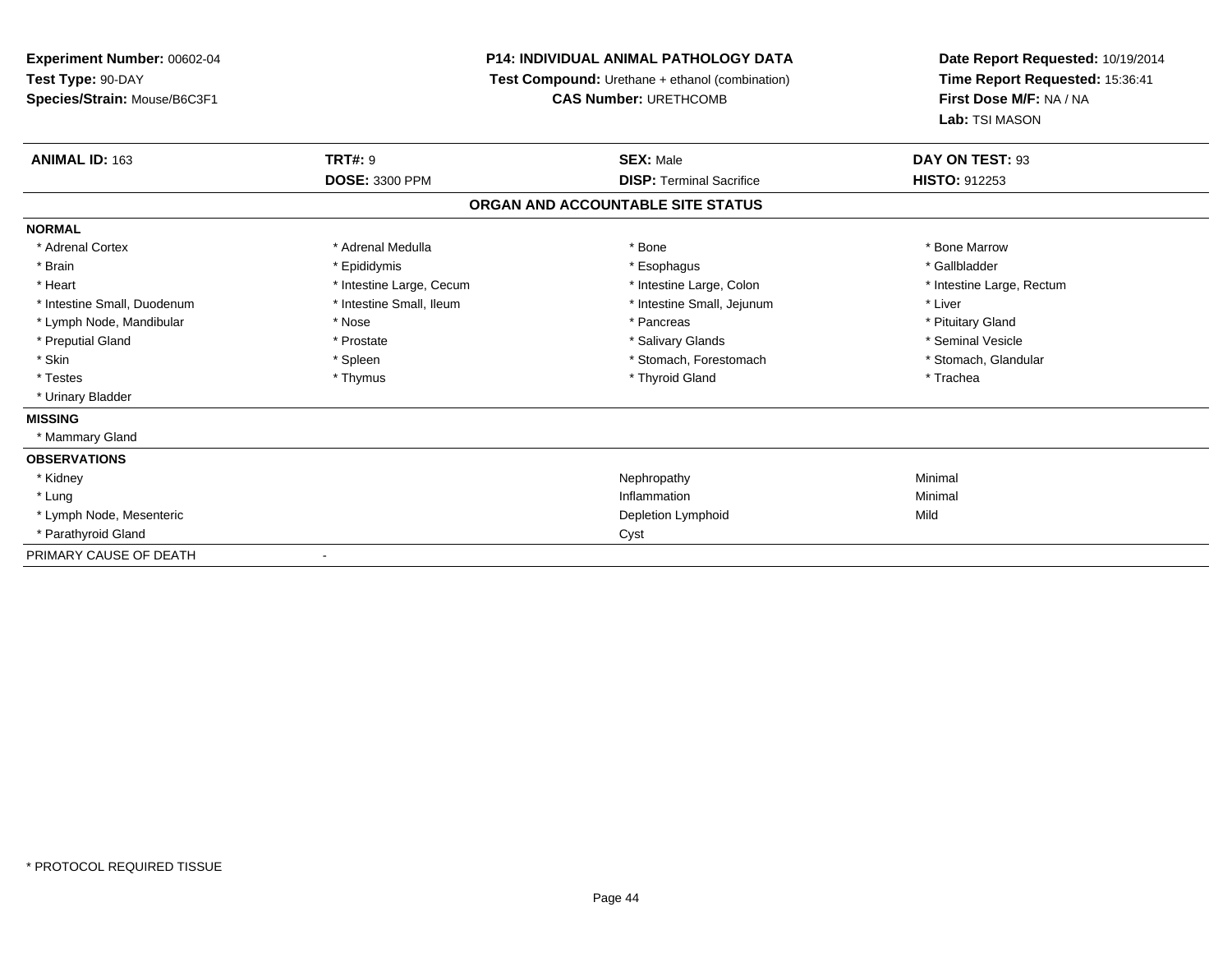**Experiment Number:** 00602-04**Test Type:** 90-DAY **Species/Strain:** Mouse/B6C3F1**P14: INDIVIDUAL ANIMAL PATHOLOGY DATA Test Compound:** Urethane + ethanol (combination)**CAS Number:** URETHCOMB**Date Report Requested:** 10/19/2014**Time Report Requested:** 15:36:41**First Dose M/F:** NA / NA**Lab:** TSI MASON**ANIMAL ID:** 164**TRT#:** 9 **SEX:** Male **DAY ON TEST:** 93 **DOSE:** 3300 PPM**DISP:** Terminal Sacrifice **HISTO:** 912254 **ORGAN AND ACCOUNTABLE SITE STATUSNORMAL**\* Adrenal Cortex \* Adrenal Medulla \* Adrenal Medulla \* Bone \* Bone \* Bone \* Bone \* Bone Marrow \* Gallbladder \* Brain \* Allen the state of the state of the state of the state of the state of the state of the state of the state of the state of the state of the state of the state of the state of the state of the state of the state o \* Heart **\*** Intestine Large, Cecum \* Intestine Large, Cecum \* Intestine Large, Colon \* <sup>\*</sup> Intestine Large, Rectum \* Intestine Small, Duodenum \* Intestine Small, Ileum \* Intestine Small, Jejunum \* Liver\* Lymph Node, Mandibular \* The state of the second text of the second text of the second text of the second text of the second text of the second text of the second text of the second text of the second text of text of tex \* Prostate \* Parathyroid Gland \* **All and \* Pituitary Gland \* Prostate and \* Preputial Gland** \* Preputial Gland  $*$  Spleen \* Salivary Glands \* Seminal Vesicle \* Seminal Vesicle \* Skin \* Skin \* Skin \* Skin \* Skin \* Skin \* Skin \* Skin \* Skin \* Skin \* Skin \* Skin \* Skin \* Skin \* Skin \* Skin \* Skin \* Skin \* Skin \* Skin \* Skin \* Skin \* Skin \* Skin \* Thyroid Gland \* Stomach, Forestomach \* Testes \* Stomach, Glandular \* Testes \* Testes \* Testes \* Trachea \* Urinary Bladder**MISSING** \* Mammary Gland \* Thymus**OBSERVATIONS** \* Kidneyy the controller of the controller of the controller of the controller of the controller of the controller of the controller of the controller of the controller of the controller of the controller of the controller of the Minimal \* Lungg and the control of the control of the control of the control of the control of the control of the control of the control of the control of the control of the control of the control of the control of the control of the co PRIMARY CAUSE OF DEATH-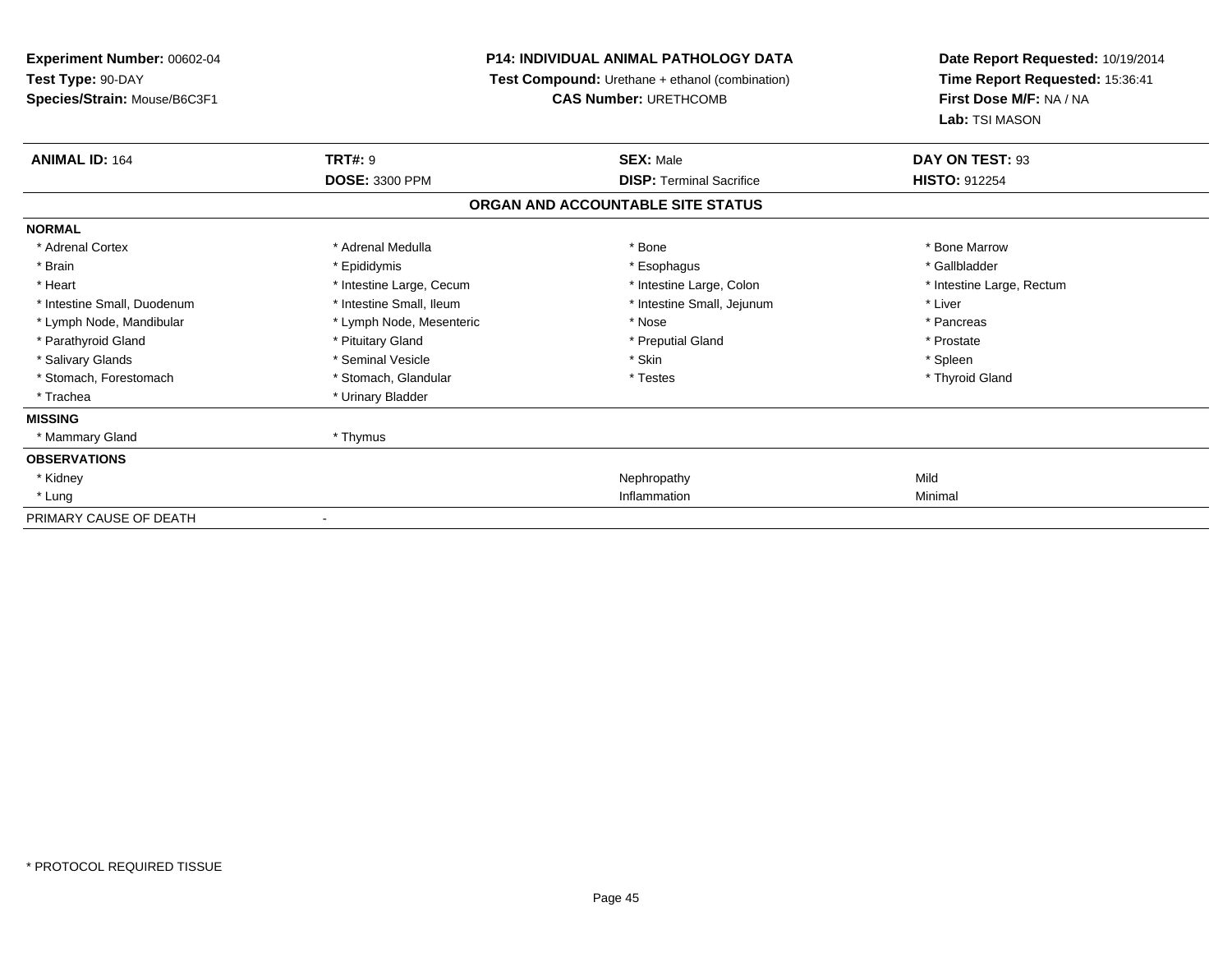# **P14: INDIVIDUAL ANIMAL PATHOLOGY DATA**

**Test Compound:** Urethane + ethanol (combination)

**CAS Number:** URETHCOMB

| <b>ANIMAL ID: 165</b>    | <b>TRT#: 9</b>             | <b>SEX: Male</b>                  | DAY ON TEST: 93             |  |
|--------------------------|----------------------------|-----------------------------------|-----------------------------|--|
|                          | <b>DOSE: 3300 PPM</b>      | <b>DISP: Terminal Sacrifice</b>   | <b>HISTO: 912255</b>        |  |
|                          |                            | ORGAN AND ACCOUNTABLE SITE STATUS |                             |  |
| <b>NORMAL</b>            |                            |                                   |                             |  |
| * Adrenal Medulla        | * Bone                     | * Bone Marrow                     | * Brain                     |  |
| * Epididymis             | * Esophagus                | * Gallbladder                     | * Heart                     |  |
| * Intestine Large, Cecum | * Intestine Large, Colon   | * Intestine Large, Rectum         | * Intestine Small, Duodenum |  |
| * Intestine Small, Ileum | * Intestine Small, Jejunum | * Islets, Pancreatic              | * Liver                     |  |
| * Lymph Node, Mandibular | * Lymph Node, Mesenteric   | * Nose                            | * Pancreas                  |  |
| * Pituitary Gland        | * Preputial Gland          | * Salivary Glands                 | * Seminal Vesicle           |  |
| * Skin                   | * Spleen                   | * Stomach, Forestomach            | * Stomach, Glandular        |  |
| * Testes                 | * Thymus                   | * Thyroid Gland                   | * Trachea                   |  |
| * Urinary Bladder        |                            |                                   |                             |  |
| <b>MISSING</b>           |                            |                                   |                             |  |
| * Mammary Gland          | * Parathyroid Gland        |                                   |                             |  |
| <b>OBSERVATIONS</b>      |                            |                                   |                             |  |
| * Adrenal Cortex         | Capsule                    | Hyperplasia                       | Minimal                     |  |
| * Kidney                 |                            | Nephropathy                       | Mild                        |  |
| * Lung                   |                            | Alveolar/Bronchiolar Adenoma      |                             |  |
|                          |                            | Hemorrhage                        | Mild                        |  |
|                          | Alveolar Epith             | Hyperplasia                       | Mild                        |  |
|                          |                            | Inflammation                      | Minimal                     |  |
| * Prostate               |                            | Concretion                        | Mild                        |  |
| PRIMARY CAUSE OF DEATH   | $\blacksquare$             |                                   |                             |  |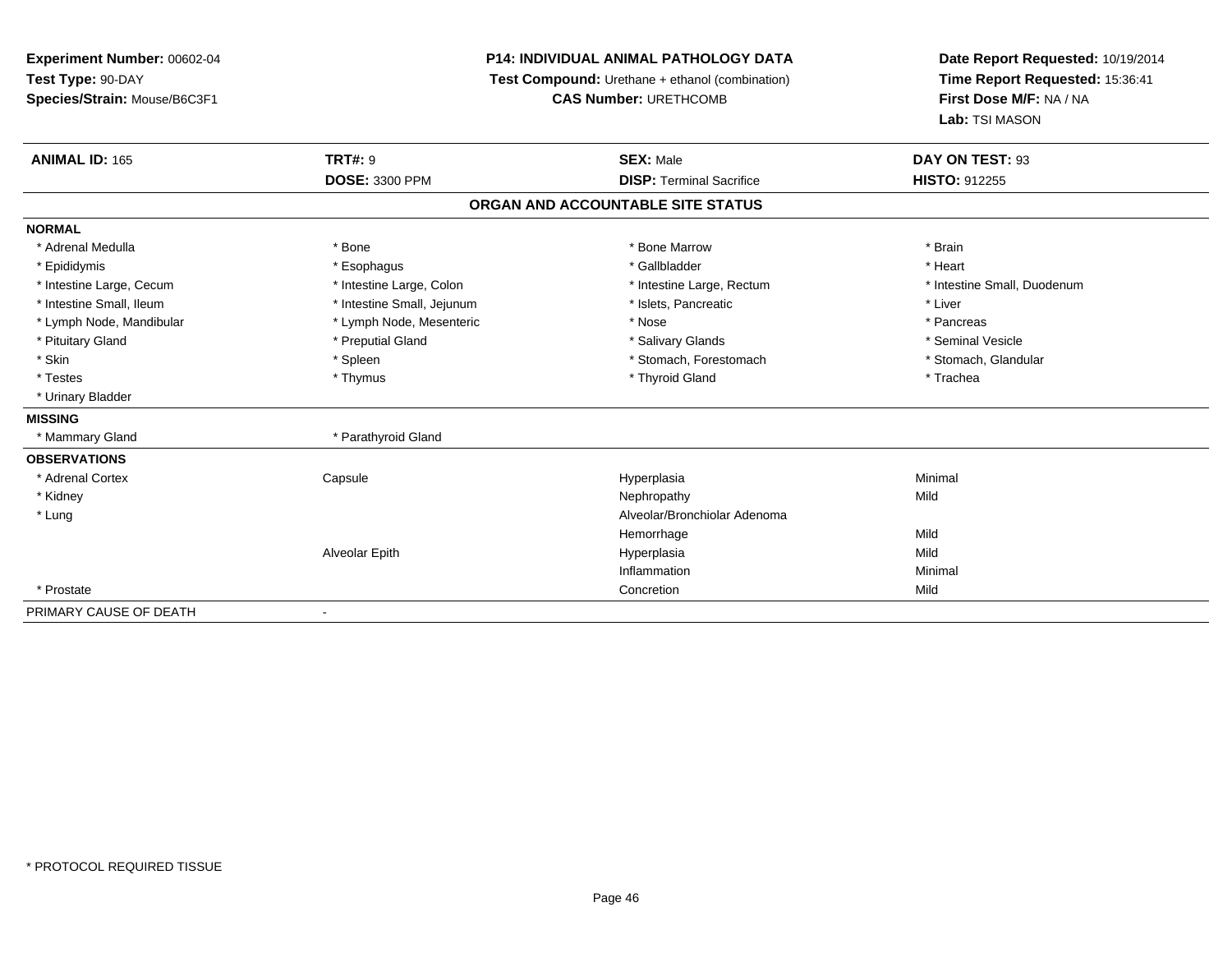# **P14: INDIVIDUAL ANIMAL PATHOLOGY DATA**

**Test Compound:** Urethane + ethanol (combination)

**CAS Number:** URETHCOMB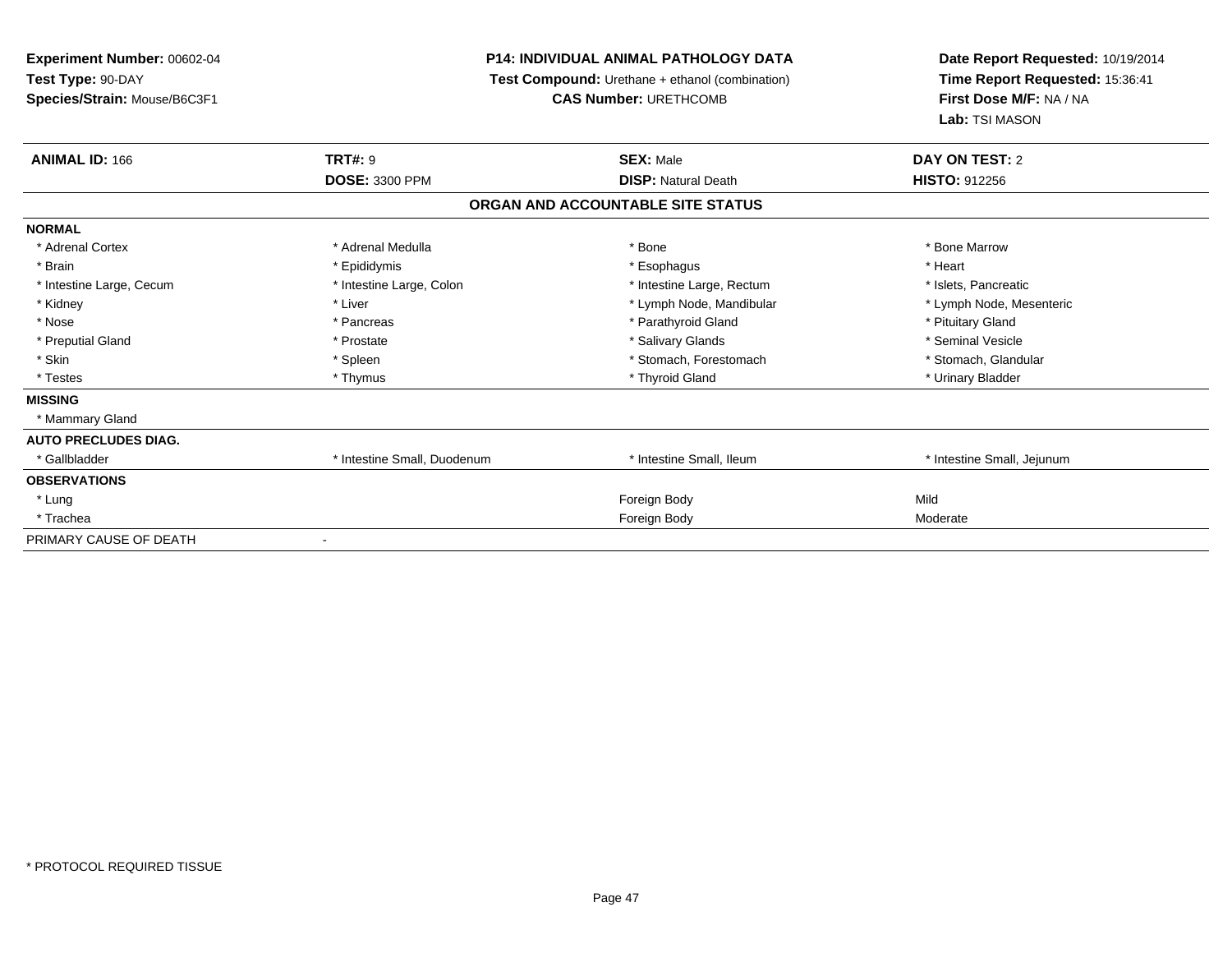# **P14: INDIVIDUAL ANIMAL PATHOLOGY DATA**

**Test Compound:** Urethane + ethanol (combination)

**CAS Number:** URETHCOMB

| <b>ANIMAL ID: 167</b>       | <b>TRT#: 9</b>           | <b>SEX: Male</b>                  | DAY ON TEST: 93           |  |
|-----------------------------|--------------------------|-----------------------------------|---------------------------|--|
|                             | <b>DOSE: 3300 PPM</b>    | <b>DISP: Terminal Sacrifice</b>   | <b>HISTO: 912257</b>      |  |
|                             |                          | ORGAN AND ACCOUNTABLE SITE STATUS |                           |  |
| <b>NORMAL</b>               |                          |                                   |                           |  |
| * Adrenal Cortex            | * Adrenal Medulla        | * Bone                            | * Bone Marrow             |  |
| * Brain                     | * Epididymis             | * Esophagus                       | * Gallbladder             |  |
| * Heart                     | * Intestine Large, Cecum | * Intestine Large, Colon          | * Intestine Large, Rectum |  |
| * Intestine Small, Duodenum | * Intestine Small, Ileum | * Intestine Small, Jejunum        | * Islets, Pancreatic      |  |
| * Liver                     | * Lymph Node, Mandibular | * Lymph Node, Mesenteric          | * Nose                    |  |
| * Pancreas                  | * Parathyroid Gland      | * Preputial Gland                 | * Prostate                |  |
| * Salivary Glands           | * Seminal Vesicle        | * Skin                            | * Spleen                  |  |
| * Stomach, Forestomach      | * Stomach, Glandular     | * Testes                          | * Thymus                  |  |
| * Thyroid Gland             | * Trachea                | * Urinary Bladder                 |                           |  |
| <b>MISSING</b>              |                          |                                   |                           |  |
| * Mammary Gland             | * Pituitary Gland        |                                   |                           |  |
| <b>OBSERVATIONS</b>         |                          |                                   |                           |  |
| * Kidney                    |                          | Nephropathy                       | Mild                      |  |
| * Lung                      | Alveolar Epith           | Hyperplasia                       | Minimal                   |  |
|                             |                          | Inflammation                      | Minimal                   |  |
| PRIMARY CAUSE OF DEATH      |                          |                                   |                           |  |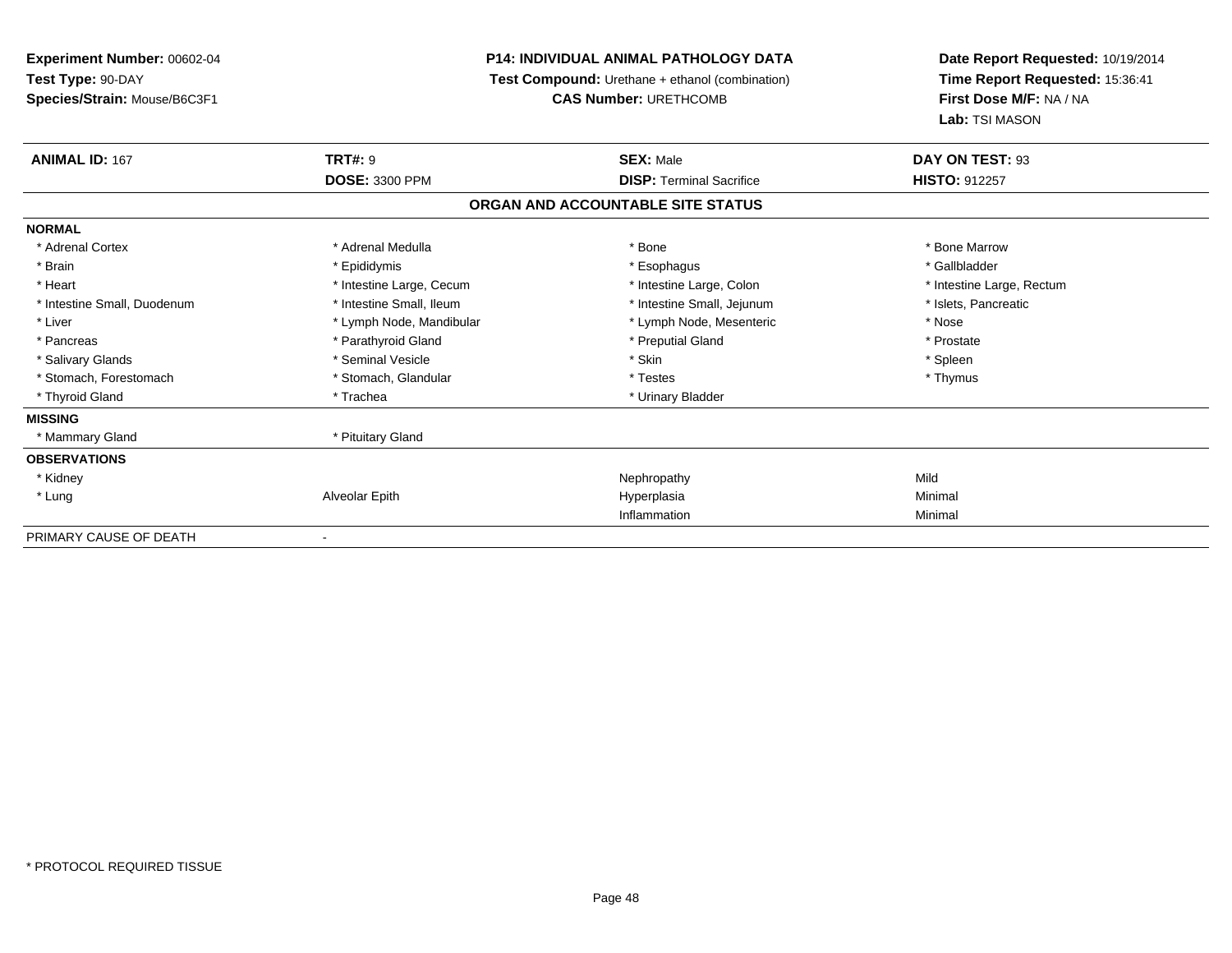# **P14: INDIVIDUAL ANIMAL PATHOLOGY DATA**

**Test Compound:** Urethane + ethanol (combination)

**CAS Number:** URETHCOMB

| <b>ANIMAL ID: 168</b>      | <b>TRT#: 9</b>            | <b>SEX: Male</b>                  | DAY ON TEST: 93          |  |
|----------------------------|---------------------------|-----------------------------------|--------------------------|--|
|                            | <b>DOSE: 3300 PPM</b>     | <b>DISP: Terminal Sacrifice</b>   | <b>HISTO: 912258</b>     |  |
|                            |                           | ORGAN AND ACCOUNTABLE SITE STATUS |                          |  |
| <b>NORMAL</b>              |                           |                                   |                          |  |
| * Adrenal Cortex           | * Bone                    | * Bone Marrow                     | * Brain                  |  |
| * Epididymis               | * Esophagus               | * Heart                           | * Intestine Large, Cecum |  |
| * Intestine Large, Colon   | * Intestine Large, Rectum | * Intestine Small, Duodenum       | * Intestine Small, Ileum |  |
| * Intestine Small, Jejunum | * Islets, Pancreatic      | * Liver                           | * Lymph Node, Mandibular |  |
| * Lymph Node, Mesenteric   | * Nose                    | * Pancreas                        | * Pituitary Gland        |  |
| * Preputial Gland          | * Prostate                | * Salivary Glands                 | * Seminal Vesicle        |  |
| * Skin                     | * Spleen                  | * Stomach, Forestomach            | * Stomach, Glandular     |  |
| * Testes                   | * Thymus                  | * Thyroid Gland                   | * Trachea                |  |
| * Urinary Bladder          |                           |                                   |                          |  |
| <b>MISSING</b>             |                           |                                   |                          |  |
| * Adrenal Medulla          | * Gallbladder             | * Mammary Gland                   | * Parathyroid Gland      |  |
| <b>OBSERVATIONS</b>        |                           |                                   |                          |  |
| * Kidney                   |                           | Nephropathy                       | Mild                     |  |
| * Lung                     |                           | Hemorrhage                        | Minimal                  |  |
|                            | Alveolar Epith            | Hyperplasia                       | Mild                     |  |
| PRIMARY CAUSE OF DEATH     | ۰.                        |                                   |                          |  |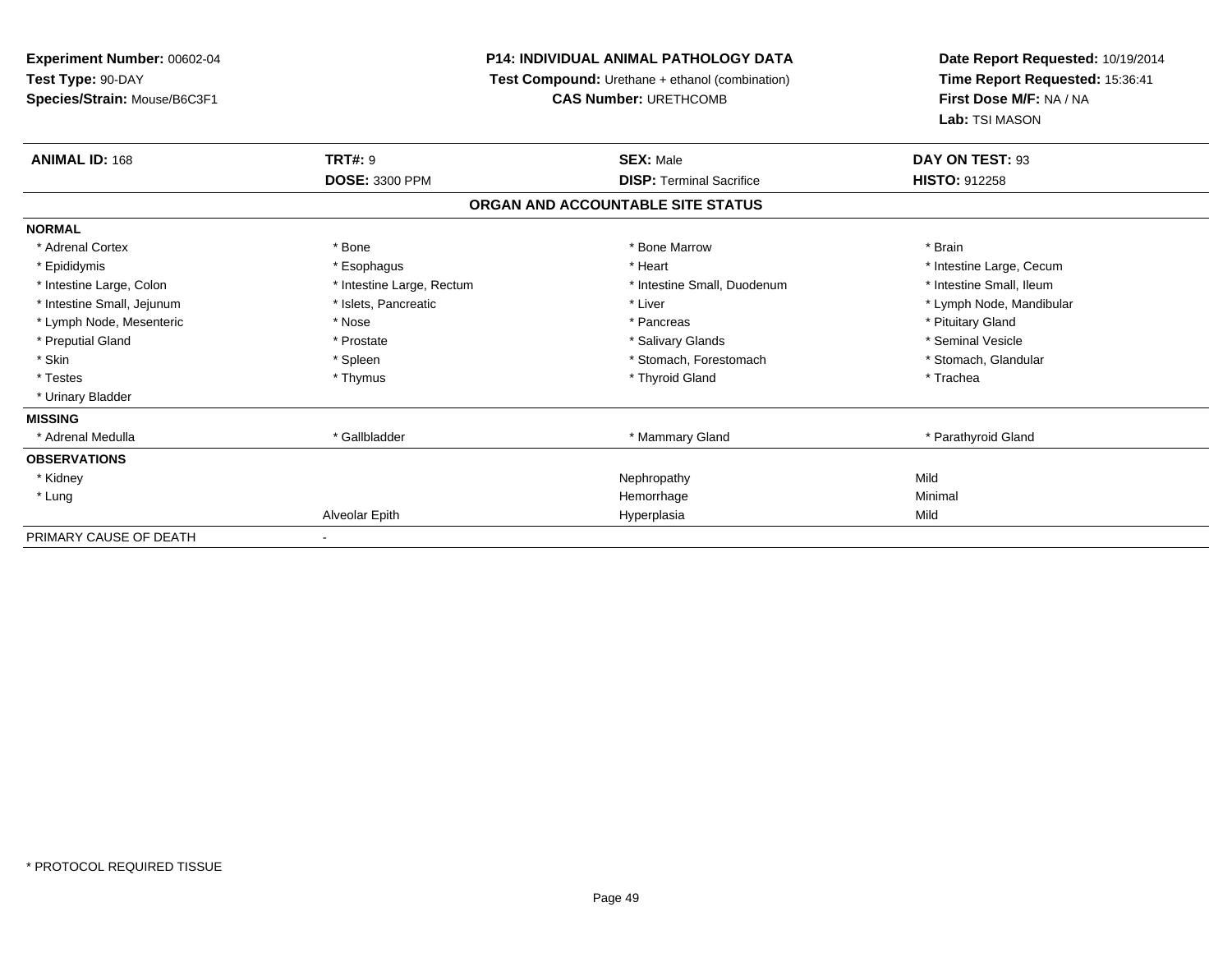# **P14: INDIVIDUAL ANIMAL PATHOLOGY DATA**

**Test Compound:** Urethane + ethanol (combination)

**CAS Number:** URETHCOMB

| <b>ANIMAL ID: 169</b>       | <b>TRT#: 9</b>           | <b>SEX: Male</b>                  | DAY ON TEST: 93           |  |
|-----------------------------|--------------------------|-----------------------------------|---------------------------|--|
|                             | <b>DOSE: 3300 PPM</b>    | <b>DISP: Terminal Sacrifice</b>   | <b>HISTO: 912259</b>      |  |
|                             |                          | ORGAN AND ACCOUNTABLE SITE STATUS |                           |  |
| <b>NORMAL</b>               |                          |                                   |                           |  |
| * Adrenal Cortex            | * Adrenal Medulla        | * Bone                            | * Bone Marrow             |  |
| * Brain                     | * Epididymis             | * Esophagus                       | * Gallbladder             |  |
| * Heart                     | * Intestine Large, Cecum | * Intestine Large, Colon          | * Intestine Large, Rectum |  |
| * Intestine Small, Duodenum | * Intestine Small, Ileum | * Intestine Small, Jejunum        | * Islets, Pancreatic      |  |
| * Liver                     | * Lymph Node, Mandibular | * Lymph Node, Mesenteric          | * Nose                    |  |
| * Pancreas                  | * Parathyroid Gland      | * Pituitary Gland                 | * Preputial Gland         |  |
| * Salivary Glands           | * Seminal Vesicle        | * Skin                            | * Spleen                  |  |
| * Stomach, Forestomach      | * Stomach, Glandular     | * Testes                          | * Thymus                  |  |
| * Thyroid Gland             | * Trachea                | * Urinary Bladder                 |                           |  |
| <b>MISSING</b>              |                          |                                   |                           |  |
| * Mammary Gland             |                          |                                   |                           |  |
| <b>OBSERVATIONS</b>         |                          |                                   |                           |  |
| * Kidney                    |                          | Nephropathy                       | Mild                      |  |
| * Lung                      | Alveolar Epith           | Hyperplasia                       | Minimal                   |  |
|                             |                          | Inflammation                      | Minimal                   |  |
| * Prostate                  |                          | Concretion                        | Mild                      |  |
| PRIMARY CAUSE OF DEATH      |                          |                                   |                           |  |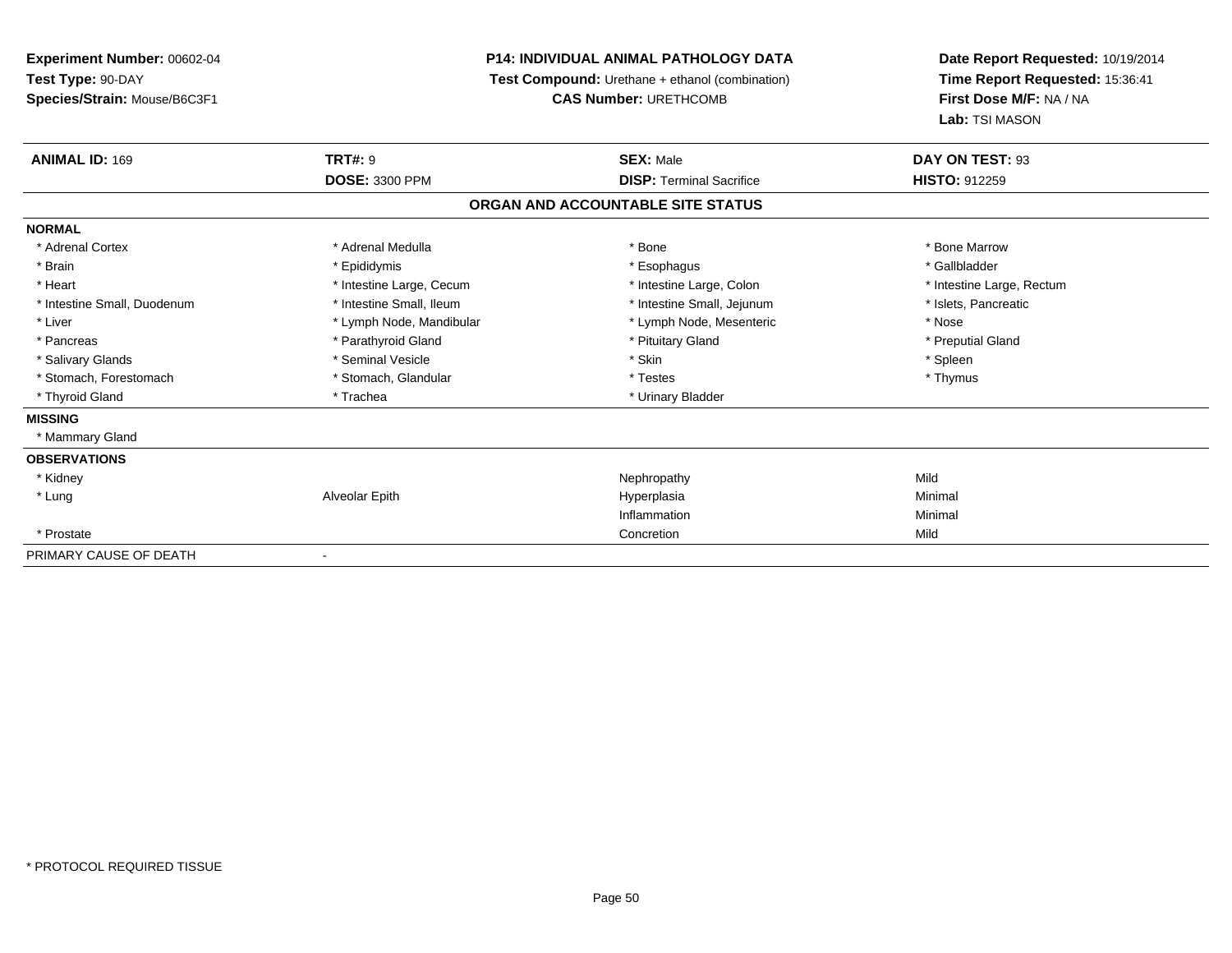# **P14: INDIVIDUAL ANIMAL PATHOLOGY DATA**

**Test Compound:** Urethane + ethanol (combination)

**CAS Number:** URETHCOMB

| <b>ANIMAL ID: 170</b>       | <b>TRT#: 9</b>           | <b>SEX: Male</b><br><b>DISP: Terminal Sacrifice</b> | DAY ON TEST: 93           |
|-----------------------------|--------------------------|-----------------------------------------------------|---------------------------|
|                             | <b>DOSE: 3300 PPM</b>    |                                                     | <b>HISTO: 912260</b>      |
|                             |                          | ORGAN AND ACCOUNTABLE SITE STATUS                   |                           |
| <b>NORMAL</b>               |                          |                                                     |                           |
| * Adrenal Cortex            | * Adrenal Medulla        | * Bone                                              | * Bone Marrow             |
| * Brain                     | * Epididymis             | * Esophagus                                         | * Gallbladder             |
| * Heart                     | * Intestine Large, Cecum | * Intestine Large, Colon                            | * Intestine Large, Rectum |
| * Intestine Small, Duodenum | * Intestine Small, Ileum | * Intestine Small, Jejunum                          | * Liver                   |
| * Lymph Node, Mandibular    | * Lymph Node, Mesenteric | * Mammary Gland                                     | * Nose                    |
| * Pancreas                  | * Parathyroid Gland      | * Pituitary Gland                                   | * Preputial Gland         |
| * Salivary Glands           | * Seminal Vesicle        | * Skin                                              | * Spleen                  |
| * Stomach, Forestomach      | * Stomach, Glandular     | * Testes                                            | * Thymus                  |
| * Thyroid Gland             | * Trachea                | * Urinary Bladder                                   |                           |
| <b>OBSERVATIONS</b>         |                          |                                                     |                           |
| * Kidney                    |                          | Nephropathy                                         | Moderate                  |
| * Lung                      |                          | Alveolar/Bronchiolar Adenoma                        |                           |
|                             | Alveolar Epith           | Hyperplasia                                         | Moderate                  |
|                             |                          | Inflammation                                        | Minimal                   |
| * Prostate                  |                          | Concretion                                          | Mild                      |
| PRIMARY CAUSE OF DEATH      |                          |                                                     |                           |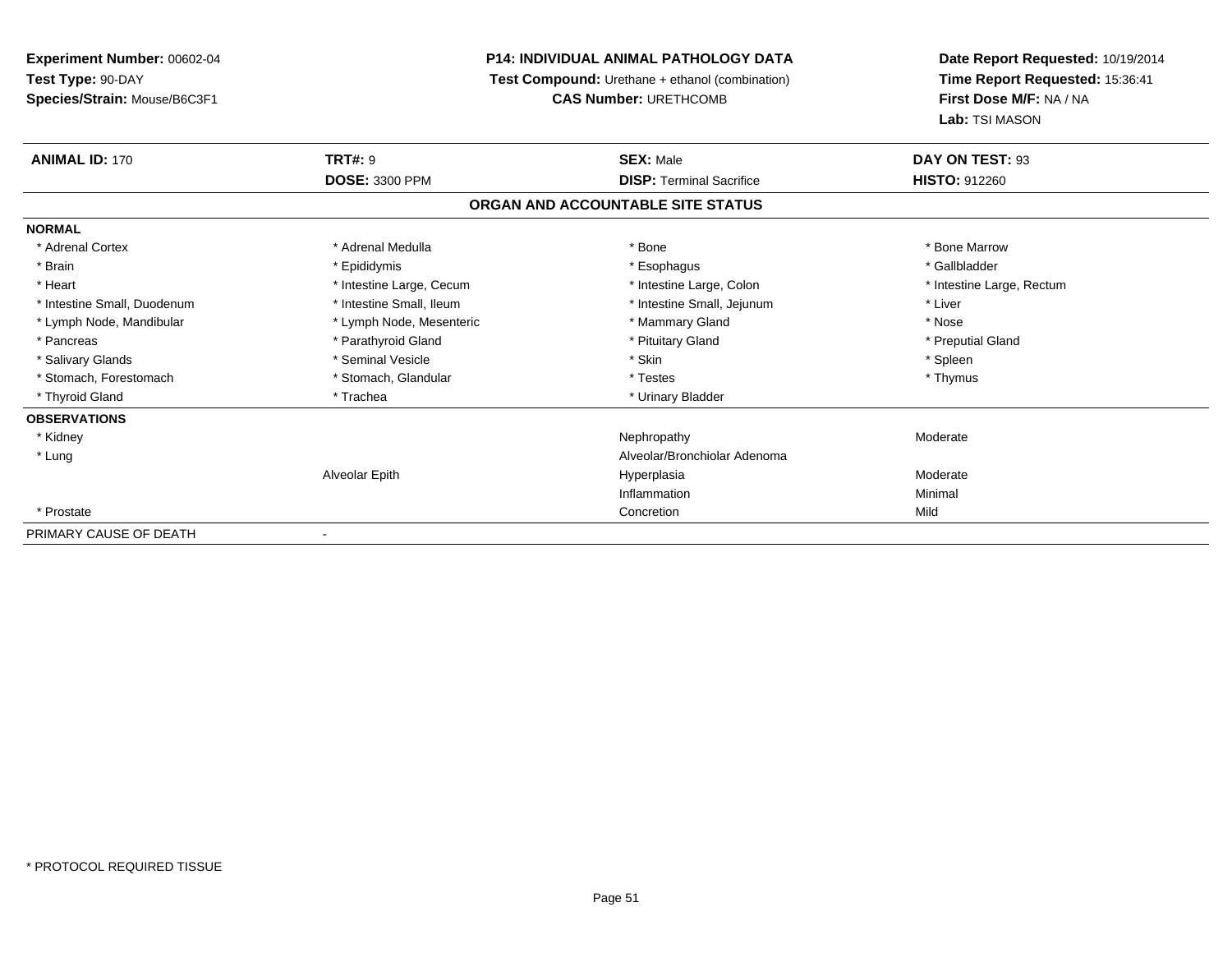| Experiment Number: 00602-04  | <b>P14: INDIVIDUAL ANIMAL PATHOLOGY DATA</b> |                                                 | Date Report Requested: 10/19/2014 |
|------------------------------|----------------------------------------------|-------------------------------------------------|-----------------------------------|
| Test Type: 90-DAY            |                                              | Test Compound: Urethane + ethanol (combination) |                                   |
| Species/Strain: Mouse/B6C3F1 |                                              | <b>CAS Number: URETHCOMB</b>                    | First Dose M/F: NA / NA           |
|                              |                                              |                                                 | Lab: TSI MASON                    |
| <b>ANIMAL ID: 171</b>        | <b>TRT#: 11</b>                              | <b>SEX: Male</b>                                | DAY ON TEST: 17                   |
|                              | DOSE: 10000 PPM                              | <b>DISP:</b> Moribund Sacrifice                 | <b>HISTO: 912241</b>              |
|                              |                                              | ORGAN AND ACCOUNTABLE SITE STATUS               |                                   |
| <b>NORMAL</b>                |                                              |                                                 |                                   |
| * Adrenal Cortex             | * Adrenal Medulla                            | * Bone                                          | * Brain                           |
| * Epididymis                 | * Esophagus                                  | * Gallbladder                                   | * Heart                           |
| * Intestine Large, Cecum     | * Intestine Large, Colon                     | * Intestine Large, Rectum                       | * Intestine Small, Duodenum       |
| * Intestine Small, Ileum     | * Intestine Small, Jejunum                   | * Islets, Pancreatic                            | * Liver                           |
| * Lymph Node, Mandibular     | * Lymph Node, Mesenteric                     | * Nose                                          | * Pituitary Gland                 |
| * Preputial Gland            | * Prostate                                   | * Salivary Glands                               | * Seminal Vesicle                 |
| * Skin                       | * Spleen                                     | * Stomach, Forestomach                          | * Testes                          |
| * Thyroid Gland              | * Trachea                                    | * Urinary Bladder                               |                                   |
| <b>MISSING</b>               |                                              |                                                 |                                   |
| * Mammary Gland              | * Parathyroid Gland                          | * Thymus                                        |                                   |
| <b>OBSERVATIONS</b>          |                                              |                                                 |                                   |
| * Bone Marrow                |                                              | <b>Depletion Cellular</b>                       | Mild                              |
| * Kidney                     |                                              | Nephropathy                                     | Minimal                           |
| * Lung                       |                                              | Inflammation                                    | Minimal                           |
| * Pancreas                   |                                              | Inflammation                                    | Chronic, Mild                     |
| * Stomach, Glandular         |                                              | Mineralization                                  | Minimal                           |
| PRIMARY CAUSE OF DEATH       |                                              |                                                 |                                   |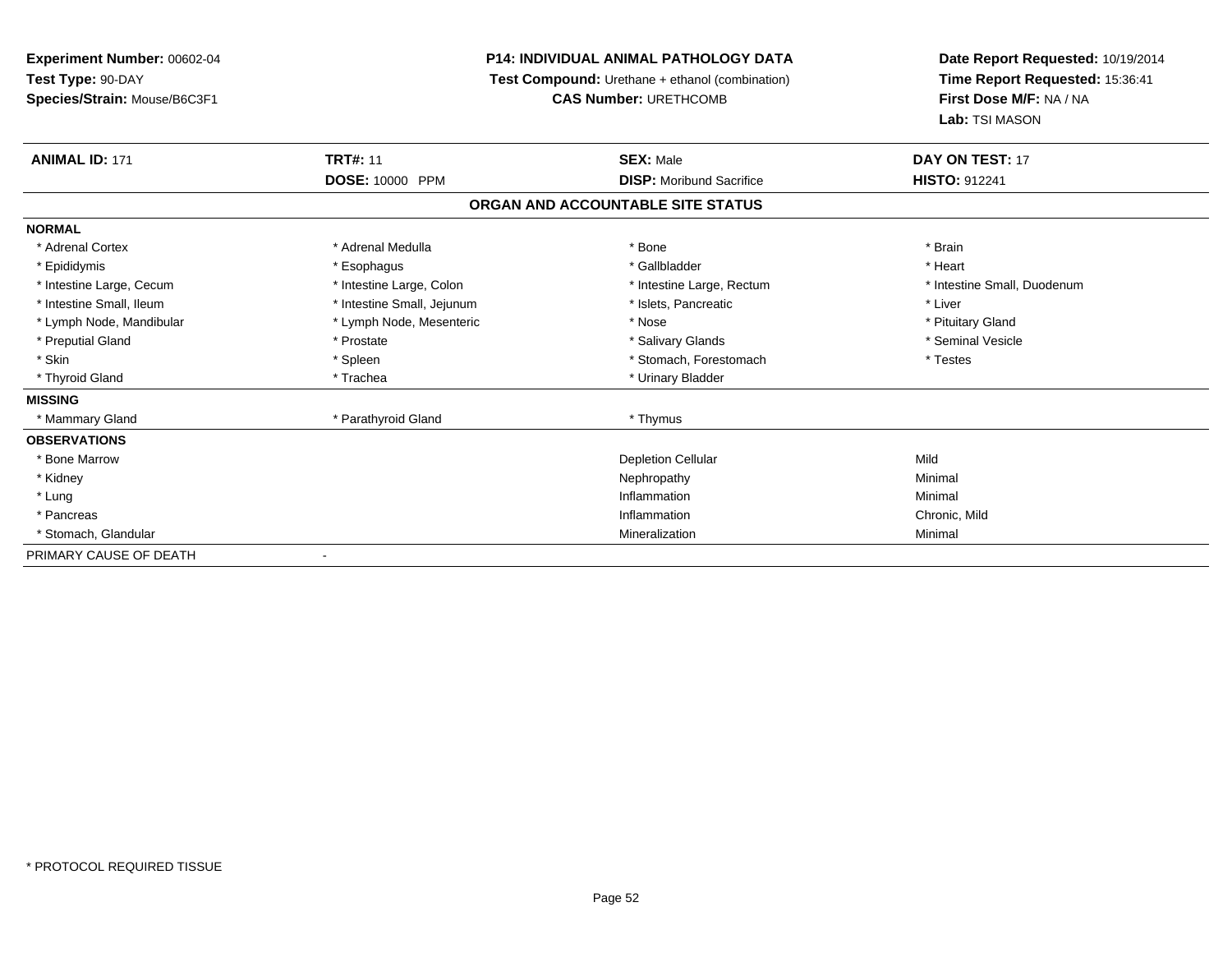| Experiment Number: 00602-04  |                            |                                                        | <b>P14: INDIVIDUAL ANIMAL PATHOLOGY DATA</b> |  | Date Report Requested: 10/19/2014<br>Time Report Requested: 15:36:41 |
|------------------------------|----------------------------|--------------------------------------------------------|----------------------------------------------|--|----------------------------------------------------------------------|
| Test Type: 90-DAY            |                            | <b>Test Compound:</b> Urethane + ethanol (combination) |                                              |  |                                                                      |
| Species/Strain: Mouse/B6C3F1 |                            | <b>CAS Number: URETHCOMB</b>                           | First Dose M/F: NA / NA                      |  |                                                                      |
|                              |                            |                                                        | Lab: TSI MASON                               |  |                                                                      |
| <b>ANIMAL ID: 172</b>        | <b>TRT#: 11</b>            | <b>SEX: Male</b>                                       | DAY ON TEST: 17                              |  |                                                                      |
|                              | DOSE: 10000 PPM            | <b>DISP:</b> Moribund Sacrifice                        | <b>HISTO: 912242</b>                         |  |                                                                      |
|                              |                            | ORGAN AND ACCOUNTABLE SITE STATUS                      |                                              |  |                                                                      |
| <b>NORMAL</b>                |                            |                                                        |                                              |  |                                                                      |
| * Adrenal Cortex             | * Adrenal Medulla          | * Bone                                                 | * Brain                                      |  |                                                                      |
| * Epididymis                 | * Esophagus                | * Gallbladder                                          | * Heart                                      |  |                                                                      |
| * Intestine Large, Cecum     | * Intestine Large, Colon   | * Intestine Large, Rectum                              | * Intestine Small, Duodenum                  |  |                                                                      |
| * Intestine Small. Ileum     | * Intestine Small, Jejunum | * Kidney                                               | * Liver                                      |  |                                                                      |
| * Lung                       | * Lymph Node, Mandibular   | * Lymph Node, Mesenteric                               | * Nose                                       |  |                                                                      |
| * Pancreas                   | * Parathyroid Gland        | * Pituitary Gland                                      | * Preputial Gland                            |  |                                                                      |
| * Salivary Glands            | * Seminal Vesicle          | * Skin                                                 | * Spleen                                     |  |                                                                      |
| * Stomach, Forestomach       | * Stomach, Glandular       | * Testes                                               | * Thyroid Gland                              |  |                                                                      |
| * Trachea                    | * Urinary Bladder          |                                                        |                                              |  |                                                                      |
| <b>MISSING</b>               |                            |                                                        |                                              |  |                                                                      |
| * Mammary Gland              | * Prostate                 |                                                        |                                              |  |                                                                      |
| <b>OBSERVATIONS</b>          |                            |                                                        |                                              |  |                                                                      |
| * Bone Marrow                |                            | <b>Depletion Cellular</b>                              | Mild                                         |  |                                                                      |
| * Thymus                     |                            | Depletion Lymphoid                                     | Moderate                                     |  |                                                                      |
| PRIMARY CAUSE OF DEATH       |                            |                                                        |                                              |  |                                                                      |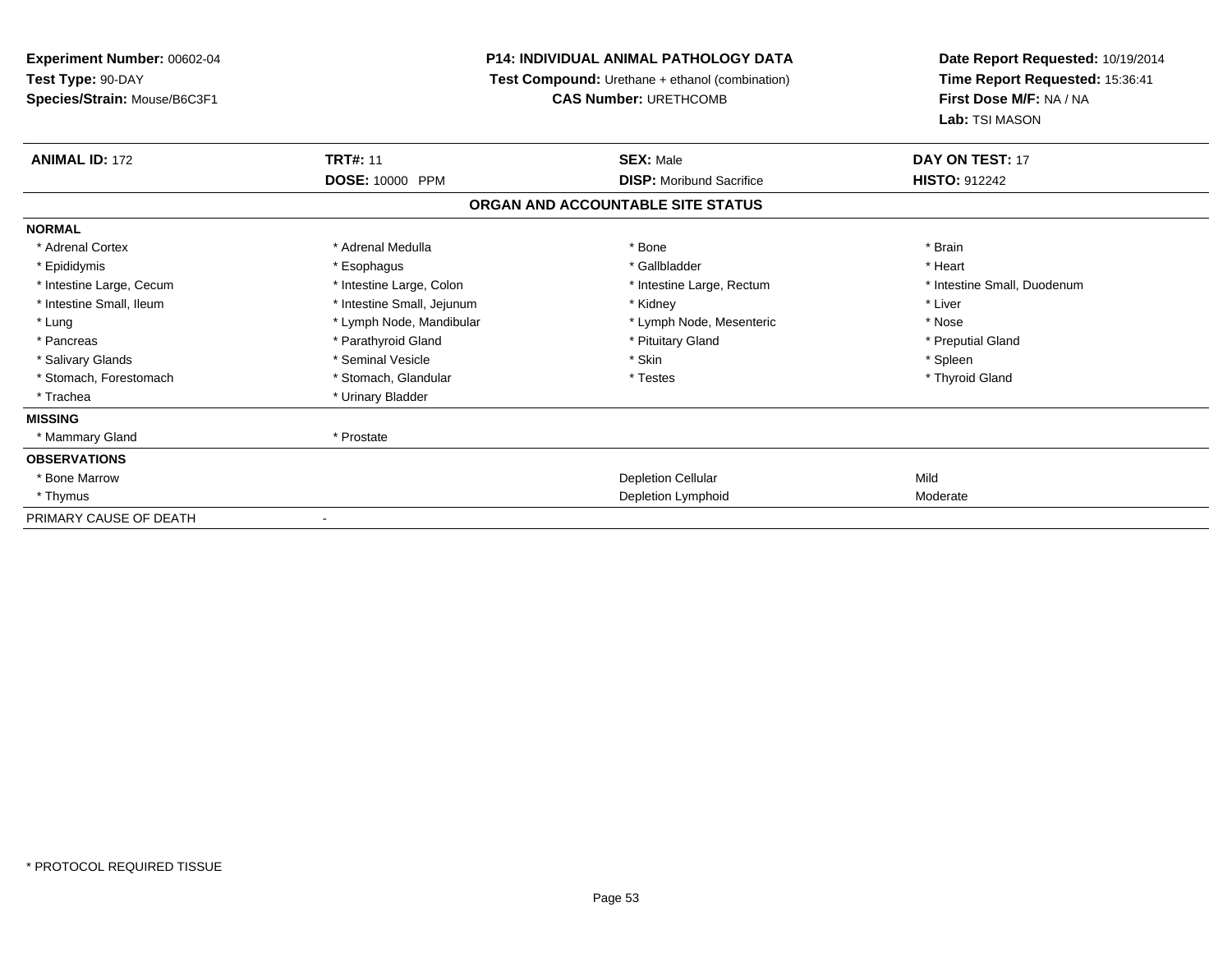**Experiment Number:** 00602-04**Test Type:** 90-DAY **Species/Strain:** Mouse/B6C3F1**P14: INDIVIDUAL ANIMAL PATHOLOGY DATA Test Compound:** Urethane + ethanol (combination)**CAS Number:** URETHCOMB**Date Report Requested:** 10/19/2014**Time Report Requested:** 15:36:41**First Dose M/F:** NA / NA**Lab:** TSI MASON**ANIMAL ID:** 173**TRT#:** 11 **SEX:** Male **DAY ON TEST:** 17 **DOSE:** 10000 PPM **DISP:** Moribund Sacrifice **HISTO:** <sup>912243</sup> **ORGAN AND ACCOUNTABLE SITE STATUSNORMAL**\* Adrenal Cortex \* Adrenal Medulla \* Adrenal Medulla \* Bone \* Brain \* Brain \* Brain \* Brain \* Brain \* Brain \* Brain \* Brain \* Brain \* Brain \* Brain \* Brain \* Brain \* Brain \* Brain \* Brain \* Brain \* Brain \* Brain \* Brain \* Brain \* Brain \* B \* Heart \* Epididymis \* Esophagus \* Gallbladder \* Heart\* Intestine Large, Cecum \* Intestine Large, Colon \* Intestine Large, Rectum \* Intestine Small, Duodenum \* Intestine Small, Ileum \* Thestine Small, Jejunum \* 1998, Pancreatic \* Kidney \* Kidney \* Kidney \* Kidney \* Liver \* Liver \* Lung \* Lung \* Lung \* Lung \* Lymph Node, Mandibular \* Nose \* Nose \* Preputial Gland \* Pancreas \* \* Parathyroid Gland \* \* Parathyroid Gland \* \* Pituitary Gland \* \* Preputial Gland \* \* Preputial Gland \* Prostate \* The state \* Salivary Glands \* Salivary School in the state \* Skin \* Skin \* Skin \* Skin \* Skin \* Skin \* Skin \* Skin \* Skin \* Skin \* Skin \* Skin \* Skin \* Skin \* Skin \* Skin \* Skin \* Skin \* Skin \* Skin \* Skin \* S \* Testes \* Spleen \* Stomach, Forestomach \* Stomach, Spleen \* Stomach, Glandular \* Testestess \* Stomach, Glandular \* Thyroid Gland \* Trachea \* Trachea \* Trachea \* Urinary Bladder **MISSING** \* Mammary Gland**OBSERVATIONS** \* Bone Marroww Depletion Cellular and Depletion Cellular and Depletion Cellular and Mild \* Lymph Node, Mesenteric Depletion Lymphoidd Mild

\* Thymus

PRIMARY CAUSE OF DEATH

-

Depletion Lymphoid

Moderate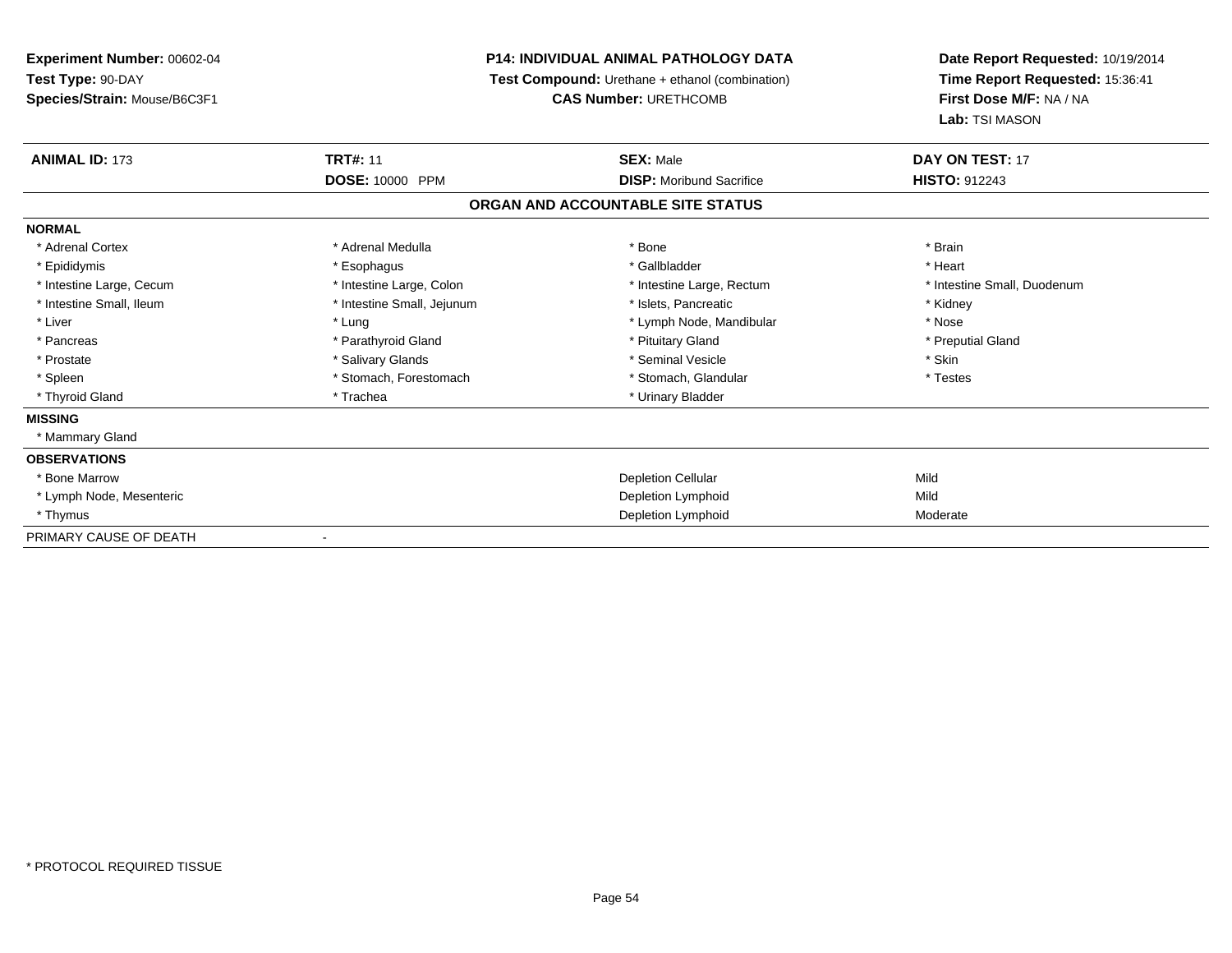# **P14: INDIVIDUAL ANIMAL PATHOLOGY DATA**

**Test Compound:** Urethane + ethanol (combination)

**CAS Number:** URETHCOMB

| <b>ANIMAL ID: 174</b>       | <b>TRT#: 11</b>          | <b>SEX: Male</b>                  | <b>DAY ON TEST: 17</b>    |  |
|-----------------------------|--------------------------|-----------------------------------|---------------------------|--|
|                             | DOSE: 10000 PPM          | <b>DISP:</b> Moribund Sacrifice   | <b>HISTO: 912244</b>      |  |
|                             |                          | ORGAN AND ACCOUNTABLE SITE STATUS |                           |  |
| <b>NORMAL</b>               |                          |                                   |                           |  |
| * Adrenal Cortex            | * Adrenal Medulla        | * Bone                            | * Bone Marrow             |  |
| * Brain                     | * Epididymis             | * Esophagus                       | * Gallbladder             |  |
| * Heart                     | * Intestine Large, Cecum | * Intestine Large, Colon          | * Intestine Large, Rectum |  |
| * Intestine Small, Duodenum | * Intestine Small, Ileum | * Intestine Small, Jejunum        | * Islets, Pancreatic      |  |
| * Liver                     | * Lung                   | * Nose                            | * Pancreas                |  |
| * Pituitary Gland           | * Preputial Gland        | * Prostate                        | * Salivary Glands         |  |
| * Seminal Vesicle           | * Skin                   | * Spleen                          | * Stomach, Forestomach    |  |
| * Stomach, Glandular        | * Testes                 | * Thyroid Gland                   | * Trachea                 |  |
| * Urinary Bladder           |                          |                                   |                           |  |
| <b>MISSING</b>              |                          |                                   |                           |  |
| * Mammary Gland             | * Parathyroid Gland      |                                   |                           |  |
| <b>OBSERVATIONS</b>         |                          |                                   |                           |  |
| * Kidney                    |                          | Nephropathy                       | Minimal                   |  |
| * Lymph Node, Mandibular    |                          | Depletion Lymphoid                | Mild                      |  |
| * Lymph Node, Mesenteric    |                          | Depletion Lymphoid                | Mild                      |  |
| * Thymus                    |                          | Depletion Lymphoid                | Moderate                  |  |
| PRIMARY CAUSE OF DEATH      |                          |                                   |                           |  |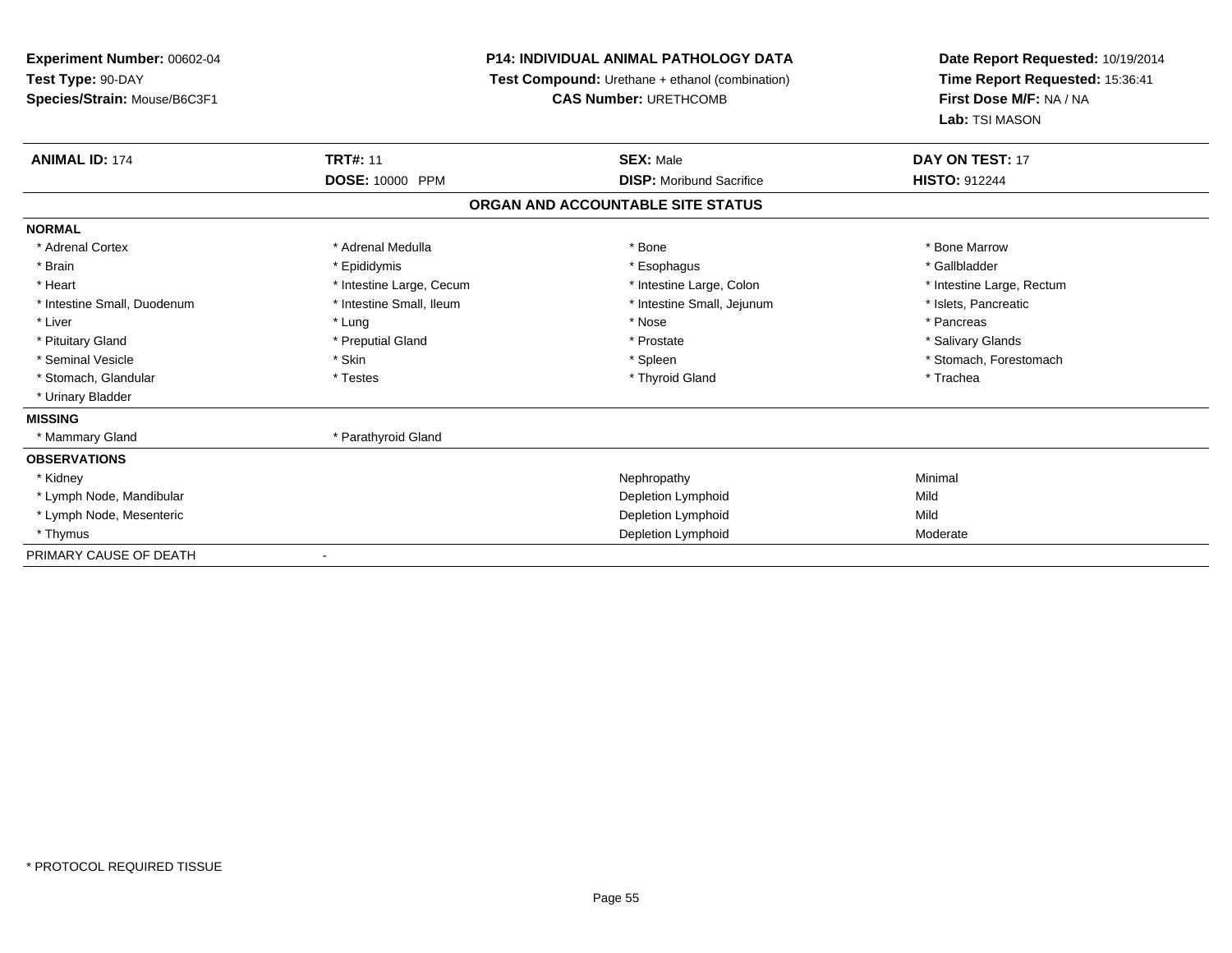# **P14: INDIVIDUAL ANIMAL PATHOLOGY DATA**

**Test Compound:** Urethane + ethanol (combination)

**CAS Number:** URETHCOMB

| <b>ANIMAL ID: 175</b>       | <b>TRT#: 11</b>                  | <b>SEX: Male</b>                  | <b>DAY ON TEST: 17</b>    |
|-----------------------------|----------------------------------|-----------------------------------|---------------------------|
|                             | <b>DOSE: 10000</b><br><b>PPM</b> | <b>DISP:</b> Moribund Sacrifice   | <b>HISTO: 912245</b>      |
|                             |                                  | ORGAN AND ACCOUNTABLE SITE STATUS |                           |
| <b>NORMAL</b>               |                                  |                                   |                           |
| * Adrenal Cortex            | * Adrenal Medulla                | * Bone                            | * Bone Marrow             |
| * Brain                     | * Epididymis                     | * Esophagus                       | * Gallbladder             |
| * Heart                     | * Intestine Large, Cecum         | * Intestine Large, Colon          | * Intestine Large, Rectum |
| * Intestine Small, Duodenum | * Intestine Small, Ileum         | * Intestine Small, Jejunum        | * Islets, Pancreatic      |
| * Kidney                    | * Liver                          | * Lymph Node, Mandibular          | * Nose                    |
| * Pancreas                  | * Parathyroid Gland              | * Pituitary Gland                 | * Preputial Gland         |
| * Prostate                  | * Salivary Glands                | * Seminal Vesicle                 | * Skin                    |
| * Spleen                    | * Stomach, Forestomach           | * Stomach, Glandular              | * Thyroid Gland           |
| * Trachea                   | * Urinary Bladder                |                                   |                           |
| <b>MISSING</b>              |                                  |                                   |                           |
| * Mammary Gland             |                                  |                                   |                           |
| <b>OBSERVATIONS</b>         |                                  |                                   |                           |
| * Lung                      |                                  | Inflammation                      | Minimal                   |
| * Lymph Node, Mesenteric    |                                  | Depletion Lymphoid                | Mild                      |
| * Testes                    |                                  | Cyst                              |                           |
| * Thymus                    |                                  | Depletion Lymphoid                | Moderate                  |
| PRIMARY CAUSE OF DEATH      | ٠                                |                                   |                           |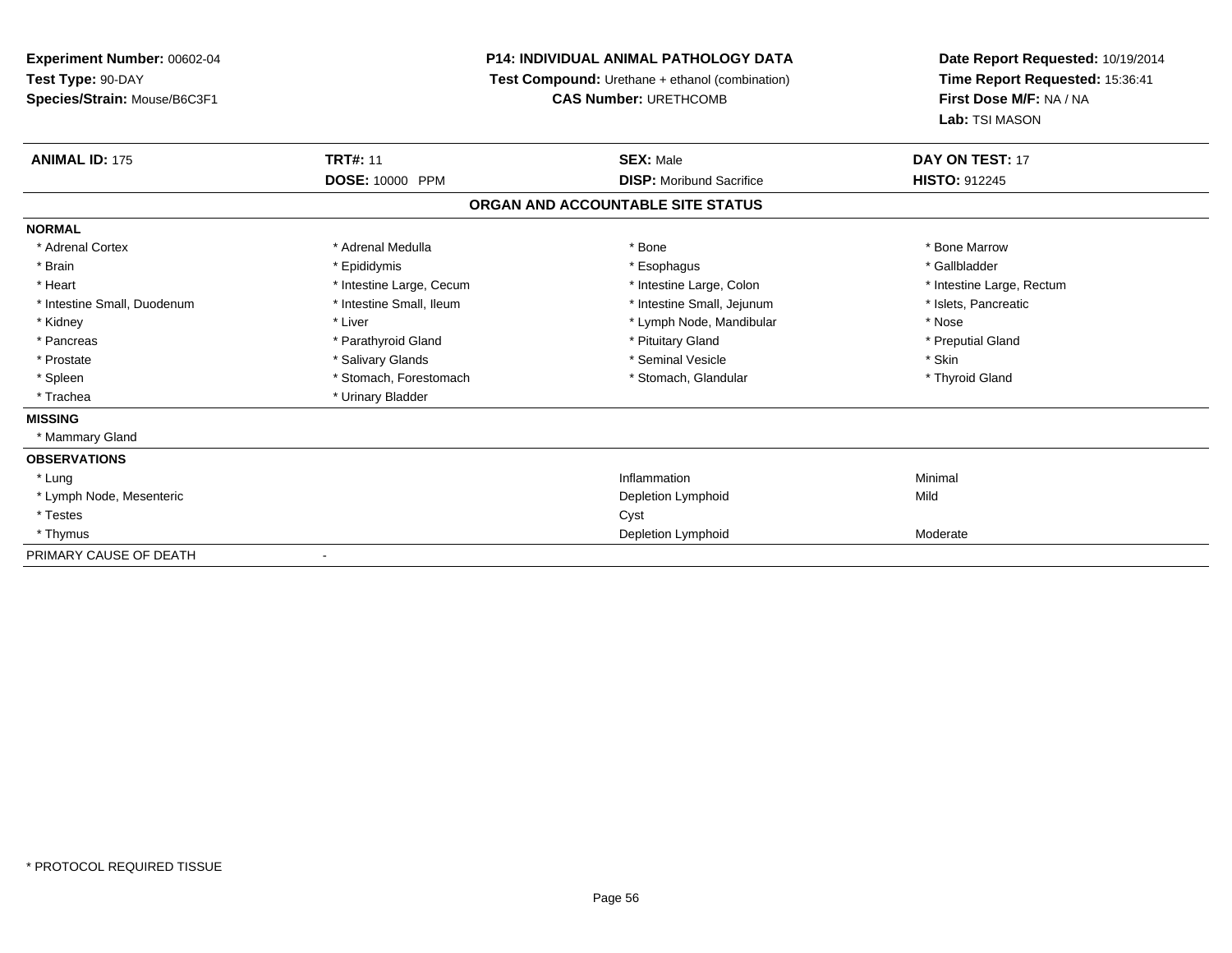**Experiment Number:** 00602-04**Test Type:** 90-DAY **Species/Strain:** Mouse/B6C3F1**P14: INDIVIDUAL ANIMAL PATHOLOGY DATA Test Compound:** Urethane + ethanol (combination)**CAS Number:** URETHCOMB**Date Report Requested:** 10/19/2014**Time Report Requested:** 15:36:41**First Dose M/F:** NA / NA**Lab:** TSI MASON**ANIMAL ID:** 176**C TRT#:** 11 **SEX:** Male **DAY ON TEST:** 17 **DOSE:** 10000 PPM **DISP:** Moribund Sacrifice **HISTO:** <sup>912246</sup> **ORGAN AND ACCOUNTABLE SITE STATUSNORMAL**\* Adrenal Cortex \* Adrenal Medulla \* Adrenal Medulla \* Bone \* Bone \* Bone \* Bone \* Bone Marrow \* Gallbladder \* Brain \* Allen the state of the state of the state of the state of the state of the state of the state of the state of the state of the state of the state of the state of the state of the state of the state of the state o \* Heart **\*** Intestine Large, Cecum \* Intestine Large, Cecum \* Intestine Large, Colon \* <sup>\*</sup> Intestine Large, Rectum \* Intestine Small, Duodenum \* 100 \* Intestine Small, Ileum \* 100 \* Intestine Small, Jejunum \* Kidney \* Kidney \* Liver \* Lymph Node, Mandibular \* Nose \* Lymph Node, Mesenteric \* Nose \* Nose \* Preputial Gland \* Pancreas \* \* Parathyroid Gland \* \* Parathyroid Gland \* \* Pituitary Gland \* \* Preputial Gland \* \* Preputial Gland \* Prostate \* The state \* Salivary Glands \* Salivary School in the seminal Vesicle \* Skin \* Skin \* Skin \* Skin \* Skin \* Skin \* Skin \* Skin \* Skin \* Skin \* Skin \* Skin \* Skin \* Skin \* Skin \* Skin \* Skin \* Skin \* Skin \* Skin \* Thymus \* Spleen \* Spleen \* Stomach, Forestomach \* Stomach \* Testes \* Thyroid Gland \* Trachea \* Trachea \* Trachea \* Urinary Bladder **MISSING** \* Mammary Gland**OBSERVATIONS** \* Lungg and the state of the state of the state of the state of the state of the state of the state of the state of the state of the state of the state of the state of the state of the state of the state of the state of the stat \* Stomach, Glandularr and the contract of the contract of the contract of the contract of the contract of the contract of the contract of the contract of the contract of the contract of the contract of the contract of the contract of the cont n Mild PRIMARY CAUSE OF DEATH-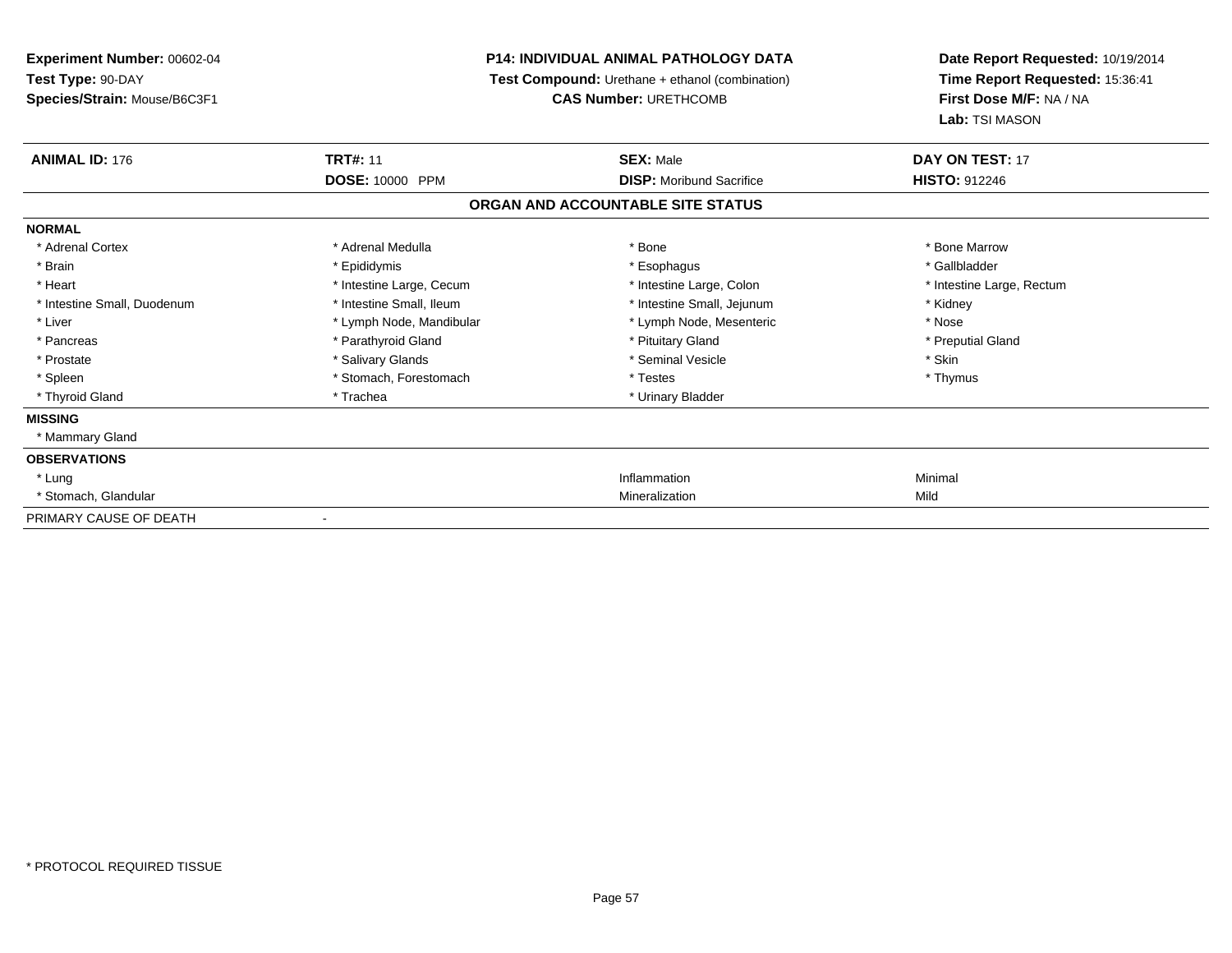# **P14: INDIVIDUAL ANIMAL PATHOLOGY DATA**

**Test Compound:** Urethane + ethanol (combination)

**CAS Number:** URETHCOMB

| <b>ANIMAL ID: 177</b>    | <b>TRT#: 11</b>            | <b>SEX: Male</b>                  | <b>DAY ON TEST: 17</b>      |  |
|--------------------------|----------------------------|-----------------------------------|-----------------------------|--|
|                          | DOSE: 10000 PPM            | <b>DISP:</b> Moribund Sacrifice   | <b>HISTO: 912247</b>        |  |
|                          |                            | ORGAN AND ACCOUNTABLE SITE STATUS |                             |  |
| <b>NORMAL</b>            |                            |                                   |                             |  |
| * Adrenal Cortex         | * Adrenal Medulla          | * Bone                            | * Brain                     |  |
| * Epididymis             | * Esophagus                | * Gallbladder                     | * Heart                     |  |
| * Intestine Large, Cecum | * Intestine Large, Colon   | * Intestine Large, Rectum         | * Intestine Small, Duodenum |  |
| * Intestine Small, Ileum | * Intestine Small, Jejunum | * Islets, Pancreatic              | * Kidney                    |  |
| * Liver                  | * Lung                     | * Lymph Node, Mandibular          | * Nose                      |  |
| * Pancreas               | * Parathyroid Gland        | * Pituitary Gland                 | * Preputial Gland           |  |
| * Prostate               | * Salivary Glands          | * Seminal Vesicle                 | * Skin                      |  |
| * Stomach, Forestomach   | * Stomach, Glandular       | * Testes                          | * Thyroid Gland             |  |
| * Trachea                | * Urinary Bladder          |                                   |                             |  |
| <b>MISSING</b>           |                            |                                   |                             |  |
| * Mammary Gland          |                            |                                   |                             |  |
| <b>OBSERVATIONS</b>      |                            |                                   |                             |  |
| * Bone Marrow            |                            | <b>Depletion Cellular</b>         | Mild                        |  |
| * Lymph Node, Mesenteric |                            | Depletion Lymphoid                | Moderate                    |  |
| * Spleen                 |                            | Depletion Lymphoid                | Mild                        |  |
| * Thymus                 |                            | Depletion Lymphoid                | Moderate                    |  |
| PRIMARY CAUSE OF DEATH   | $\blacksquare$             |                                   |                             |  |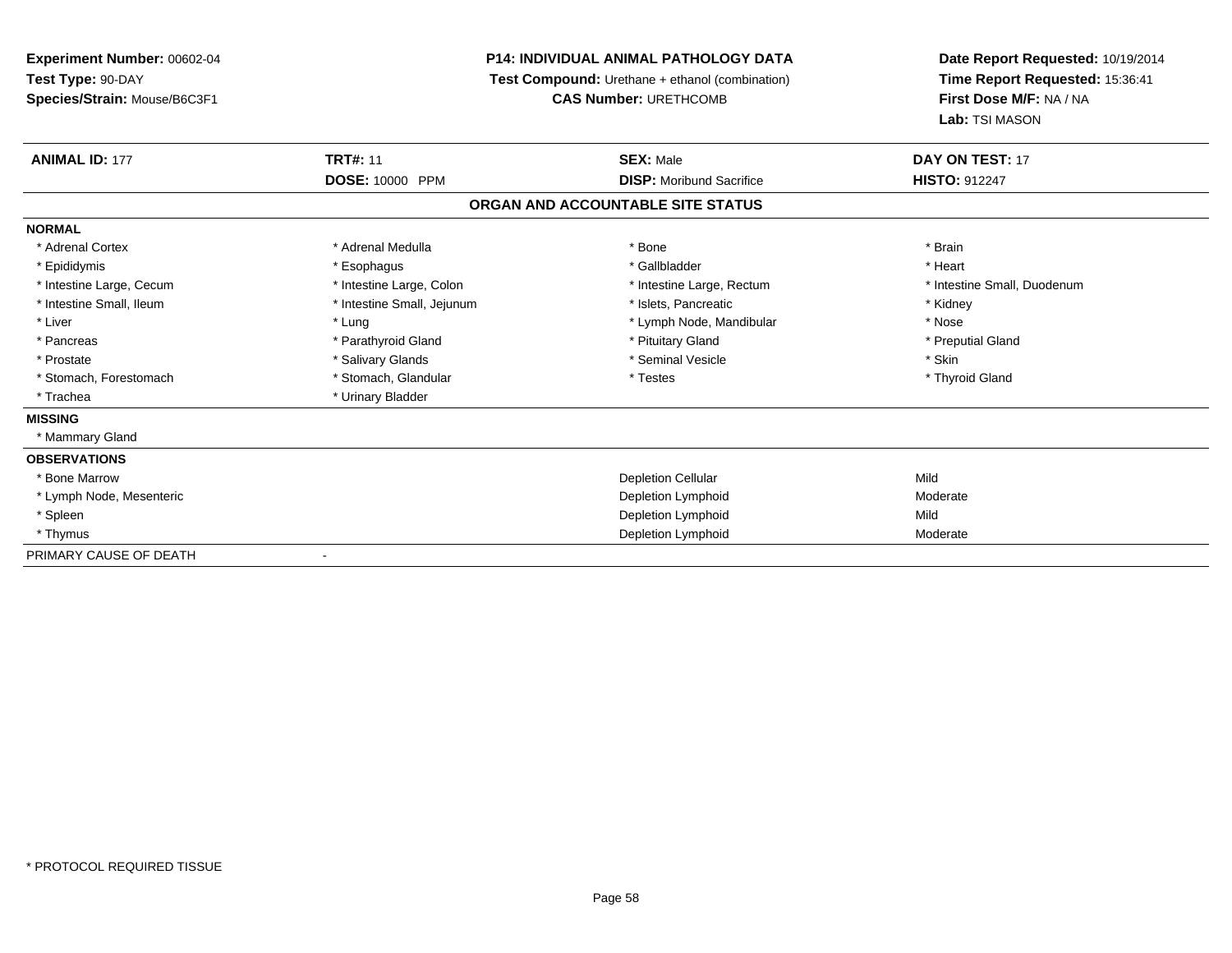| Experiment Number: 00602-04<br>Test Type: 90-DAY |                          | <b>P14: INDIVIDUAL ANIMAL PATHOLOGY DATA</b>           | Date Report Requested: 10/19/2014<br>Time Report Requested: 15:36:41 |
|--------------------------------------------------|--------------------------|--------------------------------------------------------|----------------------------------------------------------------------|
|                                                  |                          | <b>Test Compound:</b> Urethane + ethanol (combination) |                                                                      |
| Species/Strain: Mouse/B6C3F1                     |                          | <b>CAS Number: URETHCOMB</b>                           | First Dose M/F: NA / NA                                              |
|                                                  |                          |                                                        | Lab: TSI MASON                                                       |
| <b>ANIMAL ID: 178</b>                            | <b>TRT#: 11</b>          | <b>SEX: Male</b>                                       | DAY ON TEST: 17                                                      |
|                                                  | DOSE: 10000 PPM          | <b>DISP:</b> Moribund Sacrifice                        | <b>HISTO: 912248</b>                                                 |
|                                                  |                          | ORGAN AND ACCOUNTABLE SITE STATUS                      |                                                                      |
| <b>NORMAL</b>                                    |                          |                                                        |                                                                      |
| * Adrenal Cortex                                 | * Adrenal Medulla        | * Bone                                                 | * Bone Marrow                                                        |
| * Brain                                          | * Epididymis             | * Esophagus                                            | * Gallbladder                                                        |
| * Heart                                          | * Intestine Large, Cecum | * Intestine Large, Colon                               | * Intestine Large, Rectum                                            |
| * Intestine Small, Duodenum                      | * Intestine Small, Ileum | * Intestine Small, Jejunum                             | * Kidney                                                             |
| * Liver                                          | * Lung                   | * Lymph Node, Mandibular                               | * Nose                                                               |
| * Pancreas                                       | * Pituitary Gland        | * Preputial Gland                                      | * Prostate                                                           |
| * Salivary Glands                                | * Seminal Vesicle        | * Skin                                                 | * Spleen                                                             |
| * Stomach, Forestomach                           | * Stomach, Glandular     | * Testes                                               | * Thyroid Gland                                                      |
| * Trachea                                        | * Urinary Bladder        |                                                        |                                                                      |
| <b>MISSING</b>                                   |                          |                                                        |                                                                      |
| * Mammary Gland                                  | * Parathyroid Gland      |                                                        |                                                                      |
| <b>OBSERVATIONS</b>                              |                          |                                                        |                                                                      |
| * Lymph Node, Mesenteric                         |                          | Depletion Lymphoid                                     | Mild                                                                 |
| * Thymus                                         |                          | Depletion Lymphoid                                     | Moderate                                                             |
| PRIMARY CAUSE OF DEATH                           |                          |                                                        |                                                                      |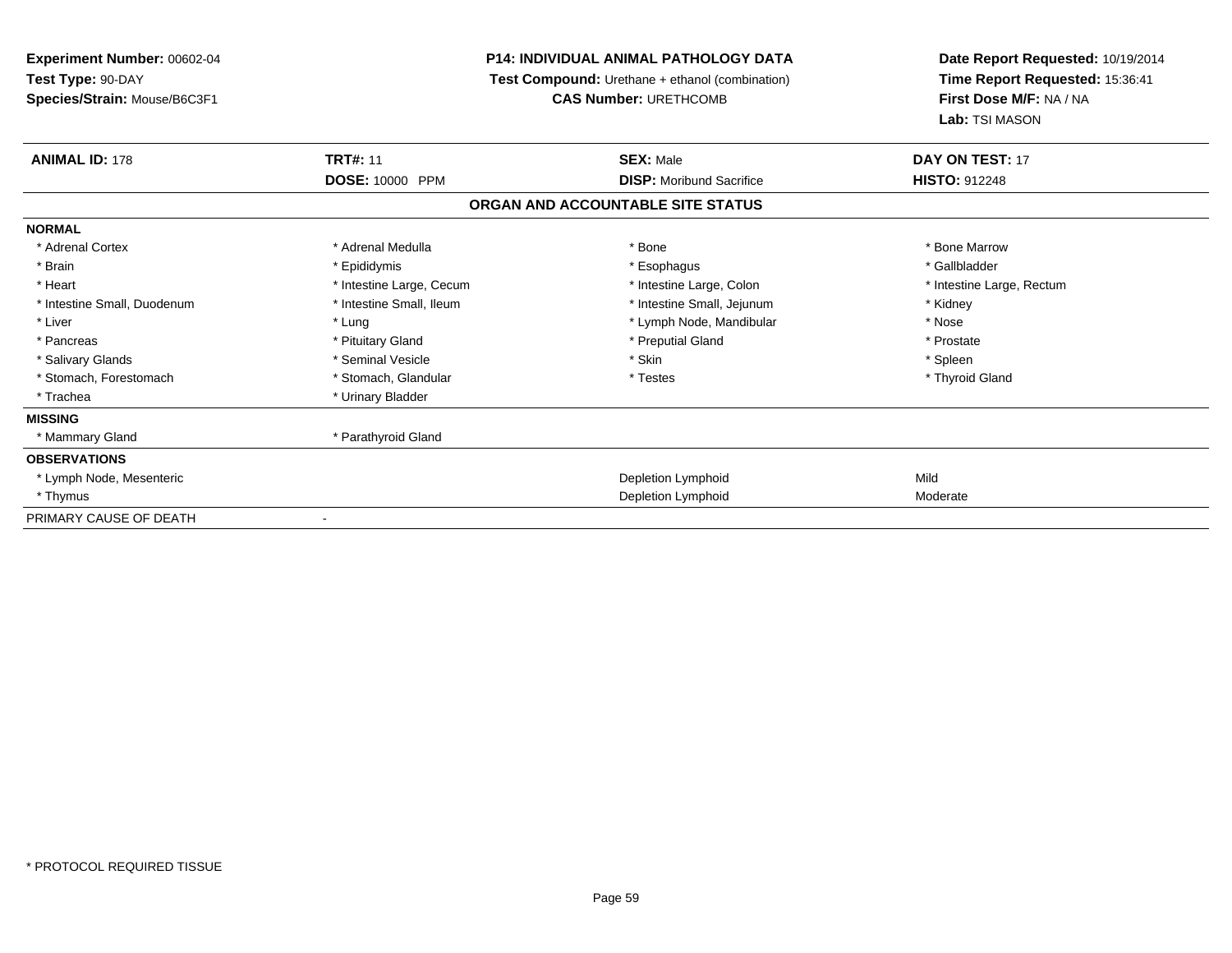# **P14: INDIVIDUAL ANIMAL PATHOLOGY DATA**

**Test Compound:** Urethane + ethanol (combination)

**CAS Number:** URETHCOMB

| <b>ANIMAL ID: 179</b>       | <b>TRT#: 11</b>          | <b>SEX: Male</b>                  | DAY ON TEST: 17           |  |
|-----------------------------|--------------------------|-----------------------------------|---------------------------|--|
|                             | DOSE: 10000 PPM          | <b>DISP:</b> Moribund Sacrifice   | <b>HISTO: 912249</b>      |  |
|                             |                          | ORGAN AND ACCOUNTABLE SITE STATUS |                           |  |
| <b>NORMAL</b>               |                          |                                   |                           |  |
| * Adrenal Cortex            | * Adrenal Medulla        | * Bone                            | * Bone Marrow             |  |
| * Brain                     | * Epididymis             | * Esophagus                       | * Gallbladder             |  |
| * Heart                     | * Intestine Large, Cecum | * Intestine Large, Colon          | * Intestine Large, Rectum |  |
| * Intestine Small, Duodenum | * Intestine Small, Ileum | * Intestine Small, Jejunum        | * Islets, Pancreatic      |  |
| * Kidney                    | * Liver                  | * Nose                            | * Pancreas                |  |
| * Parathyroid Gland         | * Pituitary Gland        | * Preputial Gland                 | * Prostate                |  |
| * Salivary Glands           | * Seminal Vesicle        | * Skin                            | * Stomach, Forestomach    |  |
| * Testes                    | * Thyroid Gland          | * Trachea                         | * Urinary Bladder         |  |
| <b>MISSING</b>              |                          |                                   |                           |  |
| * Mammary Gland             |                          |                                   |                           |  |
| <b>OBSERVATIONS</b>         |                          |                                   |                           |  |
| * Lung                      |                          | Hemorrhage                        | Minimal                   |  |
|                             |                          | Inflammation                      | Minimal                   |  |
| * Lymph Node, Mandibular    |                          | Depletion Lymphoid                | Mild                      |  |
| * Lymph Node, Mesenteric    |                          | Depletion Lymphoid                | Moderate                  |  |
| * Spleen                    |                          | Depletion Lymphoid                | Mild                      |  |
| * Stomach, Glandular        |                          | Mineralization                    | Mild                      |  |
| * Thymus                    |                          | Depletion Lymphoid                | Moderate                  |  |
| PRIMARY CAUSE OF DEATH      | $\overline{\phantom{a}}$ |                                   |                           |  |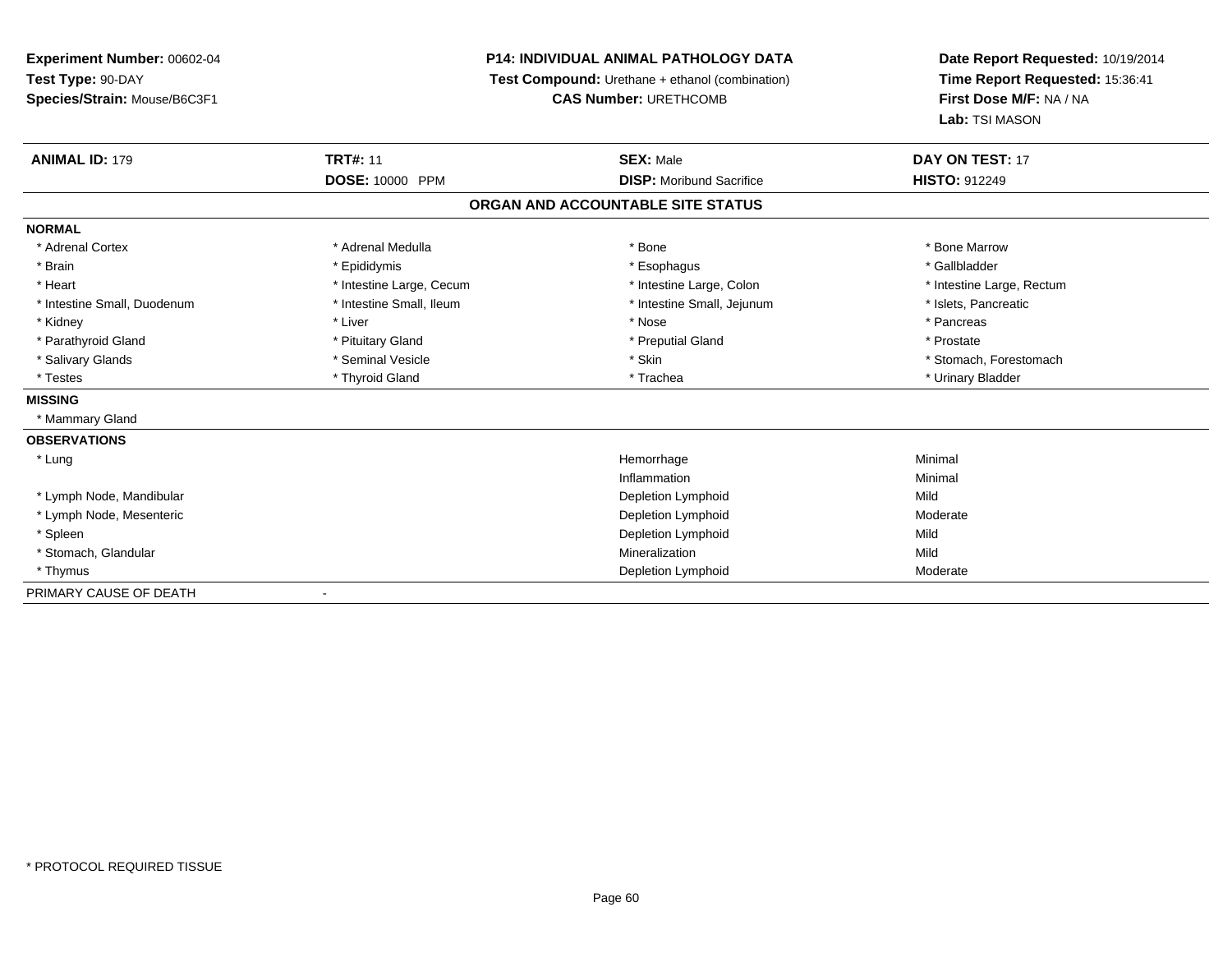**Experiment Number:** 00602-04**Test Type:** 90-DAY **Species/Strain:** Mouse/B6C3F1**P14: INDIVIDUAL ANIMAL PATHOLOGY DATA Test Compound:** Urethane + ethanol (combination)**CAS Number:** URETHCOMB**Date Report Requested:** 10/19/2014**Time Report Requested:** 15:36:41**First Dose M/F:** NA / NA**Lab:** TSI MASON**ANIMAL ID:** 180**CONSERVING TRT#:** 11 **SEX:** Male **SEX:** Male **DAY ON TEST:** 17 **DOSE:** 10000 PPM **DISP:** Moribund Sacrifice **HISTO:** <sup>912250</sup> **ORGAN AND ACCOUNTABLE SITE STATUSNORMAL**\* Adrenal Medulla \* Adrenal Medulla \* \* \* Adrenal Medulla \* \* Epididymis \* Bone \* \* Brain \* \* Brain \* \* Brain \* \* Epididymis \* Epididymis \* Epididymis \* \* Epididymis \* \* Epididymis \* \* Epididymis \* \* Epididymis \* \* Epididymis \* \* Epididymis \* Esophagus \* https://www.fragustage.com/web/2019/heart \* Heart \* Heart \* Heart \* Intestine Large, Cecum \* Intestine Large, Cecum \* Gallbladder \* Callbladder \* 11 and 12 and 12 and 12 and 12 and 12 and 12 and 12 and 12 and \* Intestine Small, Ileum \* Intestine Large, Colon \* Intestine Large, Rectum \* Intestine Small, Duodenum \* Intestine Small, Duodenum \* Intestine Small, Jejunum \* 1992 \* The state of the state of the state of the state of the state of the state of the state of the state of the state of the state of the state of the state of the state of the state of the \* Nose \* Pancreas \* Pancreas \* Pancreas \* Parathyroid Gland \* Parathyroid Gland \* Pituitary Gland \* Pituitary Stand \* Pituitary Communisty of the standard \* Parathyroid Gland \* Pituitary Gland \* Pituitary Gland \* Pituitary \* Seminal Vesicle \* Preputial Gland \* \* Annual vesicle \* \* Prostate \* \* Salivary Glands \* \* Salivary Glands \* \* Seminal Vesicle \* \* Skin \* Thyroid Gland \* Stomach, Forestomach \* Testes \* Testes \* Thyroid Gland \* Thyroid Gland \* Trachea \* Urinary Bladder**MISSING** \* Mammary Gland**OBSERVATIONS** \* Adrenal Cortex**Capsule**  Hyperplasia Minimal \* Bone Marroww Depletion Cellular and Depletion Cellular and Depletion Cellular and Mild \* Lungg and the state of the state of the state of the state of the state of the state of the state of the state of the state of the state of the state of the state of the state of the state of the state of the state of the stat \* Lymph Node, Mandibular Depletion Lymphoidd Mild \* Lymph Node, Mesenteric Depletion Lymphoidd Mild \* Spleenn and the control of the control of the control of the control of the control of the control of the control of  $\mathsf{N}\mathsf{ild}$  \* Stomach, Glandular Mineralizationn Mild \* Thymus Depletion Lymphoidd Mild PRIMARY CAUSE OF DEATH-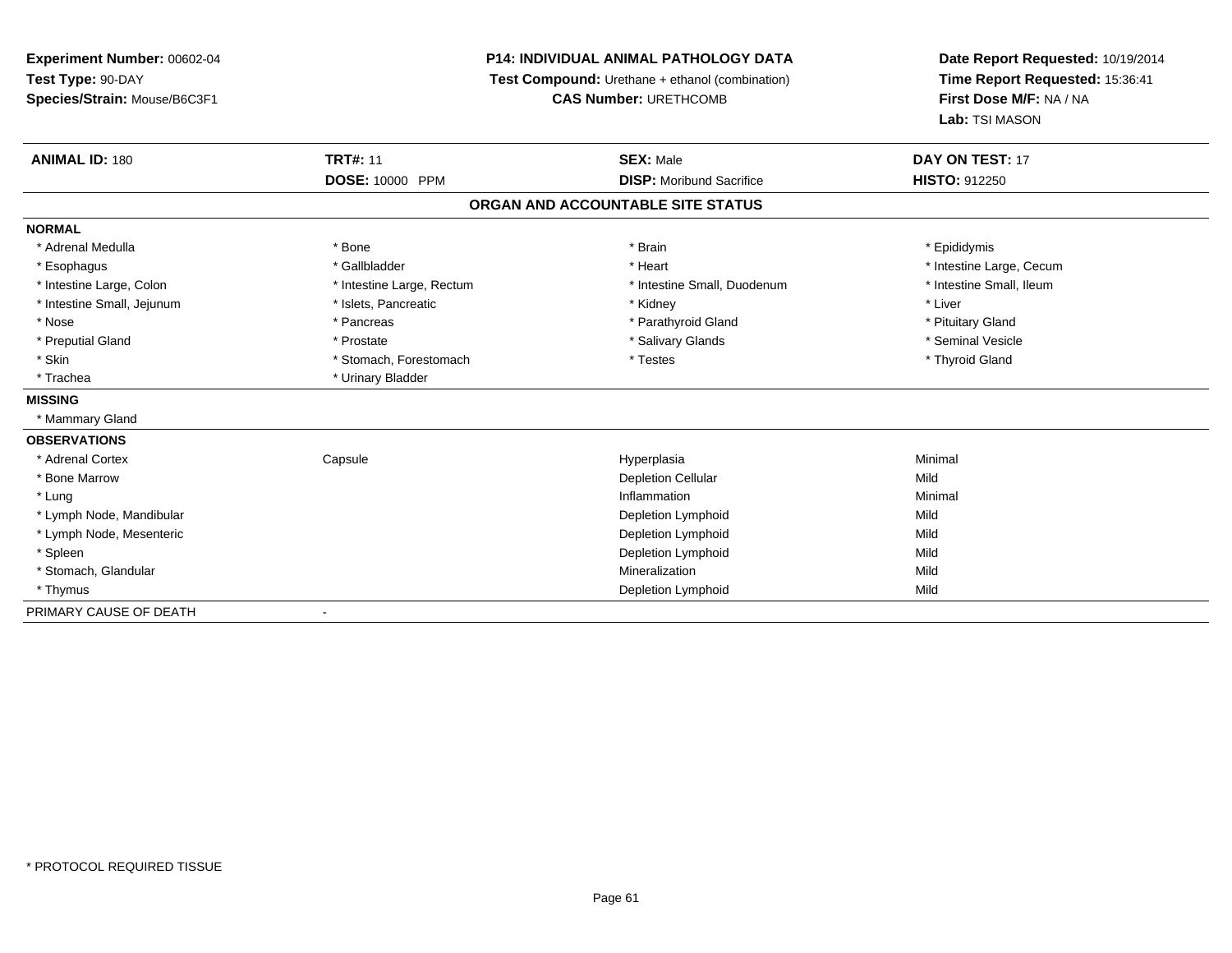| Experiment Number: 00602-04  |                             | <b>P14: INDIVIDUAL ANIMAL PATHOLOGY DATA</b>    | Date Report Requested: 10/19/2014 |  |
|------------------------------|-----------------------------|-------------------------------------------------|-----------------------------------|--|
| Test Type: 90-DAY            |                             | Test Compound: Urethane + ethanol (combination) | Time Report Requested: 15:36:41   |  |
| Species/Strain: Mouse/B6C3F1 |                             | <b>CAS Number: URETHCOMB</b>                    | First Dose M/F: NA / NA           |  |
|                              |                             |                                                 | Lab: TSI MASON                    |  |
| <b>ANIMAL ID: 181</b>        | <b>TRT#: 2</b>              | <b>SEX: Female</b>                              | DAY ON TEST: 90                   |  |
|                              | DOSE: 0 PPM                 | <b>DISP: Accidentally Killed</b>                | <b>HISTO: 912291</b>              |  |
|                              |                             | ORGAN AND ACCOUNTABLE SITE STATUS               |                                   |  |
| <b>NORMAL</b>                |                             |                                                 |                                   |  |
| * Adrenal Medulla            | * Bone                      | * Bone Marrow                                   | * Brain                           |  |
| * Clitoral Gland             | * Esophagus                 | * Gallbladder                                   | * Heart                           |  |
| * Intestine Large, Cecum     | * Intestine Large, Colon    | * Intestine Small. Ileum                        | * Intestine Small, Jejunum        |  |
| * Islets, Pancreatic         | * Kidney                    | * Lymph Node, Mandibular                        | * Lymph Node, Mesenteric          |  |
| * Mammary Gland              | * Ovary                     | * Pancreas                                      | * Pituitary Gland                 |  |
| * Salivary Glands            | * Skin                      | * Spleen                                        | * Stomach, Forestomach            |  |
| * Stomach, Glandular         | * Thymus                    | * Thyroid Gland                                 | * Trachea                         |  |
| * Urinary Bladder            | * Uterus                    |                                                 |                                   |  |
| <b>MISSING</b>               |                             |                                                 |                                   |  |
| * Parathyroid Gland          |                             |                                                 |                                   |  |
| <b>AUTO PRECLUDES DIAG.</b>  |                             |                                                 |                                   |  |
| * Intestine Large, Rectum    | * Intestine Small, Duodenum |                                                 |                                   |  |
| <b>OBSERVATIONS</b>          |                             |                                                 |                                   |  |
| * Adrenal Cortex             | Capsule                     | Hyperplasia                                     | Minimal                           |  |
| * Liver                      |                             | Inflammation                                    | Acute, Minimal                    |  |
| * Lung                       |                             | Congestion                                      | Moderate                          |  |
|                              |                             | Foreign Body                                    | Moderate                          |  |
| * Nose                       |                             | Congestion                                      | Marked                            |  |
|                              |                             | Foreign Body                                    | Minimal                           |  |
| PRIMARY CAUSE OF DEATH       |                             |                                                 |                                   |  |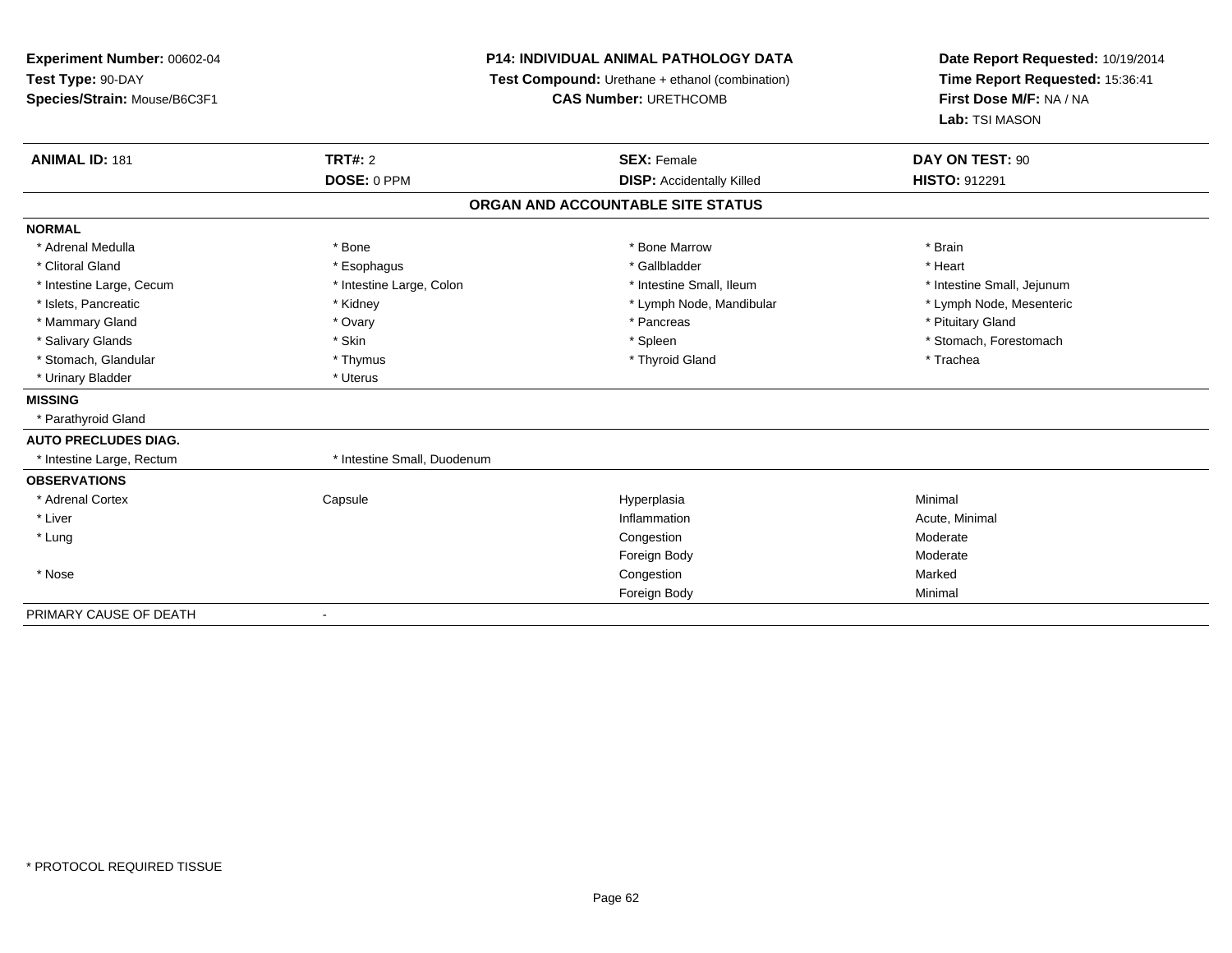**Experiment Number:** 00602-04**Test Type:** 90-DAY **Species/Strain:** Mouse/B6C3F1**P14: INDIVIDUAL ANIMAL PATHOLOGY DATA Test Compound:** Urethane + ethanol (combination)**CAS Number:** URETHCOMB**Date Report Requested:** 10/19/2014**Time Report Requested:** 15:36:41**First Dose M/F:** NA / NA**Lab:** TSI MASON**ANIMAL ID:** 182**TRT#:** 2 **SEX:** Female **DAY ON TEST:** 93 **DOSE:** 0 PPM**DISP:** Terminal Sacrifice **HISTO:** 912292 **ORGAN AND ACCOUNTABLE SITE STATUSNORMAL**\* Adrenal Medulla \* \* Annual Medulla \* Brain \* Bone \* \* Bone Marrow \* Bone Marrow \* \* Brain \* Brain \* Brain \* Brain \* Brain \* Brain \* Brain \* Brain \* Brain \* Brain \* Brain \* Brain \* Brain \* Brain \* Brain \* Brain \* Brain \* \* Heart \* Clitoral Gland \* \* \* heart \* \* Esophagus \* \* \* \* \* \* \* \* \* \* \* Gallbladder \* \* \* \* \* \* \* \* \* \* \* \* Heart \* Intestine Large, Cecum \* Intestine Large, Colon \* Intestine Large, Rectum \* Intestine Small, Duodenum \* Intestine Small, Ileum \* **Alleman \* Intestine Small, Jejunum** \* The \* Islets, Pancreatic \* \* \* Kidney \* Kidney \* Lymph Node, Mesenteric \* Liver \* Lung \* Lung \* Lung \* Lung \* Lymph Node, Mandibular \* Lymph Node, Mandibular \* Mammary Gland \* \* Nose \* \* Nose \* \* Ovary \* Ovary \* Ovary \* The material structure of the term of the term \* Parathyroid Gland \* Parathyroid Gland \* Parathyroid Gland \* Nose \* \* Parathyroid Gland \* \* Parathyroid Gland \* \* Pituitary Gland \* \* \* Sheen \* Salivary Glands \* \* State \* \* Skin \* \* Skin \* \* Spleen \* \* Spleen \* \* Spleen \* \* Thyroid Gland \* Stomach, Forestomach \* Thymus \* Stomach, Glandular \* Thymus \* Thymus \* Thymus \* Thymus \* Thymus \* Thymus \* Thymus \* Thymus \* Thymus \* Thymus \* Thymus \* Thymus \* Thymus \* Thymus \* Thymus \* Thymus \* Thymus \* Thymus \* Thymu \* Trachea \* Urinary Bladder \* Urinary Bladder \* Urinary Bladder \* Urinary Bladder \* Urinary Planet \* Urinary Planet \* Urinary Planet \* Urinary Planet \* Urinary Planet \* Urinary Planet \* Urinary Planet \* Urinary Planet \* Ur **OBSERVATIONS** \* Adrenal Cortex Capsulee and the Hyperplasia Minimal Minimal Service and the Hyperplasia Minimal Minimal Service and Minimal Service and Minimal Service and Minimal Service and Minimal Service and Minimal Service and Minimal Service and Minimal \* Pancreass and the contract of the Acinus and Acinus and Acinus and Acinus Atrophy and Acinus and Mild n Acute, Moderate InflammationPRIMARY CAUSE OF DEATH-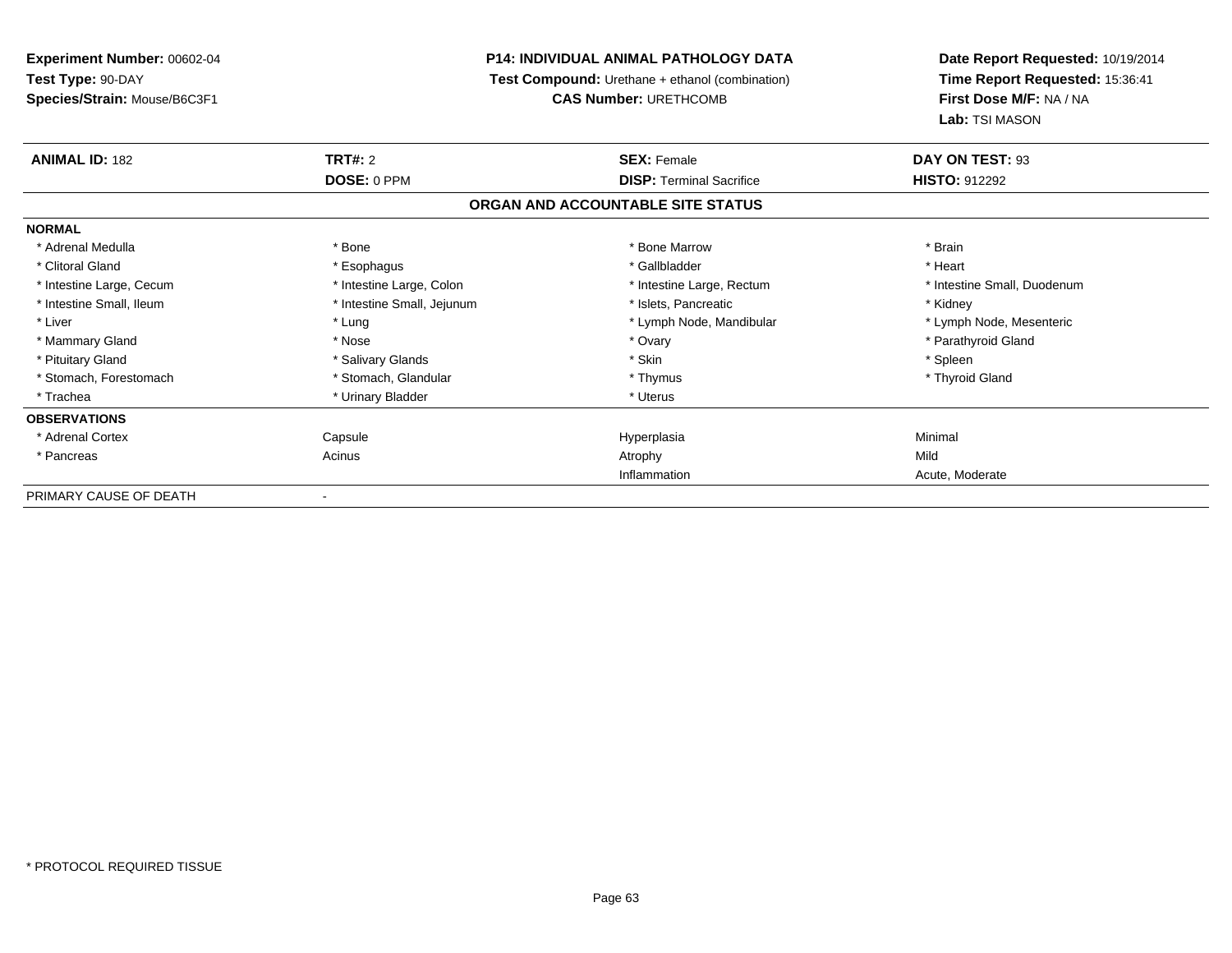| Experiment Number: 00602-04                                          | <b>P14: INDIVIDUAL ANIMAL PATHOLOGY DATA</b> |                                   | Date Report Requested: 10/19/2014 |
|----------------------------------------------------------------------|----------------------------------------------|-----------------------------------|-----------------------------------|
| Test Type: 90-DAY<br>Test Compound: Urethane + ethanol (combination) |                                              |                                   | Time Report Requested: 15:36:41   |
| Species/Strain: Mouse/B6C3F1                                         |                                              | <b>CAS Number: URETHCOMB</b>      | First Dose M/F: NA / NA           |
|                                                                      |                                              |                                   | Lab: TSI MASON                    |
| <b>ANIMAL ID: 183</b>                                                | <b>TRT#: 2</b>                               | <b>SEX: Female</b>                | DAY ON TEST: 93                   |
|                                                                      | DOSE: 0 PPM                                  | <b>DISP:</b> Terminal Sacrifice   | <b>HISTO: 912293</b>              |
|                                                                      |                                              | ORGAN AND ACCOUNTABLE SITE STATUS |                                   |
| <b>NORMAL</b>                                                        |                                              |                                   |                                   |
| * Adrenal Medulla                                                    | * Bone                                       | * Bone Marrow                     | * Brain                           |
| * Clitoral Gland                                                     | * Esophagus                                  | * Gallbladder                     | * Heart                           |
| * Intestine Large, Cecum                                             | * Intestine Large, Colon                     | * Intestine Large, Rectum         | * Intestine Small, Duodenum       |
| * Intestine Small, Ileum                                             | * Intestine Small, Jejunum                   | * Kidney                          | * Liver                           |
| * Lung                                                               | * Lymph Node, Mandibular                     | * Lymph Node, Mesenteric          | * Mammary Gland                   |
| * Nose                                                               | * Ovary                                      | * Pancreas                        | * Parathyroid Gland               |
| * Pituitary Gland                                                    | * Salivary Glands                            | * Skin                            | * Spleen                          |
| * Stomach, Forestomach                                               | * Stomach, Glandular                         | * Thymus                          | * Thyroid Gland                   |
| * Trachea                                                            | * Urinary Bladder                            | * Uterus                          |                                   |
| <b>OBSERVATIONS</b>                                                  |                                              |                                   |                                   |
| * Adrenal Cortex                                                     | Capsule                                      | Hyperplasia                       | Minimal                           |
| PRIMARY CAUSE OF DEATH                                               |                                              |                                   |                                   |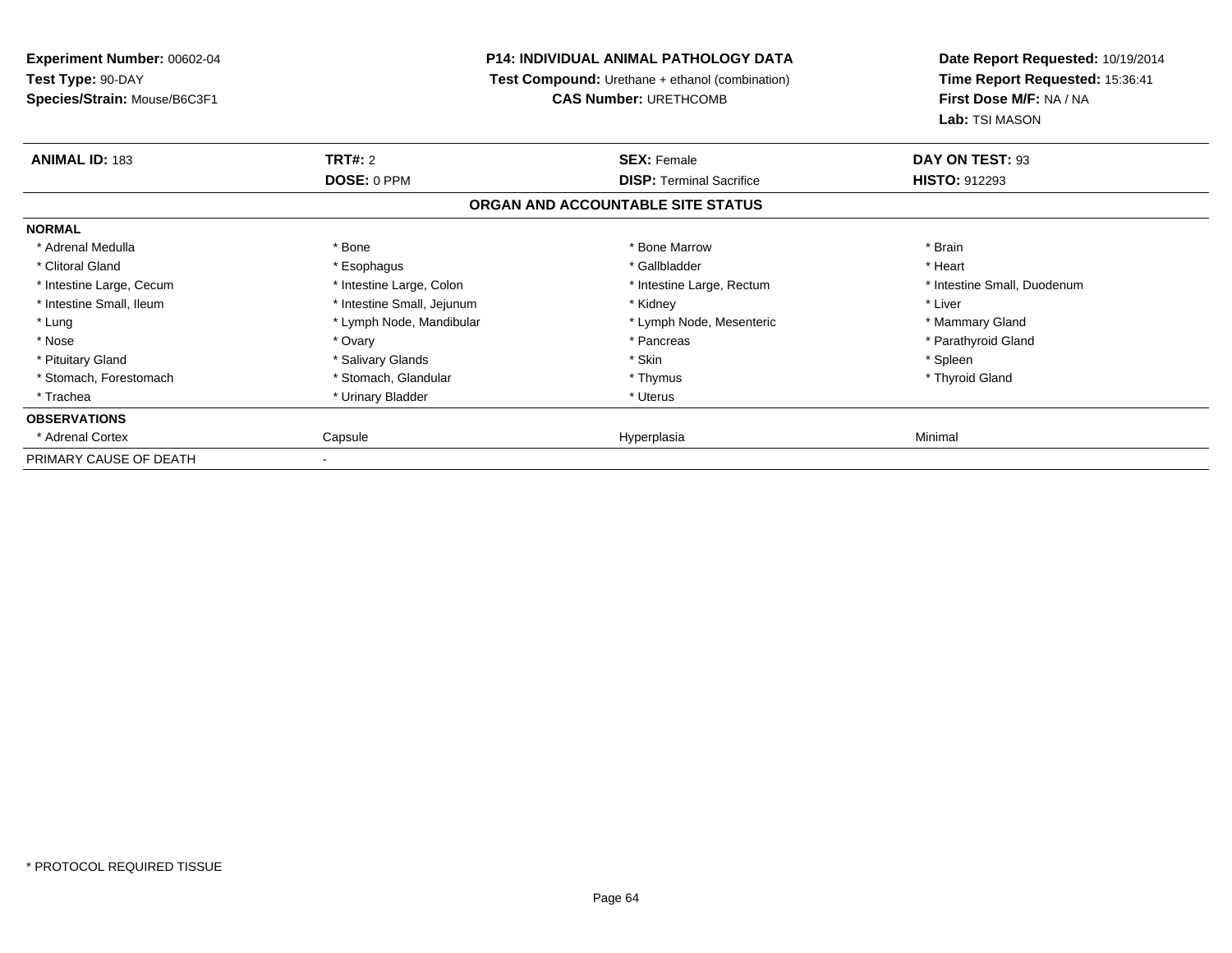**Experiment Number:** 00602-04**Test Type:** 90-DAY **Species/Strain:** Mouse/B6C3F1**P14: INDIVIDUAL ANIMAL PATHOLOGY DATA Test Compound:** Urethane + ethanol (combination)**CAS Number:** URETHCOMB**Date Report Requested:** 10/19/2014**Time Report Requested:** 15:36:41**First Dose M/F:** NA / NA**Lab:** TSI MASON**ANIMAL ID:** 184**TRT#:** 2 **SEX:** Female **DAY ON TEST:** 93 **DOSE:** 0 PPM**DISP:** Terminal Sacrifice **HISTO:** 912294 **ORGAN AND ACCOUNTABLE SITE STATUSNORMAL**\* Adrenal Medulla \* \* Annual Medulla \* Brain \* Bone \* \* Bone Marrow \* Bone Marrow \* \* Brain \* Brain \* Brain \* Brain \* Brain \* Brain \* Brain \* Brain \* Brain \* Brain \* Brain \* Brain \* Brain \* Brain \* Brain \* Brain \* Brain \* \* Heart \* Clitoral Gland \* \* \* heart \* \* Esophagus \* \* \* \* \* \* \* \* \* \* \* Gallbladder \* \* \* \* \* \* \* \* \* \* \* \* Heart \* Intestine Large, Cecum \* Intestine Large, Colon \* Intestine Large, Rectum \* Intestine Small, Duodenum \* Intestine Small, Ileum \* **Alleman \* Intestine Small, Jejunum** \* The \* Islets, Pancreatic \* \* \* Kidney \* Kidney \* Lymph Node, Mesenteric \* Liver \* Lung \* Lung \* Lung \* Lung \* Lymph Node, Mandibular \* Lymph Node, Mandibular \* Mammary Gland \* \* Nose \* \* Nose \* \* Ovary \* Ovary \* Ovary \* The material structure of the term of the term \* Parathyroid Gland \* Parathyroid Gland \* Parathyroid Gland \* Nose \* \* Parathyroid Gland \* \* Parathyroid Gland \* \* Pituitary Gland \* \* \* Sheen \* Salivary Glands \* \* State \* \* Skin \* \* Skin \* \* Spleen \* \* Spleen \* \* Spleen \* \* Thyroid Gland \* Stomach, Forestomach \* Thymus \* Stomach, Glandular \* Thymus \* Thymus \* Thymus \* Thymus \* Thymus \* Thymus \* Thymus \* Thymus \* Thymus \* Thymus \* Thymus \* Thymus \* Thymus \* Thymus \* Thymus \* Thymus \* Thymus \* Thymus \* Thymu \* Trachea \* Urinary Bladder \* Urinary Bladder \* Urinary Bladder \* Urinary Bladder \* Urinary Planet \* Urinary Planet \* Urinary Planet \* Urinary Planet \* Urinary Planet \* Urinary Planet \* Urinary Planet \* Urinary Planet \* Ur **OBSERVATIONS** \* Adrenal Cortex Capsulee and the Hyperplasia Minimal Minimal Service and the Hyperplasia Minimal Minimal Service and Minimal Service and Minimal Service and Minimal Service and Minimal Service and Minimal Service and Minimal Service and Minimal \* Pancreass and the contract of the contract of the contract of the contract of the contract of the contract of the contract of the contract of the contract of the contract of the contract of the contract of the contract of the cont Inflammation **Chronic**, Minimal PRIMARY CAUSE OF DEATH-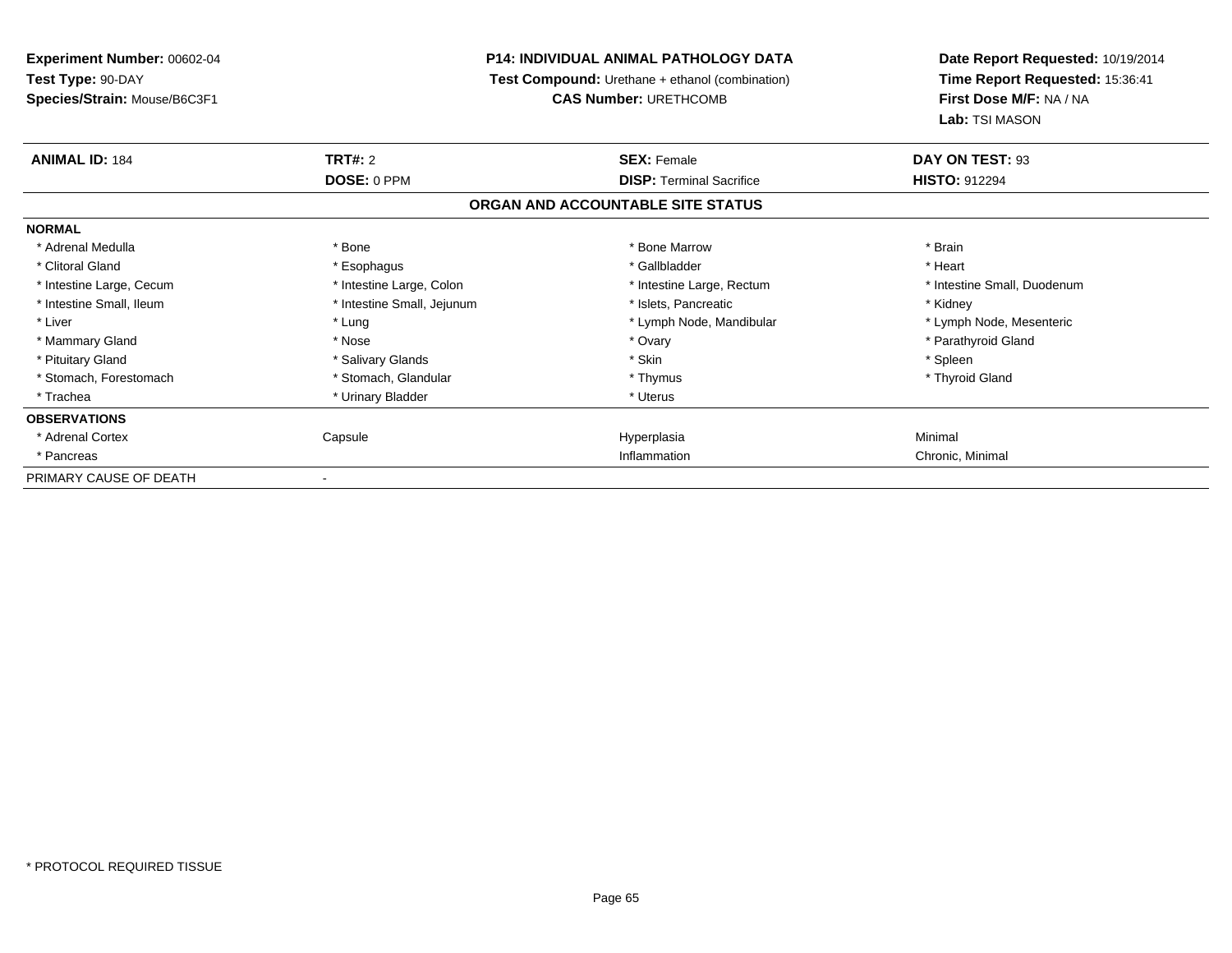| <b>Experiment Number: 00602-04</b><br>Test Type: 90-DAY |                            | <b>P14: INDIVIDUAL ANIMAL PATHOLOGY DATA</b>    | Date Report Requested: 10/19/2014 |
|---------------------------------------------------------|----------------------------|-------------------------------------------------|-----------------------------------|
|                                                         |                            | Test Compound: Urethane + ethanol (combination) | Time Report Requested: 15:36:41   |
| Species/Strain: Mouse/B6C3F1                            |                            | <b>CAS Number: URETHCOMB</b>                    | First Dose M/F: NA / NA           |
|                                                         |                            |                                                 | Lab: TSI MASON                    |
| <b>ANIMAL ID: 185</b>                                   | <b>TRT#: 2</b>             | <b>SEX: Female</b>                              | DAY ON TEST: 93                   |
|                                                         | DOSE: 0 PPM                | <b>DISP: Terminal Sacrifice</b>                 | <b>HISTO: 912295</b>              |
|                                                         |                            | ORGAN AND ACCOUNTABLE SITE STATUS               |                                   |
| <b>NORMAL</b>                                           |                            |                                                 |                                   |
| * Adrenal Medulla                                       | * Bone                     | * Bone Marrow                                   | * Brain                           |
| * Clitoral Gland                                        | * Esophagus                | * Gallbladder                                   | * Heart                           |
| * Intestine Large, Cecum                                | * Intestine Large, Colon   | * Intestine Large, Rectum                       | * Intestine Small, Duodenum       |
| * Intestine Small, Ileum                                | * Intestine Small, Jejunum | * Islets, Pancreatic                            | * Kidney                          |
| * Liver                                                 | * Lung                     | * Lymph Node, Mandibular                        | * Lymph Node, Mesenteric          |
| * Mammary Gland                                         | * Nose                     | * Ovary                                         | * Pancreas                        |
| * Parathyroid Gland                                     | * Pituitary Gland          | * Salivary Glands                               | * Skin                            |
| * Spleen                                                | * Stomach, Forestomach     | * Stomach, Glandular                            | * Thymus                          |
| * Thyroid Gland                                         | * Trachea                  | * Urinary Bladder                               | * Uterus                          |
| <b>OBSERVATIONS</b>                                     |                            |                                                 |                                   |
| * Adrenal Cortex                                        | Capsule                    | Hyperplasia                                     | Minimal                           |
| PRIMARY CAUSE OF DEATH                                  |                            |                                                 |                                   |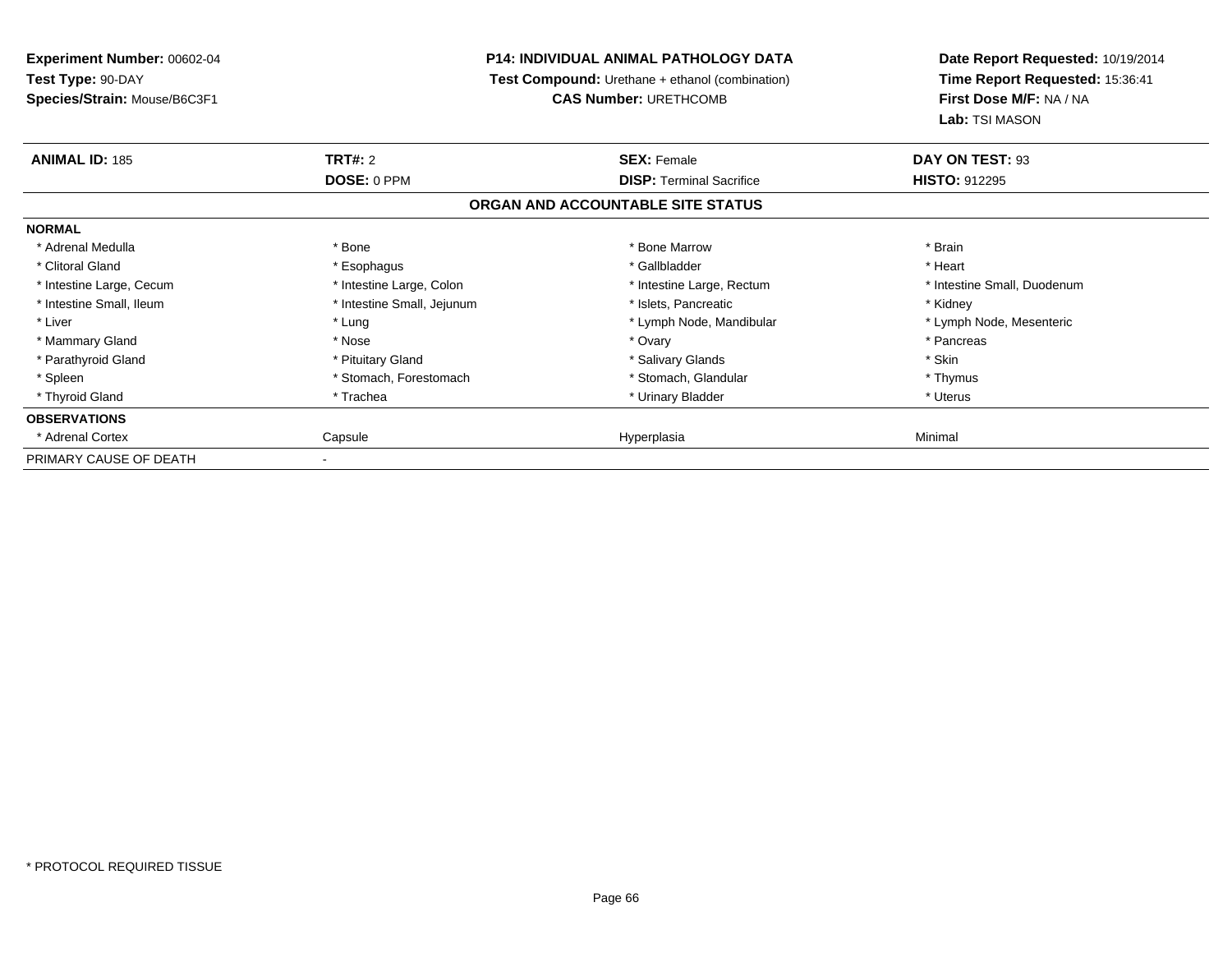**Experiment Number:** 00602-04**Test Type:** 90-DAY **Species/Strain:** Mouse/B6C3F1**P14: INDIVIDUAL ANIMAL PATHOLOGY DATA Test Compound:** Urethane + ethanol (combination)**CAS Number:** URETHCOMB**Date Report Requested:** 10/19/2014**Time Report Requested:** 15:36:41**First Dose M/F:** NA / NA**Lab:** TSI MASON**ANIMAL ID:** 186**C TRT#:** 2 **SEX:** Female **DAY ON TEST:** 84 **DOSE:** 0 PPM**DISP:** Accidentally Killed **HISTO:** 912296 **ORGAN AND ACCOUNTABLE SITE STATUSNORMAL**\* Adrenal Medulla \* \* Annual Medulla \* Brain \* Bone \* \* Bone Marrow \* Bone Marrow \* \* Brain \* Brain \* Brain \* Brain \* Brain \* Brain \* Brain \* Brain \* Brain \* Brain \* Brain \* Brain \* Brain \* Brain \* Brain \* Brain \* Brain \* \* Heart \* Clitoral Gland \* \* \* heart \* \* Esophagus \* \* \* \* \* \* \* \* \* \* \* Gallbladder \* \* \* \* \* \* \* \* \* \* \* \* Heart \* Intestine Large, Cecum \* Intestine Large, Colon \* Intestine Large, Rectum \* Intestine Small, Duodenum \* Intestine Small, Ileum \* Intestine Small, Jejunum \* Lung \* Lymph Node, Mandibular\* Lymph Node, Mesenteric \* \* \* Mammary Gland \* \* Nose \* \* Nose \* \* Nose \* Ovary \* Ovary \* Salivary Glands \* Pancreas \* And the section of the section of the section of the section of the section of the section of the section of the section of the section of the section of the section of the section of the section of the sectio \* Stomach, Glandular \* Skin \* Spleen \* Spleen \* Spleen \* Stomach, Forestomach \* Stomach, Suite and the storage \* Stomach, Glandular \* Thymus \* Thyroid Gland \* Trachea \* Urinary Bladder \* \* Uterus**OBSERVATIONS** \* Adrenal Cortex Capsulee and the Hyperplasia Minimal Minimal Service and the Hyperplasia Minimal Minimal Service and Minimal Service and Minimal Service and Minimal Service and Minimal Service and Minimal Service and Minimal Service and Minimal \* Kidneyy which is a state of the control of the control of the control of the control of the control of the control of the control of the control of the control of the control of the control of the control of the control of the c e Moderate \* Liver Fatty ChangePRIMARY CAUSE OF DEATH-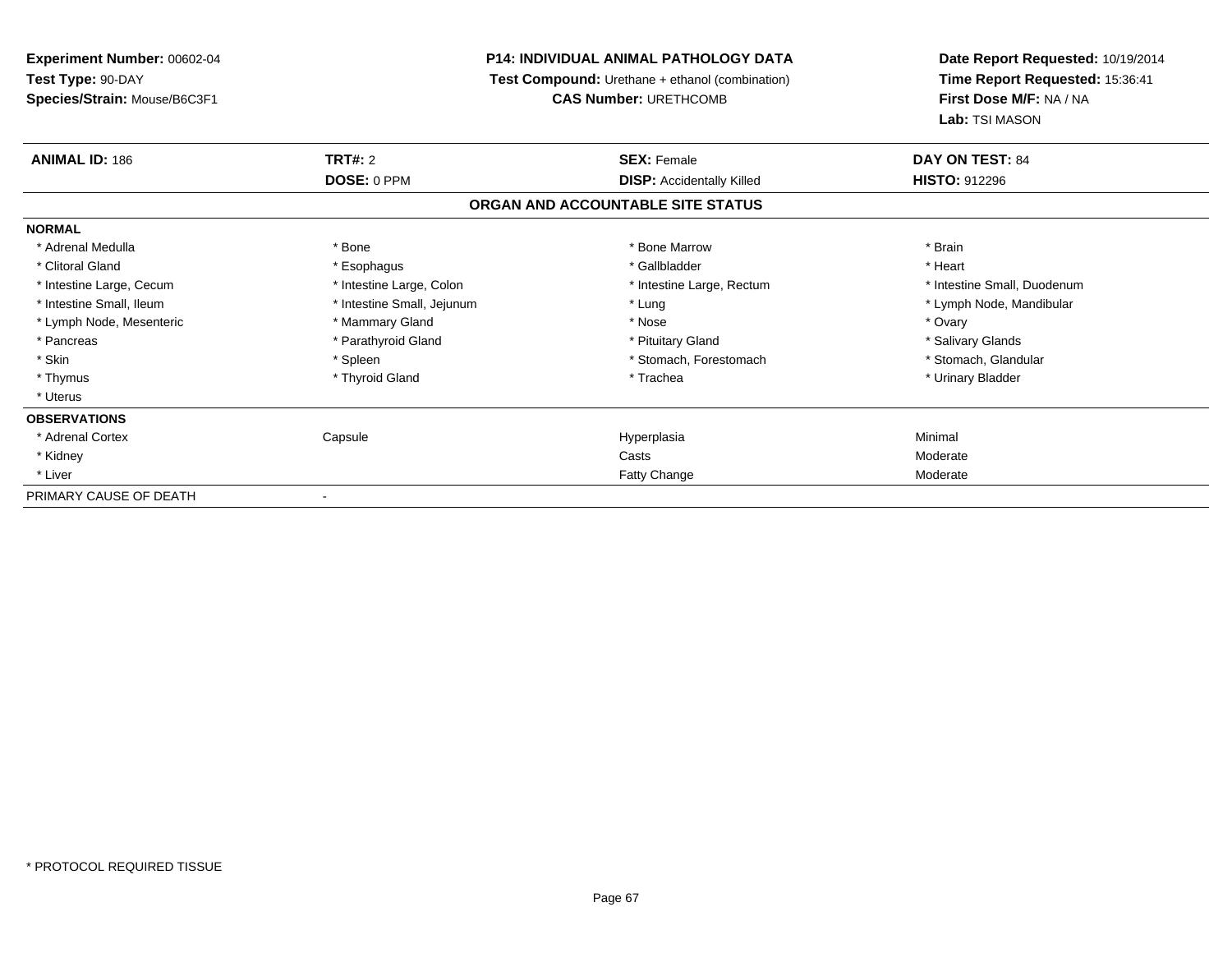| <b>Experiment Number: 00602-04</b> | <b>P14: INDIVIDUAL ANIMAL PATHOLOGY DATA</b> |                                                 | Date Report Requested: 10/19/2014 |
|------------------------------------|----------------------------------------------|-------------------------------------------------|-----------------------------------|
| Test Type: 90-DAY                  |                                              | Test Compound: Urethane + ethanol (combination) | Time Report Requested: 15:36:41   |
| Species/Strain: Mouse/B6C3F1       |                                              | <b>CAS Number: URETHCOMB</b>                    | First Dose M/F: NA / NA           |
|                                    |                                              |                                                 | Lab: TSI MASON                    |
| <b>ANIMAL ID: 187</b>              | <b>TRT#: 2</b>                               | <b>SEX: Female</b>                              | DAY ON TEST: 93                   |
|                                    | DOSE: 0 PPM                                  | <b>DISP: Terminal Sacrifice</b>                 | <b>HISTO: 912297</b>              |
|                                    |                                              | ORGAN AND ACCOUNTABLE SITE STATUS               |                                   |
| <b>NORMAL</b>                      |                                              |                                                 |                                   |
| * Adrenal Medulla                  | * Bone                                       | * Bone Marrow                                   | * Brain                           |
| * Clitoral Gland                   | * Esophagus                                  | * Gallbladder                                   | * Heart                           |
| * Intestine Large, Cecum           | * Intestine Large, Colon                     | * Intestine Large, Rectum                       | * Intestine Small, Duodenum       |
| * Intestine Small, Ileum           | * Intestine Small, Jejunum                   | * Islets, Pancreatic                            | * Kidney                          |
| * Liver                            | * Lung                                       | * Lymph Node, Mandibular                        | * Lymph Node, Mesenteric          |
| * Mammary Gland                    | * Nose                                       | * Ovary                                         | * Pancreas                        |
| * Parathyroid Gland                | * Pituitary Gland                            | * Salivary Glands                               | * Skin                            |
| * Spleen                           | * Stomach, Forestomach                       | * Stomach, Glandular                            | * Thymus                          |
| * Thyroid Gland                    | * Trachea                                    | * Urinary Bladder                               | * Uterus                          |
| <b>OBSERVATIONS</b>                |                                              |                                                 |                                   |
| * Adrenal Cortex                   | Capsule                                      | Hyperplasia                                     | Minimal                           |
| PRIMARY CAUSE OF DEATH             |                                              |                                                 |                                   |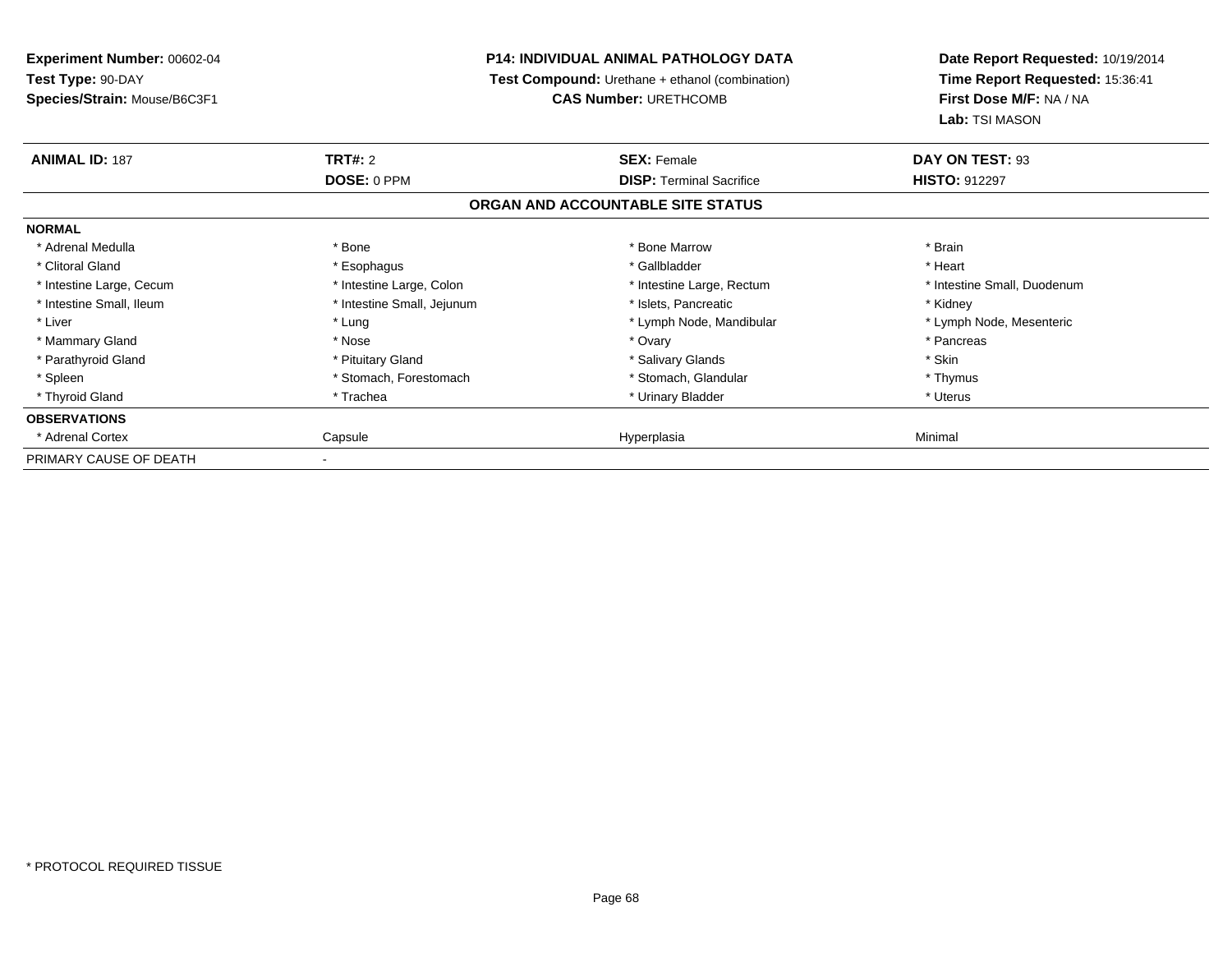| Experiment Number: 00602-04<br>Test Type: 90-DAY<br>Species/Strain: Mouse/B6C3F1 | <b>P14: INDIVIDUAL ANIMAL PATHOLOGY DATA</b><br><b>Test Compound:</b> Urethane + ethanol (combination)<br><b>CAS Number: URETHCOMB</b> |                                   | Date Report Requested: 10/19/2014<br>Time Report Requested: 15:36:41<br>First Dose M/F: NA / NA |  |  |
|----------------------------------------------------------------------------------|----------------------------------------------------------------------------------------------------------------------------------------|-----------------------------------|-------------------------------------------------------------------------------------------------|--|--|
|                                                                                  |                                                                                                                                        |                                   | Lab: TSI MASON                                                                                  |  |  |
| <b>ANIMAL ID: 188</b>                                                            | <b>TRT#: 2</b>                                                                                                                         | <b>SEX: Female</b>                | DAY ON TEST: 93                                                                                 |  |  |
|                                                                                  | DOSE: 0 PPM                                                                                                                            | <b>DISP: Terminal Sacrifice</b>   | <b>HISTO: 912298</b>                                                                            |  |  |
|                                                                                  |                                                                                                                                        | ORGAN AND ACCOUNTABLE SITE STATUS |                                                                                                 |  |  |
| <b>NORMAL</b>                                                                    |                                                                                                                                        |                                   |                                                                                                 |  |  |
| * Adrenal Medulla                                                                | * Bone                                                                                                                                 | * Bone Marrow                     | * Brain                                                                                         |  |  |
| * Clitoral Gland                                                                 | * Esophagus                                                                                                                            | * Gallbladder                     | * Heart                                                                                         |  |  |
| * Intestine Large, Cecum                                                         | * Intestine Large, Colon                                                                                                               | * Intestine Large, Rectum         | * Intestine Small, Duodenum                                                                     |  |  |
| * Intestine Small, Ileum                                                         | * Intestine Small, Jejunum                                                                                                             | * Islets, Pancreatic              | * Kidney                                                                                        |  |  |
| * Liver                                                                          | * Lung                                                                                                                                 | * Lymph Node, Mandibular          | * Mammary Gland                                                                                 |  |  |
| * Nose                                                                           | * Ovary                                                                                                                                | * Pancreas                        | * Parathyroid Gland                                                                             |  |  |
| * Pituitary Gland                                                                | * Salivary Glands                                                                                                                      | * Skin                            | * Spleen                                                                                        |  |  |
| * Stomach, Forestomach                                                           | * Stomach, Glandular                                                                                                                   | * Thymus                          | * Thyroid Gland                                                                                 |  |  |
| * Trachea                                                                        | * Urinary Bladder                                                                                                                      | * Uterus                          |                                                                                                 |  |  |
| <b>MISSING</b>                                                                   |                                                                                                                                        |                                   |                                                                                                 |  |  |
| * Lymph Node, Mesenteric                                                         |                                                                                                                                        |                                   |                                                                                                 |  |  |
| <b>OBSERVATIONS</b>                                                              |                                                                                                                                        |                                   |                                                                                                 |  |  |
| * Adrenal Cortex                                                                 | Capsule                                                                                                                                | Hyperplasia                       | Minimal                                                                                         |  |  |
| PRIMARY CAUSE OF DEATH                                                           | $\overline{\phantom{a}}$                                                                                                               |                                   |                                                                                                 |  |  |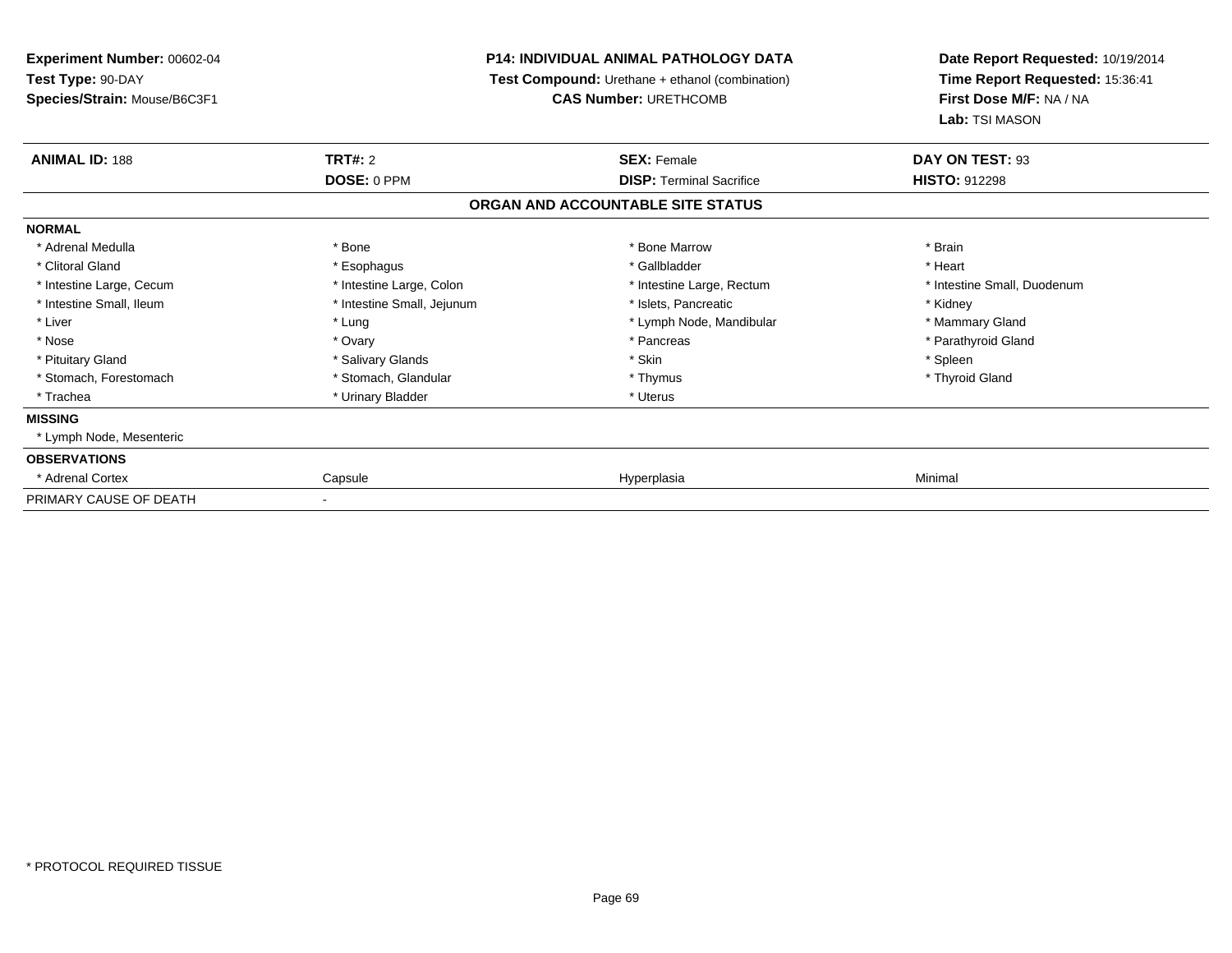| <b>Experiment Number: 00602-04</b> |                            | <b>P14: INDIVIDUAL ANIMAL PATHOLOGY DATA</b>                                           | Date Report Requested: 10/19/2014 |  |  |
|------------------------------------|----------------------------|----------------------------------------------------------------------------------------|-----------------------------------|--|--|
| Test Type: 90-DAY                  |                            | <b>Test Compound:</b> Urethane + ethanol (combination)<br><b>CAS Number: URETHCOMB</b> |                                   |  |  |
| Species/Strain: Mouse/B6C3F1       |                            |                                                                                        |                                   |  |  |
|                                    |                            |                                                                                        | Lab: TSI MASON                    |  |  |
| <b>ANIMAL ID: 189</b>              | <b>TRT#: 2</b>             | <b>SEX: Female</b>                                                                     | DAY ON TEST: 93                   |  |  |
|                                    | DOSE: 0 PPM                | <b>DISP: Terminal Sacrifice</b>                                                        | <b>HISTO: 912299</b>              |  |  |
|                                    |                            | ORGAN AND ACCOUNTABLE SITE STATUS                                                      |                                   |  |  |
| <b>NORMAL</b>                      |                            |                                                                                        |                                   |  |  |
| * Adrenal Medulla                  | * Bone                     | * Bone Marrow                                                                          | * Brain                           |  |  |
| * Clitoral Gland                   | * Esophagus                | * Gallbladder                                                                          | * Heart                           |  |  |
| * Intestine Large, Cecum           | * Intestine Large, Colon   | * Intestine Large, Rectum                                                              | * Intestine Small, Duodenum       |  |  |
| * Intestine Small, Ileum           | * Intestine Small, Jejunum | * Kidney                                                                               | * Liver                           |  |  |
| * Lymph Node, Mandibular           | * Lymph Node, Mesenteric   | * Mammary Gland                                                                        | * Nose                            |  |  |
| * Ovary                            | * Pancreas                 | * Parathyroid Gland                                                                    | * Pituitary Gland                 |  |  |
| * Salivary Glands                  | * Skin                     | * Spleen                                                                               | * Stomach, Forestomach            |  |  |
| * Stomach, Glandular               | * Thymus                   | * Thyroid Gland                                                                        | * Trachea                         |  |  |
| * Urinary Bladder                  | * Uterus                   |                                                                                        |                                   |  |  |
| <b>OBSERVATIONS</b>                |                            |                                                                                        |                                   |  |  |
| * Adrenal Cortex                   | Capsule                    | Hyperplasia                                                                            | Minimal                           |  |  |
| * Lung                             |                            | Hemorrhage                                                                             | Minimal                           |  |  |
| PRIMARY CAUSE OF DEATH             |                            |                                                                                        |                                   |  |  |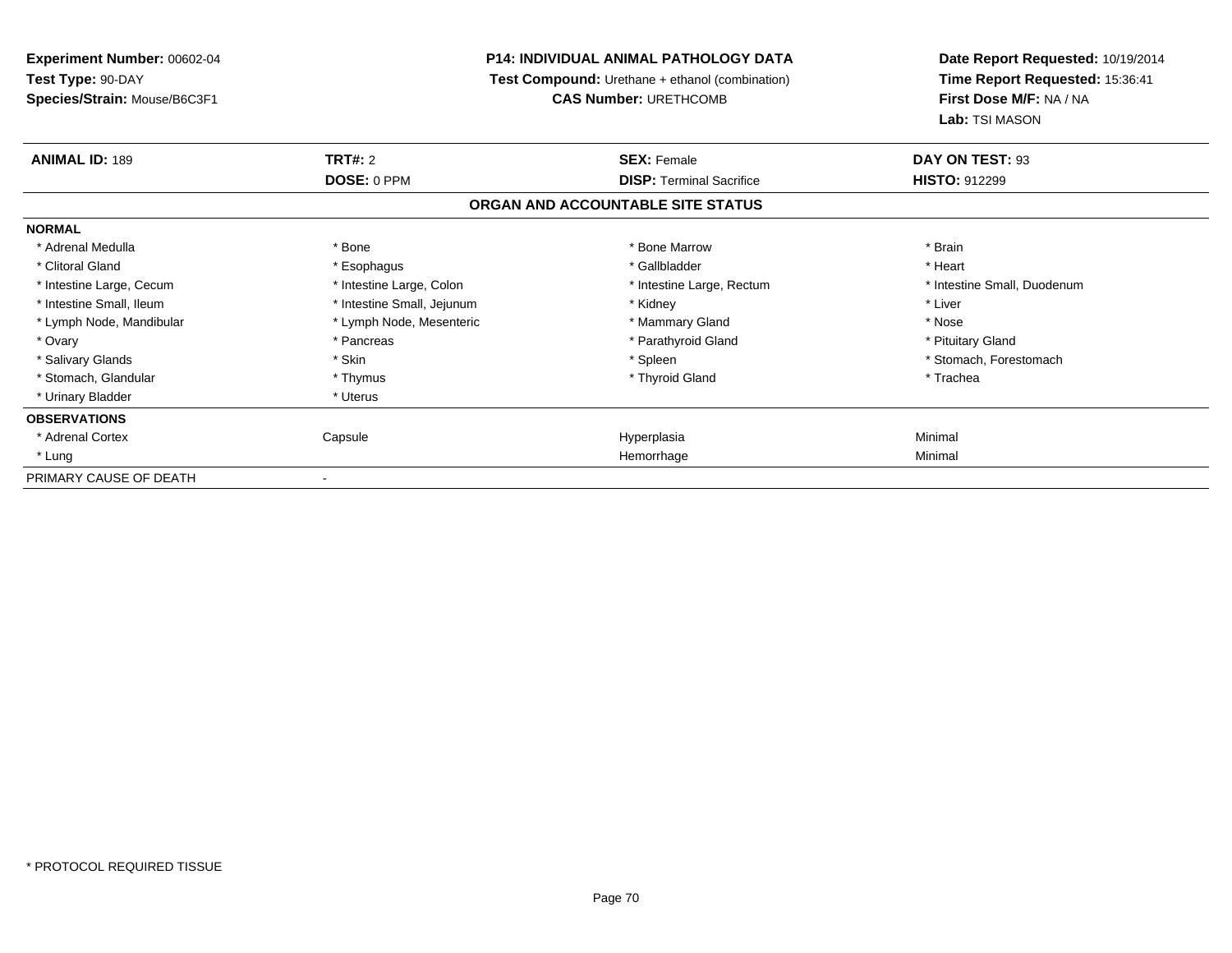**Experiment Number:** 00602-04**Test Type:** 90-DAY **Species/Strain:** Mouse/B6C3F1**P14: INDIVIDUAL ANIMAL PATHOLOGY DATA Test Compound:** Urethane + ethanol (combination)**CAS Number:** URETHCOMB**Date Report Requested:** 10/19/2014**Time Report Requested:** 15:36:41**First Dose M/F:** NA / NA**Lab:** TSI MASON**ANIMAL ID:** 190**TRT#:** 2 **SEX:** Female **DAY ON TEST:** 93 **DOSE:** 0 PPM**DISP:** Terminal Sacrifice **HISTO:** 912300 **ORGAN AND ACCOUNTABLE SITE STATUSNORMAL**\* Adrenal Medulla \* \* Annual Medulla \* Brain \* Bone \* \* Bone Marrow \* Bone Marrow \* \* Brain \* Brain \* Brain \* Brain \* Brain \* Brain \* Brain \* Brain \* Brain \* Brain \* Brain \* Brain \* Brain \* Brain \* Brain \* Brain \* Brain \* \* Heart \* Clitoral Gland \* \* \* heart \* \* Esophagus \* \* \* \* \* \* \* \* \* \* \* Gallbladder \* \* \* \* \* \* \* \* \* \* \* \* Heart \* Intestine Large, Cecum \* Intestine Large, Colon \* Intestine Large, Rectum \* Intestine Small, Duodenum \* Intestine Small, Ileum \* Intestine Small, Jejunum \* Islets, Pancreatic \* Liver\* Lung **\* Lymph Node, Mandibular \*** Lymph Node, Mesenteric \* Mammary Gland \* Mammary Gland \* Parathyroid Gland \* Nose \* Ovary \* Pancreas \* Parathyroid Gland \* Pituitary Gland \* \* \* Sheen \* Salivary Glands \* \* State \* \* Skin \* \* Skin \* \* Spleen \* \* Spleen \* \* Spleen \* \* Thyroid Gland \* Stomach, Forestomach \* Thymus \* Stomach, Glandular \* Thymus \* Thymus \* Thymus \* Thymus \* Thymus \* Thymus \* Thymus \* Thymus \* Thymus \* Thymus \* Thymus \* Thymus \* Thymus \* Thymus \* Thymus \* Thymus \* Thymus \* Thymus \* Thymu \* Trachea \* Urinary Bladder \* Urinary Bladder \* Urinary Bladder \* Urinary Bladder \* Urinary Planet \* Urinary Planet \* Urinary Planet \* Urinary Planet \* Urinary Planet \* Urinary Planet \* Urinary Planet \* Urinary Planet \* Ur **OBSERVATIONS** \* Adrenal Cortex Capsulee and the Hyperplasia Minimal Minimal Service and the Hyperplasia Minimal Minimal Service and Minimal Service and Minimal Service and Minimal Service and Minimal Service and Minimal Service and Minimal Service and Minimal \* Kidneyy and the control of the control of the control of the control of the control of the control of the control of the control of the control of the control of the control of the control of the control of the control of the co PRIMARY CAUSE OF DEATH-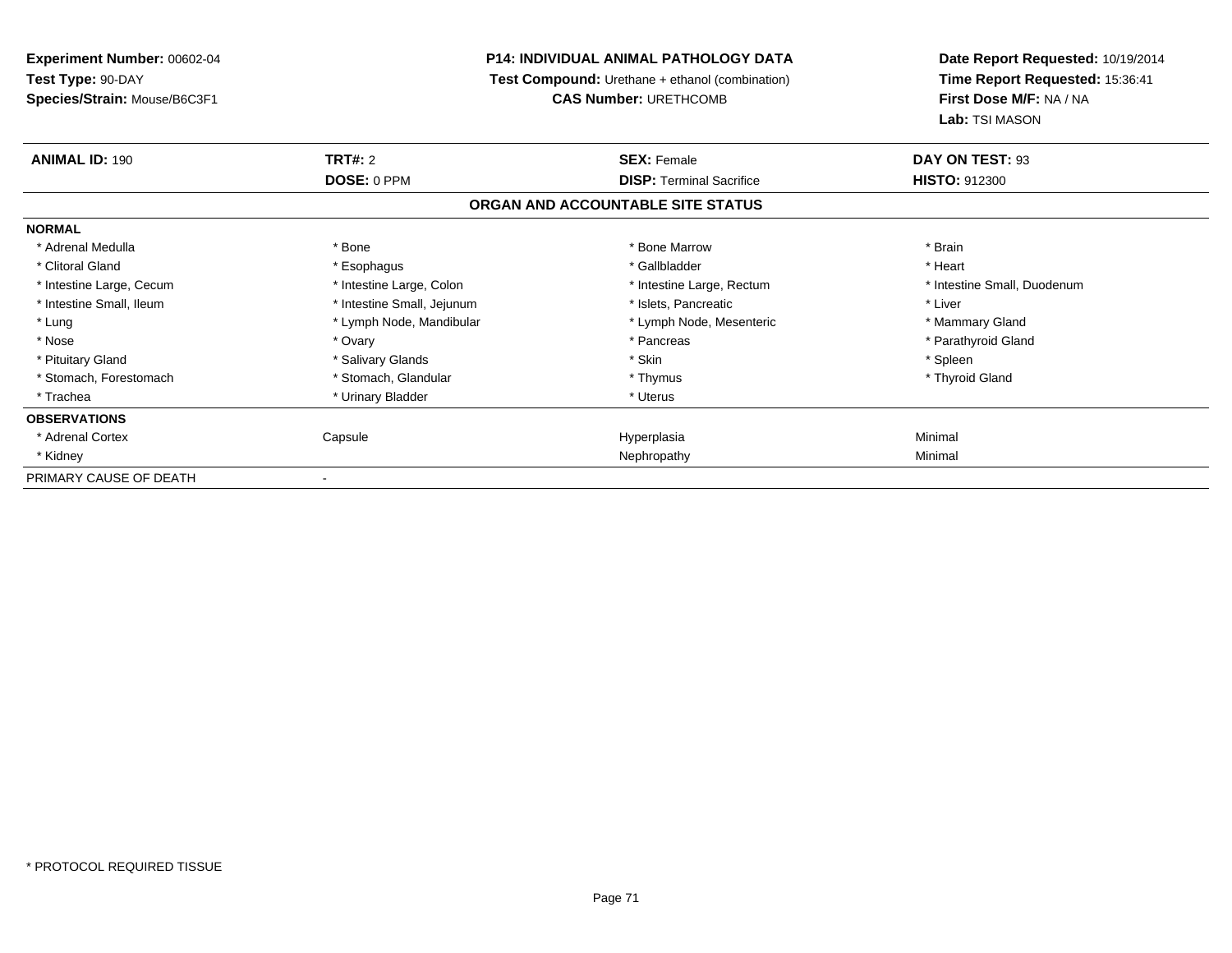| Experiment Number: 00602-04<br>Test Type: 90-DAY<br>Species/Strain: Mouse/B6C3F1 | <b>P14: INDIVIDUAL ANIMAL PATHOLOGY DATA</b><br><b>Test Compound:</b> Urethane + ethanol (combination)<br><b>CAS Number: URETHCOMB</b> |                                   | Date Report Requested: 10/19/2014<br>Time Report Requested: 15:36:41<br>First Dose M/F: NA / NA<br>Lab: TSI MASON |
|----------------------------------------------------------------------------------|----------------------------------------------------------------------------------------------------------------------------------------|-----------------------------------|-------------------------------------------------------------------------------------------------------------------|
| <b>ANIMAL ID: 191</b>                                                            | <b>TRT#: 4</b>                                                                                                                         | <b>SEX: Female</b>                | DAY ON TEST: 93                                                                                                   |
|                                                                                  | <b>DOSE: 110 PPM</b>                                                                                                                   | <b>DISP:</b> Terminal Sacrifice   | <b>HISTO: 912341</b>                                                                                              |
|                                                                                  |                                                                                                                                        | ORGAN AND ACCOUNTABLE SITE STATUS |                                                                                                                   |
| <b>NORMAL</b>                                                                    |                                                                                                                                        |                                   |                                                                                                                   |
| * Bone Marrow                                                                    | * Kidney                                                                                                                               | * Liver                           | * Lung                                                                                                            |
| * Lymph Node, Mandibular                                                         | * Lymph Node, Mesenteric                                                                                                               | * Ovary                           | * Spleen                                                                                                          |
| * Thymus                                                                         |                                                                                                                                        |                                   |                                                                                                                   |
| <b>OBSERVATIONS</b>                                                              |                                                                                                                                        |                                   |                                                                                                                   |
| * Heart                                                                          |                                                                                                                                        | Cardiomyopathy                    | Minimal                                                                                                           |
| PRIMARY CAUSE OF DEATH                                                           |                                                                                                                                        |                                   |                                                                                                                   |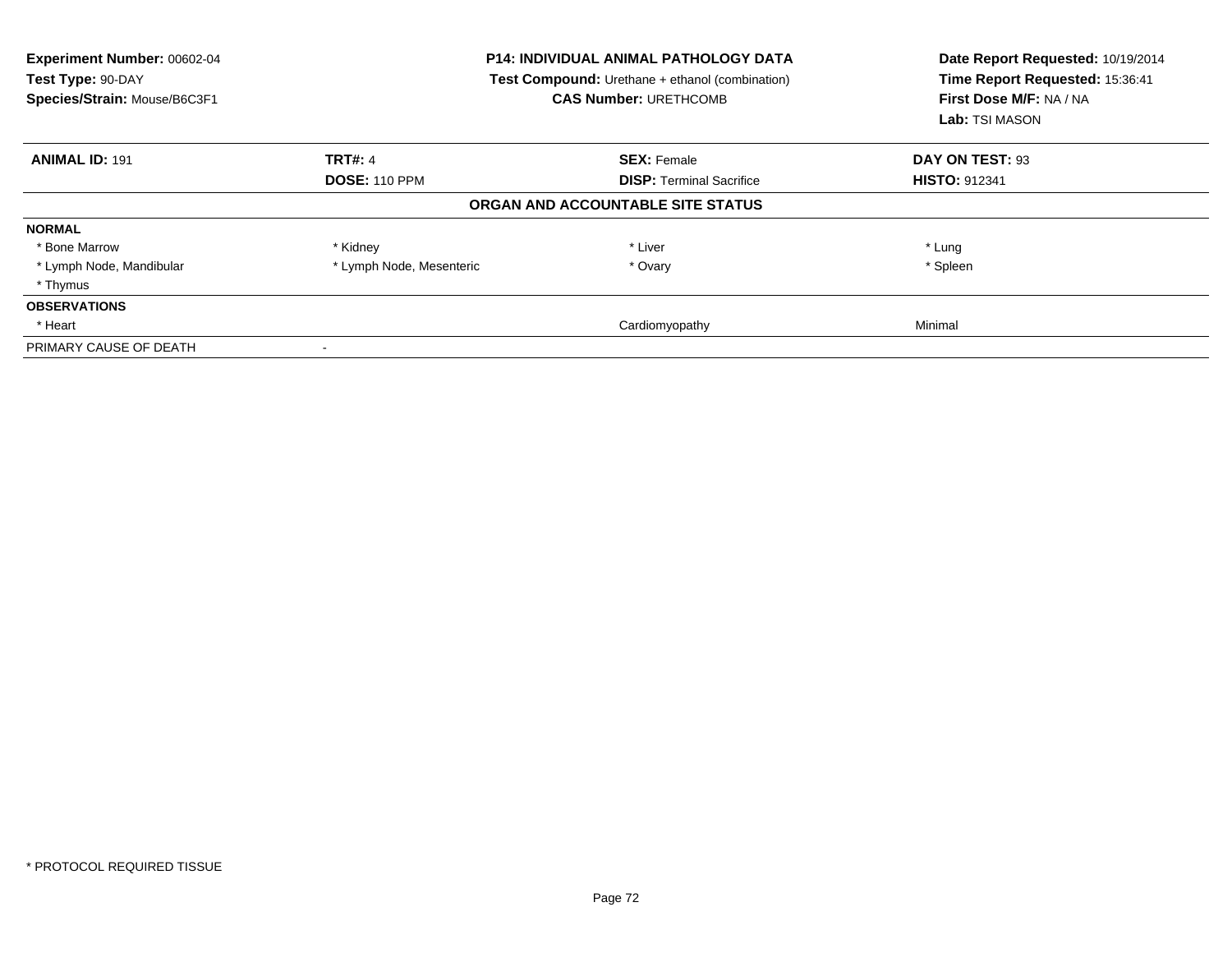| <b>Experiment Number: 00602-04</b><br>Test Type: 90-DAY<br>Species/Strain: Mouse/B6C3F1 | <b>P14: INDIVIDUAL ANIMAL PATHOLOGY DATA</b><br>Test Compound: Urethane + ethanol (combination)<br><b>CAS Number: URETHCOMB</b> |                                   | Date Report Requested: 10/19/2014<br>Time Report Requested: 15:36:41<br>First Dose M/F: NA / NA<br>Lab: TSI MASON |
|-----------------------------------------------------------------------------------------|---------------------------------------------------------------------------------------------------------------------------------|-----------------------------------|-------------------------------------------------------------------------------------------------------------------|
| <b>ANIMAL ID: 192</b>                                                                   | <b>TRT#: 4</b>                                                                                                                  | <b>SEX: Female</b>                | DAY ON TEST: 93                                                                                                   |
|                                                                                         | <b>DOSE: 110 PPM</b>                                                                                                            | <b>DISP:</b> Terminal Sacrifice   | <b>HISTO: 912342</b>                                                                                              |
|                                                                                         |                                                                                                                                 | ORGAN AND ACCOUNTABLE SITE STATUS |                                                                                                                   |
| <b>NORMAL</b>                                                                           |                                                                                                                                 |                                   |                                                                                                                   |
| * Bone Marrow                                                                           | * Heart                                                                                                                         | * Kidney                          | * Liver                                                                                                           |
| * Lung                                                                                  | * Lymph Node, Mandibular                                                                                                        | * Lymph Node, Mesenteric          | * Ovary                                                                                                           |
| * Spleen                                                                                | * Thymus                                                                                                                        |                                   |                                                                                                                   |
| PRIMARY CAUSE OF DEATH                                                                  |                                                                                                                                 |                                   |                                                                                                                   |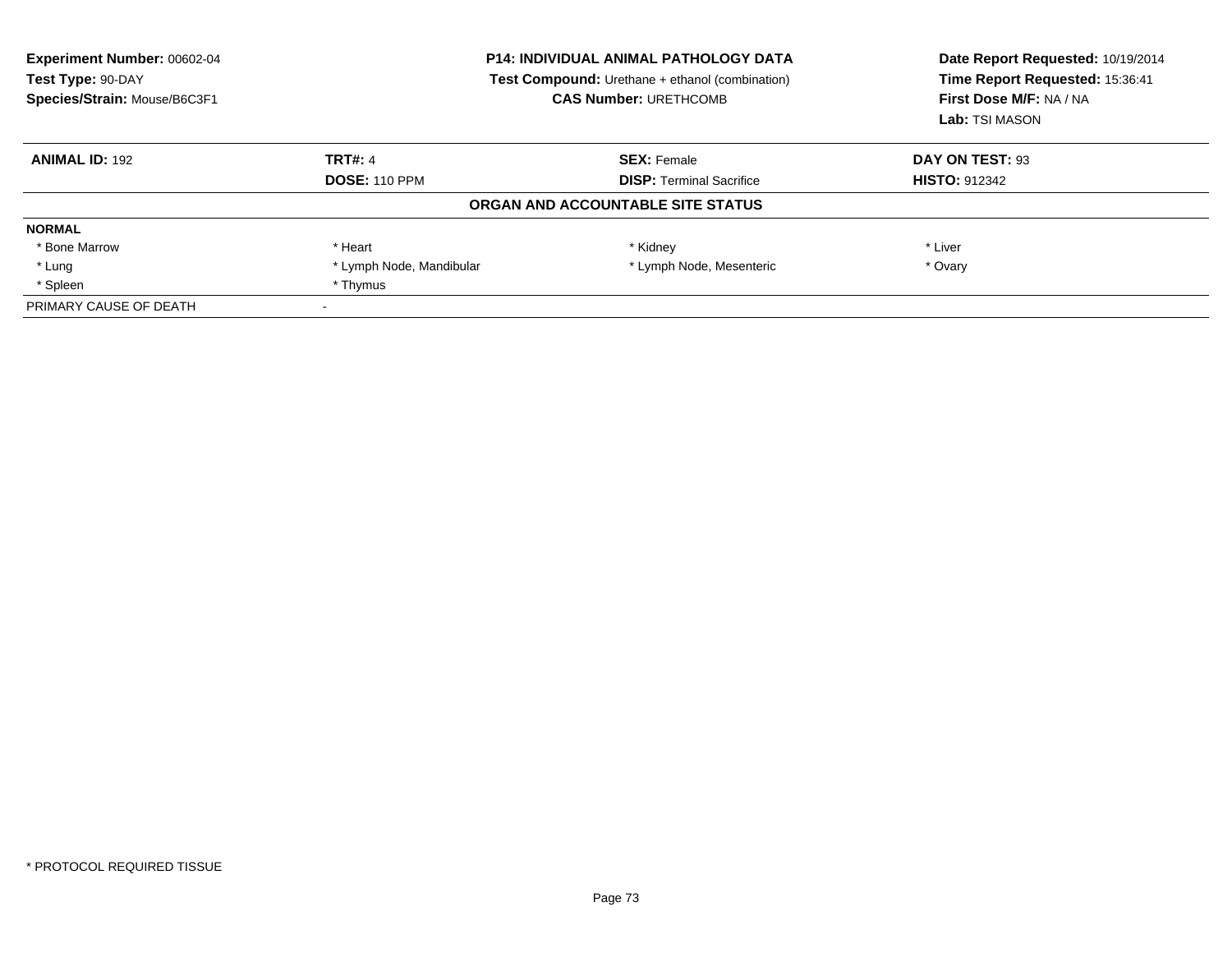| <b>Experiment Number: 00602-04</b><br>Test Type: 90-DAY<br>Species/Strain: Mouse/B6C3F1 | <b>P14: INDIVIDUAL ANIMAL PATHOLOGY DATA</b><br>Test Compound: Urethane + ethanol (combination)<br><b>CAS Number: URETHCOMB</b> |                                   | Date Report Requested: 10/19/2014<br>Time Report Requested: 15:36:41<br>First Dose M/F: NA / NA<br>Lab: TSI MASON |
|-----------------------------------------------------------------------------------------|---------------------------------------------------------------------------------------------------------------------------------|-----------------------------------|-------------------------------------------------------------------------------------------------------------------|
| <b>ANIMAL ID: 193</b>                                                                   | <b>TRT#: 4</b>                                                                                                                  | <b>SEX: Female</b>                | DAY ON TEST: 93                                                                                                   |
|                                                                                         | <b>DOSE: 110 PPM</b>                                                                                                            | <b>DISP:</b> Terminal Sacrifice   | <b>HISTO: 912343</b>                                                                                              |
|                                                                                         |                                                                                                                                 | ORGAN AND ACCOUNTABLE SITE STATUS |                                                                                                                   |
| <b>NORMAL</b>                                                                           |                                                                                                                                 |                                   |                                                                                                                   |
| * Bone Marrow                                                                           | * Heart                                                                                                                         | * Kidney                          | * Liver                                                                                                           |
| * Lung                                                                                  | * Lymph Node, Mandibular                                                                                                        | * Lymph Node, Mesenteric          | * Ovary                                                                                                           |
| * Spleen                                                                                | * Thymus                                                                                                                        |                                   |                                                                                                                   |
| PRIMARY CAUSE OF DEATH                                                                  |                                                                                                                                 |                                   |                                                                                                                   |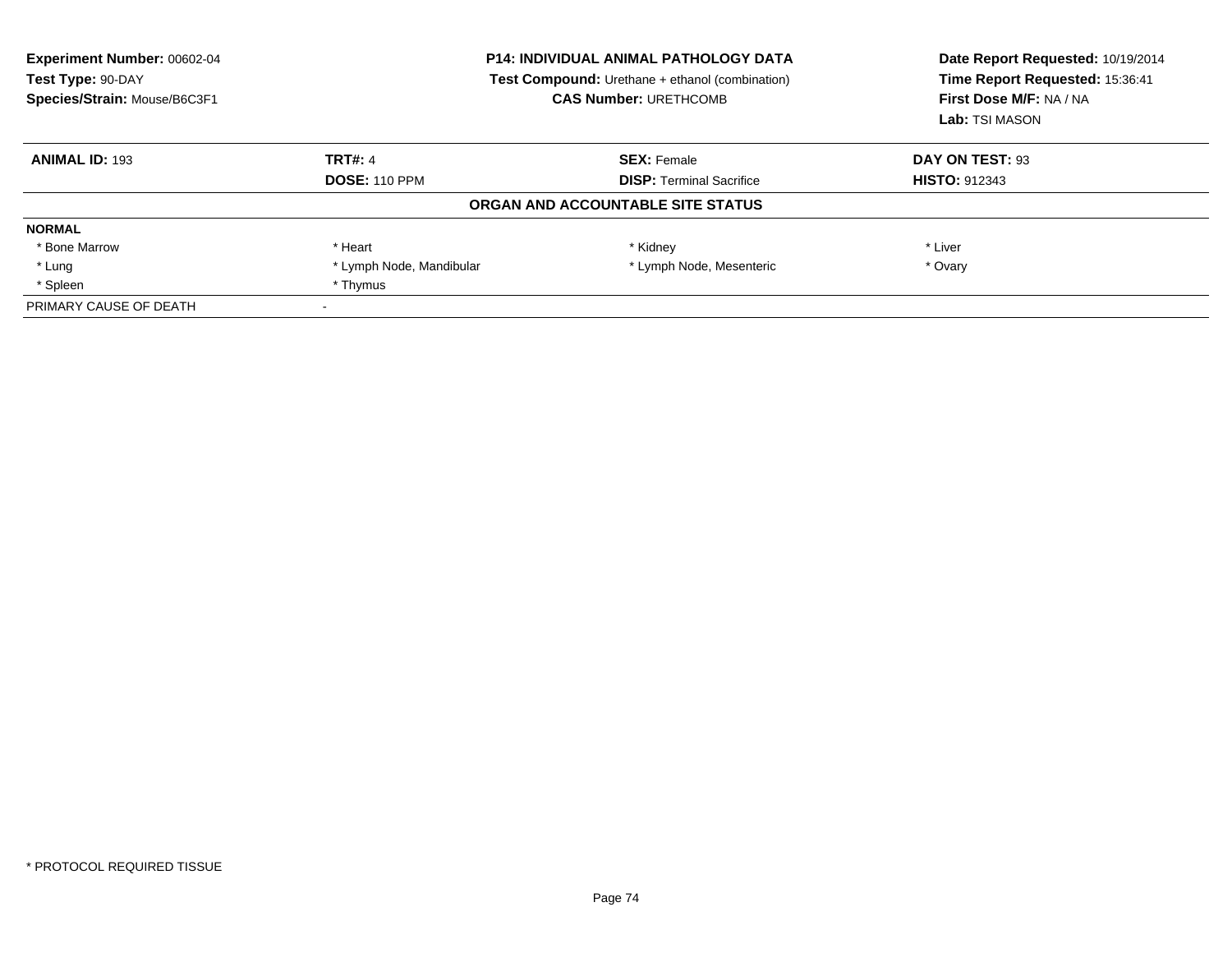| <b>Experiment Number: 00602-04</b><br>Test Type: 90-DAY<br>Species/Strain: Mouse/B6C3F1 | <b>P14: INDIVIDUAL ANIMAL PATHOLOGY DATA</b><br>Test Compound: Urethane + ethanol (combination)<br><b>CAS Number: URETHCOMB</b> |                                   | Date Report Requested: 10/19/2014<br>Time Report Requested: 15:36:41<br>First Dose M/F: NA / NA<br>Lab: TSI MASON |
|-----------------------------------------------------------------------------------------|---------------------------------------------------------------------------------------------------------------------------------|-----------------------------------|-------------------------------------------------------------------------------------------------------------------|
| <b>ANIMAL ID: 194</b>                                                                   | <b>TRT#: 4</b>                                                                                                                  | <b>SEX: Female</b>                | DAY ON TEST: 93                                                                                                   |
|                                                                                         | <b>DOSE: 110 PPM</b>                                                                                                            | <b>DISP:</b> Terminal Sacrifice   | <b>HISTO: 912344</b>                                                                                              |
|                                                                                         |                                                                                                                                 | ORGAN AND ACCOUNTABLE SITE STATUS |                                                                                                                   |
| <b>NORMAL</b>                                                                           |                                                                                                                                 |                                   |                                                                                                                   |
| * Bone Marrow                                                                           | * Heart                                                                                                                         | * Kidney                          | * Liver                                                                                                           |
| * Lung                                                                                  | * Lymph Node, Mandibular                                                                                                        | * Lymph Node, Mesenteric          | * Ovary                                                                                                           |
| * Spleen                                                                                | * Thymus                                                                                                                        |                                   |                                                                                                                   |
| PRIMARY CAUSE OF DEATH                                                                  |                                                                                                                                 |                                   |                                                                                                                   |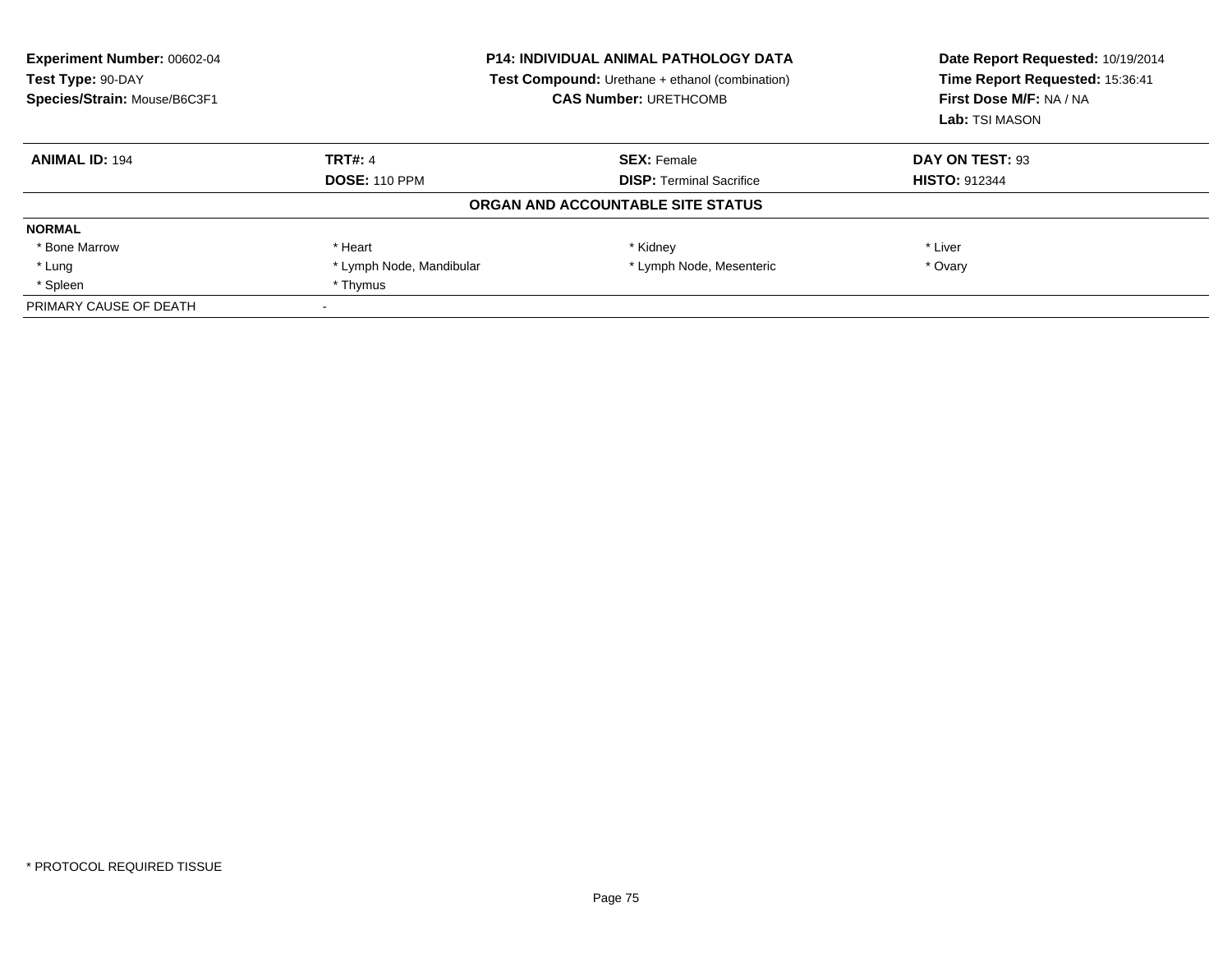| <b>Experiment Number: 00602-04</b><br>Test Type: 90-DAY<br>Species/Strain: Mouse/B6C3F1 | <b>P14: INDIVIDUAL ANIMAL PATHOLOGY DATA</b><br>Test Compound: Urethane + ethanol (combination)<br><b>CAS Number: URETHCOMB</b> |                                   | Date Report Requested: 10/19/2014<br>Time Report Requested: 15:36:41<br>First Dose M/F: NA / NA<br>Lab: TSI MASON |
|-----------------------------------------------------------------------------------------|---------------------------------------------------------------------------------------------------------------------------------|-----------------------------------|-------------------------------------------------------------------------------------------------------------------|
| <b>ANIMAL ID: 195</b>                                                                   | <b>TRT#: 4</b>                                                                                                                  | <b>SEX: Female</b>                | DAY ON TEST: 93                                                                                                   |
|                                                                                         | <b>DOSE: 110 PPM</b>                                                                                                            | <b>DISP:</b> Terminal Sacrifice   | <b>HISTO: 912345</b>                                                                                              |
|                                                                                         |                                                                                                                                 | ORGAN AND ACCOUNTABLE SITE STATUS |                                                                                                                   |
| <b>NORMAL</b>                                                                           |                                                                                                                                 |                                   |                                                                                                                   |
| * Bone Marrow                                                                           | * Heart                                                                                                                         | * Kidney                          | * Liver                                                                                                           |
| * Lung                                                                                  | * Lymph Node, Mandibular                                                                                                        | * Lymph Node, Mesenteric          | * Ovary                                                                                                           |
| * Spleen                                                                                | * Thymus                                                                                                                        |                                   |                                                                                                                   |
| PRIMARY CAUSE OF DEATH                                                                  |                                                                                                                                 |                                   |                                                                                                                   |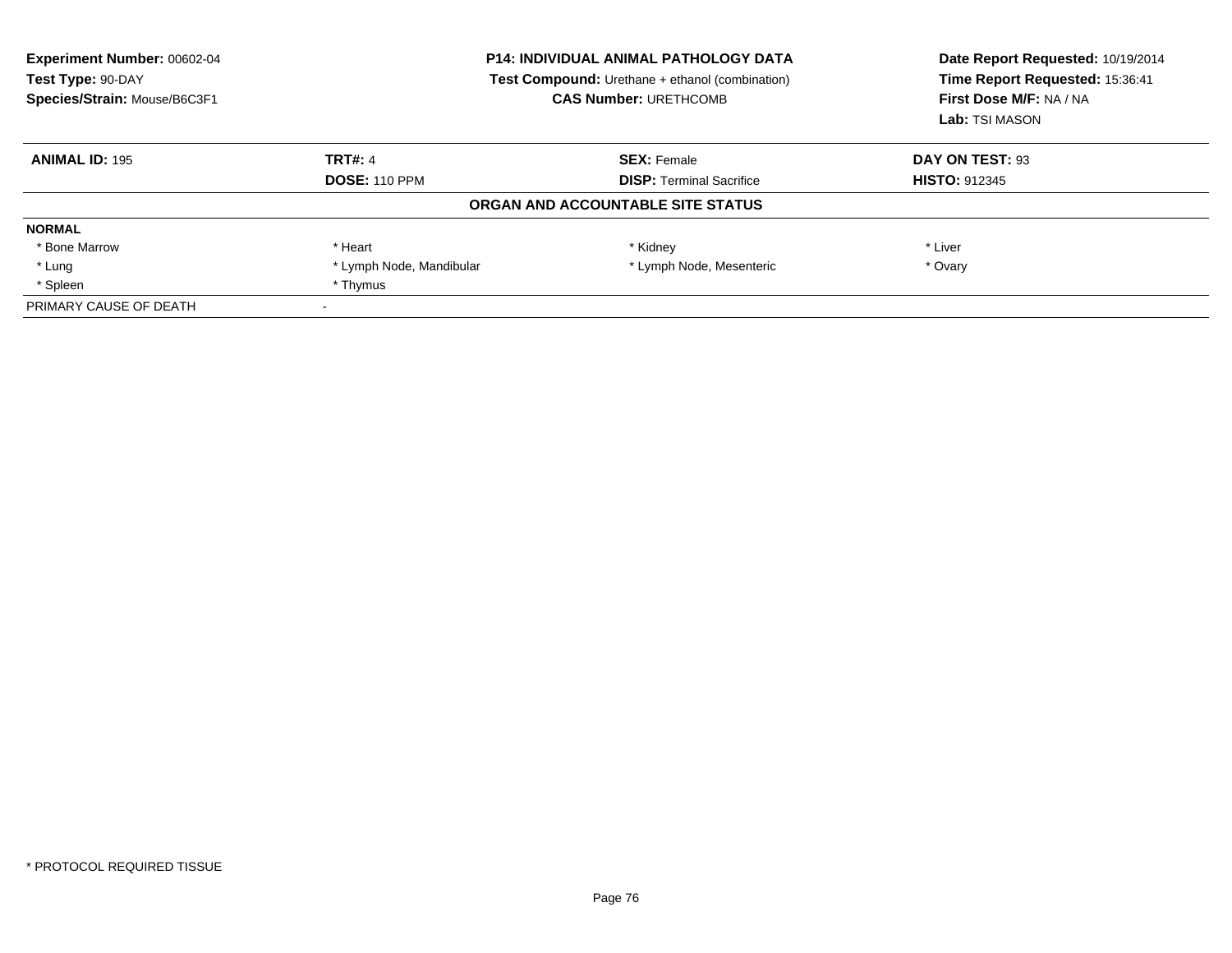| <b>Experiment Number: 00602-04</b><br>Test Type: 90-DAY<br>Species/Strain: Mouse/B6C3F1 | <b>P14: INDIVIDUAL ANIMAL PATHOLOGY DATA</b><br>Test Compound: Urethane + ethanol (combination)<br><b>CAS Number: URETHCOMB</b> |                                   | Date Report Requested: 10/19/2014<br>Time Report Requested: 15:36:41<br>First Dose M/F: NA / NA<br>Lab: TSI MASON |
|-----------------------------------------------------------------------------------------|---------------------------------------------------------------------------------------------------------------------------------|-----------------------------------|-------------------------------------------------------------------------------------------------------------------|
| <b>ANIMAL ID: 196</b>                                                                   | <b>TRT#: 4</b>                                                                                                                  | <b>SEX: Female</b>                | DAY ON TEST: 93                                                                                                   |
|                                                                                         | <b>DOSE: 110 PPM</b>                                                                                                            | <b>DISP:</b> Terminal Sacrifice   | <b>HISTO: 912346</b>                                                                                              |
|                                                                                         |                                                                                                                                 | ORGAN AND ACCOUNTABLE SITE STATUS |                                                                                                                   |
| <b>NORMAL</b>                                                                           |                                                                                                                                 |                                   |                                                                                                                   |
| * Bone Marrow                                                                           | * Heart                                                                                                                         | * Kidney                          | * Liver                                                                                                           |
| * Lung                                                                                  | * Lymph Node, Mandibular                                                                                                        | * Lymph Node, Mesenteric          | * Ovary                                                                                                           |
| * Spleen                                                                                | * Thymus                                                                                                                        |                                   |                                                                                                                   |
| PRIMARY CAUSE OF DEATH                                                                  |                                                                                                                                 |                                   |                                                                                                                   |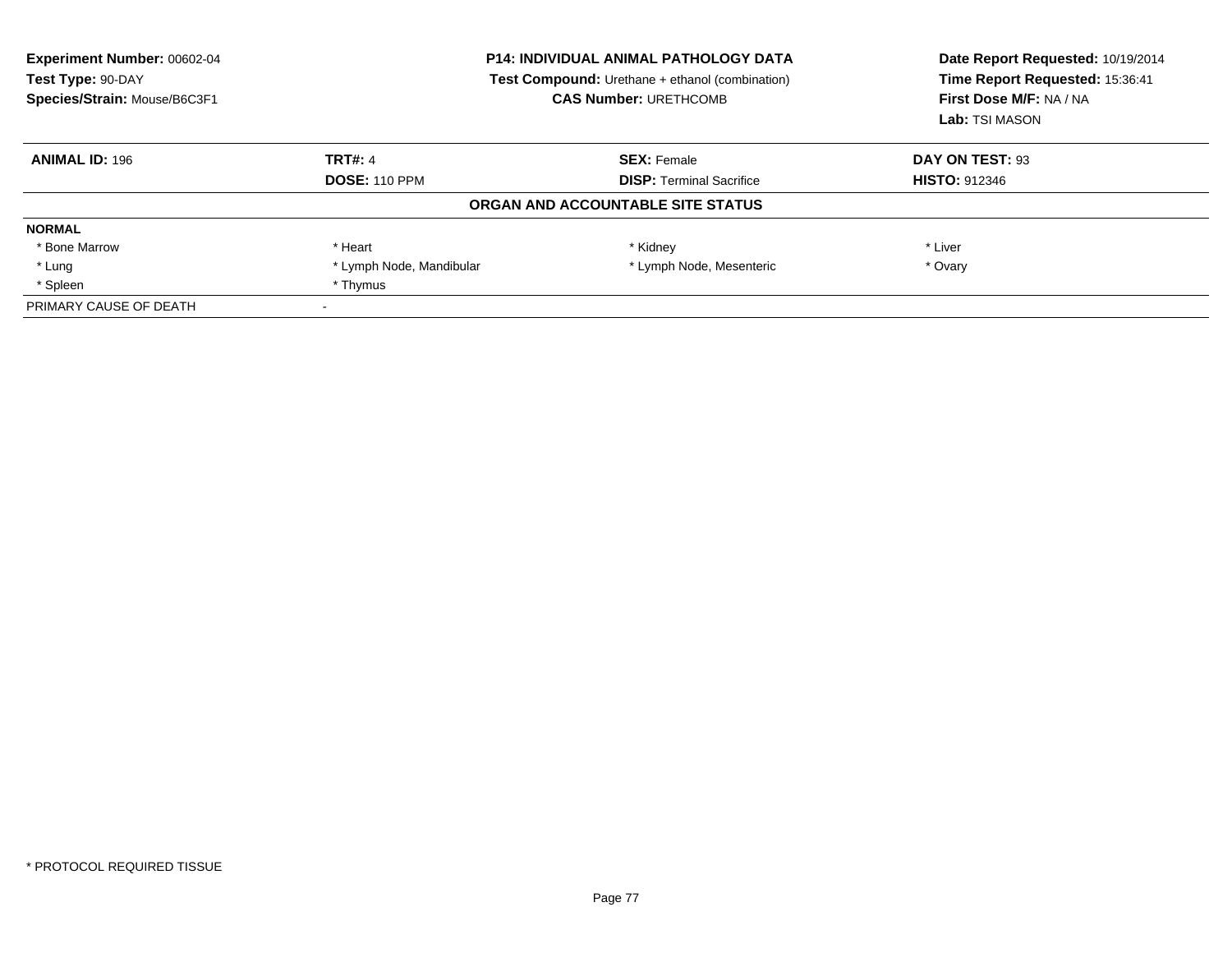| <b>Experiment Number: 00602-04</b><br>Test Type: 90-DAY<br>Species/Strain: Mouse/B6C3F1 | <b>P14: INDIVIDUAL ANIMAL PATHOLOGY DATA</b><br>Test Compound: Urethane + ethanol (combination)<br><b>CAS Number: URETHCOMB</b> |                                   | Date Report Requested: 10/19/2014<br>Time Report Requested: 15:36:41<br>First Dose M/F: NA / NA<br>Lab: TSI MASON |
|-----------------------------------------------------------------------------------------|---------------------------------------------------------------------------------------------------------------------------------|-----------------------------------|-------------------------------------------------------------------------------------------------------------------|
| <b>ANIMAL ID: 197</b>                                                                   | <b>TRT#: 4</b>                                                                                                                  | <b>SEX: Female</b>                | DAY ON TEST: 93                                                                                                   |
|                                                                                         | <b>DOSE: 110 PPM</b>                                                                                                            | <b>DISP:</b> Terminal Sacrifice   | <b>HISTO: 912347</b>                                                                                              |
|                                                                                         |                                                                                                                                 | ORGAN AND ACCOUNTABLE SITE STATUS |                                                                                                                   |
| <b>NORMAL</b>                                                                           |                                                                                                                                 |                                   |                                                                                                                   |
| * Bone Marrow                                                                           | * Heart                                                                                                                         | * Kidney                          | * Liver                                                                                                           |
| * Lung                                                                                  | * Lymph Node, Mandibular                                                                                                        | * Lymph Node, Mesenteric          | * Ovary                                                                                                           |
| * Spleen                                                                                | * Thymus                                                                                                                        |                                   |                                                                                                                   |
| PRIMARY CAUSE OF DEATH                                                                  |                                                                                                                                 |                                   |                                                                                                                   |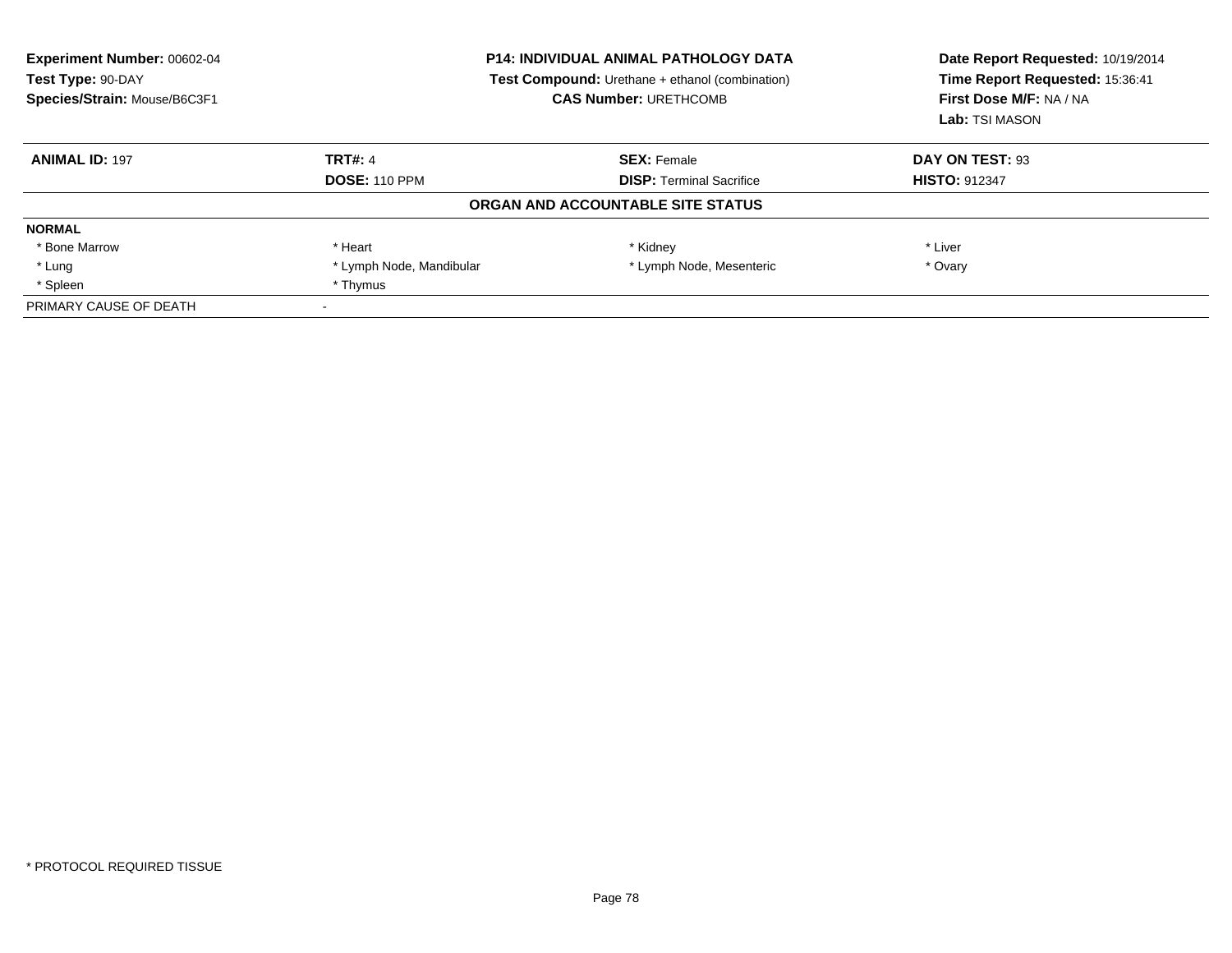| <b>Experiment Number: 00602-04</b><br>Test Type: 90-DAY<br>Species/Strain: Mouse/B6C3F1 | <b>P14: INDIVIDUAL ANIMAL PATHOLOGY DATA</b><br>Test Compound: Urethane + ethanol (combination)<br><b>CAS Number: URETHCOMB</b> |                                   | Date Report Requested: 10/19/2014<br>Time Report Requested: 15:36:41<br>First Dose M/F: NA / NA<br>Lab: TSI MASON |
|-----------------------------------------------------------------------------------------|---------------------------------------------------------------------------------------------------------------------------------|-----------------------------------|-------------------------------------------------------------------------------------------------------------------|
| <b>ANIMAL ID: 198</b>                                                                   | <b>TRT#: 4</b>                                                                                                                  | <b>SEX: Female</b>                | DAY ON TEST: 93                                                                                                   |
|                                                                                         | <b>DOSE: 110 PPM</b>                                                                                                            | <b>DISP:</b> Terminal Sacrifice   | <b>HISTO: 912348</b>                                                                                              |
|                                                                                         |                                                                                                                                 | ORGAN AND ACCOUNTABLE SITE STATUS |                                                                                                                   |
| <b>NORMAL</b>                                                                           |                                                                                                                                 |                                   |                                                                                                                   |
| * Bone Marrow                                                                           | * Heart                                                                                                                         | * Kidney                          | * Liver                                                                                                           |
| * Lung                                                                                  | * Lymph Node, Mandibular                                                                                                        | * Lymph Node, Mesenteric          | * Ovary                                                                                                           |
| * Spleen                                                                                | * Thymus                                                                                                                        |                                   |                                                                                                                   |
| PRIMARY CAUSE OF DEATH                                                                  |                                                                                                                                 |                                   |                                                                                                                   |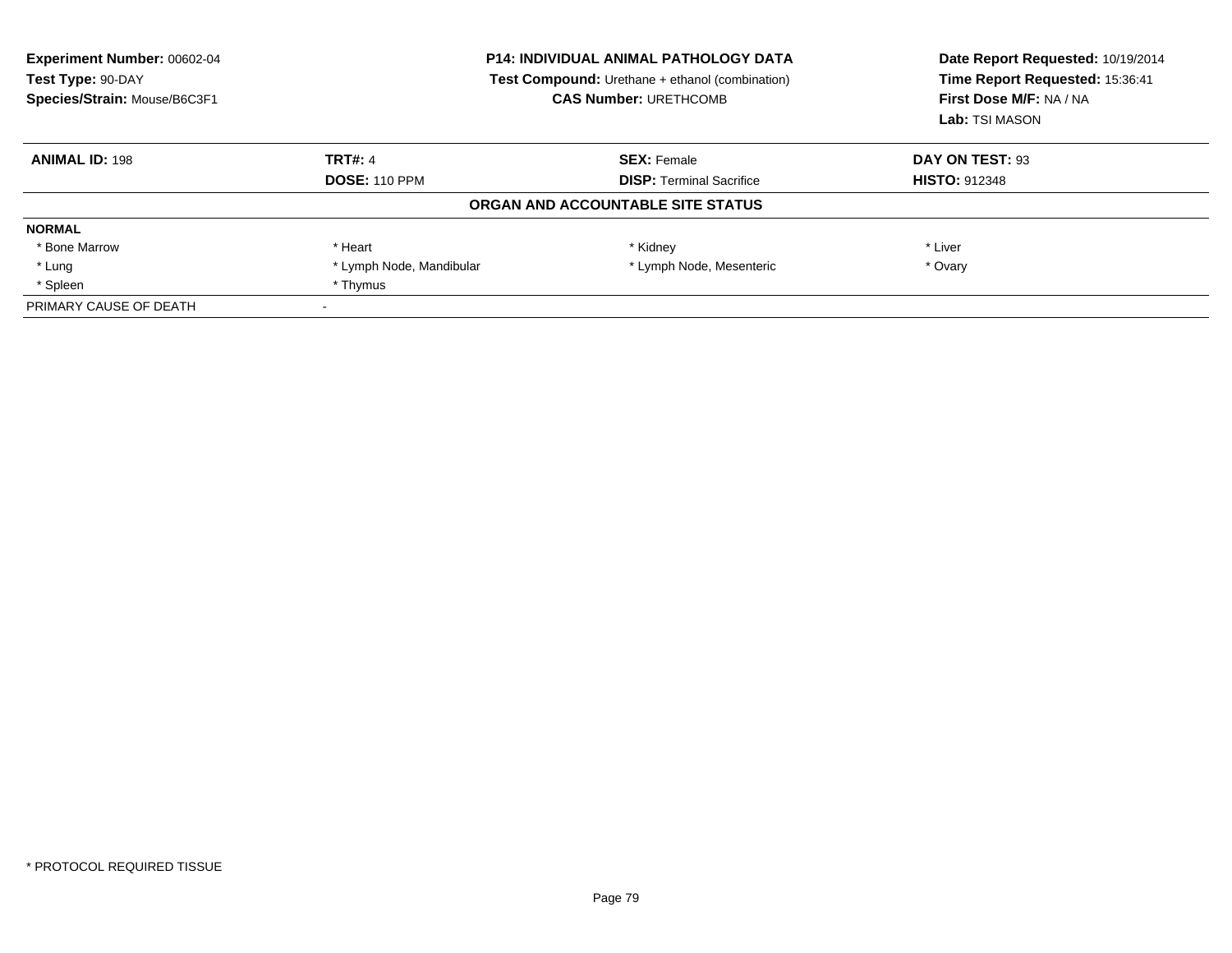| <b>Experiment Number: 00602-04</b><br>Test Type: 90-DAY<br>Species/Strain: Mouse/B6C3F1 | <b>P14: INDIVIDUAL ANIMAL PATHOLOGY DATA</b><br>Test Compound: Urethane + ethanol (combination)<br><b>CAS Number: URETHCOMB</b> |                                   | Date Report Requested: 10/19/2014<br>Time Report Requested: 15:36:41<br>First Dose M/F: NA / NA<br>Lab: TSI MASON |
|-----------------------------------------------------------------------------------------|---------------------------------------------------------------------------------------------------------------------------------|-----------------------------------|-------------------------------------------------------------------------------------------------------------------|
| <b>ANIMAL ID: 199</b>                                                                   | <b>TRT#: 4</b>                                                                                                                  | <b>SEX: Female</b>                | DAY ON TEST: 93                                                                                                   |
|                                                                                         | <b>DOSE: 110 PPM</b>                                                                                                            | <b>DISP:</b> Terminal Sacrifice   | <b>HISTO: 912349</b>                                                                                              |
|                                                                                         |                                                                                                                                 | ORGAN AND ACCOUNTABLE SITE STATUS |                                                                                                                   |
| <b>NORMAL</b>                                                                           |                                                                                                                                 |                                   |                                                                                                                   |
| * Bone Marrow                                                                           | * Heart                                                                                                                         | * Kidney                          | * Liver                                                                                                           |
| * Lung                                                                                  | * Lymph Node, Mandibular                                                                                                        | * Lymph Node, Mesenteric          | * Ovary                                                                                                           |
| * Spleen                                                                                | * Thymus                                                                                                                        |                                   |                                                                                                                   |
| PRIMARY CAUSE OF DEATH                                                                  |                                                                                                                                 |                                   |                                                                                                                   |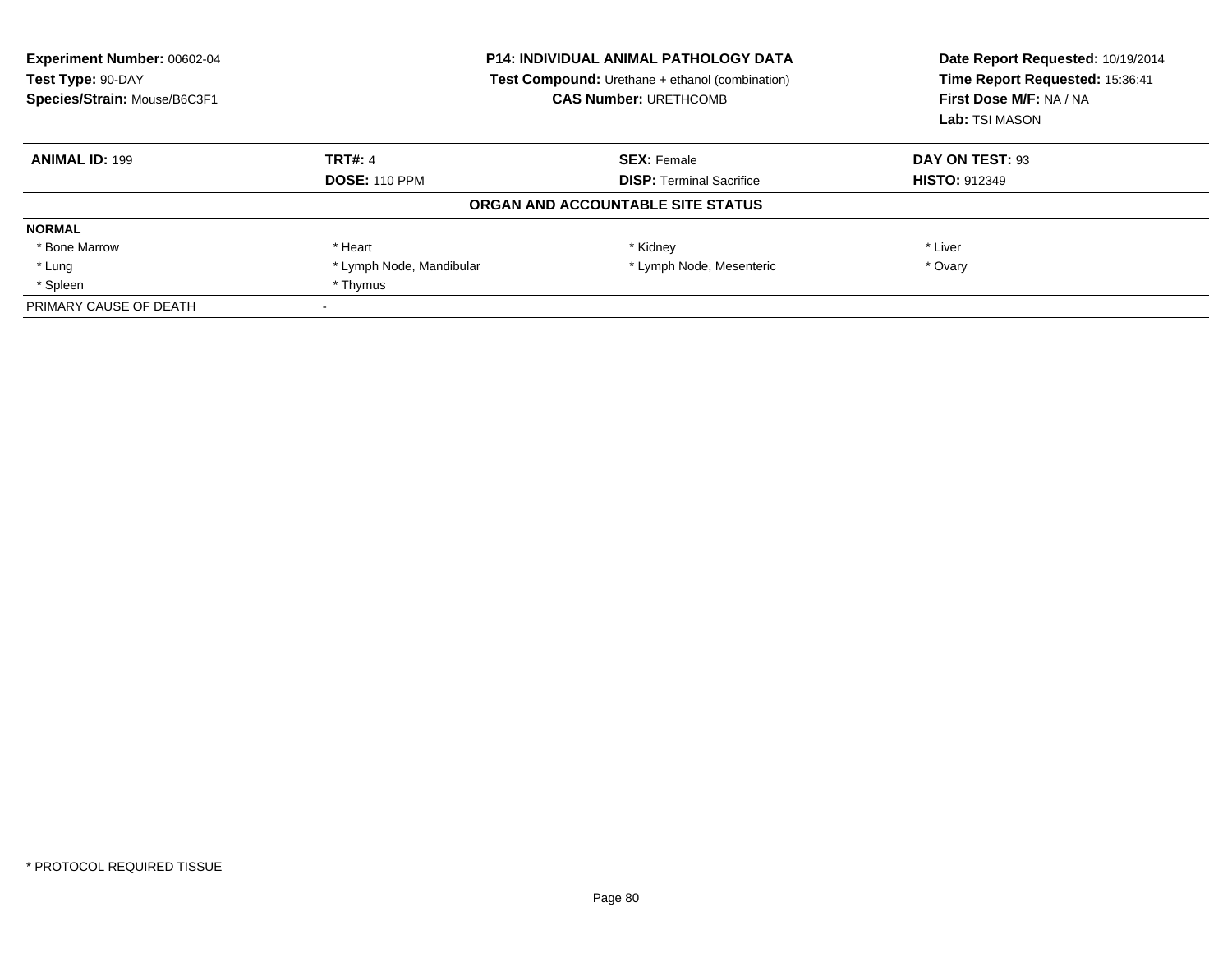| <b>Experiment Number: 00602-04</b><br>Test Type: 90-DAY<br>Species/Strain: Mouse/B6C3F1 | <b>P14: INDIVIDUAL ANIMAL PATHOLOGY DATA</b><br>Test Compound: Urethane + ethanol (combination)<br><b>CAS Number: URETHCOMB</b> |                                   | Date Report Requested: 10/19/2014<br>Time Report Requested: 15:36:41<br>First Dose M/F: NA / NA<br>Lab: TSI MASON |
|-----------------------------------------------------------------------------------------|---------------------------------------------------------------------------------------------------------------------------------|-----------------------------------|-------------------------------------------------------------------------------------------------------------------|
| <b>ANIMAL ID: 200</b>                                                                   | <b>TRT#: 4</b>                                                                                                                  | <b>SEX: Female</b>                | DAY ON TEST: 93                                                                                                   |
|                                                                                         | <b>DOSE: 110 PPM</b>                                                                                                            | <b>DISP:</b> Terminal Sacrifice   | <b>HISTO: 912350</b>                                                                                              |
|                                                                                         |                                                                                                                                 | ORGAN AND ACCOUNTABLE SITE STATUS |                                                                                                                   |
| <b>NORMAL</b>                                                                           |                                                                                                                                 |                                   |                                                                                                                   |
| * Bone Marrow                                                                           | * Heart                                                                                                                         | * Kidney                          | * Liver                                                                                                           |
| * Lung                                                                                  | * Lymph Node, Mandibular                                                                                                        | * Lymph Node, Mesenteric          | * Ovary                                                                                                           |
| * Spleen                                                                                | * Thymus                                                                                                                        |                                   |                                                                                                                   |
| PRIMARY CAUSE OF DEATH                                                                  |                                                                                                                                 |                                   |                                                                                                                   |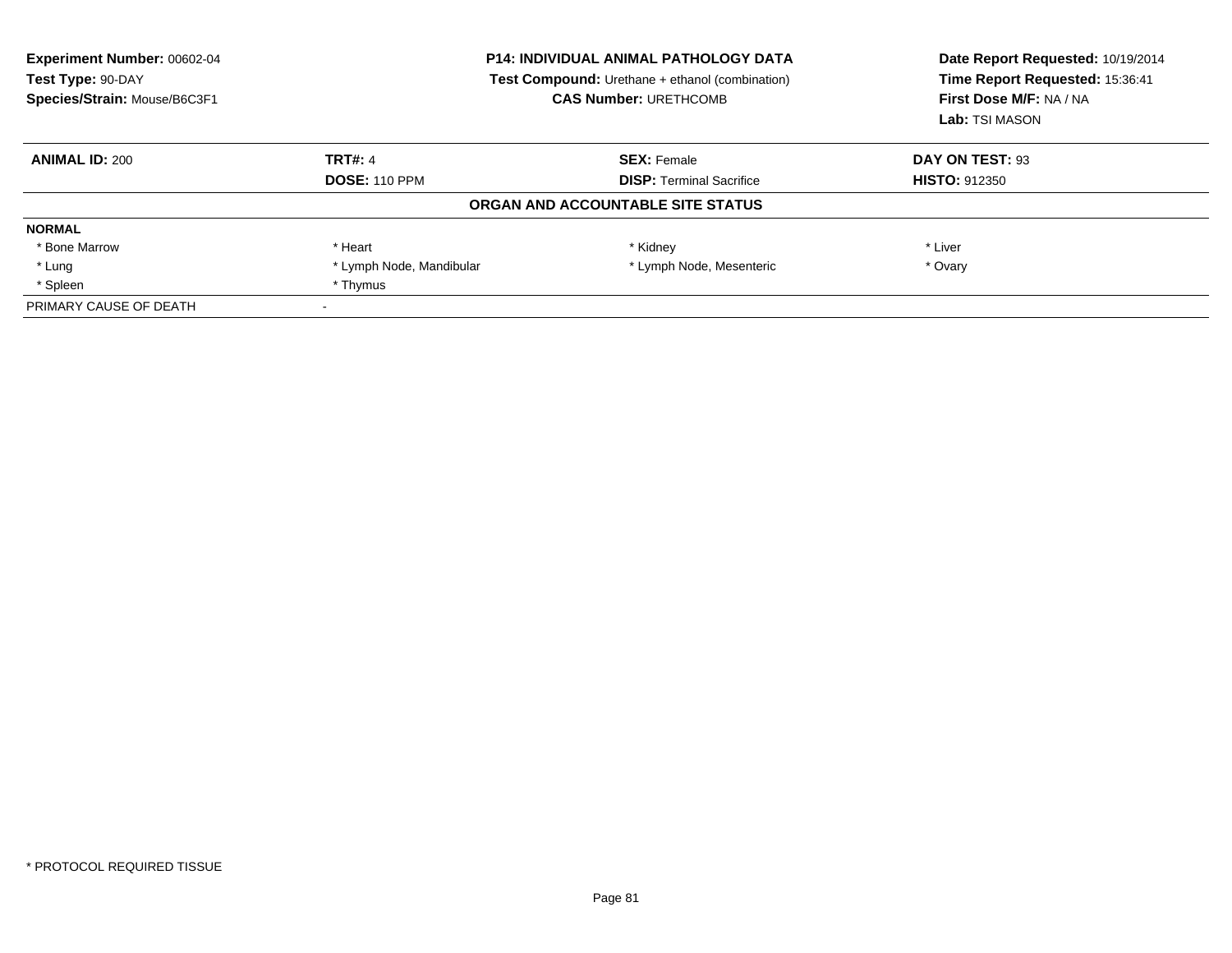| <b>Experiment Number: 00602-04</b><br>Test Type: 90-DAY<br>Species/Strain: Mouse/B6C3F1 |                      | <b>P14: INDIVIDUAL ANIMAL PATHOLOGY DATA</b><br><b>Test Compound:</b> Urethane + ethanol (combination)<br><b>CAS Number: URETHCOMB</b> | Date Report Requested: 10/19/2014<br>Time Report Requested: 15:36:41<br>First Dose M/F: NA / NA<br>Lab: TSI MASON |
|-----------------------------------------------------------------------------------------|----------------------|----------------------------------------------------------------------------------------------------------------------------------------|-------------------------------------------------------------------------------------------------------------------|
| <b>ANIMAL ID: 201</b>                                                                   | TRT#: 6              | <b>SEX: Female</b>                                                                                                                     | DAY ON TEST: 93                                                                                                   |
|                                                                                         | <b>DOSE: 330 PPM</b> | <b>DISP:</b> Terminal Sacrifice                                                                                                        | <b>HISTO: 912331</b>                                                                                              |
|                                                                                         |                      | ORGAN AND ACCOUNTABLE SITE STATUS                                                                                                      |                                                                                                                   |
| <b>NORMAL</b>                                                                           |                      |                                                                                                                                        |                                                                                                                   |
| * Heart                                                                                 | * Kidney             | * Liver                                                                                                                                | * Lymph Node, Mandibular                                                                                          |
| * Ovary                                                                                 | * Spleen             | * Thymus                                                                                                                               |                                                                                                                   |
| <b>OBSERVATIONS</b>                                                                     |                      |                                                                                                                                        |                                                                                                                   |
| * Lung                                                                                  | Alveolar Epith       | Hyperplasia                                                                                                                            | Moderate                                                                                                          |
| * Lymph Node, Mesenteric                                                                |                      | Depletion Lymphoid                                                                                                                     | Mild                                                                                                              |
| PRIMARY CAUSE OF DEATH                                                                  |                      |                                                                                                                                        |                                                                                                                   |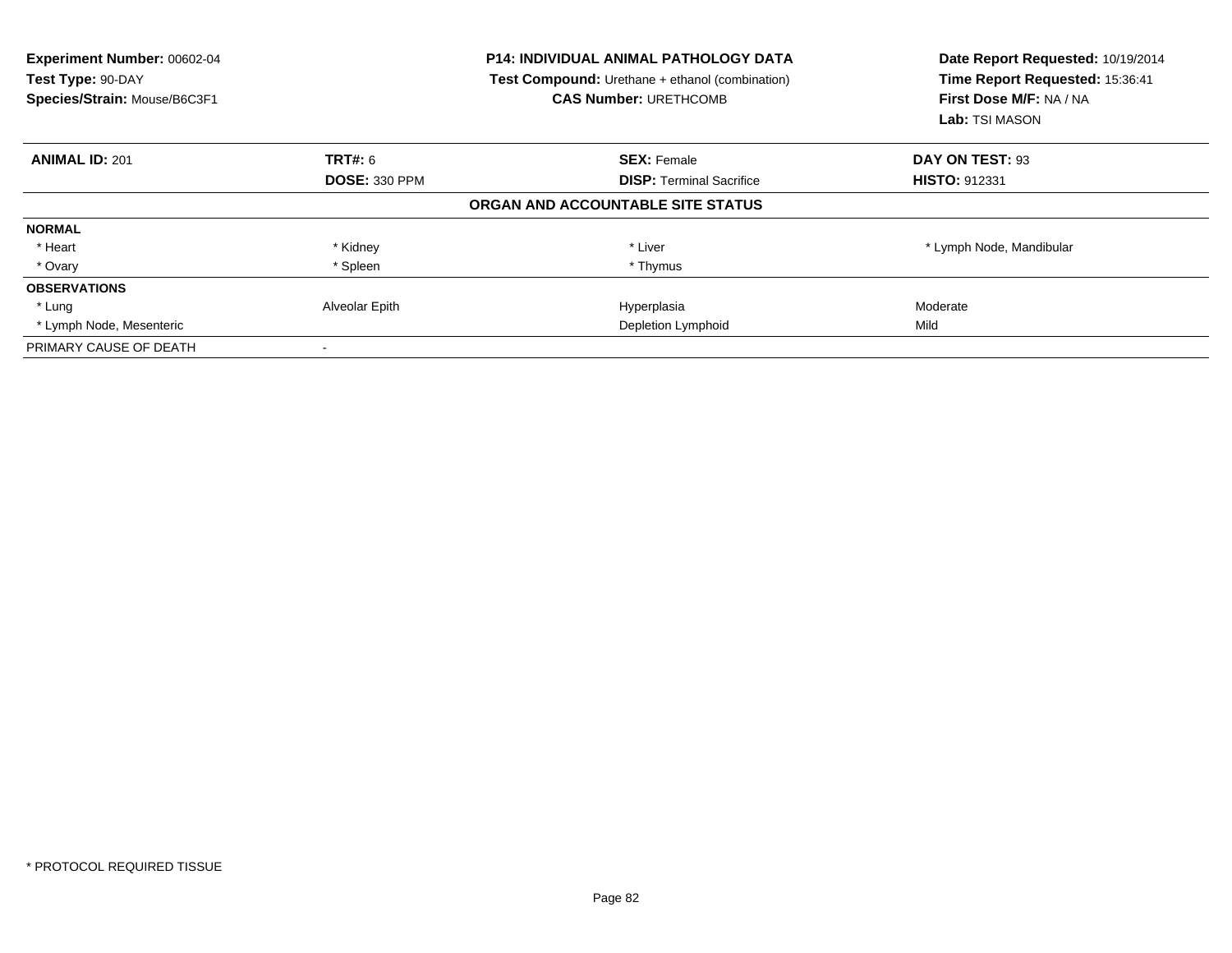| Experiment Number: 00602-04<br>Test Type: 90-DAY<br>Species/Strain: Mouse/B6C3F1 |                          | <b>P14: INDIVIDUAL ANIMAL PATHOLOGY DATA</b><br><b>Test Compound:</b> Urethane + ethanol (combination)<br><b>CAS Number: URETHCOMB</b> | Date Report Requested: 10/19/2014<br>Time Report Requested: 15:36:41<br>First Dose M/F: NA / NA<br>Lab: TSI MASON |
|----------------------------------------------------------------------------------|--------------------------|----------------------------------------------------------------------------------------------------------------------------------------|-------------------------------------------------------------------------------------------------------------------|
| <b>ANIMAL ID: 202</b>                                                            | TRT#: 6                  | <b>SEX: Female</b>                                                                                                                     | DAY ON TEST: 93                                                                                                   |
|                                                                                  | <b>DOSE: 330 PPM</b>     | <b>DISP:</b> Terminal Sacrifice                                                                                                        | <b>HISTO: 912332</b>                                                                                              |
|                                                                                  |                          | ORGAN AND ACCOUNTABLE SITE STATUS                                                                                                      |                                                                                                                   |
| <b>NORMAL</b>                                                                    |                          |                                                                                                                                        |                                                                                                                   |
| * Bone Marrow                                                                    | * Heart                  | * Kidney                                                                                                                               | * Lung                                                                                                            |
| * Lymph Node, Mandibular                                                         | * Lymph Node, Mesenteric | * Ovary                                                                                                                                | * Spleen                                                                                                          |
| * Thymus                                                                         |                          |                                                                                                                                        |                                                                                                                   |
| <b>OBSERVATIONS</b>                                                              |                          |                                                                                                                                        |                                                                                                                   |
| * Liver                                                                          |                          | <b>Cytoplasmic Alteration</b>                                                                                                          | Minimal                                                                                                           |
| PRIMARY CAUSE OF DEATH                                                           |                          |                                                                                                                                        |                                                                                                                   |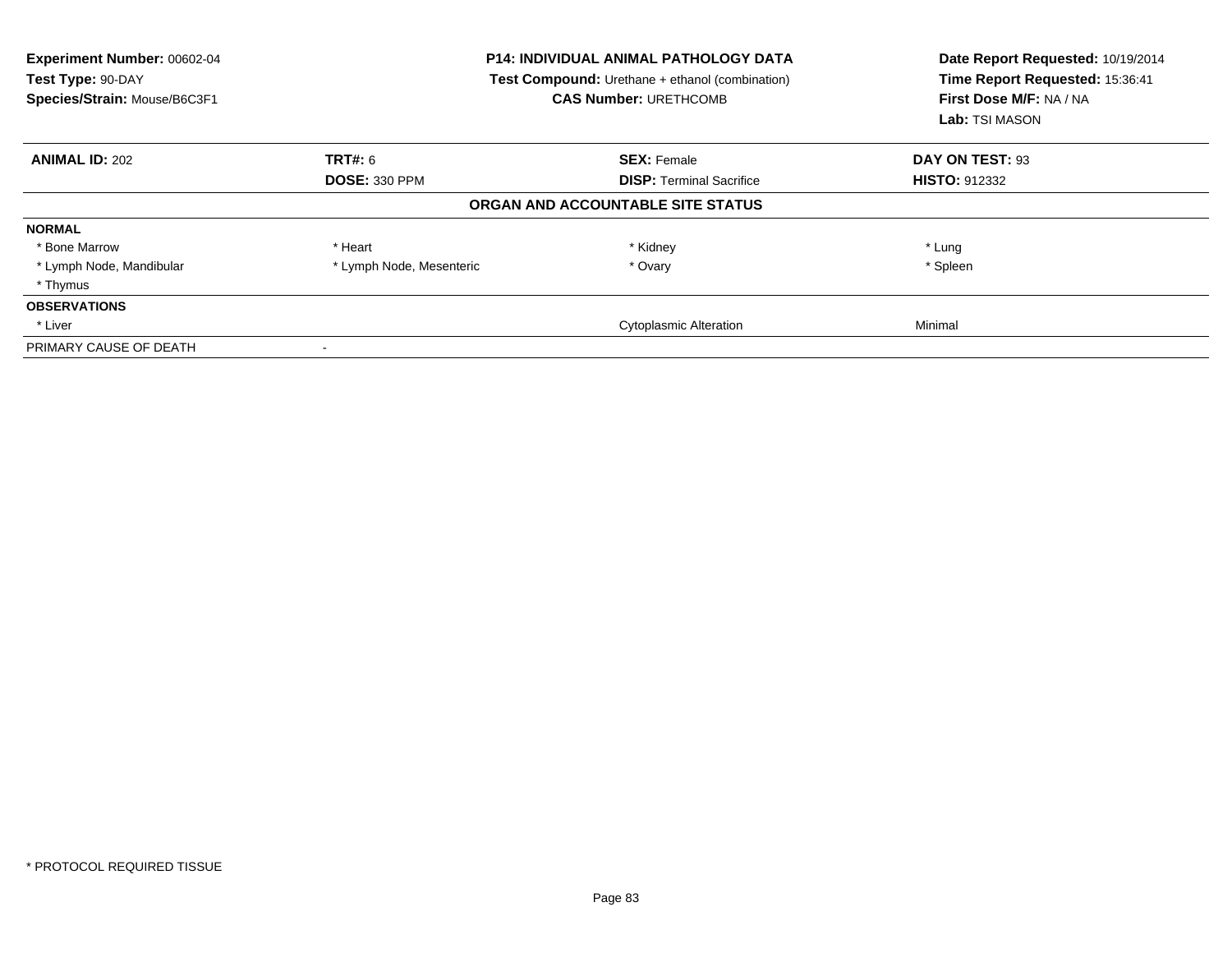| Experiment Number: 00602-04<br>Test Type: 90-DAY<br>Species/Strain: Mouse/B6C3F1 |                          | <b>P14: INDIVIDUAL ANIMAL PATHOLOGY DATA</b><br><b>Test Compound:</b> Urethane + ethanol (combination)<br><b>CAS Number: URETHCOMB</b> | Date Report Requested: 10/19/2014<br>Time Report Requested: 15:36:41<br>First Dose M/F: NA / NA<br>Lab: TSI MASON |
|----------------------------------------------------------------------------------|--------------------------|----------------------------------------------------------------------------------------------------------------------------------------|-------------------------------------------------------------------------------------------------------------------|
| <b>ANIMAL ID: 203</b>                                                            | TRT#: 6                  | <b>SEX: Female</b>                                                                                                                     | DAY ON TEST: 93                                                                                                   |
|                                                                                  | <b>DOSE: 330 PPM</b>     | <b>DISP:</b> Terminal Sacrifice                                                                                                        | <b>HISTO: 912333</b>                                                                                              |
|                                                                                  |                          | ORGAN AND ACCOUNTABLE SITE STATUS                                                                                                      |                                                                                                                   |
| <b>NORMAL</b>                                                                    |                          |                                                                                                                                        |                                                                                                                   |
| * Bone Marrow                                                                    | * Heart                  | * Kidney                                                                                                                               | * Liver                                                                                                           |
| * Lymph Node, Mandibular                                                         | * Lymph Node, Mesenteric | * Ovary                                                                                                                                | * Spleen                                                                                                          |
| * Thymus                                                                         |                          |                                                                                                                                        |                                                                                                                   |
| <b>OBSERVATIONS</b>                                                              |                          |                                                                                                                                        |                                                                                                                   |
| * Lung                                                                           |                          | Hemorrhage                                                                                                                             | Minimal                                                                                                           |
| PRIMARY CAUSE OF DEATH                                                           |                          |                                                                                                                                        |                                                                                                                   |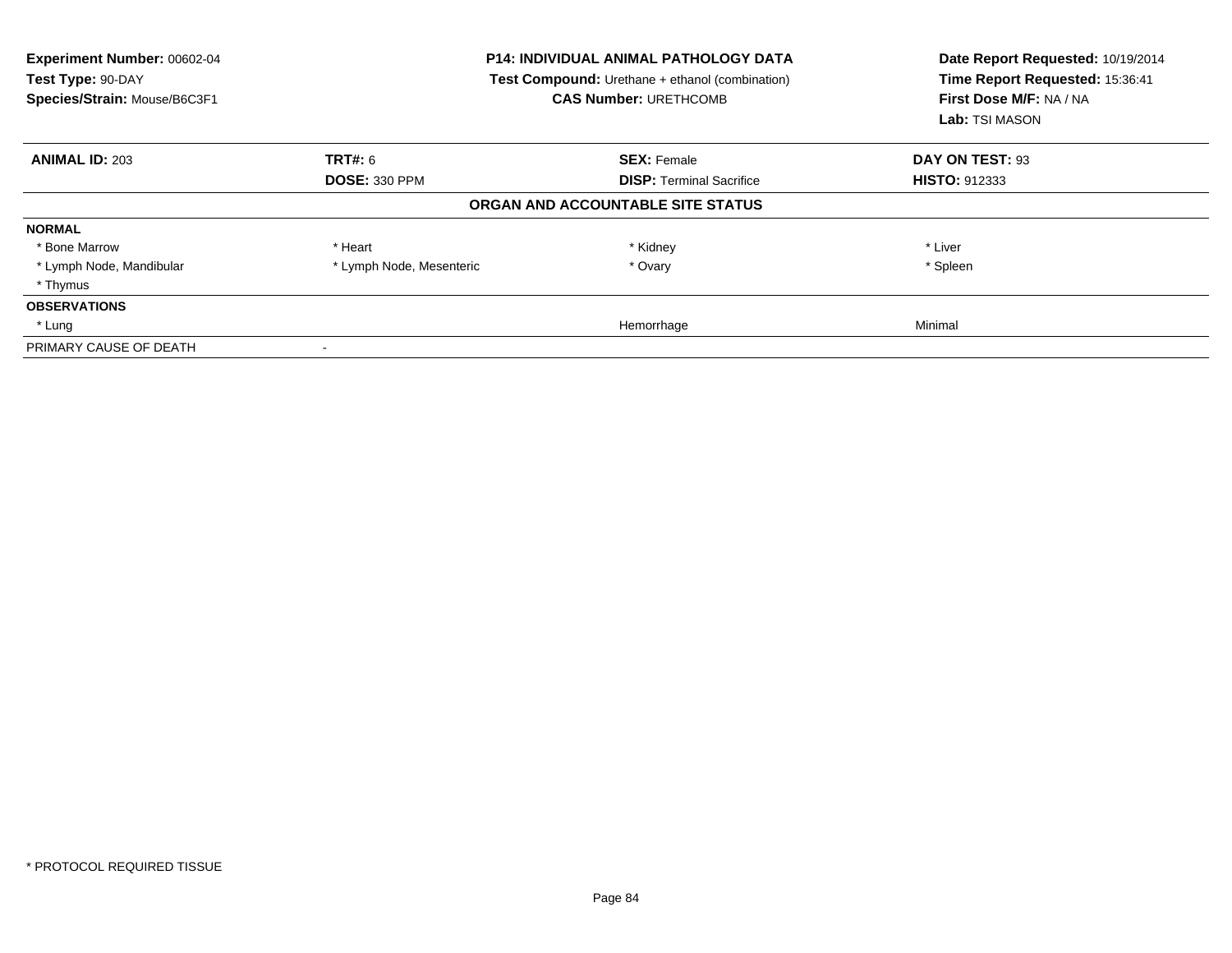| <b>Experiment Number: 00602-04</b><br>Test Type: 90-DAY<br>Species/Strain: Mouse/B6C3F1 | <b>P14: INDIVIDUAL ANIMAL PATHOLOGY DATA</b><br>Test Compound: Urethane + ethanol (combination)<br><b>CAS Number: URETHCOMB</b> |                                   | Date Report Requested: 10/19/2014<br>Time Report Requested: 15:36:41<br>First Dose M/F: NA / NA<br>Lab: TSI MASON |
|-----------------------------------------------------------------------------------------|---------------------------------------------------------------------------------------------------------------------------------|-----------------------------------|-------------------------------------------------------------------------------------------------------------------|
| <b>ANIMAL ID: 204</b>                                                                   | TRT#: 6                                                                                                                         | <b>SEX: Female</b>                | DAY ON TEST: 93                                                                                                   |
|                                                                                         | <b>DOSE: 330 PPM</b>                                                                                                            | <b>DISP:</b> Terminal Sacrifice   | <b>HISTO: 912334</b>                                                                                              |
|                                                                                         |                                                                                                                                 | ORGAN AND ACCOUNTABLE SITE STATUS |                                                                                                                   |
| <b>NORMAL</b>                                                                           |                                                                                                                                 |                                   |                                                                                                                   |
| * Bone Marrow                                                                           | * Heart                                                                                                                         | * Kidney                          | * Liver                                                                                                           |
| * Lung                                                                                  | * Lymph Node, Mandibular                                                                                                        | * Lymph Node, Mesenteric          | * Ovary                                                                                                           |
| * Spleen                                                                                | * Thymus                                                                                                                        |                                   |                                                                                                                   |
| PRIMARY CAUSE OF DEATH                                                                  |                                                                                                                                 |                                   |                                                                                                                   |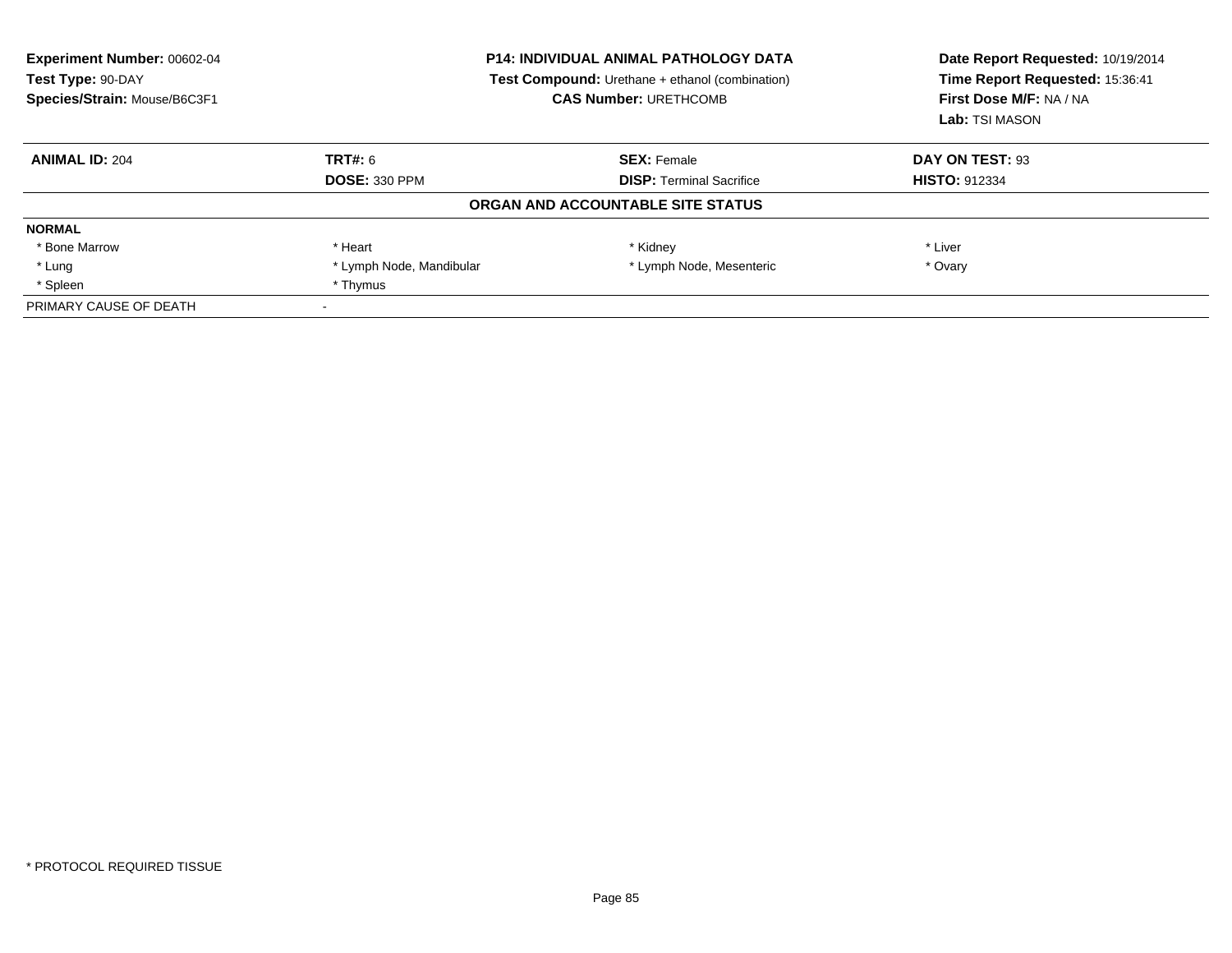| Experiment Number: 00602-04<br>Test Type: 90-DAY<br>Species/Strain: Mouse/B6C3F1 |                          | <b>P14: INDIVIDUAL ANIMAL PATHOLOGY DATA</b><br><b>Test Compound:</b> Urethane + ethanol (combination)<br><b>CAS Number: URETHCOMB</b> | Date Report Requested: 10/19/2014<br>Time Report Requested: 15:36:41<br>First Dose M/F: NA / NA<br>Lab: TSI MASON |
|----------------------------------------------------------------------------------|--------------------------|----------------------------------------------------------------------------------------------------------------------------------------|-------------------------------------------------------------------------------------------------------------------|
| <b>ANIMAL ID: 205</b>                                                            | TRT#: 6                  | <b>SEX: Female</b>                                                                                                                     | DAY ON TEST: 93                                                                                                   |
|                                                                                  | <b>DOSE: 330 PPM</b>     | <b>DISP:</b> Terminal Sacrifice                                                                                                        | <b>HISTO: 912335</b>                                                                                              |
|                                                                                  |                          | ORGAN AND ACCOUNTABLE SITE STATUS                                                                                                      |                                                                                                                   |
| <b>NORMAL</b>                                                                    |                          |                                                                                                                                        |                                                                                                                   |
| * Bone Marrow                                                                    | * Heart                  | * Kidney                                                                                                                               | * Liver                                                                                                           |
| * Lung                                                                           | * Lymph Node, Mandibular | * Lymph Node, Mesenteric                                                                                                               | * Spleen                                                                                                          |
| * Thymus                                                                         |                          |                                                                                                                                        |                                                                                                                   |
| <b>OBSERVATIONS</b>                                                              |                          |                                                                                                                                        |                                                                                                                   |
| * Ovary                                                                          |                          | Atrophy                                                                                                                                | Minimal                                                                                                           |
| PRIMARY CAUSE OF DEATH                                                           |                          |                                                                                                                                        |                                                                                                                   |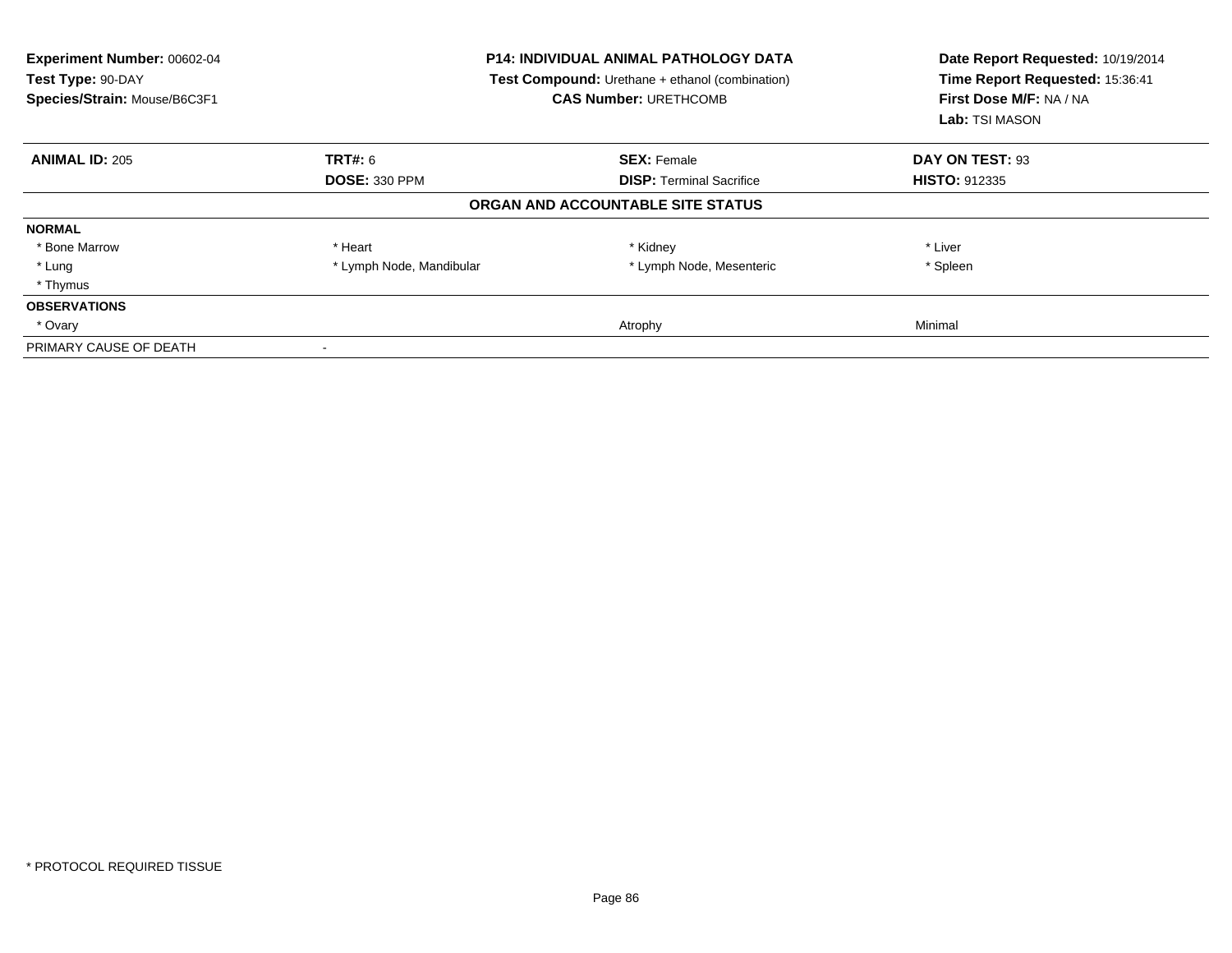| Experiment Number: 00602-04<br>Test Type: 90-DAY<br>Species/Strain: Mouse/B6C3F1 |                          | <b>P14: INDIVIDUAL ANIMAL PATHOLOGY DATA</b><br><b>Test Compound:</b> Urethane + ethanol (combination)<br><b>CAS Number: URETHCOMB</b> | Date Report Requested: 10/19/2014<br>Time Report Requested: 15:36:41<br>First Dose M/F: NA / NA<br>Lab: TSI MASON |
|----------------------------------------------------------------------------------|--------------------------|----------------------------------------------------------------------------------------------------------------------------------------|-------------------------------------------------------------------------------------------------------------------|
| <b>ANIMAL ID: 206</b>                                                            | TRT#: 6                  | <b>SEX: Female</b>                                                                                                                     | DAY ON TEST: 93                                                                                                   |
|                                                                                  | <b>DOSE: 330 PPM</b>     | <b>DISP:</b> Terminal Sacrifice                                                                                                        | <b>HISTO: 912336</b>                                                                                              |
|                                                                                  |                          | ORGAN AND ACCOUNTABLE SITE STATUS                                                                                                      |                                                                                                                   |
| <b>NORMAL</b>                                                                    |                          |                                                                                                                                        |                                                                                                                   |
| * Bone Marrow                                                                    | * Heart                  | * Liver                                                                                                                                | * Lung                                                                                                            |
| * Lymph Node, Mandibular                                                         | * Lymph Node, Mesenteric | * Ovary                                                                                                                                | * Spleen                                                                                                          |
| * Thymus                                                                         |                          |                                                                                                                                        |                                                                                                                   |
| <b>OBSERVATIONS</b>                                                              |                          |                                                                                                                                        |                                                                                                                   |
| * Kidney                                                                         |                          | Nephropathy                                                                                                                            | Minimal                                                                                                           |
| PRIMARY CAUSE OF DEATH                                                           |                          |                                                                                                                                        |                                                                                                                   |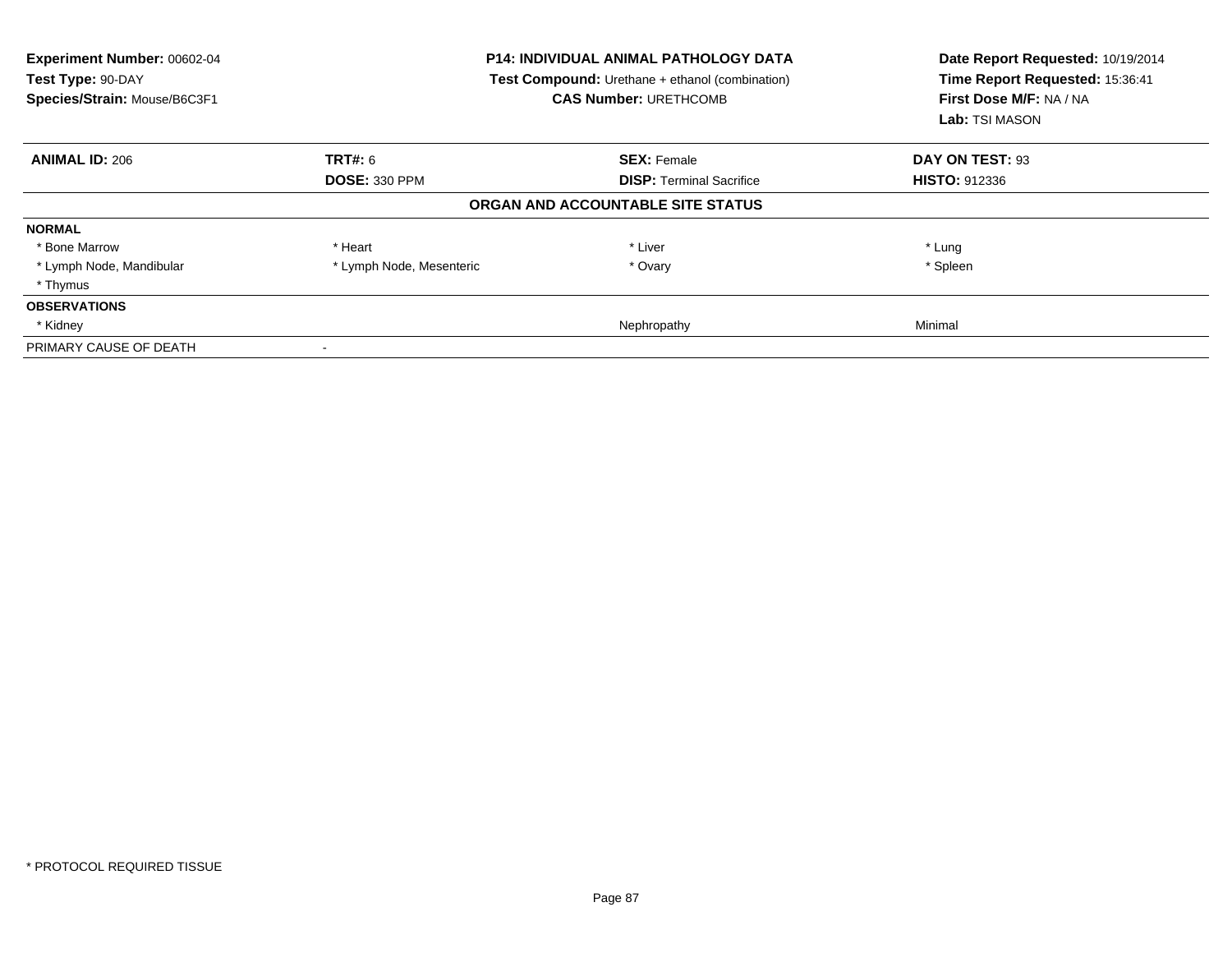## **P14: INDIVIDUAL ANIMAL PATHOLOGY DATA**

**Test Compound:** Urethane + ethanol (combination)

**CAS Number:** URETHCOMB

| <b>ANIMAL ID: 207</b>       | TRT#: 6                     | <b>SEX: Female</b>                | DAY ON TEST: 65            |
|-----------------------------|-----------------------------|-----------------------------------|----------------------------|
|                             | <b>DOSE: 330 PPM</b>        | <b>DISP: Natural Death</b>        | HISTO: 912337              |
|                             |                             | ORGAN AND ACCOUNTABLE SITE STATUS |                            |
| <b>NORMAL</b>               |                             |                                   |                            |
| * Adrenal Medulla           | * Bone                      | * Bone Marrow                     | * Brain                    |
| * Clitoral Gland            | * Esophagus                 | * Heart                           | * Intestine Large, Cecum   |
| * Intestine Large, Colon    | * Intestine Large, Rectum   | * Intestine Small. Ileum          | * Intestine Small, Jejunum |
| * Kidney                    | * Liver                     | * Lymph Node, Mandibular          | * Lymph Node, Mesenteric   |
| * Mammary Gland             | * Ovary                     | * Pancreas                        | * Pituitary Gland          |
| * Salivary Glands           | * Skin                      | * Spleen                          | * Stomach, Forestomach     |
| * Stomach, Glandular        | * Thymus                    | * Urinary Bladder                 | * Uterus                   |
| <b>MISSING</b>              |                             |                                   |                            |
| * Parathyroid Gland         | * Thyroid Gland             | * Trachea                         |                            |
| <b>AUTO PRECLUDES DIAG.</b> |                             |                                   |                            |
| * Gallbladder               | * Intestine Small, Duodenum |                                   |                            |
| <b>OBSERVATIONS</b>         |                             |                                   |                            |
| * Adrenal Cortex            | Capsule                     | Hyperplasia                       | Minimal                    |
| * Lung                      |                             | Congestion                        | Moderate                   |
|                             |                             | Foreign Body                      | Mild                       |
| [Congestion TGLS = 1-1]     |                             |                                   |                            |
| * Nose                      |                             | Congestion                        | Moderate                   |
|                             |                             | Foreign Body                      | Minimal                    |
| PRIMARY CAUSE OF DEATH      | ٠                           |                                   |                            |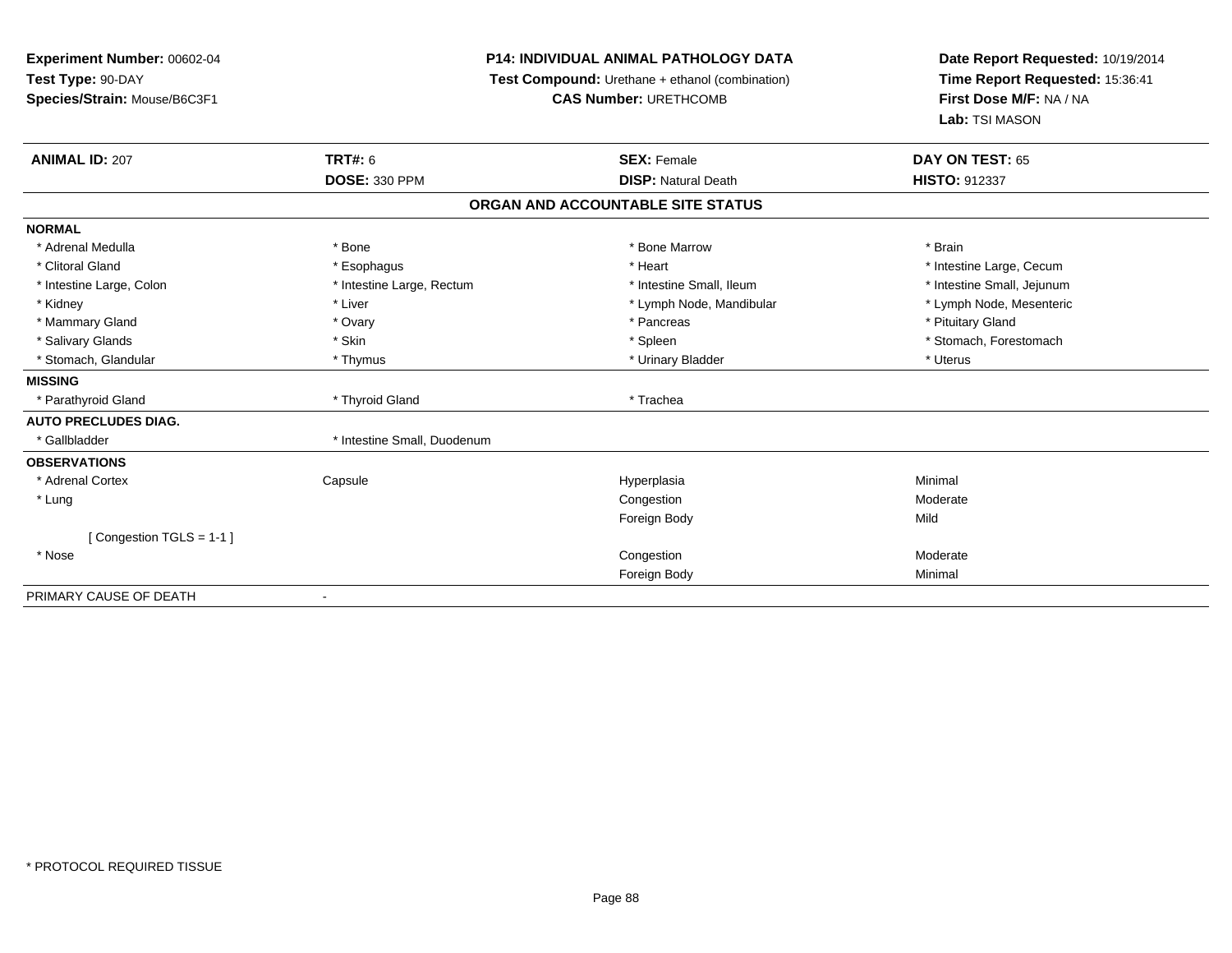| <b>Experiment Number: 00602-04</b><br>Test Type: 90-DAY<br>Species/Strain: Mouse/B6C3F1 | <b>P14: INDIVIDUAL ANIMAL PATHOLOGY DATA</b><br><b>Test Compound:</b> Urethane + ethanol (combination)<br><b>CAS Number: URETHCOMB</b> |                                   | Date Report Requested: 10/19/2014<br>Time Report Requested: 15:36:41<br>First Dose M/F: NA / NA<br>Lab: TSI MASON |
|-----------------------------------------------------------------------------------------|----------------------------------------------------------------------------------------------------------------------------------------|-----------------------------------|-------------------------------------------------------------------------------------------------------------------|
| <b>ANIMAL ID: 208</b>                                                                   | TRT#: 6                                                                                                                                | <b>SEX: Female</b>                | DAY ON TEST: 93                                                                                                   |
|                                                                                         | <b>DOSE: 330 PPM</b>                                                                                                                   | <b>DISP:</b> Terminal Sacrifice   | <b>HISTO: 912338</b>                                                                                              |
|                                                                                         |                                                                                                                                        | ORGAN AND ACCOUNTABLE SITE STATUS |                                                                                                                   |
| <b>NORMAL</b>                                                                           |                                                                                                                                        |                                   |                                                                                                                   |
| * Bone Marrow                                                                           | * Heart                                                                                                                                | * Kidney                          | * Lung                                                                                                            |
| * Lymph Node, Mandibular                                                                | * Lymph Node, Mesenteric                                                                                                               | * Ovary                           | * Spleen                                                                                                          |
| * Thymus                                                                                |                                                                                                                                        |                                   |                                                                                                                   |
| PRIMARY CAUSE OF DEATH                                                                  |                                                                                                                                        |                                   |                                                                                                                   |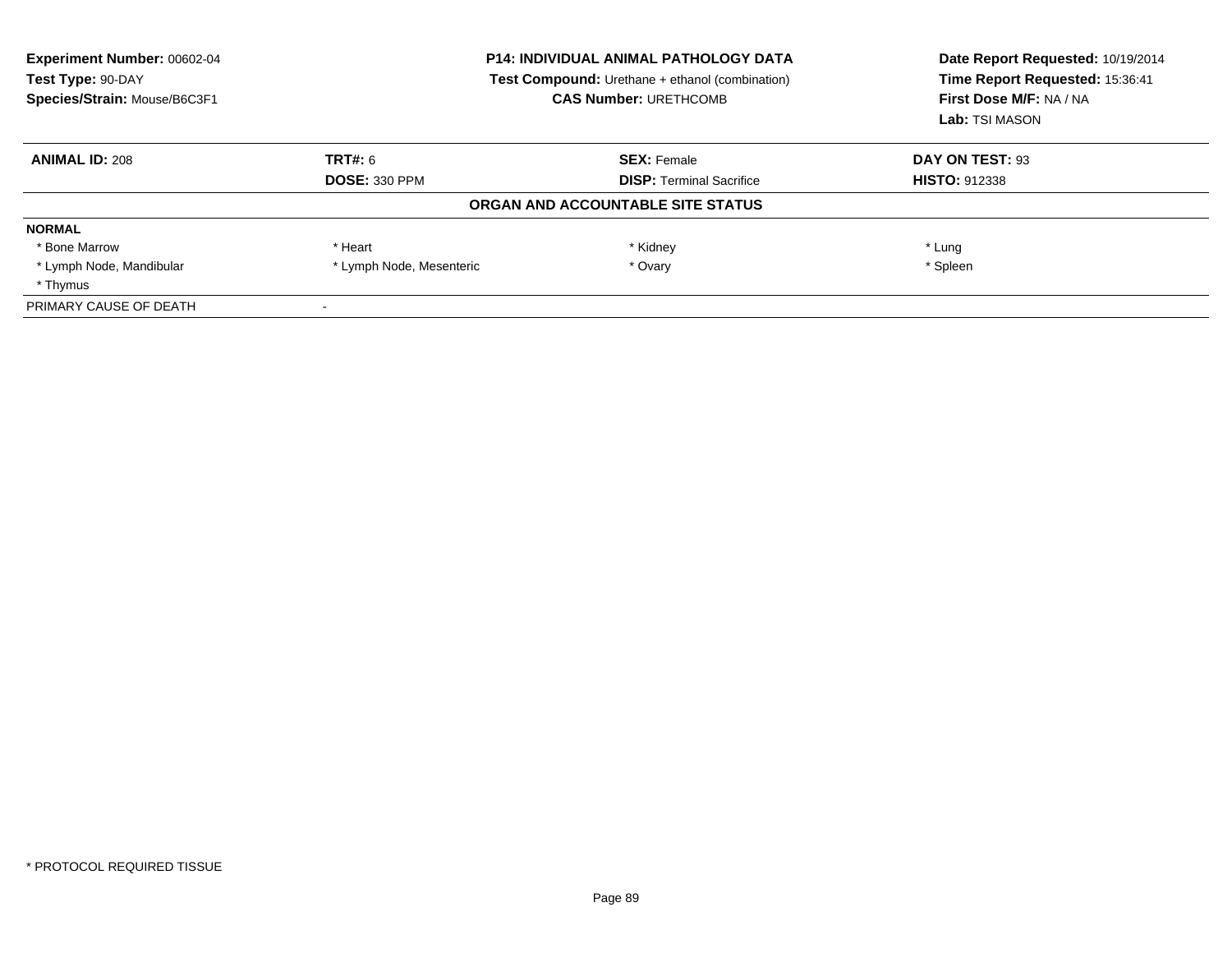| <b>Experiment Number: 00602-04</b><br>Test Type: 90-DAY<br>Species/Strain: Mouse/B6C3F1 | <b>P14: INDIVIDUAL ANIMAL PATHOLOGY DATA</b><br>Test Compound: Urethane + ethanol (combination)<br><b>CAS Number: URETHCOMB</b> |                                   | Date Report Requested: 10/19/2014<br>Time Report Requested: 15:36:41<br>First Dose M/F: NA / NA<br>Lab: TSI MASON |
|-----------------------------------------------------------------------------------------|---------------------------------------------------------------------------------------------------------------------------------|-----------------------------------|-------------------------------------------------------------------------------------------------------------------|
| <b>ANIMAL ID: 209</b>                                                                   | TRT#: 6                                                                                                                         | <b>SEX: Female</b>                | DAY ON TEST: 93                                                                                                   |
|                                                                                         | <b>DOSE: 330 PPM</b>                                                                                                            | <b>DISP:</b> Terminal Sacrifice   | <b>HISTO: 912339</b>                                                                                              |
|                                                                                         |                                                                                                                                 | ORGAN AND ACCOUNTABLE SITE STATUS |                                                                                                                   |
| <b>NORMAL</b>                                                                           |                                                                                                                                 |                                   |                                                                                                                   |
| * Bone Marrow                                                                           | * Heart                                                                                                                         | * Kidney                          | * Liver                                                                                                           |
| * Lung                                                                                  | * Lymph Node, Mandibular                                                                                                        | * Lymph Node, Mesenteric          | * Ovary                                                                                                           |
| * Spleen                                                                                | * Thymus                                                                                                                        |                                   |                                                                                                                   |
| PRIMARY CAUSE OF DEATH                                                                  |                                                                                                                                 |                                   |                                                                                                                   |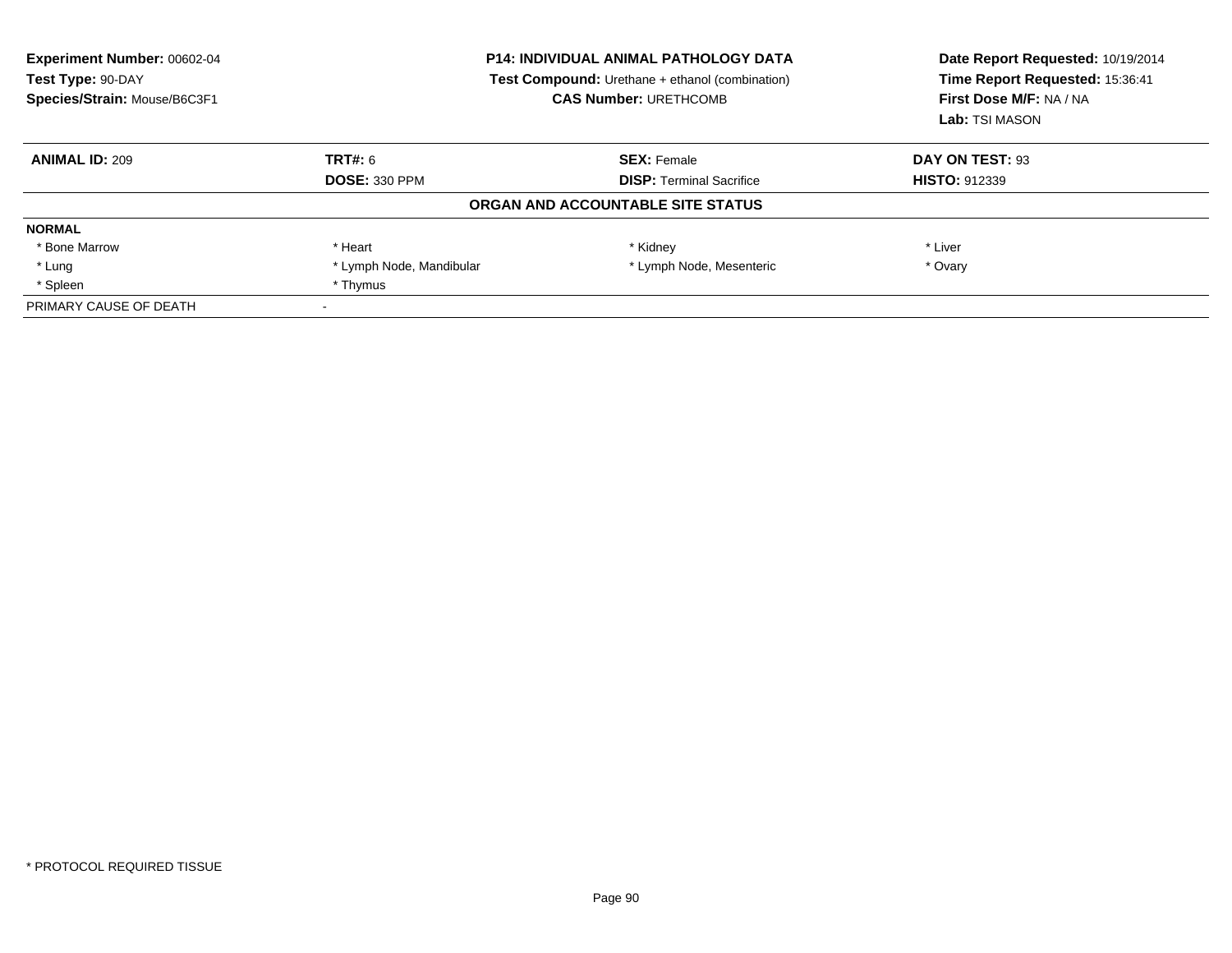| Experiment Number: 00602-04<br>Test Type: 90-DAY<br>Species/Strain: Mouse/B6C3F1 |                      | <b>P14: INDIVIDUAL ANIMAL PATHOLOGY DATA</b><br><b>Test Compound:</b> Urethane + ethanol (combination)<br><b>CAS Number: URETHCOMB</b> | Date Report Requested: 10/19/2014<br>Time Report Requested: 15:36:41<br>First Dose M/F: NA / NA<br>Lab: TSI MASON |
|----------------------------------------------------------------------------------|----------------------|----------------------------------------------------------------------------------------------------------------------------------------|-------------------------------------------------------------------------------------------------------------------|
| <b>ANIMAL ID: 210</b>                                                            | <b>TRT#: 6</b>       | <b>SEX: Female</b>                                                                                                                     | DAY ON TEST: 93                                                                                                   |
|                                                                                  | <b>DOSE: 330 PPM</b> | <b>DISP:</b> Terminal Sacrifice                                                                                                        | <b>HISTO: 912340</b>                                                                                              |
|                                                                                  |                      | ORGAN AND ACCOUNTABLE SITE STATUS                                                                                                      |                                                                                                                   |
| <b>NORMAL</b>                                                                    |                      |                                                                                                                                        |                                                                                                                   |
| * Bone Marrow                                                                    | * Heart              | * Liver                                                                                                                                | * Lymph Node, Mandibular                                                                                          |
| * Lymph Node, Mesenteric                                                         | * Ovary              | * Spleen                                                                                                                               | * Thymus                                                                                                          |
| <b>OBSERVATIONS</b>                                                              |                      |                                                                                                                                        |                                                                                                                   |
| * Kidney                                                                         |                      | Nephropathy                                                                                                                            | Minimal                                                                                                           |
| * Lung                                                                           |                      | Alveolar/Bronchiolar Adenoma                                                                                                           |                                                                                                                   |
|                                                                                  | Alveolar Epith       | Hyperplasia                                                                                                                            | Minimal                                                                                                           |
| PRIMARY CAUSE OF DEATH                                                           |                      |                                                                                                                                        |                                                                                                                   |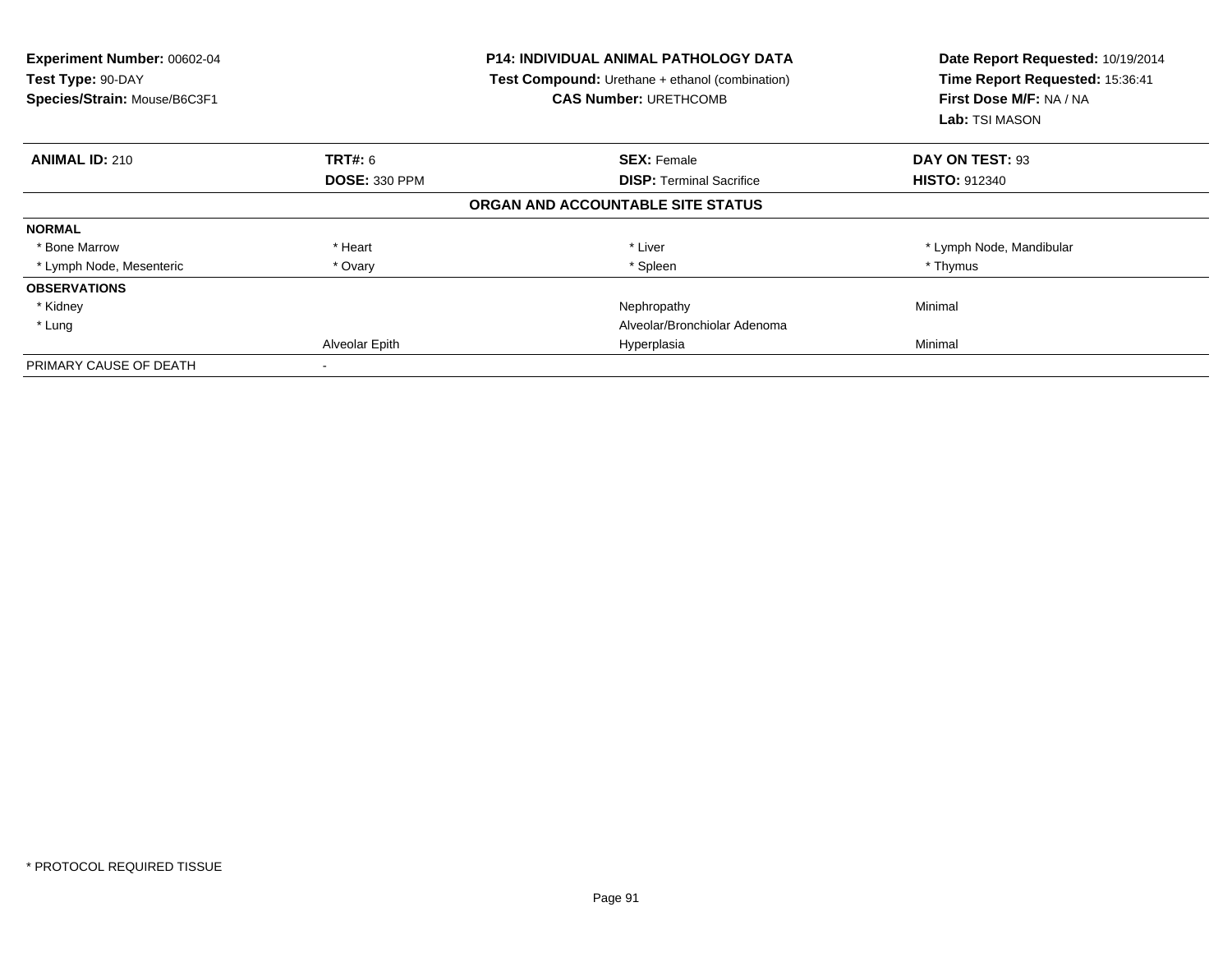| Experiment Number: 00602-04<br>Test Type: 90-DAY<br>Species/Strain: Mouse/B6C3F1 |                          | <b>P14: INDIVIDUAL ANIMAL PATHOLOGY DATA</b><br><b>Test Compound:</b> Urethane + ethanol (combination)<br><b>CAS Number: URETHCOMB</b> | Date Report Requested: 10/19/2014<br>Time Report Requested: 15:36:41<br>First Dose M/F: NA / NA<br>Lab: TSI MASON |
|----------------------------------------------------------------------------------|--------------------------|----------------------------------------------------------------------------------------------------------------------------------------|-------------------------------------------------------------------------------------------------------------------|
| <b>ANIMAL ID: 211</b>                                                            | TRT#: 8                  | <b>SEX: Female</b>                                                                                                                     | DAY ON TEST: 93                                                                                                   |
|                                                                                  | <b>DOSE: 1100 PPM</b>    | <b>DISP:</b> Terminal Sacrifice                                                                                                        | <b>HISTO: 912321</b>                                                                                              |
|                                                                                  |                          | ORGAN AND ACCOUNTABLE SITE STATUS                                                                                                      |                                                                                                                   |
| <b>NORMAL</b>                                                                    |                          |                                                                                                                                        |                                                                                                                   |
| * Bone Marrow                                                                    | * Heart                  | * Kidney                                                                                                                               | * Lung                                                                                                            |
| * Lymph Node, Mandibular                                                         | * Lymph Node, Mesenteric | * Spleen                                                                                                                               | * Thymus                                                                                                          |
| <b>OBSERVATIONS</b>                                                              |                          |                                                                                                                                        |                                                                                                                   |
| * Liver                                                                          |                          | <b>Cytoplasmic Alteration</b>                                                                                                          | Mild                                                                                                              |
| * Ovary                                                                          |                          | Atrophy                                                                                                                                | Mild                                                                                                              |
| PRIMARY CAUSE OF DEATH                                                           | $\overline{\phantom{a}}$ |                                                                                                                                        |                                                                                                                   |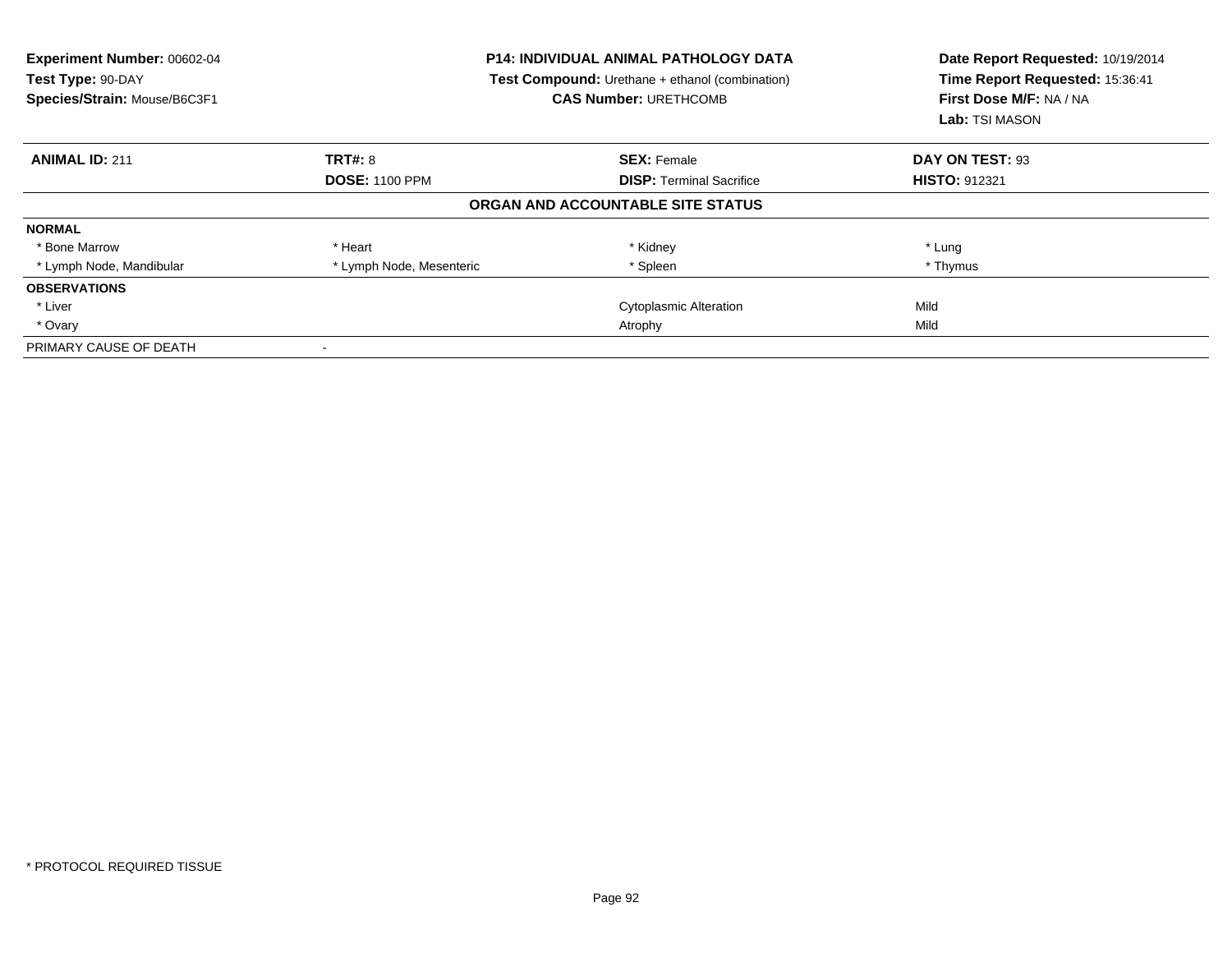| <b>Experiment Number: 00602-04</b><br>Test Type: 90-DAY<br>Species/Strain: Mouse/B6C3F1 |                       | <b>P14: INDIVIDUAL ANIMAL PATHOLOGY DATA</b><br>Test Compound: Urethane + ethanol (combination)<br><b>CAS Number: URETHCOMB</b> | Date Report Requested: 10/19/2014<br>Time Report Requested: 15:36:41<br>First Dose M/F: NA / NA<br><b>Lab:</b> TSI MASON |  |
|-----------------------------------------------------------------------------------------|-----------------------|---------------------------------------------------------------------------------------------------------------------------------|--------------------------------------------------------------------------------------------------------------------------|--|
| <b>ANIMAL ID: 212</b>                                                                   | <b>TRT#: 8</b>        | <b>SEX: Female</b>                                                                                                              | DAY ON TEST: 93                                                                                                          |  |
|                                                                                         | <b>DOSE: 1100 PPM</b> | <b>DISP:</b> Terminal Sacrifice                                                                                                 | <b>HISTO: 912322</b>                                                                                                     |  |
|                                                                                         |                       | ORGAN AND ACCOUNTABLE SITE STATUS                                                                                               |                                                                                                                          |  |
| <b>NORMAL</b>                                                                           |                       |                                                                                                                                 |                                                                                                                          |  |
| * Bone Marrow                                                                           | * Heart               | * Kidney                                                                                                                        | * Lymph Node, Mandibular                                                                                                 |  |
| * Lymph Node, Mesenteric                                                                | * Spleen              | * Thymus                                                                                                                        |                                                                                                                          |  |
| <b>OBSERVATIONS</b>                                                                     |                       |                                                                                                                                 |                                                                                                                          |  |
| * Liver                                                                                 |                       | <b>Cytoplasmic Alteration</b>                                                                                                   | Minimal                                                                                                                  |  |
| * Lung                                                                                  | Alveolar Epith        | Hyperplasia                                                                                                                     | Mild                                                                                                                     |  |
| * Ovary                                                                                 |                       | Atrophy                                                                                                                         | Minimal                                                                                                                  |  |
| PRIMARY CAUSE OF DEATH                                                                  |                       |                                                                                                                                 |                                                                                                                          |  |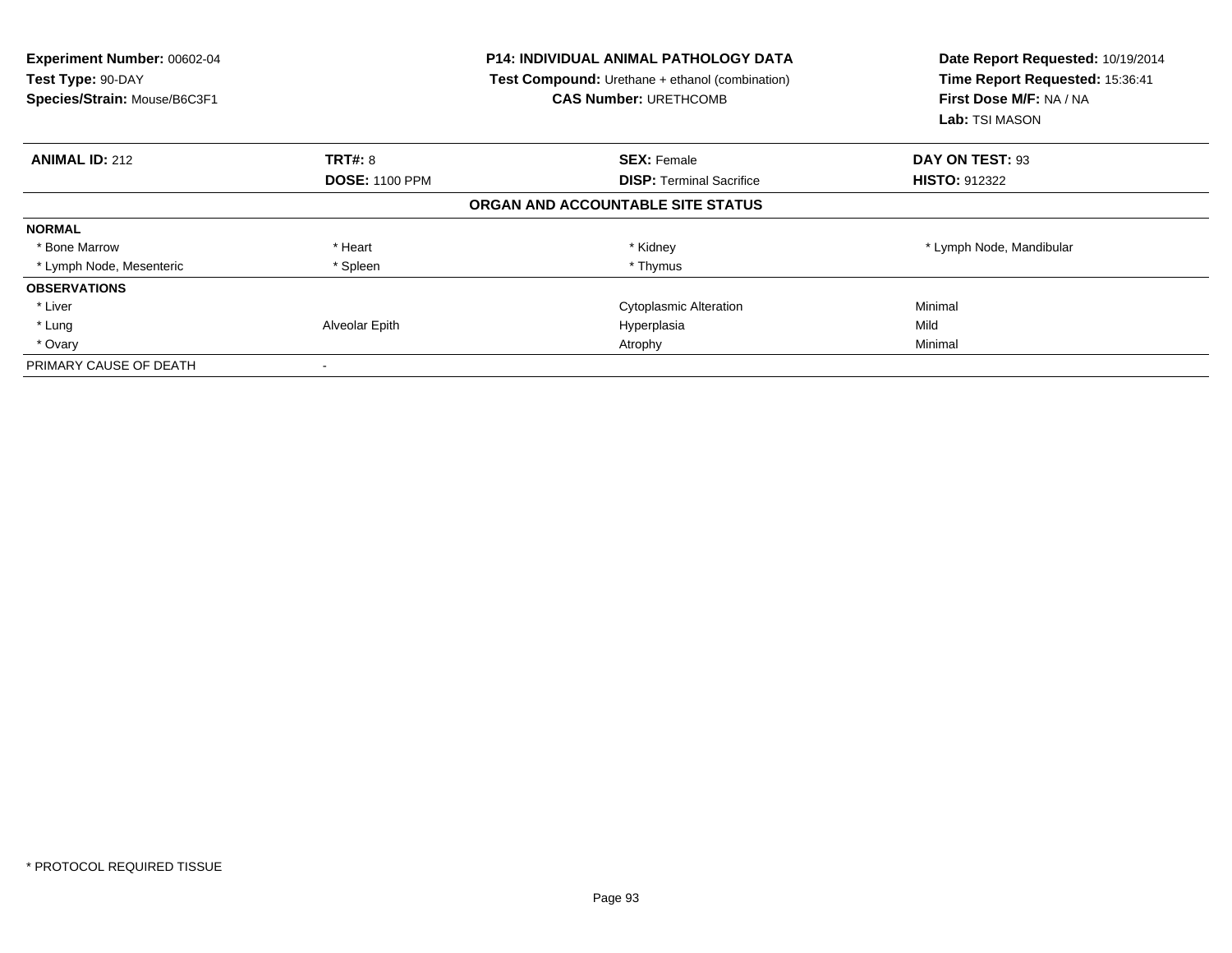| <b>Experiment Number: 00602-04</b><br>Test Type: 90-DAY<br>Species/Strain: Mouse/B6C3F1 | <b>P14: INDIVIDUAL ANIMAL PATHOLOGY DATA</b><br><b>Test Compound:</b> Urethane + ethanol (combination)<br><b>CAS Number: URETHCOMB</b> |                                   | Date Report Requested: 10/19/2014<br>Time Report Requested: 15:36:41<br>First Dose M/F: NA / NA<br><b>Lab:</b> TSI MASON |
|-----------------------------------------------------------------------------------------|----------------------------------------------------------------------------------------------------------------------------------------|-----------------------------------|--------------------------------------------------------------------------------------------------------------------------|
| <b>ANIMAL ID: 213</b>                                                                   | TRT#: 8                                                                                                                                | <b>SEX: Female</b>                | DAY ON TEST: 93                                                                                                          |
|                                                                                         | <b>DOSE: 1100 PPM</b>                                                                                                                  | <b>DISP: Terminal Sacrifice</b>   | <b>HISTO: 912323</b>                                                                                                     |
|                                                                                         |                                                                                                                                        | ORGAN AND ACCOUNTABLE SITE STATUS |                                                                                                                          |
| <b>NORMAL</b>                                                                           |                                                                                                                                        |                                   |                                                                                                                          |
| * Bone Marrow                                                                           | * Heart                                                                                                                                | * Kidney                          | * Lymph Node, Mandibular                                                                                                 |
| * Lymph Node, Mesenteric                                                                | * Spleen                                                                                                                               | * Thymus                          |                                                                                                                          |
| <b>OBSERVATIONS</b>                                                                     |                                                                                                                                        |                                   |                                                                                                                          |
| * Liver                                                                                 |                                                                                                                                        | <b>Cytoplasmic Alteration</b>     | Minimal                                                                                                                  |
| * Lung                                                                                  | Alveolar Epith                                                                                                                         | Hyperplasia                       | Minimal                                                                                                                  |
| * Ovary                                                                                 |                                                                                                                                        | Atrophy                           | Mild                                                                                                                     |
| PRIMARY CAUSE OF DEATH                                                                  |                                                                                                                                        |                                   |                                                                                                                          |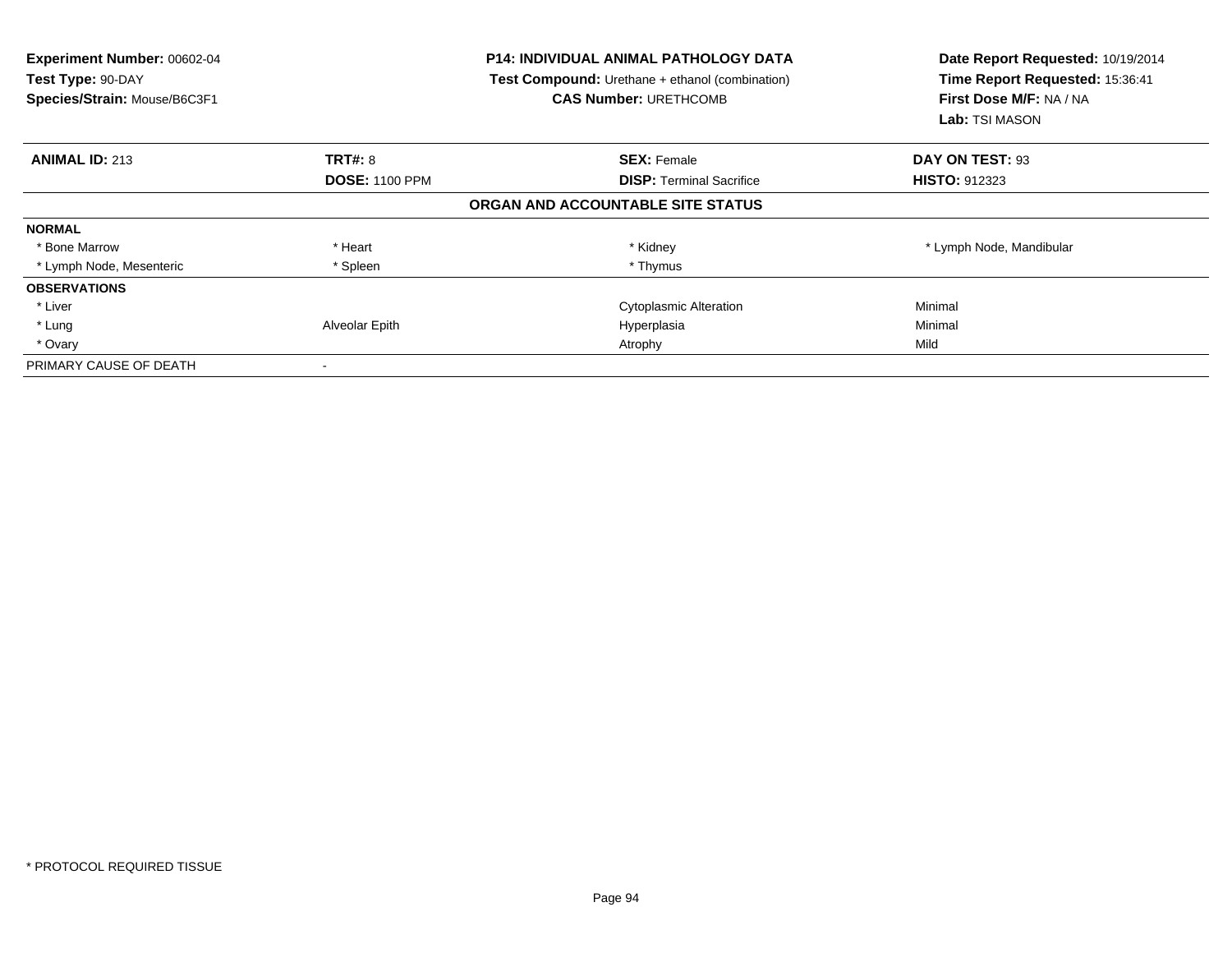| <b>Experiment Number: 00602-04</b><br>Test Type: 90-DAY<br>Species/Strain: Mouse/B6C3F1 |                          | <b>P14: INDIVIDUAL ANIMAL PATHOLOGY DATA</b><br>Test Compound: Urethane + ethanol (combination)<br><b>CAS Number: URETHCOMB</b> | Date Report Requested: 10/19/2014<br>Time Report Requested: 15:36:41<br>First Dose M/F: NA / NA<br>Lab: TSI MASON |
|-----------------------------------------------------------------------------------------|--------------------------|---------------------------------------------------------------------------------------------------------------------------------|-------------------------------------------------------------------------------------------------------------------|
| <b>ANIMAL ID: 214</b>                                                                   | <b>TRT#: 8</b>           | <b>SEX: Female</b>                                                                                                              | DAY ON TEST: 93                                                                                                   |
|                                                                                         | <b>DOSE: 1100 PPM</b>    | <b>DISP:</b> Terminal Sacrifice                                                                                                 | <b>HISTO: 912324</b>                                                                                              |
|                                                                                         |                          | ORGAN AND ACCOUNTABLE SITE STATUS                                                                                               |                                                                                                                   |
| <b>NORMAL</b>                                                                           |                          |                                                                                                                                 |                                                                                                                   |
| * Bone Marrow                                                                           | * Heart                  | * Kidney                                                                                                                        | * Liver                                                                                                           |
| * Lymph Node, Mandibular                                                                | * Lymph Node, Mesenteric | * Spleen                                                                                                                        | * Thymus                                                                                                          |
| <b>OBSERVATIONS</b>                                                                     |                          |                                                                                                                                 |                                                                                                                   |
| * Lung                                                                                  | Alveolar Epith           | Hyperplasia                                                                                                                     | Minimal                                                                                                           |
| * Ovary                                                                                 |                          | Atrophy                                                                                                                         | Mild                                                                                                              |
| PRIMARY CAUSE OF DEATH                                                                  |                          |                                                                                                                                 |                                                                                                                   |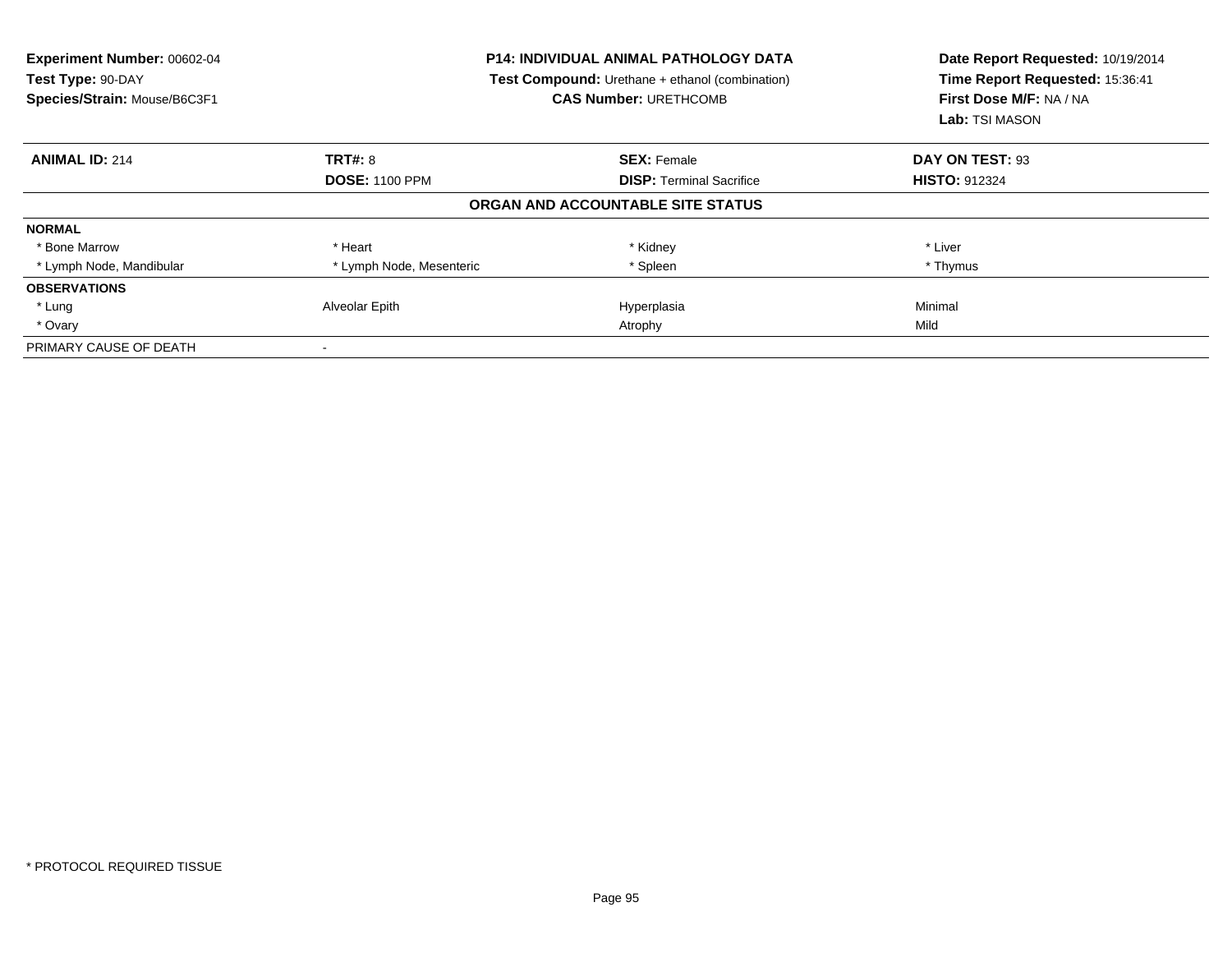| Experiment Number: 00602-04<br>Test Type: 90-DAY<br>Species/Strain: Mouse/B6C3F1 | <b>P14: INDIVIDUAL ANIMAL PATHOLOGY DATA</b><br><b>Test Compound:</b> Urethane + ethanol (combination)<br><b>CAS Number: URETHCOMB</b> |                                   | Date Report Requested: 10/19/2014<br>Time Report Requested: 15:36:41<br>First Dose M/F: NA / NA<br>Lab: TSI MASON |
|----------------------------------------------------------------------------------|----------------------------------------------------------------------------------------------------------------------------------------|-----------------------------------|-------------------------------------------------------------------------------------------------------------------|
| <b>ANIMAL ID: 215</b>                                                            | <b>TRT#: 8</b>                                                                                                                         | <b>SEX: Female</b>                | DAY ON TEST: 93                                                                                                   |
|                                                                                  | <b>DOSE: 1100 PPM</b>                                                                                                                  | <b>DISP:</b> Terminal Sacrifice   | <b>HISTO: 912325</b>                                                                                              |
|                                                                                  |                                                                                                                                        | ORGAN AND ACCOUNTABLE SITE STATUS |                                                                                                                   |
| <b>NORMAL</b>                                                                    |                                                                                                                                        |                                   |                                                                                                                   |
| * Bone Marrow                                                                    | * Heart                                                                                                                                | * Kidney                          | * Liver                                                                                                           |
| * Lymph Node, Mandibular                                                         | * Lymph Node, Mesenteric                                                                                                               | * Spleen                          | * Thymus                                                                                                          |
| <b>OBSERVATIONS</b>                                                              |                                                                                                                                        |                                   |                                                                                                                   |
| * Lung                                                                           | Alveolar Epith                                                                                                                         | Hyperplasia                       | Minimal                                                                                                           |
| [Hyperplasia TGLS = 1-1]                                                         |                                                                                                                                        |                                   |                                                                                                                   |
| * Ovary                                                                          |                                                                                                                                        | Atrophy                           | Mild                                                                                                              |
| PRIMARY CAUSE OF DEATH                                                           |                                                                                                                                        |                                   |                                                                                                                   |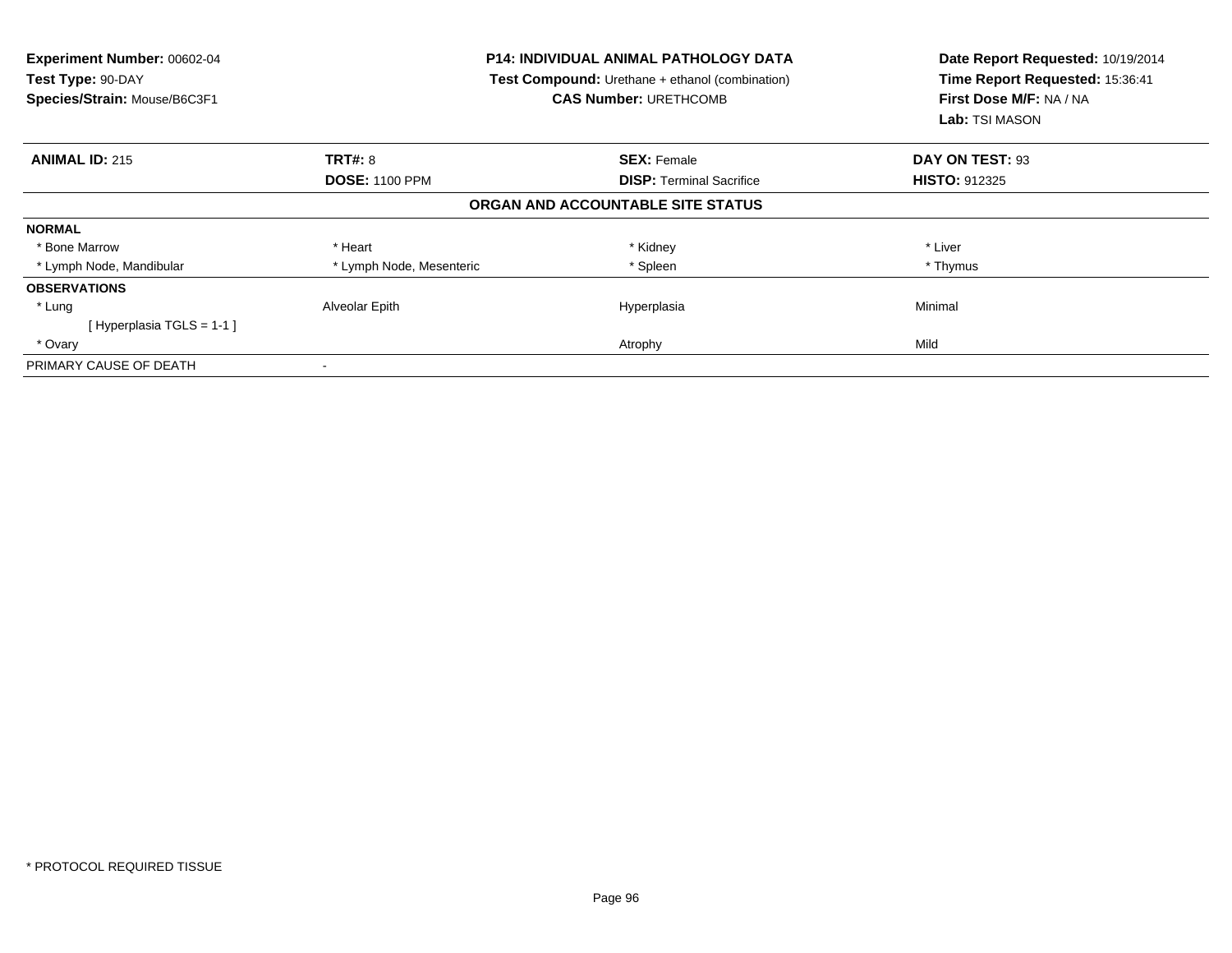| <b>Experiment Number: 00602-04</b><br>Test Type: 90-DAY<br>Species/Strain: Mouse/B6C3F1 |                       | <b>P14: INDIVIDUAL ANIMAL PATHOLOGY DATA</b><br><b>Test Compound:</b> Urethane + ethanol (combination)<br><b>CAS Number: URETHCOMB</b> | Date Report Requested: 10/19/2014<br>Time Report Requested: 15:36:41<br>First Dose M/F: NA / NA<br><b>Lab:</b> TSI MASON |  |
|-----------------------------------------------------------------------------------------|-----------------------|----------------------------------------------------------------------------------------------------------------------------------------|--------------------------------------------------------------------------------------------------------------------------|--|
| <b>ANIMAL ID: 216</b>                                                                   | TRT#: 8               | <b>SEX: Female</b>                                                                                                                     | DAY ON TEST: 93                                                                                                          |  |
|                                                                                         | <b>DOSE: 1100 PPM</b> | <b>DISP: Terminal Sacrifice</b>                                                                                                        | <b>HISTO: 912326</b>                                                                                                     |  |
|                                                                                         |                       | ORGAN AND ACCOUNTABLE SITE STATUS                                                                                                      |                                                                                                                          |  |
| <b>NORMAL</b>                                                                           |                       |                                                                                                                                        |                                                                                                                          |  |
| * Bone Marrow                                                                           | * Heart               | * Kidney                                                                                                                               | * Lymph Node, Mandibular                                                                                                 |  |
| * Lymph Node, Mesenteric                                                                | * Spleen              | * Thymus                                                                                                                               |                                                                                                                          |  |
| <b>OBSERVATIONS</b>                                                                     |                       |                                                                                                                                        |                                                                                                                          |  |
| * Liver                                                                                 |                       | <b>Cytoplasmic Alteration</b>                                                                                                          | Mild                                                                                                                     |  |
| * Lung                                                                                  | Alveolar Epith        | Hyperplasia                                                                                                                            | Minimal                                                                                                                  |  |
| * Ovary                                                                                 |                       | Atrophy                                                                                                                                | Moderate                                                                                                                 |  |
| PRIMARY CAUSE OF DEATH                                                                  |                       |                                                                                                                                        |                                                                                                                          |  |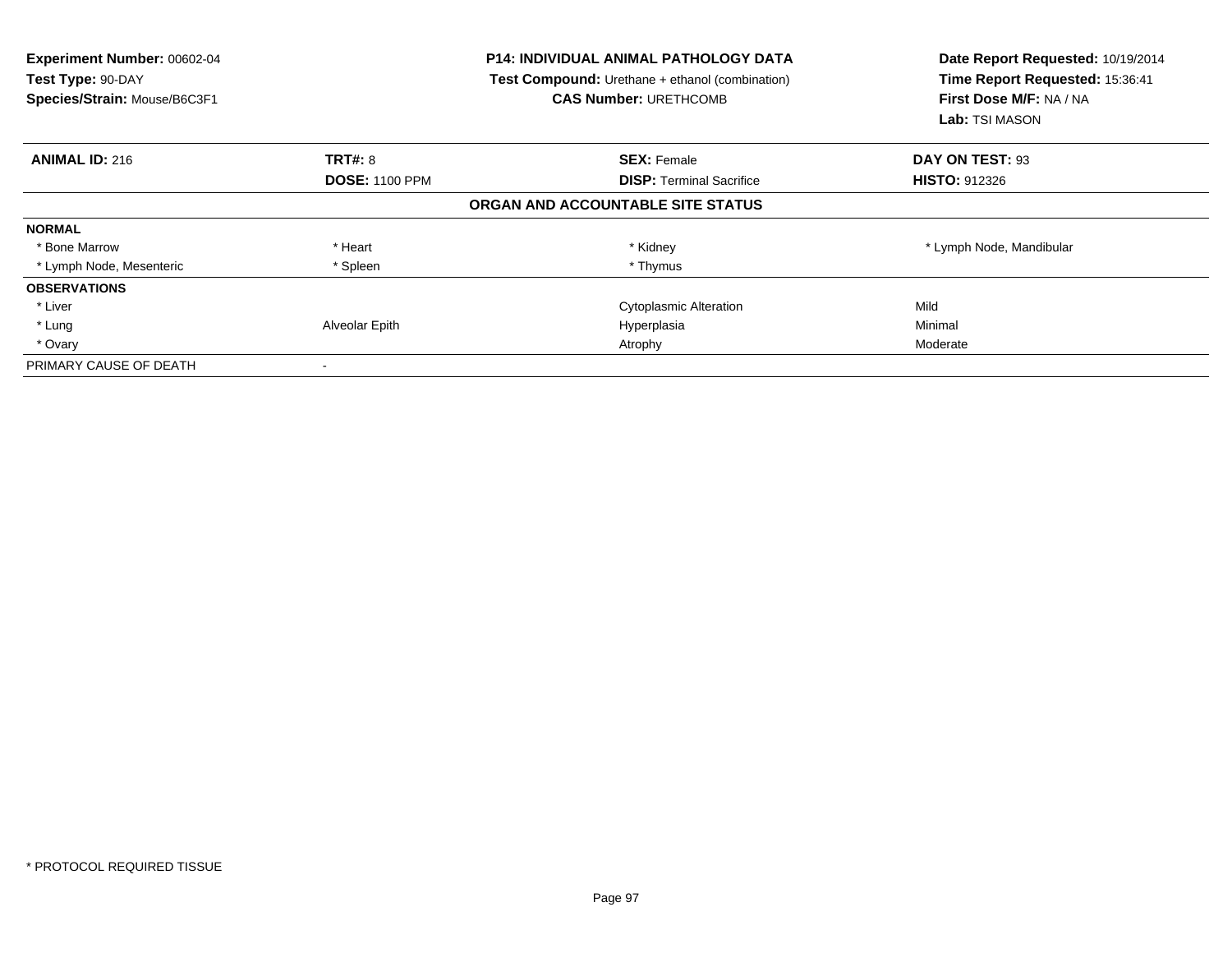| Experiment Number: 00602-04<br>Test Type: 90-DAY<br>Species/Strain: Mouse/B6C3F1 | <b>P14: INDIVIDUAL ANIMAL PATHOLOGY DATA</b><br><b>Test Compound:</b> Urethane + ethanol (combination)<br><b>CAS Number: URETHCOMB</b> |                                   | Date Report Requested: 10/19/2014<br>Time Report Requested: 15:36:41<br>First Dose M/F: NA / NA<br>Lab: TSI MASON |
|----------------------------------------------------------------------------------|----------------------------------------------------------------------------------------------------------------------------------------|-----------------------------------|-------------------------------------------------------------------------------------------------------------------|
| <b>ANIMAL ID: 217</b>                                                            | <b>TRT#: 8</b>                                                                                                                         | <b>SEX: Female</b>                | DAY ON TEST: 93                                                                                                   |
|                                                                                  | <b>DOSE: 1100 PPM</b>                                                                                                                  | <b>DISP:</b> Terminal Sacrifice   | <b>HISTO: 912327</b>                                                                                              |
|                                                                                  |                                                                                                                                        | ORGAN AND ACCOUNTABLE SITE STATUS |                                                                                                                   |
| <b>NORMAL</b>                                                                    |                                                                                                                                        |                                   |                                                                                                                   |
| * Bone Marrow                                                                    | * Heart                                                                                                                                | * Kidney                          | * Liver                                                                                                           |
| * Lymph Node, Mandibular                                                         | * Lymph Node, Mesenteric                                                                                                               | * Spleen                          | * Thymus                                                                                                          |
| <b>OBSERVATIONS</b>                                                              |                                                                                                                                        |                                   |                                                                                                                   |
| * Lung                                                                           |                                                                                                                                        | Hemorrhage                        | Minimal                                                                                                           |
| * Ovary                                                                          |                                                                                                                                        | Atrophy                           | Minimal                                                                                                           |
| PRIMARY CAUSE OF DEATH                                                           |                                                                                                                                        |                                   |                                                                                                                   |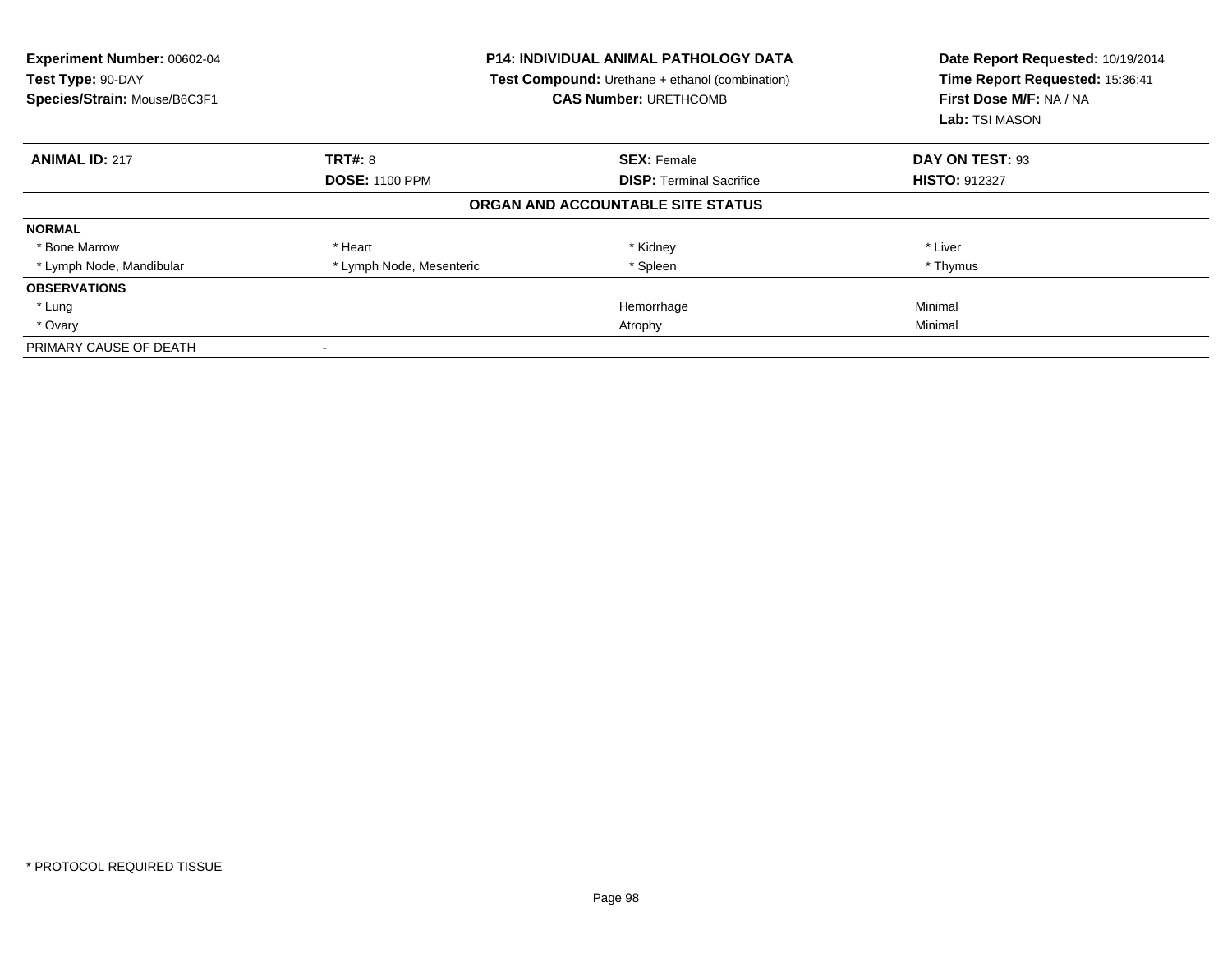| Experiment Number: 00602-04<br>Test Type: 90-DAY<br>Species/Strain: Mouse/B6C3F1 | <b>P14: INDIVIDUAL ANIMAL PATHOLOGY DATA</b><br>Test Compound: Urethane + ethanol (combination)<br><b>CAS Number: URETHCOMB</b> |                                   | Date Report Requested: 10/19/2014<br>Time Report Requested: 15:36:41<br>First Dose M/F: NA / NA<br>Lab: TSI MASON |  |
|----------------------------------------------------------------------------------|---------------------------------------------------------------------------------------------------------------------------------|-----------------------------------|-------------------------------------------------------------------------------------------------------------------|--|
| <b>ANIMAL ID: 218</b>                                                            | TRT#: 8                                                                                                                         | <b>SEX: Female</b>                | DAY ON TEST: 93                                                                                                   |  |
|                                                                                  | <b>DOSE: 1100 PPM</b>                                                                                                           | <b>DISP:</b> Terminal Sacrifice   | <b>HISTO: 912328</b>                                                                                              |  |
|                                                                                  |                                                                                                                                 | ORGAN AND ACCOUNTABLE SITE STATUS |                                                                                                                   |  |
| <b>NORMAL</b>                                                                    |                                                                                                                                 |                                   |                                                                                                                   |  |
| * Bone Marrow                                                                    | * Heart                                                                                                                         | * Kidney                          | * Lymph Node, Mandibular                                                                                          |  |
| * Lymph Node, Mesenteric                                                         | * Spleen                                                                                                                        | * Thymus                          |                                                                                                                   |  |
| <b>OBSERVATIONS</b>                                                              |                                                                                                                                 |                                   |                                                                                                                   |  |
| * Liver                                                                          |                                                                                                                                 | <b>Cytoplasmic Alteration</b>     | Minimal                                                                                                           |  |
| * Lung                                                                           | Alveolar Epith                                                                                                                  | Hyperplasia                       | Minimal                                                                                                           |  |
|                                                                                  |                                                                                                                                 | Inflammation                      | Minimal                                                                                                           |  |
| * Ovary                                                                          |                                                                                                                                 | Atrophy                           | Mild                                                                                                              |  |
| PRIMARY CAUSE OF DEATH                                                           | $\,$                                                                                                                            |                                   |                                                                                                                   |  |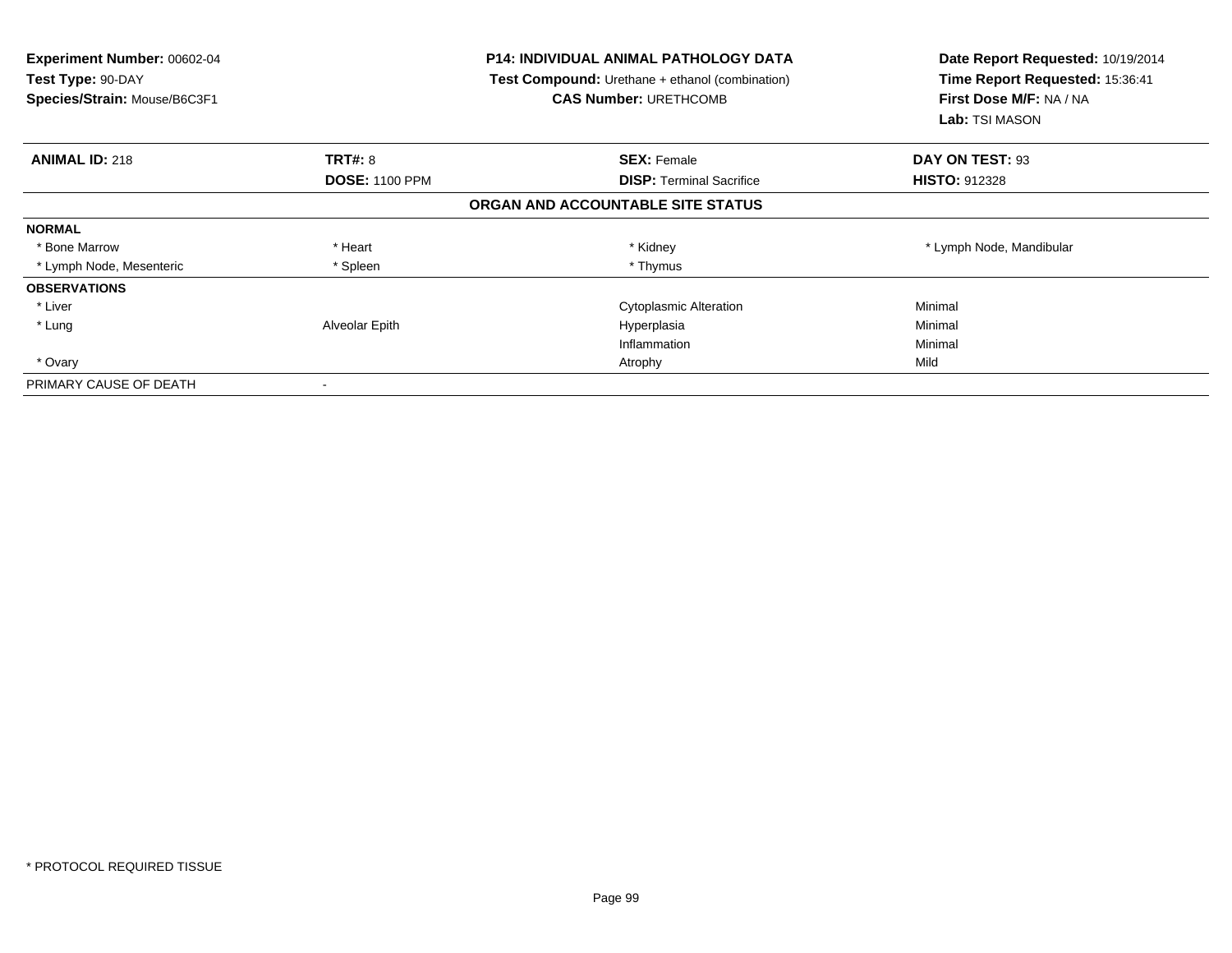| <b>Experiment Number: 00602-04</b><br>Test Type: 90-DAY<br>Species/Strain: Mouse/B6C3F1 |                       | <b>P14: INDIVIDUAL ANIMAL PATHOLOGY DATA</b><br>Test Compound: Urethane + ethanol (combination)<br><b>CAS Number: URETHCOMB</b> | Date Report Requested: 10/19/2014<br>Time Report Requested: 15:36:41<br>First Dose M/F: NA / NA<br><b>Lab:</b> TSI MASON |  |
|-----------------------------------------------------------------------------------------|-----------------------|---------------------------------------------------------------------------------------------------------------------------------|--------------------------------------------------------------------------------------------------------------------------|--|
| <b>ANIMAL ID: 219</b>                                                                   | <b>TRT#: 8</b>        | <b>SEX: Female</b>                                                                                                              | DAY ON TEST: 93                                                                                                          |  |
|                                                                                         | <b>DOSE: 1100 PPM</b> | <b>DISP:</b> Terminal Sacrifice                                                                                                 | <b>HISTO: 912329</b>                                                                                                     |  |
|                                                                                         |                       | ORGAN AND ACCOUNTABLE SITE STATUS                                                                                               |                                                                                                                          |  |
| <b>NORMAL</b>                                                                           |                       |                                                                                                                                 |                                                                                                                          |  |
| * Bone Marrow                                                                           | * Heart               | * Kidney                                                                                                                        | * Lymph Node, Mandibular                                                                                                 |  |
| * Lymph Node, Mesenteric                                                                | * Spleen              | * Thymus                                                                                                                        |                                                                                                                          |  |
| <b>OBSERVATIONS</b>                                                                     |                       |                                                                                                                                 |                                                                                                                          |  |
| * Liver                                                                                 |                       | <b>Cytoplasmic Alteration</b>                                                                                                   | Minimal                                                                                                                  |  |
| * Lung                                                                                  | Alveolar Epith        | Hyperplasia                                                                                                                     | Minimal                                                                                                                  |  |
| * Ovary                                                                                 |                       | Atrophy                                                                                                                         | Mild                                                                                                                     |  |
| PRIMARY CAUSE OF DEATH                                                                  |                       |                                                                                                                                 |                                                                                                                          |  |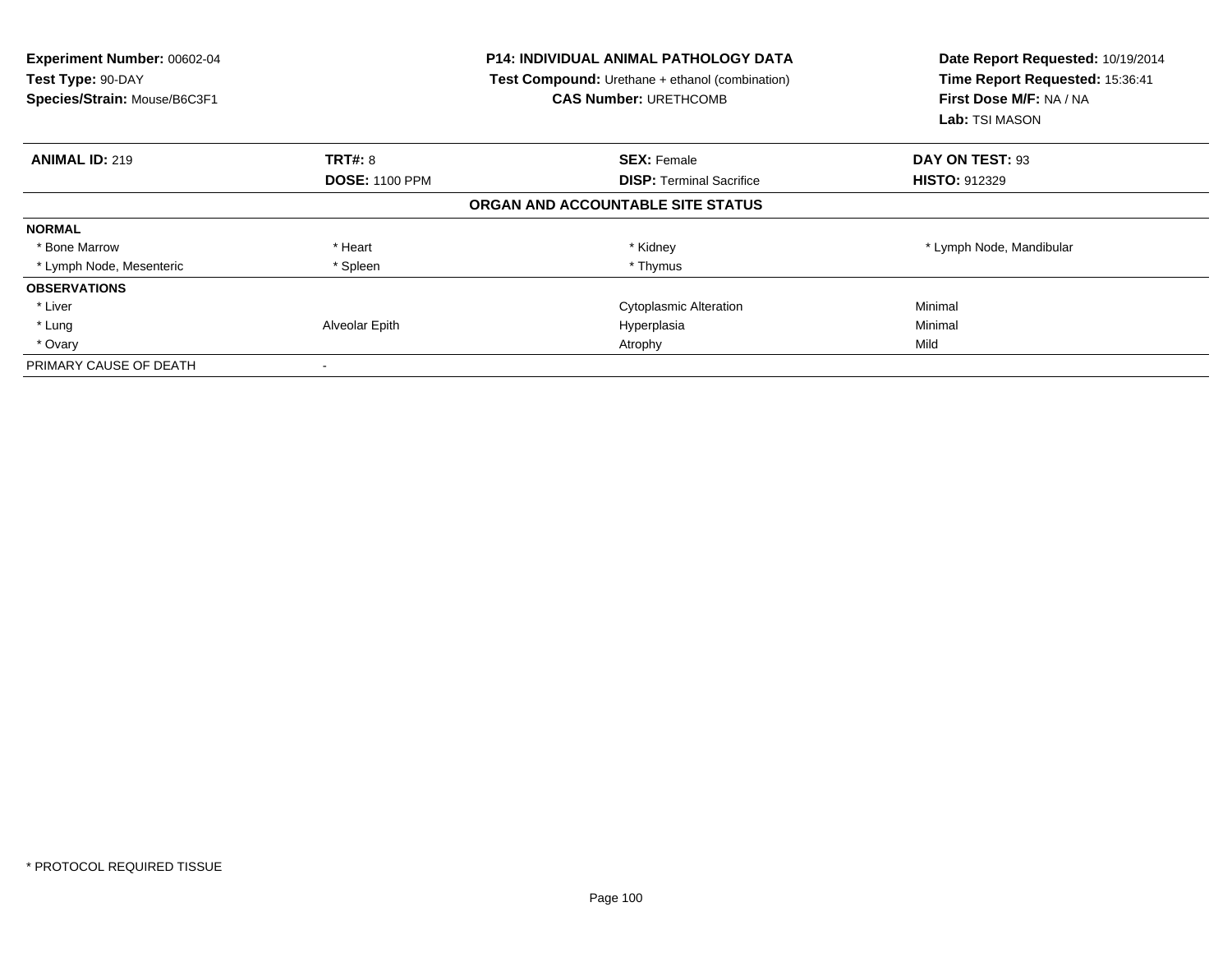| <b>Experiment Number: 00602-04</b><br>Test Type: 90-DAY<br>Species/Strain: Mouse/B6C3F1 | <b>P14: INDIVIDUAL ANIMAL PATHOLOGY DATA</b><br>Test Compound: Urethane + ethanol (combination)<br><b>CAS Number: URETHCOMB</b> |                                   | Date Report Requested: 10/19/2014<br>Time Report Requested: 15:36:41<br>First Dose M/F: NA / NA<br>Lab: TSI MASON |  |
|-----------------------------------------------------------------------------------------|---------------------------------------------------------------------------------------------------------------------------------|-----------------------------------|-------------------------------------------------------------------------------------------------------------------|--|
| <b>ANIMAL ID: 220</b>                                                                   | <b>TRT#: 8</b>                                                                                                                  | <b>SEX: Female</b>                | DAY ON TEST: 93                                                                                                   |  |
|                                                                                         | <b>DOSE: 1100 PPM</b>                                                                                                           | <b>DISP:</b> Terminal Sacrifice   | <b>HISTO: 912330</b>                                                                                              |  |
|                                                                                         |                                                                                                                                 | ORGAN AND ACCOUNTABLE SITE STATUS |                                                                                                                   |  |
| <b>NORMAL</b>                                                                           |                                                                                                                                 |                                   |                                                                                                                   |  |
| * Bone Marrow                                                                           | * Heart                                                                                                                         | * Kidney                          | * Liver                                                                                                           |  |
| * Lung                                                                                  | * Lymph Node, Mandibular                                                                                                        | * Lymph Node, Mesenteric          | * Spleen                                                                                                          |  |
| * Thymus                                                                                |                                                                                                                                 |                                   |                                                                                                                   |  |
| <b>OBSERVATIONS</b>                                                                     |                                                                                                                                 |                                   |                                                                                                                   |  |
| * Ovary                                                                                 |                                                                                                                                 | Atrophy                           | Minimal                                                                                                           |  |
| PRIMARY CAUSE OF DEATH                                                                  |                                                                                                                                 |                                   |                                                                                                                   |  |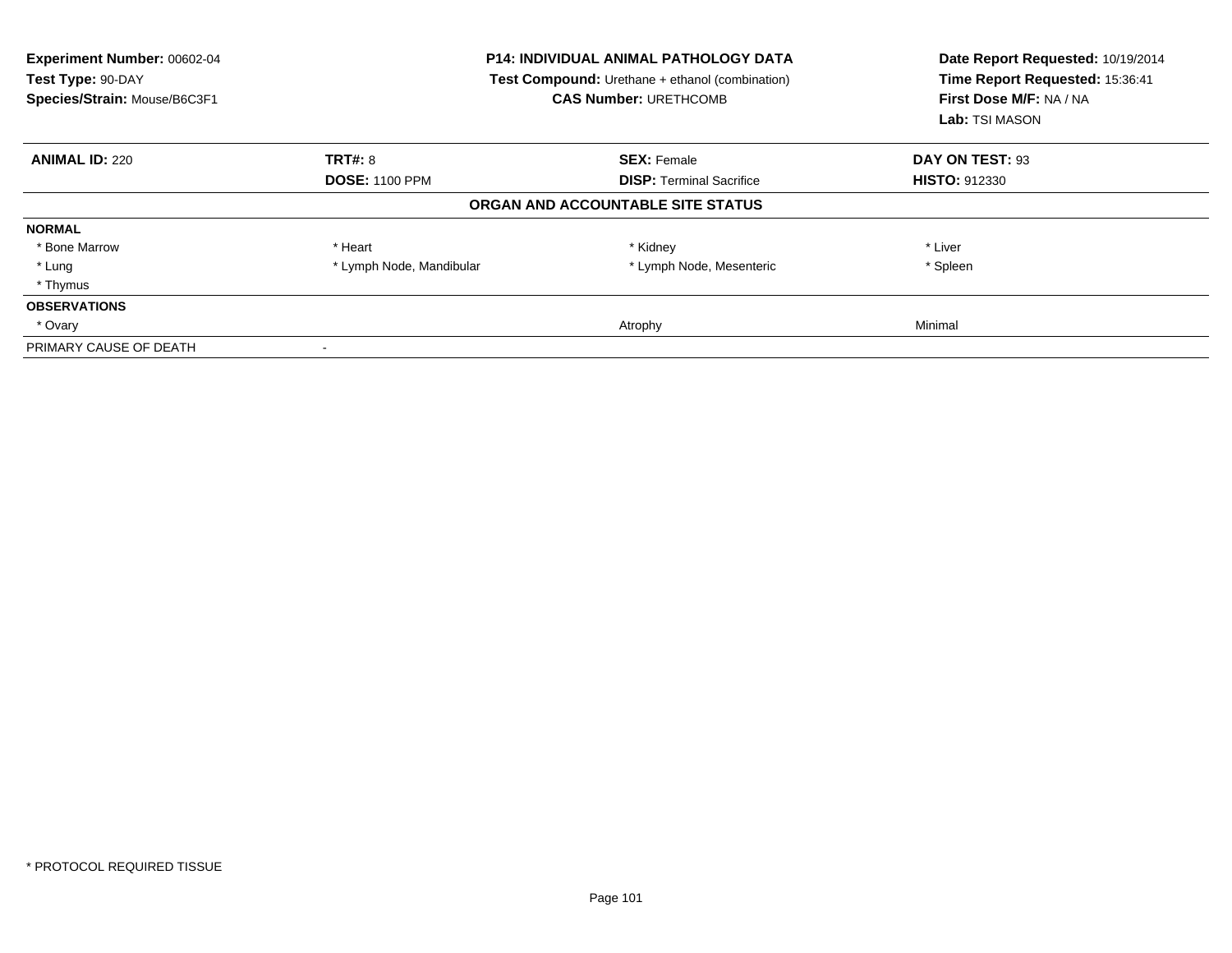## **P14: INDIVIDUAL ANIMAL PATHOLOGY DATA**

**Test Compound:** Urethane + ethanol (combination)

**CAS Number:** URETHCOMB

| <b>ANIMAL ID: 221</b>      | <b>TRT#: 10</b>           | <b>SEX: Female</b>                | DAY ON TEST: 91          |
|----------------------------|---------------------------|-----------------------------------|--------------------------|
|                            | <b>DOSE: 3300 PPM</b>     | <b>DISP:</b> Moribund Sacrifice   | <b>HISTO: 912311</b>     |
|                            |                           | ORGAN AND ACCOUNTABLE SITE STATUS |                          |
| <b>NORMAL</b>              |                           |                                   |                          |
| * Adrenal Medulla          | * Bone                    | * Bone Marrow                     | * Brain                  |
| * Clitoral Gland           | * Esophagus               | * Gallbladder                     | * Intestine Large, Cecum |
| * Intestine Large, Colon   | * Intestine Large, Rectum | * Intestine Small, Duodenum       | * Intestine Small, Ileum |
| * Intestine Small, Jejunum | * Islets, Pancreatic      | * Liver                           | * Mammary Gland          |
| * Nose                     | * Pancreas                | * Parathyroid Gland               | * Pituitary Gland        |
| * Salivary Glands          | * Skin                    | * Stomach, Forestomach            | * Stomach, Glandular     |
| * Thyroid Gland            | * Trachea                 | * Urinary Bladder                 | * Uterus                 |
| <b>OBSERVATIONS</b>        |                           |                                   |                          |
| * Adrenal Cortex           | Capsule                   | Hyperplasia                       | Minimal                  |
| * Heart                    |                           | Cardiomyopathy                    | Moderate                 |
|                            |                           | Mineralization                    | Moderate                 |
| * Kidney                   |                           | Nephropathy                       | Marked                   |
| * Lung                     | Alveolar Epith            | Hyperplasia                       | Marked                   |
| * Lymph Node, Mandibular   |                           | Depletion Lymphoid                | Moderate                 |
| * Lymph Node, Mesenteric   |                           | Depletion Lymphoid                | Moderate                 |
| * Ovary                    |                           | Atrophy                           | Moderate                 |
| * Spleen                   |                           | Depletion Lymphoid                | Moderate                 |
| * Thymus                   |                           | Depletion Lymphoid                | Marked                   |
| PRIMARY CAUSE OF DEATH     | $\overline{\phantom{a}}$  |                                   |                          |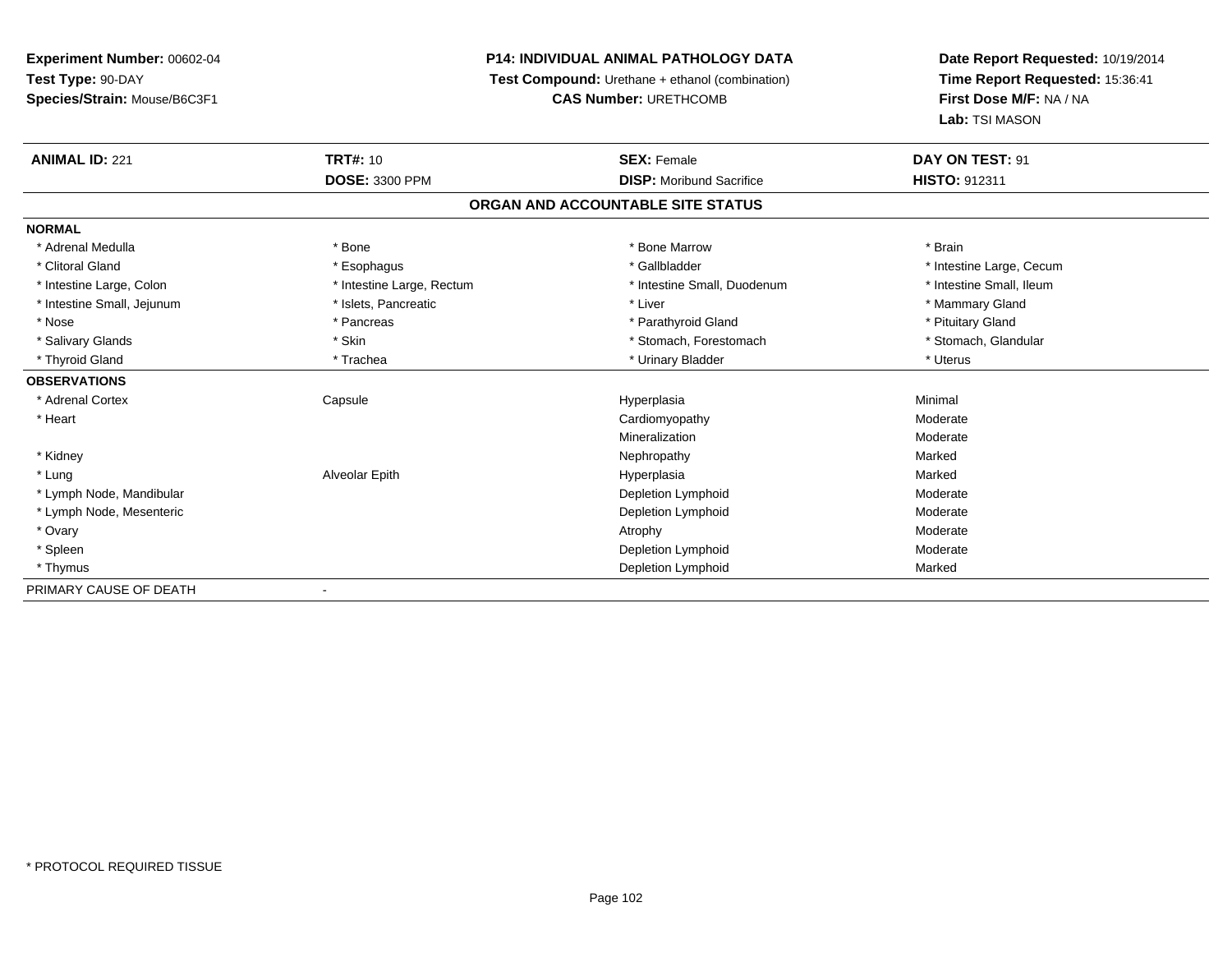| Experiment Number: 00602-04<br>Test Type: 90-DAY<br>Species/Strain: Mouse/B6C3F1 |                          | <b>P14: INDIVIDUAL ANIMAL PATHOLOGY DATA</b><br>Test Compound: Urethane + ethanol (combination)<br><b>CAS Number: URETHCOMB</b> | Date Report Requested: 10/19/2014<br>Time Report Requested: 15:36:41<br>First Dose M/F: NA / NA<br>Lab: TSI MASON |  |
|----------------------------------------------------------------------------------|--------------------------|---------------------------------------------------------------------------------------------------------------------------------|-------------------------------------------------------------------------------------------------------------------|--|
| <b>ANIMAL ID: 222</b>                                                            | <b>TRT#: 10</b>          | <b>SEX: Female</b>                                                                                                              | DAY ON TEST: 75                                                                                                   |  |
|                                                                                  | <b>DOSE: 3300 PPM</b>    | <b>DISP: Natural Death</b>                                                                                                      | HISTO: 913212                                                                                                     |  |
|                                                                                  |                          | ORGAN AND ACCOUNTABLE SITE STATUS                                                                                               |                                                                                                                   |  |
| <b>NORMAL</b>                                                                    |                          |                                                                                                                                 |                                                                                                                   |  |
| * Adrenal Cortex                                                                 | * Adrenal Medulla        | * Bone                                                                                                                          | * Bone Marrow                                                                                                     |  |
| * Brain                                                                          | * Clitoral Gland         | * Esophagus                                                                                                                     | * Islets, Pancreatic                                                                                              |  |
| * Liver                                                                          | * Lung                   | * Mammary Gland                                                                                                                 | * Nose                                                                                                            |  |
| * Pancreas                                                                       | * Pituitary Gland        | * Salivary Glands                                                                                                               | * Skin                                                                                                            |  |
| * Stomach, Forestomach                                                           | * Stomach, Glandular     | * Thyroid Gland                                                                                                                 | * Trachea                                                                                                         |  |
| * Uterus                                                                         |                          |                                                                                                                                 |                                                                                                                   |  |
| <b>MISSING</b>                                                                   |                          |                                                                                                                                 |                                                                                                                   |  |
| * Parathyroid Gland                                                              |                          |                                                                                                                                 |                                                                                                                   |  |
| <b>AUTO PRECLUDES DIAG.</b>                                                      |                          |                                                                                                                                 |                                                                                                                   |  |
| * Gallbladder                                                                    | * Intestine Large, Cecum | * Intestine Large, Colon                                                                                                        | * Intestine Large, Rectum                                                                                         |  |
| * Intestine Small, Duodenum                                                      | * Intestine Small, Ileum | * Intestine Small, Jejunum                                                                                                      | * Lymph Node, Mesenteric                                                                                          |  |
| * Ovary                                                                          | * Spleen                 | * Thymus                                                                                                                        | * Urinary Bladder                                                                                                 |  |
| <b>OBSERVATIONS</b>                                                              |                          |                                                                                                                                 |                                                                                                                   |  |
| * Heart                                                                          |                          | Cardiomyopathy                                                                                                                  | Mild                                                                                                              |  |
|                                                                                  |                          | Mineralization                                                                                                                  | Mild                                                                                                              |  |
| * Kidney                                                                         |                          | Nephropathy                                                                                                                     | Mild                                                                                                              |  |
| * Lymph Node, Mandibular                                                         |                          | Depletion Lymphoid                                                                                                              | Moderate                                                                                                          |  |
| PRIMARY CAUSE OF DEATH                                                           |                          |                                                                                                                                 |                                                                                                                   |  |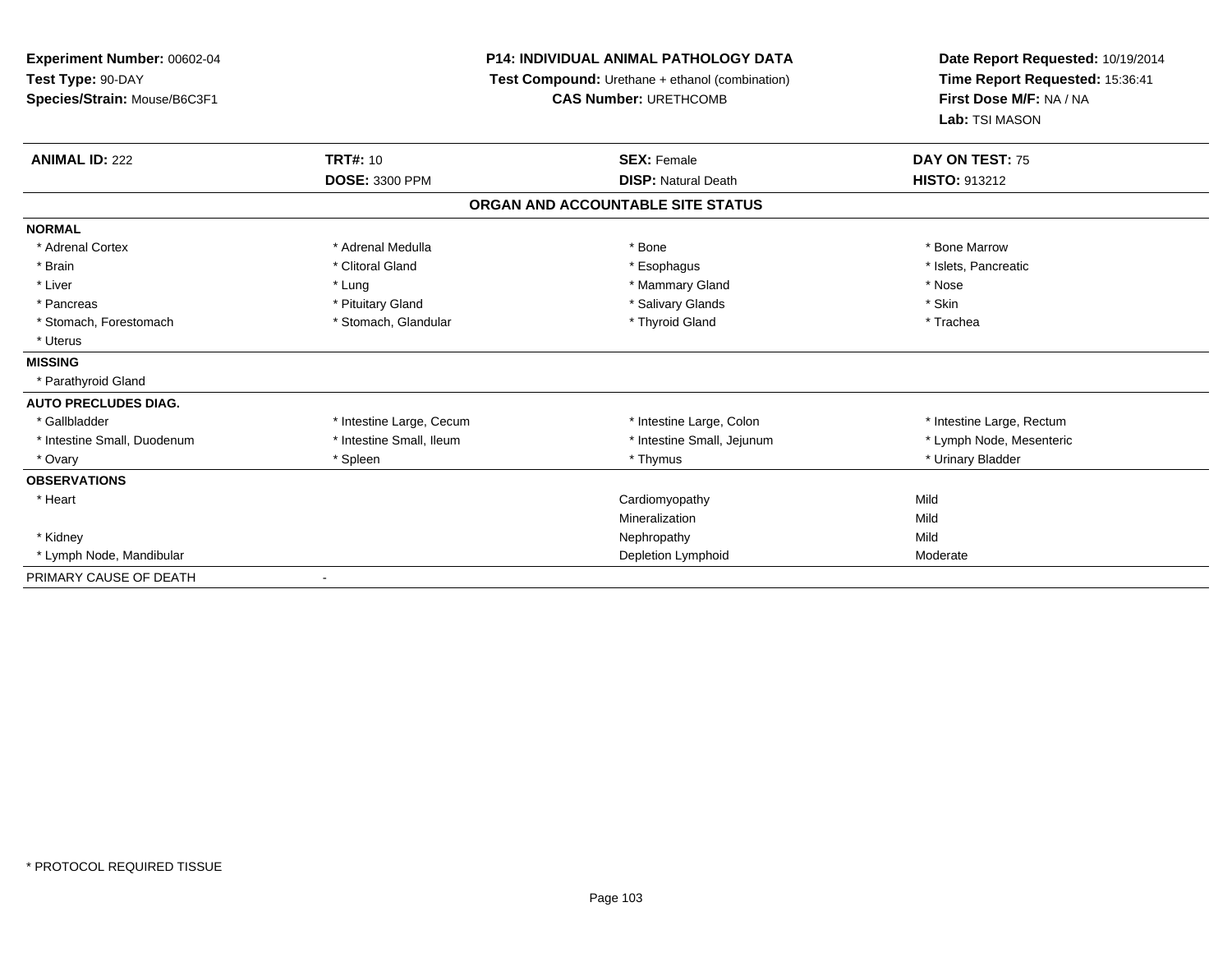## **P14: INDIVIDUAL ANIMAL PATHOLOGY DATA**

**Test Compound:** Urethane + ethanol (combination)

**CAS Number:** URETHCOMB

| <b>ANIMAL ID: 223</b>    | <b>TRT#: 10</b>            | <b>SEX: Female</b>                | <b>DAY ON TEST: 83</b>      |  |
|--------------------------|----------------------------|-----------------------------------|-----------------------------|--|
|                          | <b>DOSE: 3300 PPM</b>      | <b>DISP:</b> Moribund Sacrifice   | <b>HISTO: 912313</b>        |  |
|                          |                            | ORGAN AND ACCOUNTABLE SITE STATUS |                             |  |
| <b>NORMAL</b>            |                            |                                   |                             |  |
| * Adrenal Cortex         | * Adrenal Medulla          | * Bone                            | * Bone Marrow               |  |
| * Brain                  | * Clitoral Gland           | * Esophagus                       | * Gallbladder               |  |
| * Intestine Large, Cecum | * Intestine Large, Colon   | * Intestine Large, Rectum         | * Intestine Small, Duodenum |  |
| * Intestine Small, Ileum | * Intestine Small, Jejunum | * Islets, Pancreatic              | * Liver                     |  |
| * Mammary Gland          | * Nose                     | * Pancreas                        | * Parathyroid Gland         |  |
| * Pituitary Gland        | * Salivary Glands          | * Skin                            | * Stomach, Forestomach      |  |
| * Stomach, Glandular     | * Thyroid Gland            | * Trachea                         | * Urinary Bladder           |  |
| * Uterus                 |                            |                                   |                             |  |
| <b>OBSERVATIONS</b>      |                            |                                   |                             |  |
| * Heart                  |                            | Cardiomyopathy                    | Moderate                    |  |
| * Kidney                 |                            | Nephropathy                       | Marked                      |  |
| * Lung                   |                            | Inflammation                      | Minimal                     |  |
| * Lymph Node, Mandibular |                            | Depletion Lymphoid                | Moderate                    |  |
| * Lymph Node, Mesenteric |                            | Depletion Lymphoid                | Moderate                    |  |
| * Ovary                  |                            | Atrophy                           | Marked                      |  |
| * Spleen                 |                            | Depletion Lymphoid                | Mild                        |  |
| * Thymus                 |                            | Depletion Lymphoid                | Moderate                    |  |
| PRIMARY CAUSE OF DEATH   |                            |                                   |                             |  |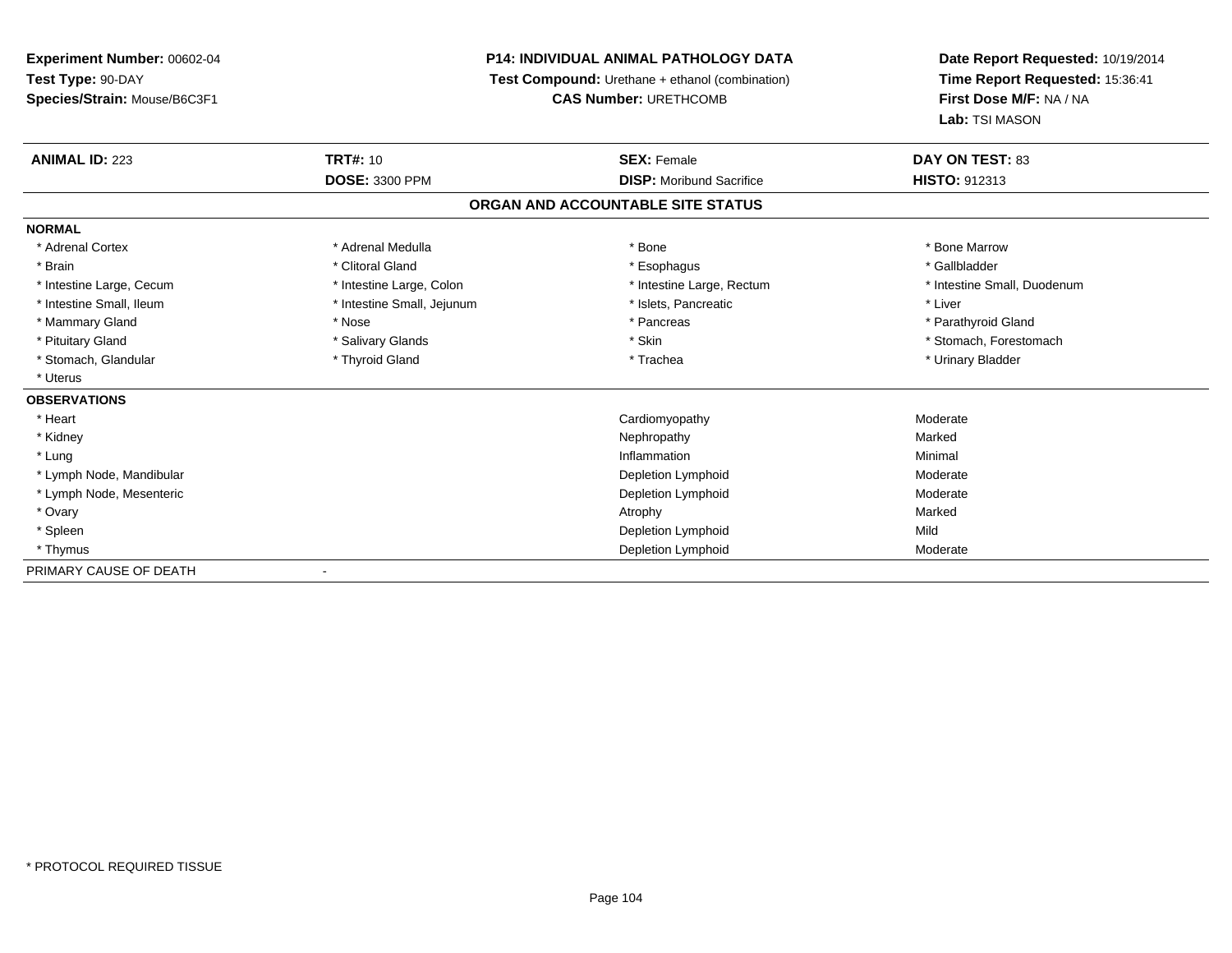| Experiment Number: 00602-04  |                                                        | <b>P14: INDIVIDUAL ANIMAL PATHOLOGY DATA</b> | Date Report Requested: 10/19/2014 |  |
|------------------------------|--------------------------------------------------------|----------------------------------------------|-----------------------------------|--|
| Test Type: 90-DAY            | <b>Test Compound:</b> Urethane + ethanol (combination) |                                              | Time Report Requested: 15:36:41   |  |
| Species/Strain: Mouse/B6C3F1 |                                                        | <b>CAS Number: URETHCOMB</b>                 | First Dose M/F: NA / NA           |  |
|                              |                                                        |                                              | Lab: TSI MASON                    |  |
| <b>ANIMAL ID: 224</b>        | <b>TRT#: 10</b>                                        | <b>SEX: Female</b>                           | DAY ON TEST: 93                   |  |
|                              | <b>DOSE: 3300 PPM</b>                                  | <b>DISP: Terminal Sacrifice</b>              | <b>HISTO: 912314</b>              |  |
|                              |                                                        | ORGAN AND ACCOUNTABLE SITE STATUS            |                                   |  |
| <b>NORMAL</b>                |                                                        |                                              |                                   |  |
| * Adrenal Medulla            | * Bone                                                 | * Bone Marrow                                | * Brain                           |  |
| * Clitoral Gland             | * Esophagus                                            | * Gallbladder                                | * Heart                           |  |
| * Intestine Large, Cecum     | * Intestine Large, Colon                               | * Intestine Large, Rectum                    | * Intestine Small, Duodenum       |  |
| * Intestine Small, Ileum     | * Intestine Small, Jejunum                             | * Liver                                      | * Lymph Node, Mandibular          |  |
| * Mammary Gland              | * Nose                                                 | * Pancreas                                   | * Parathyroid Gland               |  |
| * Pituitary Gland            | * Salivary Glands                                      | * Skin                                       | * Spleen                          |  |
| * Stomach, Forestomach       | * Stomach, Glandular                                   | * Thymus                                     | * Thyroid Gland                   |  |
| * Trachea                    | * Urinary Bladder                                      | * Uterus                                     |                                   |  |
| <b>OBSERVATIONS</b>          |                                                        |                                              |                                   |  |
| * Adrenal Cortex             | Capsule                                                | Hyperplasia                                  | Minimal                           |  |
| * Kidney                     |                                                        | Nephropathy                                  | Mild                              |  |
| * Lung                       |                                                        | Inflammation                                 | Minimal                           |  |
| * Lymph Node, Mesenteric     |                                                        | Depletion Lymphoid                           | Mild                              |  |
| * Ovary                      |                                                        | Atrophy                                      | Marked                            |  |
| PRIMARY CAUSE OF DEATH       |                                                        |                                              |                                   |  |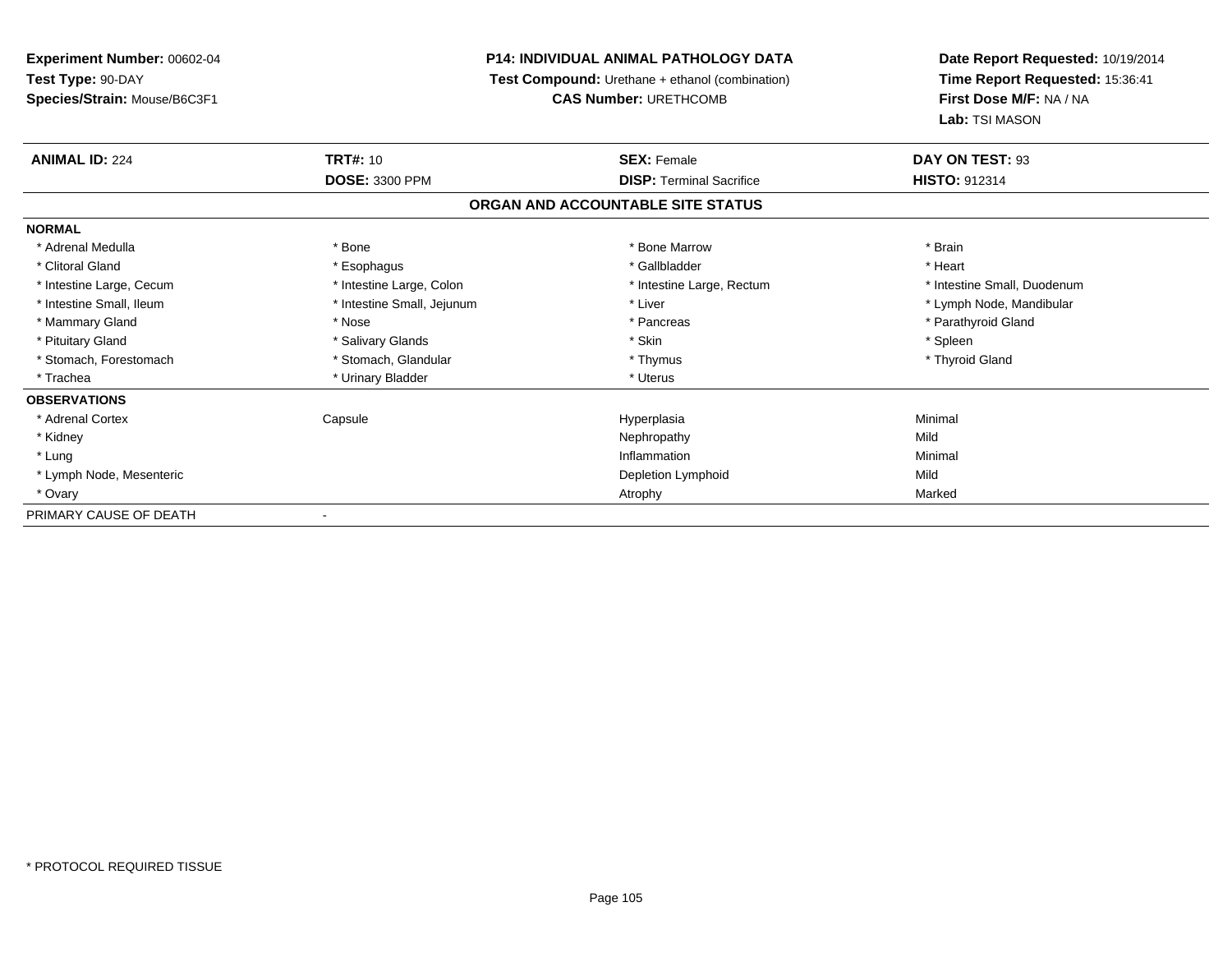| Experiment Number: 00602-04   | P14: INDIVIDUAL ANIMAL PATHOLOGY DATA |                                                 | Date Report Requested: 10/19/2014 |  |
|-------------------------------|---------------------------------------|-------------------------------------------------|-----------------------------------|--|
| Test Type: 90-DAY             |                                       | Test Compound: Urethane + ethanol (combination) | Time Report Requested: 15:36:41   |  |
| Species/Strain: Mouse/B6C3F1  | <b>CAS Number: URETHCOMB</b>          |                                                 | First Dose M/F: NA / NA           |  |
|                               |                                       |                                                 | Lab: TSI MASON                    |  |
| <b>ANIMAL ID: 225</b>         | <b>TRT#: 10</b>                       | <b>SEX: Female</b>                              | DAY ON TEST: 93                   |  |
|                               | <b>DOSE: 3300 PPM</b>                 | <b>DISP: Terminal Sacrifice</b>                 | HISTO: 912315                     |  |
|                               |                                       | ORGAN AND ACCOUNTABLE SITE STATUS               |                                   |  |
| <b>NORMAL</b>                 |                                       |                                                 |                                   |  |
| * Adrenal Medulla             | * Bone                                | * Bone Marrow                                   | * Brain                           |  |
| * Clitoral Gland              | * Esophagus                           | * Gallbladder                                   | * Intestine Large, Cecum          |  |
| * Intestine Large, Colon      | * Intestine Large, Rectum             | * Intestine Small, Duodenum                     | * Intestine Small, Ileum          |  |
| * Intestine Small, Jejunum    | * Islets, Pancreatic                  | * Mammary Gland                                 | * Nose                            |  |
| * Pancreas                    | * Parathyroid Gland                   | * Pituitary Gland                               | * Salivary Glands                 |  |
| * Skin                        | * Stomach, Forestomach                | * Stomach, Glandular                            | * Thyroid Gland                   |  |
| Tooth                         | * Trachea                             | * Urinary Bladder                               |                                   |  |
| <b>MISSING</b>                |                                       |                                                 |                                   |  |
| * Thymus                      |                                       |                                                 |                                   |  |
| <b>OBSERVATIONS</b>           |                                       |                                                 |                                   |  |
| * Adrenal Cortex              | Capsule                               | Hyperplasia                                     | Minimal                           |  |
| * Heart                       |                                       | Cardiomyopathy                                  | Moderate                          |  |
| * Kidney                      |                                       | Nephropathy                                     | Marked                            |  |
| * Liver                       |                                       | <b>Cytoplasmic Alteration</b>                   | Mild                              |  |
| * Lung                        |                                       | Inflammation                                    | Mild                              |  |
| * Lymph Node, Mandibular      |                                       | Depletion Lymphoid                              | Moderate                          |  |
| * Lymph Node, Mesenteric      |                                       | Depletion Lymphoid                              | Marked                            |  |
| * Ovary                       |                                       | Atrophy                                         | Marked                            |  |
| * Spleen                      |                                       | Depletion Lymphoid                              | Moderate                          |  |
| * Uterus                      |                                       | Thrombosis                                      |                                   |  |
| [Thrombosis TGLS = $2-4.01$ ] |                                       |                                                 |                                   |  |
| PRIMARY CAUSE OF DEATH        | $\blacksquare$                        |                                                 |                                   |  |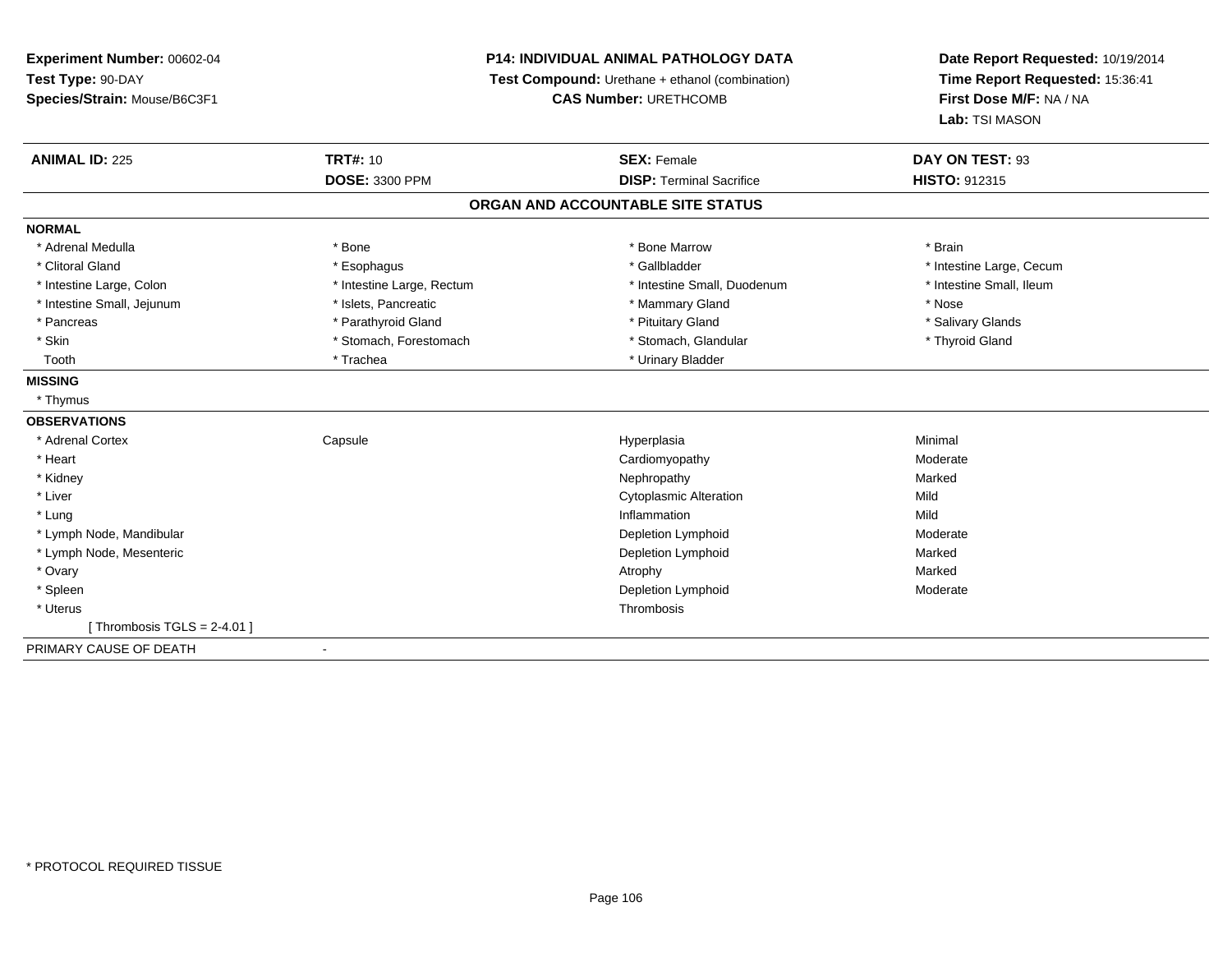**Experiment Number:** 00602-04**Test Type:** 90-DAY **Species/Strain:** Mouse/B6C3F1**P14: INDIVIDUAL ANIMAL PATHOLOGY DATA Test Compound:** Urethane + ethanol (combination)**CAS Number:** URETHCOMB**Date Report Requested:** 10/19/2014**Time Report Requested:** 15:36:41**First Dose M/F:** NA / NA**Lab:** TSI MASON**ANIMAL ID:** 226**C TRT#:** 10 **SEX:** Female **DAY ON TEST:** 87 **DOSE:** 3300 PPM**DISP:** Natural Death **HISTO:** 912316 **ORGAN AND ACCOUNTABLE SITE STATUSNORMAL**\* Adrenal Medulla \* \* Annual Medulla \* Brain \* Bone \* \* Bone Marrow \* Bone Marrow \* \* Brain \* Brain \* Brain \* Brain \* Brain \* Brain \* Brain \* Brain \* Brain \* Brain \* Brain \* Brain \* Brain \* Brain \* Brain \* Brain \* Brain \* \* Mammary Gland \* Esophagus \* Intestine Large, Colon \* Intestine Large, Colon \* Liver \* Pancreas \* Parathyroid Gland \* Parathyroid Gland \* Pituitary Gland \* Skin \* Trachea \* Stomach, Forestomach \* The metal \* Stomach, Glandular \* The \* Thyroid Gland \* Thyroid Gland \* Thyroid Gland \* Urinary Bladder \* Uterus **MISSING**\* Clitoral Gland \* Lymph Node, Mandibular \* Lymph Node, Mesenteric \* Salivary Glands **AUTO PRECLUDES DIAG.**\* Gallbladder \* Thestine Large, Cecum \* Intestine Large, Thestine Large, Rectum \* Intestine Small, Duodenum \* Intestine Small, Ileum \* 117 \* Intestine Small, Jejunum **OBSERVATIONS** \* Adrenal Cortex**Capsule**  Hyperplasia Minimal \* Heart Cardiomyopathy ModerateModerate \* Kidneyy the controller that the controller temperature of  $\lambda$  . Nephropathy the controller temperature  $\lambda$  Moderate \* Lung Alveolar Epith Hyperplasia Minimal Inflammationn and a basic control of the Minimal \* Nose Glands Inflammation Acute, Minimal \* Ovaryy the control of the control of the control of the control of the control of the control of the control of the control of the control of the control of the control of the control of the control of the control of the contro Moderate \* Spleenn and the controller of the controller of the controller of the Depletion Lymphoid controller and moderate Moderate \* Thymus Depletion Lymphoid Moderate PRIMARY CAUSE OF DEATH-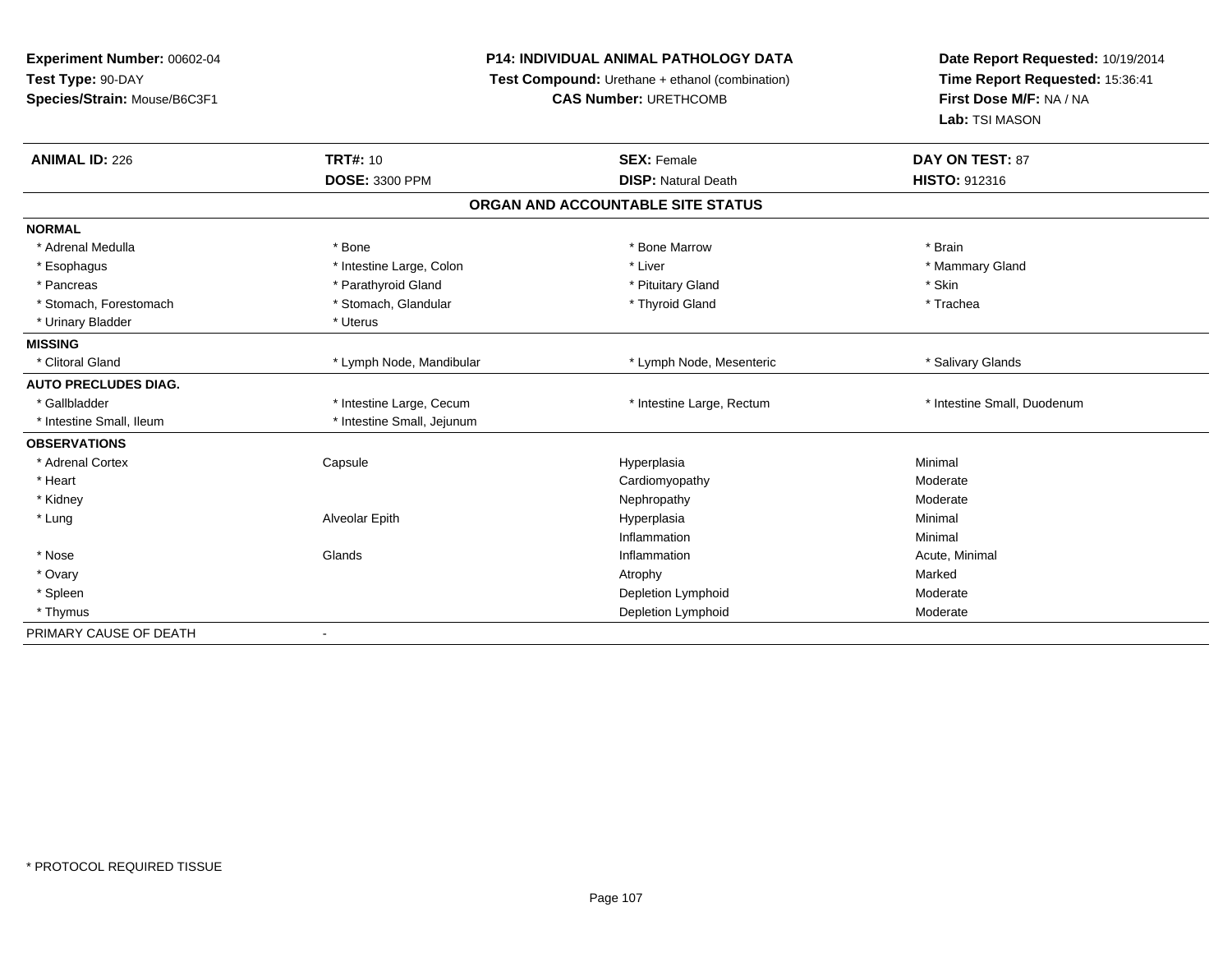## **P14: INDIVIDUAL ANIMAL PATHOLOGY DATA**

**Test Compound:** Urethane + ethanol (combination)

**CAS Number:** URETHCOMB

| <b>ANIMAL ID: 227</b>      | <b>TRT#: 10</b>           | <b>SEX: Female</b>                | DAY ON TEST: 93          |
|----------------------------|---------------------------|-----------------------------------|--------------------------|
|                            | <b>DOSE: 3300 PPM</b>     | <b>DISP: Terminal Sacrifice</b>   | HISTO: 912317            |
|                            |                           | ORGAN AND ACCOUNTABLE SITE STATUS |                          |
| <b>NORMAL</b>              |                           |                                   |                          |
| * Adrenal Medulla          | * Bone                    | * Bone Marrow                     | * Brain                  |
| * Clitoral Gland           | * Esophagus               | * Gallbladder                     | * Intestine Large, Cecum |
| * Intestine Large, Colon   | * Intestine Large, Rectum | * Intestine Small, Duodenum       | * Intestine Small, Ileum |
| * Intestine Small, Jejunum | * Islets, Pancreatic      | * Lymph Node, Mandibular          | * Mammary Gland          |
| * Nose                     | * Pancreas                | * Parathyroid Gland               | * Pituitary Gland        |
| * Salivary Glands          | * Skin                    | * Stomach, Forestomach            | * Stomach, Glandular     |
| * Thymus                   | * Thyroid Gland           | * Trachea                         | * Urinary Bladder        |
| * Uterus                   |                           |                                   |                          |
| <b>OBSERVATIONS</b>        |                           |                                   |                          |
| * Adrenal Cortex           | Capsule                   | Hyperplasia                       | Minimal                  |
| * Heart                    |                           | Cardiomyopathy                    | Mild                     |
| * Kidney                   |                           | Nephropathy                       | Marked                   |
| * Liver                    |                           | <b>Cytoplasmic Alteration</b>     | Mild                     |
| * Lung                     |                           | Inflammation                      | Mild                     |
| * Lymph Node, Mesenteric   |                           | Depletion Lymphoid                | Mild                     |
| * Ovary                    |                           | Atrophy                           | Moderate                 |
| * Spleen                   |                           | Depletion Lymphoid                | Minimal                  |
| PRIMARY CAUSE OF DEATH     |                           |                                   |                          |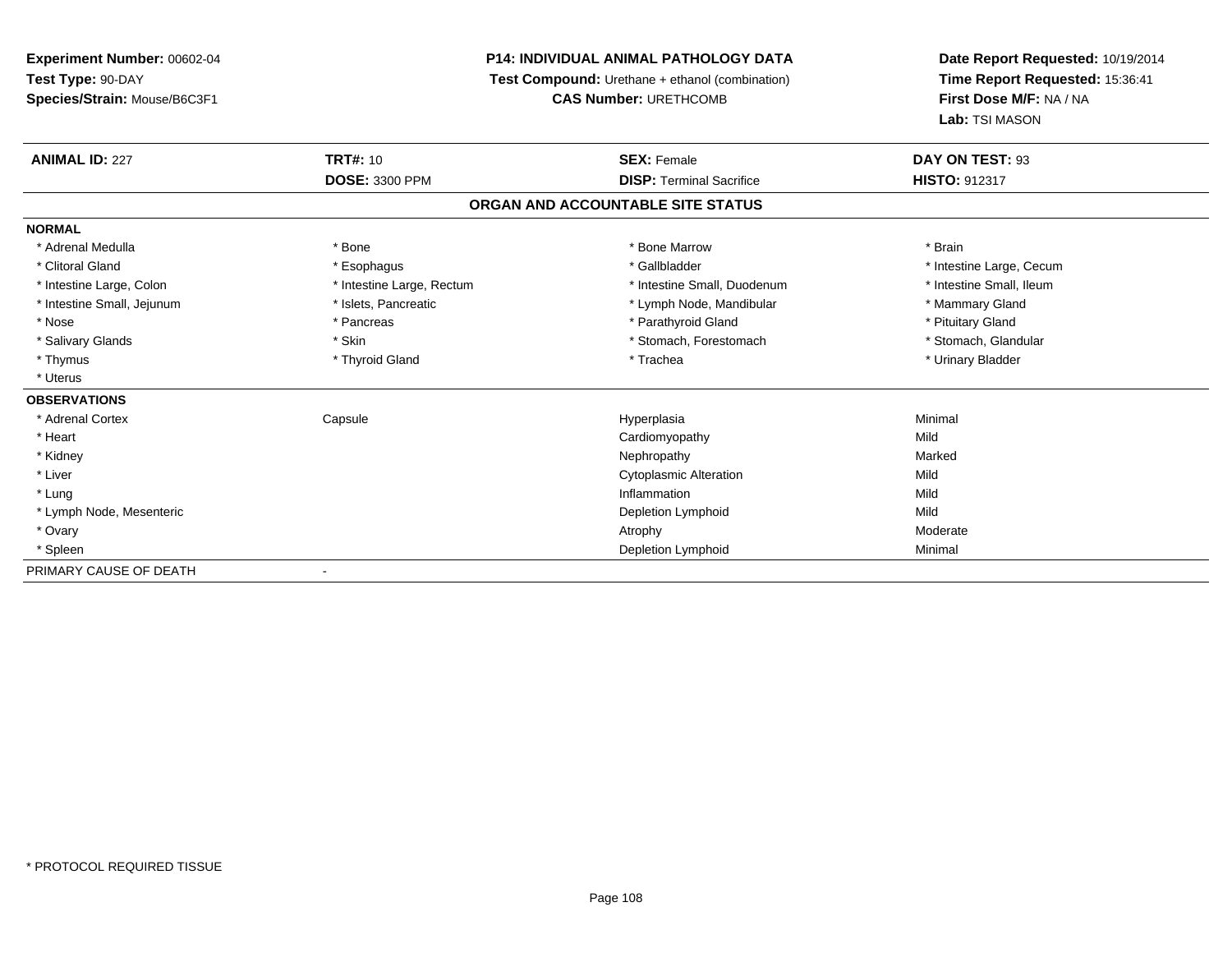**Experiment Number:** 00602-04**Test Type:** 90-DAY **Species/Strain:** Mouse/B6C3F1**P14: INDIVIDUAL ANIMAL PATHOLOGY DATA Test Compound:** Urethane + ethanol (combination)**CAS Number:** URETHCOMB**Date Report Requested:** 10/19/2014**Time Report Requested:** 15:36:41**First Dose M/F:** NA / NA**Lab:** TSI MASON**ANIMAL ID:** 228**TRT#:** 10 **SEX:** Female **DAY ON TEST:** 93 **DOSE:** 3300 PPM**DISP:** Terminal Sacrifice **HISTO:** 912318 **ORGAN AND ACCOUNTABLE SITE STATUSNORMAL**\* Adrenal Medulla \* \* Annual Medulla \* Brain \* Bone \* \* Bone Marrow \* Bone Marrow \* \* Brain \* Brain \* Brain \* Brain \* Brain \* Brain \* Brain \* Brain \* Brain \* Brain \* Brain \* Brain \* Brain \* Brain \* Brain \* Brain \* Brain \* \* Heart \* Clitoral Gland \* \* \* heart \* \* Esophagus \* \* \* \* \* \* \* \* \* \* \* Gallbladder \* \* \* \* \* \* \* \* \* \* \* \* Heart \* Intestine Large, Cecum \* Intestine Large, Colon \* Intestine Large, Rectum \* Intestine Small, Duodenum \* Intestine Small, Ileum \* \* Thestine Small, Jejunum \* \* Sets, Pancreatic \* \* Thestine Small, Nejunum \* Lymph Node, Mandibular \* Mammary Gland \* \* Amery \* Nose \* \* Pancreas \* Pancreas \* Pancreas \* Pancreas \* Pituitary Gland \* Pituitary Gland \* Pancreas \* \* Pancreas \* \* Pancreas \* \* Pituitary Gland \* Pituitary Gland \* \* Pancreas \* \* Pancreas \* \* \* \* Salivary Glands \* The stomach \* Skin \* Spleen \* Spleen \* Stomach, Forestomach \* Stomach, Forestomach \* Stomach, Forestomach \* Stomach, Glandular \* Thymus \* Thymus \* Thymus \* Thyroid Gland \* Thyroid Gland \* Trachea \* Urinary Bladder \* Uterus **OBSERVATIONS** \* Adrenal Cortex Capsulee and the Hyperplasia Minimal Minimal Service and the Hyperplasia Minimal Minimal Service and Minimal Service and Minimal Service and Minimal Service and Minimal Service and Minimal Service and Minimal Service and Minimal \* Kidneyy which is a state of the control of the Moderate of the Moderate of the Moderate of the Moderate of the Moderate of the Moderate of the Moderate of the Moderate of the Moderate of the Moderate of the Moderate of the Moder \* Liver Cytoplasmic AlterationMinimal<br>Minimal \* Lungg and the state of the state of the state of the state of the state of the state of the state of the state of the state of the state of the state of the state of the state of the state of the state of the state of the stat \* Lymph Node, Mesenteric Depletion Lymphoidd Mild \* Ovaryy and the control of the control of the control of the control of the control of the control of the control of the control of the control of the control of the control of the control of the control of the control of the co \* Parathyroid Glandd<sub>d</sub> Cyst PRIMARY CAUSE OF DEATH-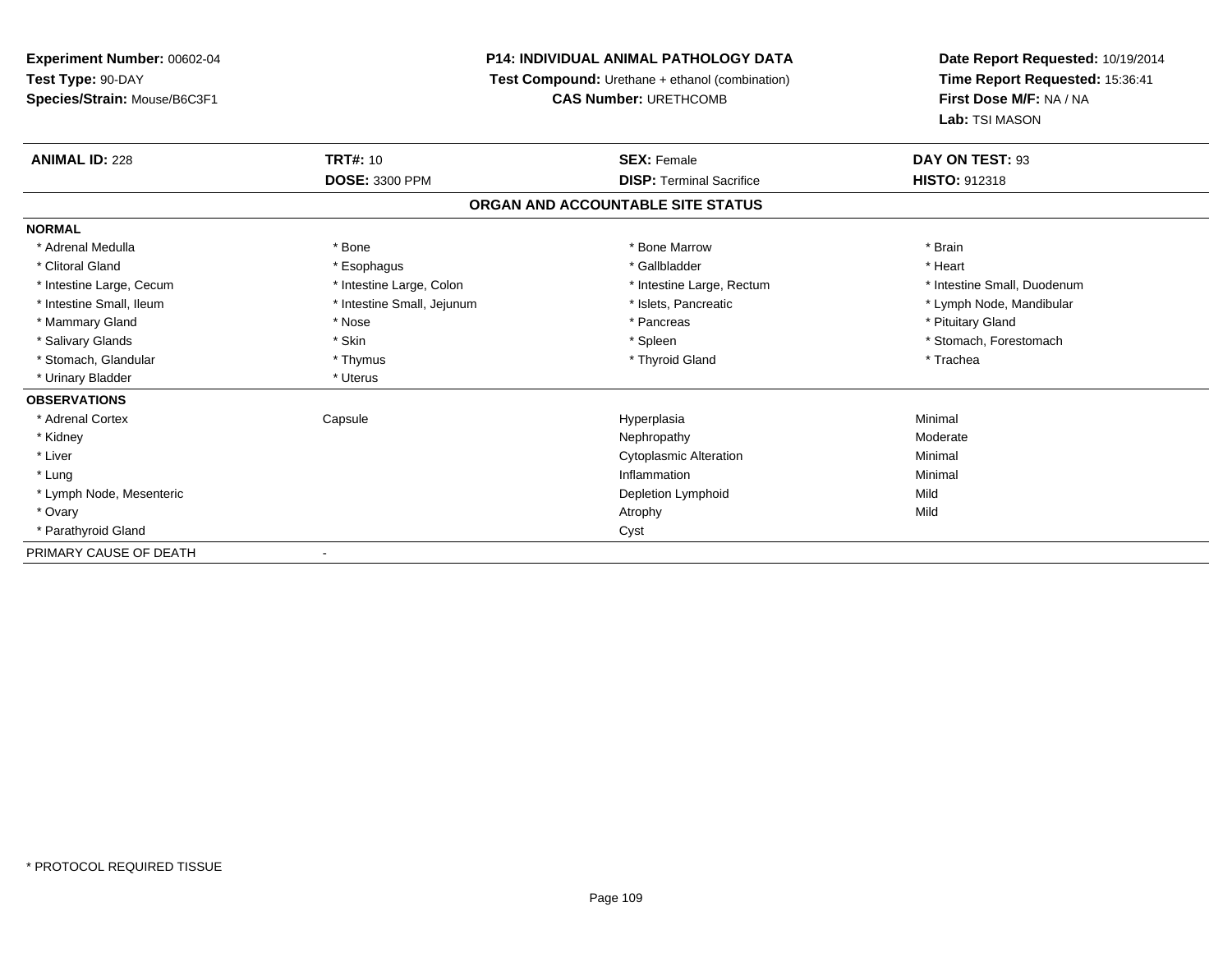| Experiment Number: 00602-04  | <b>P14: INDIVIDUAL ANIMAL PATHOLOGY DATA</b> |                                                                                        | Date Report Requested: 10/19/2014         |  |
|------------------------------|----------------------------------------------|----------------------------------------------------------------------------------------|-------------------------------------------|--|
| Test Type: 90-DAY            |                                              | <b>Test Compound:</b> Urethane + ethanol (combination)<br><b>CAS Number: URETHCOMB</b> |                                           |  |
| Species/Strain: Mouse/B6C3F1 |                                              |                                                                                        |                                           |  |
|                              |                                              |                                                                                        | First Dose M/F: NA / NA<br>Lab: TSI MASON |  |
| <b>ANIMAL ID: 229</b>        | <b>TRT#: 10</b>                              | <b>SEX: Female</b>                                                                     | DAY ON TEST: 93                           |  |
|                              | <b>DOSE: 3300 PPM</b>                        | <b>DISP: Terminal Sacrifice</b>                                                        | HISTO: 912319                             |  |
|                              |                                              | ORGAN AND ACCOUNTABLE SITE STATUS                                                      |                                           |  |
| <b>NORMAL</b>                |                                              |                                                                                        |                                           |  |
| * Adrenal Medulla            | * Bone                                       | * Bone Marrow                                                                          | * Brain                                   |  |
| * Clitoral Gland             | * Esophagus                                  | * Gallbladder                                                                          | * Heart                                   |  |
| * Intestine Large, Cecum     | * Intestine Large, Colon                     | * Intestine Large, Rectum                                                              | * Intestine Small, Duodenum               |  |
| * Intestine Small, Ileum     | * Intestine Small, Jejunum                   | * Islets, Pancreatic                                                                   | * Liver                                   |  |
| * Lymph Node, Mandibular     | * Lymph Node, Mesenteric                     | * Mammary Gland                                                                        | * Nose                                    |  |
| * Pancreas                   | * Parathyroid Gland                          | * Pituitary Gland                                                                      | * Salivary Glands                         |  |
| * Skin                       | * Spleen                                     | * Stomach, Forestomach                                                                 | * Stomach, Glandular                      |  |
| * Thymus                     | * Thyroid Gland                              | * Trachea                                                                              | * Urinary Bladder                         |  |
| * Uterus                     |                                              |                                                                                        |                                           |  |
| <b>OBSERVATIONS</b>          |                                              |                                                                                        |                                           |  |
| * Adrenal Cortex             | Capsule                                      | Hyperplasia                                                                            | Minimal                                   |  |
| * Kidney                     |                                              | Nephropathy                                                                            | Mild                                      |  |
| * Lung                       |                                              | Inflammation                                                                           | Minimal                                   |  |
| * Ovary                      |                                              | Atrophy                                                                                | Moderate                                  |  |
| PRIMARY CAUSE OF DEATH       |                                              |                                                                                        |                                           |  |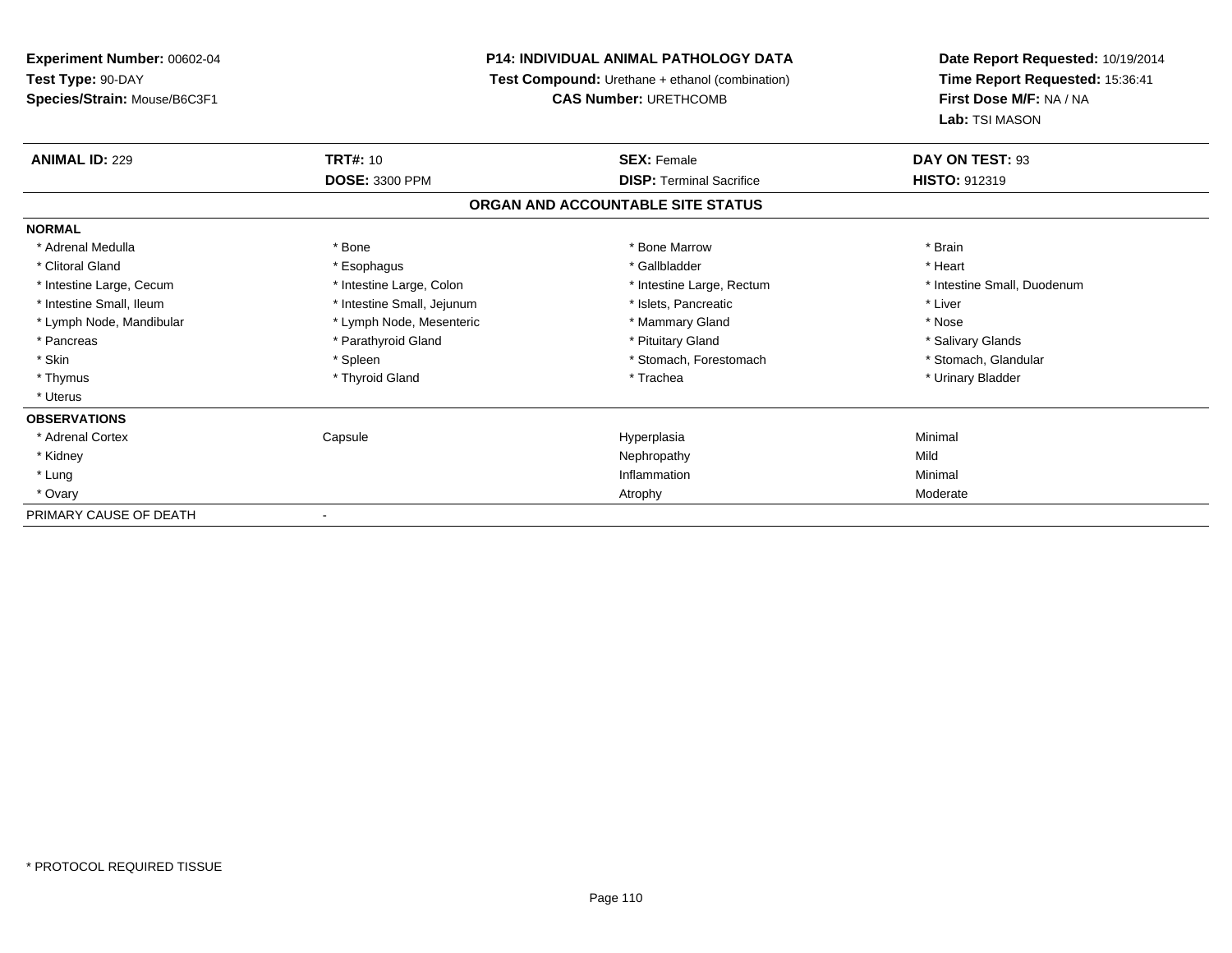**Experiment Number:** 00602-04**Test Type:** 90-DAY **Species/Strain:** Mouse/B6C3F1**P14: INDIVIDUAL ANIMAL PATHOLOGY DATA Test Compound:** Urethane + ethanol (combination)**CAS Number:** URETHCOMB**Date Report Requested:** 10/19/2014**Time Report Requested:** 15:36:41**First Dose M/F:** NA / NA**Lab:** TSI MASON**ANIMAL ID:** 230**TRT#:** 10 **SEX:** Female **DAY ON TEST:** 93 **DOSE:** 3300 PPM**DISP:** Terminal Sacrifice **HISTO:** 912320 **ORGAN AND ACCOUNTABLE SITE STATUSNORMAL**\* Adrenal Medulla \* \* Annual Medulla \* Brain \* Bone \* \* Bone Marrow \* Bone Marrow \* \* Brain \* Brain \* Brain \* Brain \* Brain \* Brain \* Brain \* Brain \* Brain \* Brain \* Brain \* Brain \* Brain \* Brain \* Brain \* Brain \* Brain \* \* Heart \* Clitoral Gland \* \* \* heart \* \* Esophagus \* \* \* \* \* \* \* \* \* \* \* Gallbladder \* \* \* \* \* \* \* \* \* \* \* \* Heart \* Intestine Large, Cecum \* Intestine Large, Colon \* Intestine Large, Thestine Large, Rectum \* Intestine Small, Duodenum \* Intestine Small, Ileum \* \* Thestine Small, Jejunum \* Liver \* Liver \* Liver \* Thestine Small, Nejunum \* Lymph Node, Mandibular \* Mammary Gland \* The strain of the strain of the strain of the strain of the strain of the strain of the strain of the strain of the strain of the strain of the strain of the strain of the strain of the strain of the stra \* Pituitary Gland \* \* Salivary Glands \* Salivary Glands \* Skin \* \* Skin \* \* Stomach, Forestomach \* Stomach, Glandular \* Thymus \* Thymus \* Thymus \* Thyroid Gland \* Thyroid Gland \* Trachea \* Urinary Bladder \* Uterus **OBSERVATIONS** \* Adrenal Cortex Capsulee and the Hyperplasia Minimal Minimal Service and the Hyperplasia Minimal Minimal Service and Minimal Service and Minimal Service and Minimal Service and Minimal Service and Minimal Service and Minimal Service and Minimal \* Kidneyy which is a state of the control of the Moderate of the Moderate of the Moderate of the Moderate of the Moderate of the Moderate of the Moderate of the Moderate of the Moderate of the Moderate of the Moderate of the Moder \* Lungg and the state of the state of the state of the state of the state of the state of the state of the state of the state of the state of the state of the state of the state of the state of the state of the state of the stat \* Lymph Node, Mesenteric Depletion Lymphoidd Mild \* Ovaryy the control of the control of the control of the control of the control of the control of the control of the control of the control of the control of the control of the control of the control of the control of the contro \* Spleenn and Depletion Lymphoid Mild and September 2012 and Depletion Lymphoid Mild and September 2013 and Mild and S PRIMARY CAUSE OF DEATH-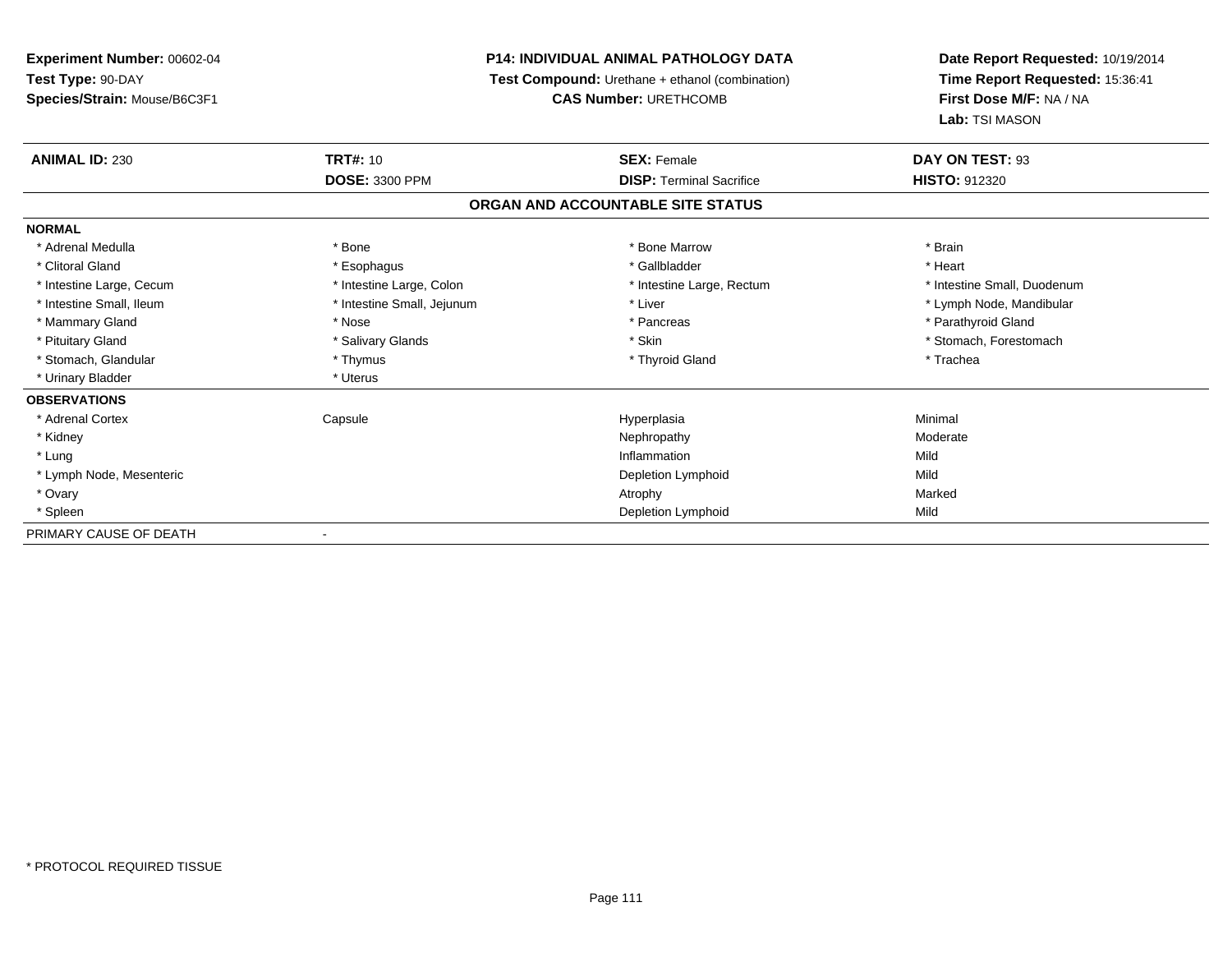| Experiment Number: 00602-04  |                           | <b>P14: INDIVIDUAL ANIMAL PATHOLOGY DATA</b>    | Date Report Requested: 10/19/2014                          |  |
|------------------------------|---------------------------|-------------------------------------------------|------------------------------------------------------------|--|
| Test Type: 90-DAY            |                           | Test Compound: Urethane + ethanol (combination) | Time Report Requested: 15:36:41<br>First Dose M/F: NA / NA |  |
| Species/Strain: Mouse/B6C3F1 |                           | <b>CAS Number: URETHCOMB</b>                    |                                                            |  |
|                              |                           |                                                 | Lab: TSI MASON                                             |  |
| <b>ANIMAL ID: 231</b>        | <b>TRT#: 12</b>           | <b>SEX: Female</b>                              | DAY ON TEST: 16                                            |  |
|                              | DOSE: 10000 PPM           | <b>DISP:</b> Moribund Sacrifice                 | HISTO: 912301                                              |  |
|                              |                           | ORGAN AND ACCOUNTABLE SITE STATUS               |                                                            |  |
| <b>NORMAL</b>                |                           |                                                 |                                                            |  |
| * Adrenal Medulla            | * Bone                    | * Brain                                         | * Clitoral Gland                                           |  |
| * Esophagus                  | * Gallbladder             | * Heart                                         | * Intestine Large, Cecum                                   |  |
| * Intestine Large, Colon     | * Intestine Large, Rectum | * Intestine Small, Duodenum                     | * Intestine Small, Ileum                                   |  |
| * Intestine Small, Jejunum   | * Islets, Pancreatic      | * Lung                                          | * Lymph Node, Mandibular                                   |  |
| * Lymph Node, Mesenteric     | * Mammary Gland           | * Nose                                          | * Parathyroid Gland                                        |  |
| * Pituitary Gland            | * Salivary Glands         | * Skin                                          | * Spleen                                                   |  |
| * Stomach, Forestomach       | * Thyroid Gland           | * Trachea                                       | * Urinary Bladder                                          |  |
| * Uterus                     |                           |                                                 |                                                            |  |
| <b>MISSING</b>               |                           |                                                 |                                                            |  |
| * Ovary                      |                           |                                                 |                                                            |  |
| <b>OBSERVATIONS</b>          |                           |                                                 |                                                            |  |
| * Adrenal Cortex             | Capsule                   | Hyperplasia                                     | Minimal                                                    |  |
| * Bone Marrow                |                           | <b>Depletion Cellular</b>                       | Mild                                                       |  |
| * Kidney                     |                           | Nephropathy                                     | Minimal                                                    |  |
| * Liver                      |                           | <b>Cytoplasmic Alteration</b>                   | Mild                                                       |  |
| * Pancreas                   |                           | Inflammation                                    | Chronic, Minimal                                           |  |
| * Stomach, Glandular         |                           | Mineralization                                  | Minimal                                                    |  |
| * Thymus                     |                           | Depletion Lymphoid                              | Mild                                                       |  |
| PRIMARY CAUSE OF DEATH       |                           |                                                 |                                                            |  |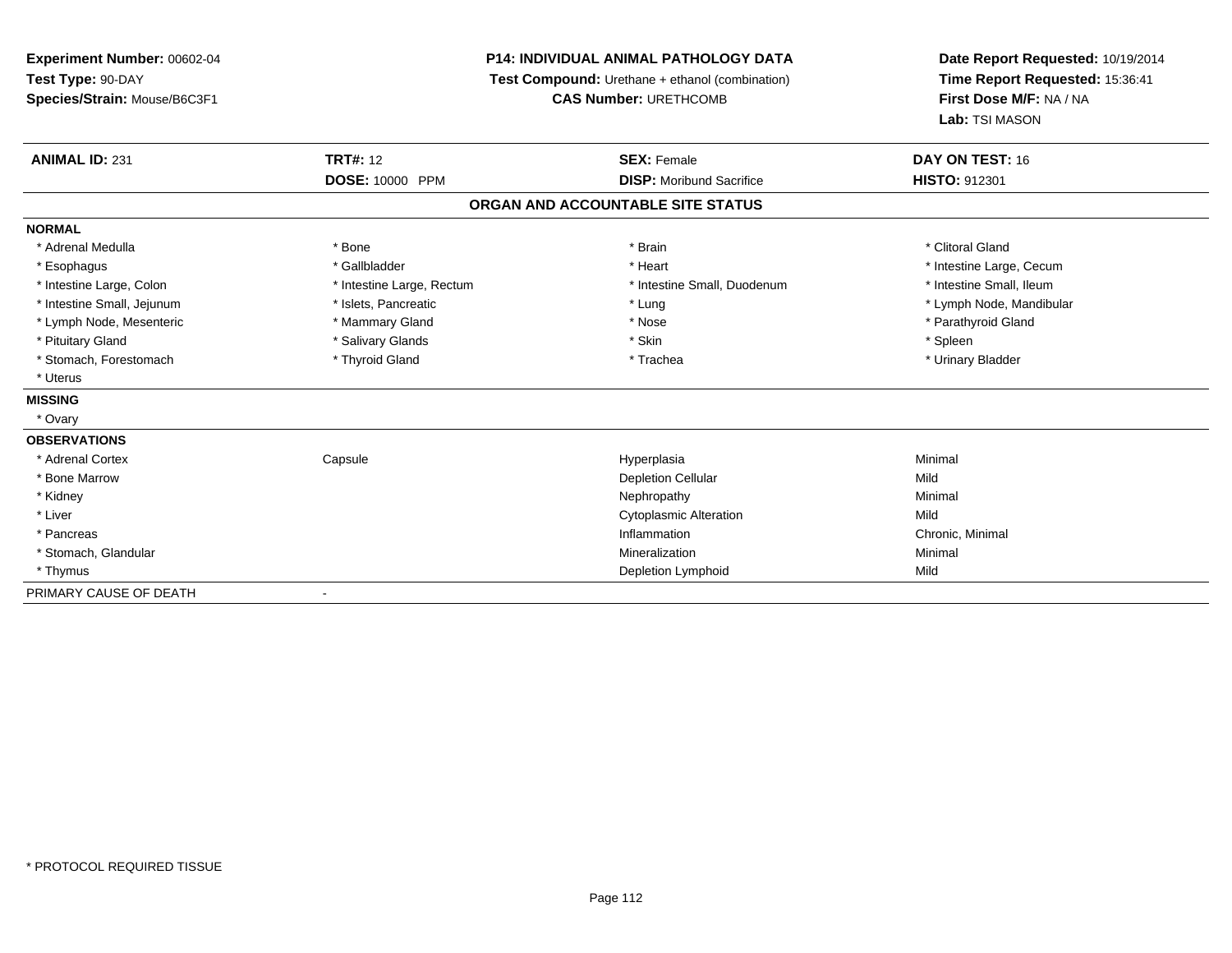**Experiment Number:** 00602-04**Test Type:** 90-DAY**Species/Strain:** Mouse/B6C3F1

## **P14: INDIVIDUAL ANIMAL PATHOLOGY DATA**

**Test Compound:** Urethane + ethanol (combination)

**CAS Number:** URETHCOMB

**Date Report Requested:** 10/19/2014**Time Report Requested:** 15:36:41**First Dose M/F:** NA / NA**Lab:** TSI MASON

| <b>ANIMAL ID: 232</b>      | <b>TRT#: 12</b>           | <b>SEX: Female</b>                | DAY ON TEST: 16          |  |
|----------------------------|---------------------------|-----------------------------------|--------------------------|--|
|                            | DOSE: 10000 PPM           | <b>DISP:</b> Moribund Sacrifice   | <b>HISTO: 912302</b>     |  |
|                            |                           | ORGAN AND ACCOUNTABLE SITE STATUS |                          |  |
| <b>NORMAL</b>              |                           |                                   |                          |  |
| * Adrenal Medulla          | * Bone                    | * Brain                           | * Clitoral Gland         |  |
| * Esophagus                | * Gallbladder             | * Heart                           | * Intestine Large, Cecum |  |
| * Intestine Large, Colon   | * Intestine Large, Rectum | * Intestine Small, Duodenum       | * Intestine Small, Ileum |  |
| * Intestine Small, Jejunum | * Islets, Pancreatic      | * Lung                            | * Mammary Gland          |  |
| * Nose                     | * Ovary                   | * Pancreas                        | * Parathyroid Gland      |  |
| * Pituitary Gland          | * Salivary Glands         | * Skin                            | * Spleen                 |  |
| * Stomach, Forestomach     | * Stomach, Glandular      | * Thyroid Gland                   | * Trachea                |  |
| * Urinary Bladder          | * Uterus                  |                                   |                          |  |
| <b>OBSERVATIONS</b>        |                           |                                   |                          |  |
| * Adrenal Cortex           | Capsule                   | Hyperplasia                       | Minimal                  |  |
| * Bone Marrow              |                           | <b>Depletion Cellular</b>         | Mild                     |  |
| * Kidney                   |                           | Nephropathy                       | Minimal                  |  |
| * Liver                    |                           | Cytoplasmic Alteration            | Mild                     |  |
| * Lymph Node, Mandibular   |                           | Depletion Lymphoid                | Mild                     |  |
| * Lymph Node, Mesenteric   |                           | Depletion Lymphoid                | Mild                     |  |
| * Thymus                   |                           | Depletion Lymphoid                | Mild                     |  |
|                            |                           | <b>Ectopic Parathyroid Gland</b>  |                          |  |
| PRIMARY CAUSE OF DEATH     |                           |                                   |                          |  |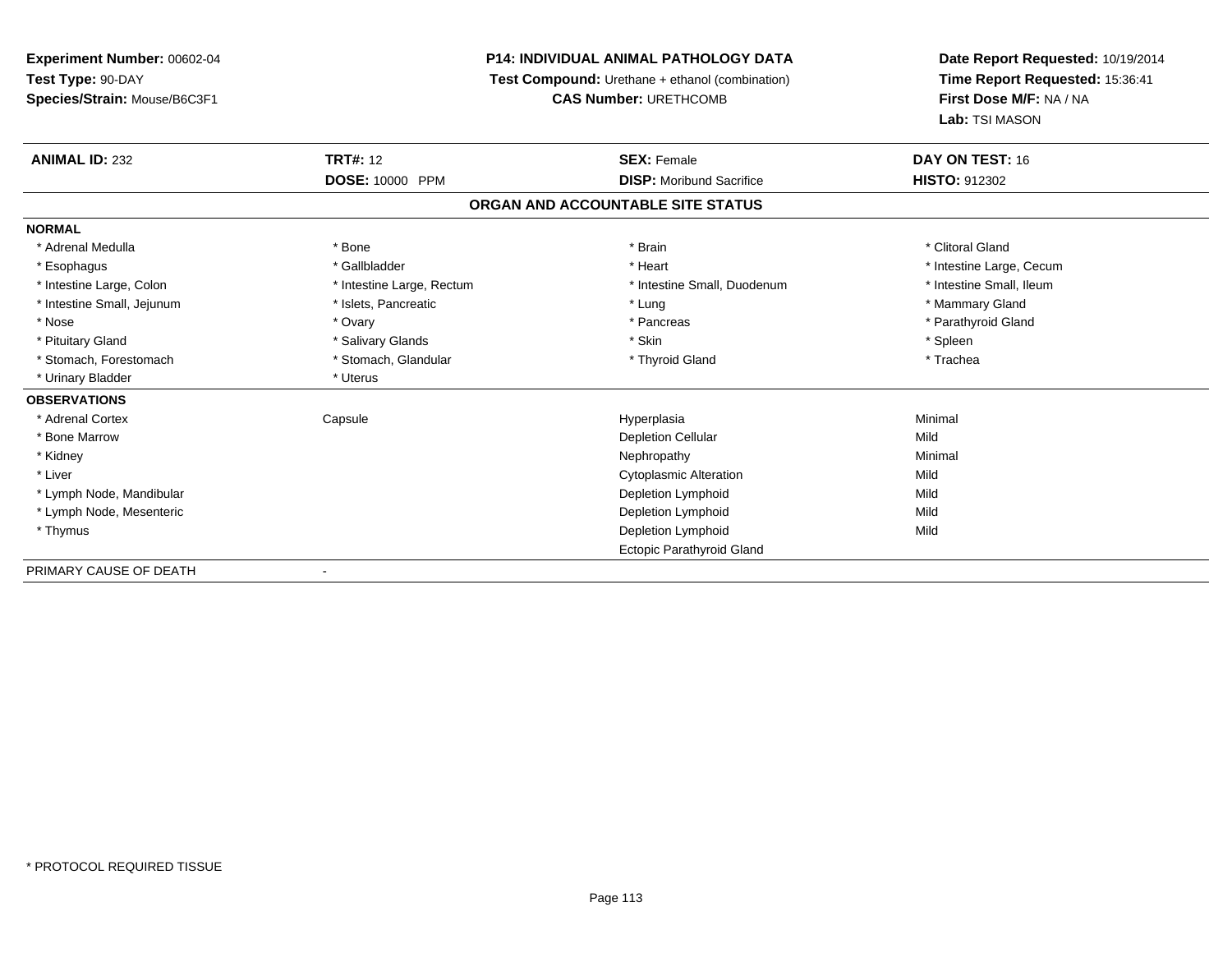**Experiment Number:** 00602-04**Test Type:** 90-DAY **Species/Strain:** Mouse/B6C3F1**P14: INDIVIDUAL ANIMAL PATHOLOGY DATA Test Compound:** Urethane + ethanol (combination)**CAS Number:** URETHCOMB**Date Report Requested:** 10/19/2014**Time Report Requested:** 15:36:41**First Dose M/F:** NA / NA**Lab:** TSI MASON**ANIMAL ID:** 233**TRT#:** 12 **SEX:** Female **DAY ON TEST:** 16 **DOSE:** 10000 PPM **DISP:** Moribund Sacrifice **HISTO:** <sup>912303</sup> **ORGAN AND ACCOUNTABLE SITE STATUSNORMAL**\* Adrenal Cortex \* Adrenal Medulla \* Adrenal Medulla \* Bone \* Brain \* Brain \* Brain \* Brain \* Brain \* Brain \* Brain \* Brain \* Brain \* Brain \* Brain \* Brain \* Brain \* Brain \* Brain \* Brain \* Brain \* Brain \* Brain \* Brain \* Brain \* Brain \* B \* Heart \* Clitoral Gland \* \* \* heart \* \* Esophagus \* \* \* \* \* \* \* \* \* \* \* Gallbladder \* \* \* \* \* \* \* \* \* \* \* \* Heart \* Intestine Large, Cecum \* Intestine Large, Colon \* Intestine Large, Rectum \* Intestine Small, Duodenum \* Intestine Small, Ileum \* **Alleman \* Intestine Small, Jejunum** \* The \* Islets, Pancreatic \* \* Kidney \* Kidney \* Mammary Gland \* Lung \* Lymph Node, Mandibular \* Mammary Americ \* Lymph Node, Mesenteric \* Mammary Glandes \* Mammary Glandes \* Mammary Glandes \* Mammary Glandes \* Mammary Glandes \* Lymph Node, Mesenteric \* Mammary Glandes \* Lymph Node, M \* Parathyroid Gland \* Nose \* Ovary \* Pancreas \* Parathyroid Gland \* Pituitary Gland \* \* Salivary Glands \* Salivary Glands \* Skin \* \* Skin \* \* Stomach, Forestomach \* Stomach, Glandular \* Thyroid Gland \* Thyroid Gland \* Trachea \* Trachea \* Trachea \* Urinary Bladder \* Uterus**OBSERVATIONS** \* Bone Marroww Depletion Cellular and Depletion Cellular and Depletion Cellular and Mild \* Liver Cytoplasmic Alterationn Mild \* Spleenn and the control of the control of the control of the control of the control of the control of the control of the control of the control of the control of the control of the control of the control of the control of the co \* Thymus Depletion Lymphoidd Mild PRIMARY CAUSE OF DEATH-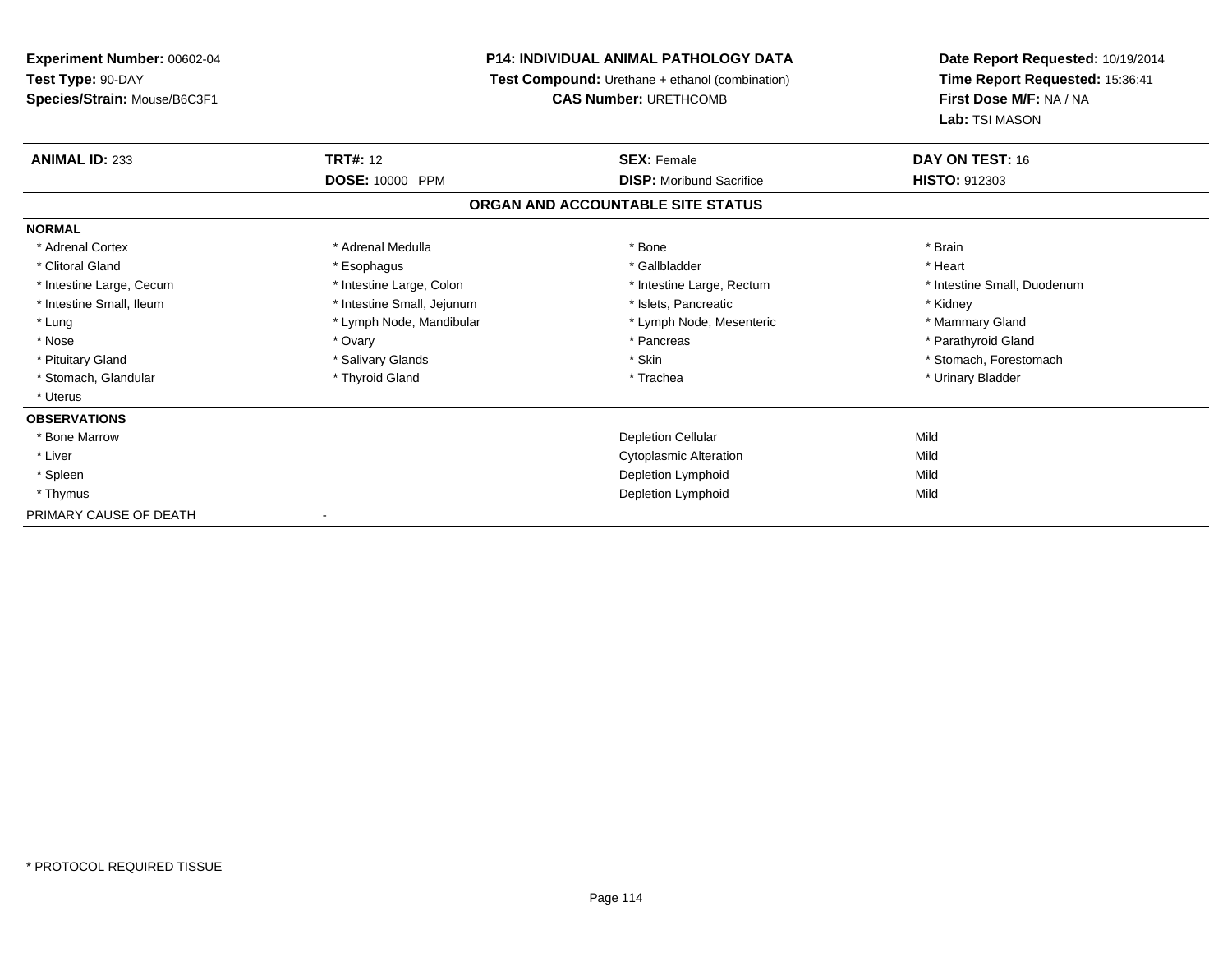**Experiment Number:** 00602-04**Test Type:** 90-DAY**Species/Strain:** Mouse/B6C3F1

## **P14: INDIVIDUAL ANIMAL PATHOLOGY DATA**

**Test Compound:** Urethane + ethanol (combination)

**CAS Number:** URETHCOMB

**Date Report Requested:** 10/19/2014**Time Report Requested:** 15:36:41**First Dose M/F:** NA / NA**Lab:** TSI MASON

| <b>ANIMAL ID: 234</b>      | <b>TRT#:</b> 12<br>DOSE: 10000 PPM | <b>SEX: Female</b><br><b>DISP:</b> Moribund Sacrifice | DAY ON TEST: 16<br><b>HISTO: 912304</b> |  |
|----------------------------|------------------------------------|-------------------------------------------------------|-----------------------------------------|--|
|                            |                                    |                                                       |                                         |  |
| <b>NORMAL</b>              |                                    |                                                       |                                         |  |
| * Adrenal Medulla          | * Bone                             | * Brain                                               | * Clitoral Gland                        |  |
| * Esophagus                | * Gallbladder                      | * Heart                                               | * Intestine Large, Cecum                |  |
| * Intestine Large, Colon   | * Intestine Large, Rectum          | * Intestine Small, Duodenum                           | * Intestine Small, Ileum                |  |
| * Intestine Small, Jejunum | * Liver                            | * Lung                                                | * Lymph Node, Mandibular                |  |
| * Mammary Gland            | * Nose                             | * Pancreas                                            | * Parathyroid Gland                     |  |
| * Pituitary Gland          | * Salivary Glands                  | * Skin                                                | * Stomach, Forestomach                  |  |
| * Stomach, Glandular       | * Thyroid Gland                    | * Trachea                                             | * Urinary Bladder                       |  |
| * Uterus                   |                                    |                                                       |                                         |  |
| <b>OBSERVATIONS</b>        |                                    |                                                       |                                         |  |
| * Adrenal Cortex           | Capsule                            | Hyperplasia                                           | Minimal                                 |  |
| * Bone Marrow              |                                    | <b>Depletion Cellular</b>                             | Mild                                    |  |
| * Kidney                   |                                    | Nephropathy                                           | Minimal                                 |  |
| * Lymph Node, Mesenteric   |                                    | Depletion Lymphoid                                    | Mild                                    |  |
| * Ovary                    | Follicle                           | Degeneration                                          | Minimal                                 |  |
| * Spleen                   |                                    | Depletion Lymphoid                                    | Mild                                    |  |
| * Thymus                   |                                    | Depletion Lymphoid                                    | Moderate                                |  |
| PRIMARY CAUSE OF DEATH     |                                    |                                                       |                                         |  |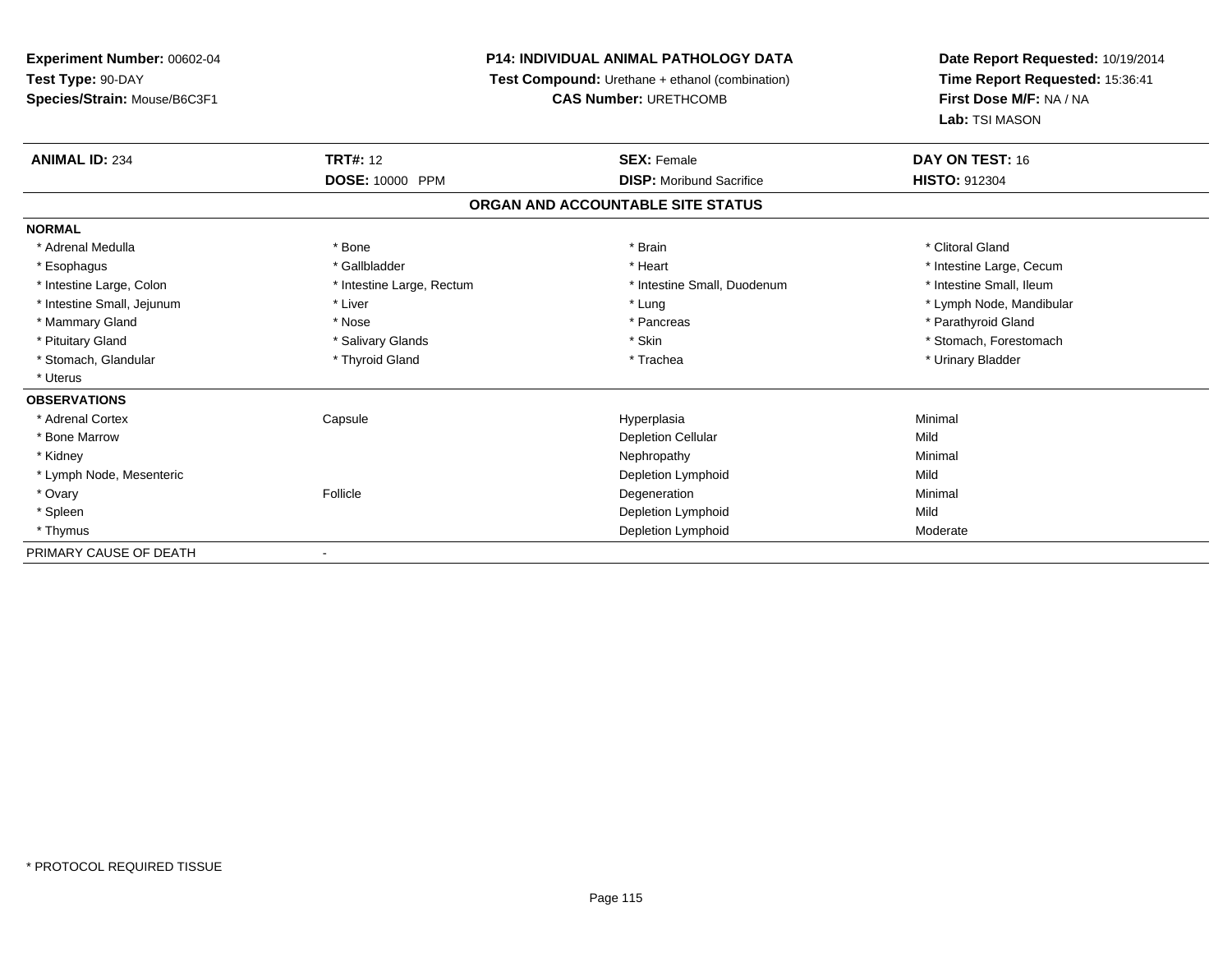| Experiment Number: 00602-04  |                           | <b>P14: INDIVIDUAL ANIMAL PATHOLOGY DATA</b>    | Date Report Requested: 10/19/2014<br>Time Report Requested: 15:36:41<br>First Dose M/F: NA / NA<br>Lab: TSI MASON |  |
|------------------------------|---------------------------|-------------------------------------------------|-------------------------------------------------------------------------------------------------------------------|--|
| Test Type: 90-DAY            |                           | Test Compound: Urethane + ethanol (combination) |                                                                                                                   |  |
| Species/Strain: Mouse/B6C3F1 |                           | <b>CAS Number: URETHCOMB</b>                    |                                                                                                                   |  |
|                              |                           |                                                 |                                                                                                                   |  |
| <b>ANIMAL ID: 235</b>        | <b>TRT#: 12</b>           | <b>SEX: Female</b>                              | DAY ON TEST: 16                                                                                                   |  |
|                              | <b>DOSE: 10000 PPM</b>    | <b>DISP:</b> Moribund Sacrifice                 | <b>HISTO: 912305</b>                                                                                              |  |
|                              |                           | ORGAN AND ACCOUNTABLE SITE STATUS               |                                                                                                                   |  |
| <b>NORMAL</b>                |                           |                                                 |                                                                                                                   |  |
| * Adrenal Medulla            | * Bone                    | * Brain                                         | * Clitoral Gland                                                                                                  |  |
| * Esophagus                  | * Gallbladder             | * Heart                                         | * Intestine Large, Cecum                                                                                          |  |
| * Intestine Large, Colon     | * Intestine Large, Rectum | * Intestine Small, Duodenum                     | * Intestine Small, Ileum                                                                                          |  |
| * Intestine Small, Jejunum   | * Islets, Pancreatic      | * Kidney                                        | * Lung                                                                                                            |  |
| * Lymph Node, Mandibular     | * Mammary Gland           | * Nose                                          | * Pancreas                                                                                                        |  |
| * Pituitary Gland            | * Salivary Glands         | * Skin                                          | * Stomach, Forestomach                                                                                            |  |
| * Stomach, Glandular         | * Thyroid Gland           | * Trachea                                       | * Urinary Bladder                                                                                                 |  |
| * Uterus                     |                           |                                                 |                                                                                                                   |  |
| <b>MISSING</b>               |                           |                                                 |                                                                                                                   |  |
| * Parathyroid Gland          |                           |                                                 |                                                                                                                   |  |
| <b>OBSERVATIONS</b>          |                           |                                                 |                                                                                                                   |  |
| * Adrenal Cortex             | Capsule                   | Hyperplasia                                     | Minimal                                                                                                           |  |
| * Bone Marrow                |                           | <b>Depletion Cellular</b>                       | Mild                                                                                                              |  |
| * Liver                      |                           | <b>Cytoplasmic Alteration</b>                   | Minimal                                                                                                           |  |
| * Lymph Node, Mesenteric     |                           | Depletion Lymphoid                              | Mild                                                                                                              |  |
| * Ovary                      | Follicle                  | Degeneration                                    | Minimal                                                                                                           |  |
| * Spleen                     |                           | Depletion Lymphoid                              | Mild                                                                                                              |  |
| * Thymus                     |                           | <b>Depletion Lymphoid</b>                       | Mild                                                                                                              |  |
| PRIMARY CAUSE OF DEATH       |                           |                                                 |                                                                                                                   |  |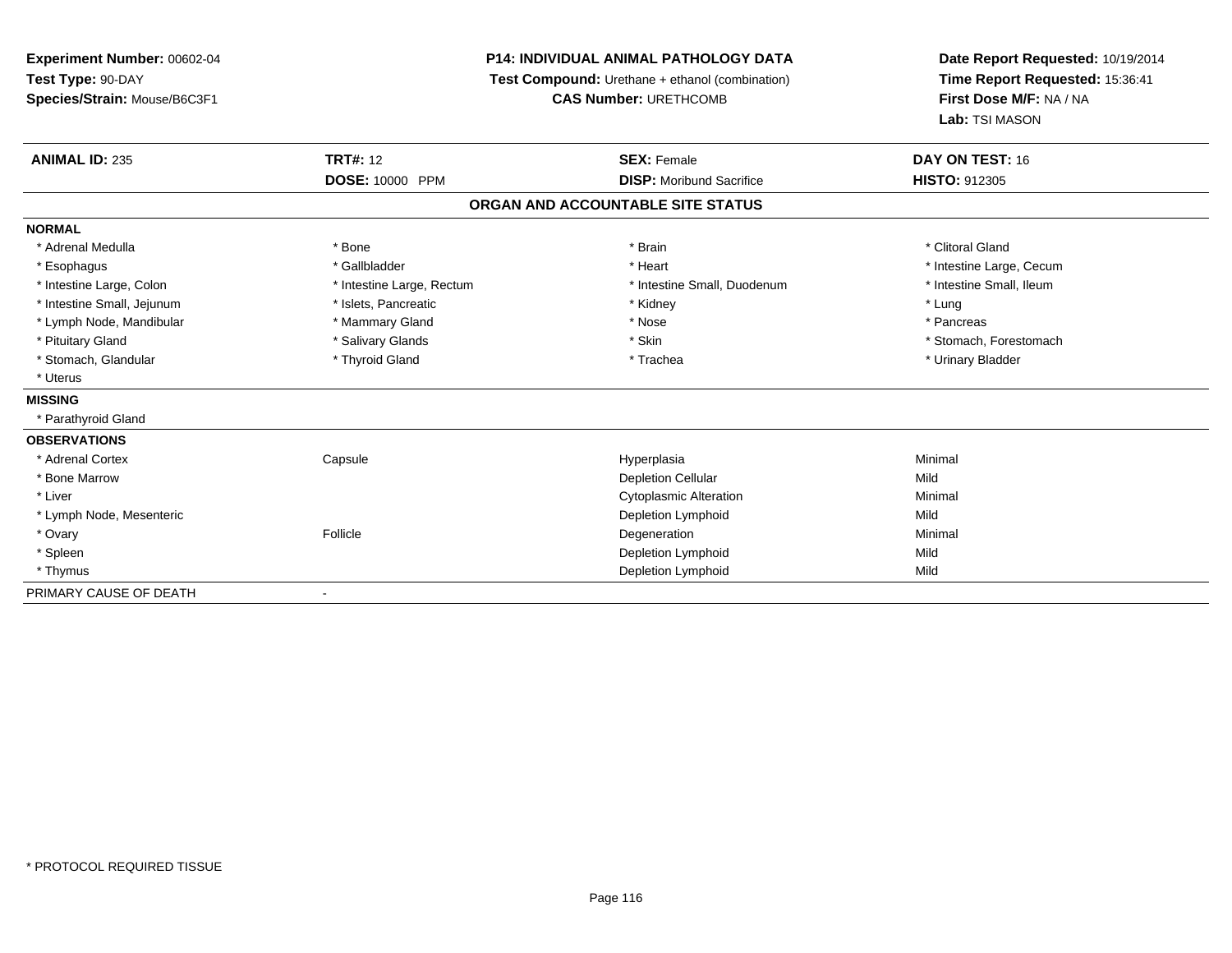**Experiment Number:** 00602-04**Test Type:** 90-DAY **Species/Strain:** Mouse/B6C3F1**P14: INDIVIDUAL ANIMAL PATHOLOGY DATA Test Compound:** Urethane + ethanol (combination)**CAS Number:** URETHCOMB**Date Report Requested:** 10/19/2014**Time Report Requested:** 15:36:41**First Dose M/F:** NA / NA**Lab:** TSI MASON**ANIMAL ID:** 236**TRT#:** 12 **SEX:** Female **DAY ON TEST:** 16 **DOSE:** 10000 PPM **DISP:** Moribund Sacrifice **HISTO:** <sup>912306</sup> **ORGAN AND ACCOUNTABLE SITE STATUSNORMAL**\* Adrenal Cortex \* Adrenal Medulla \* Adrenal Medulla \* Bone \* Brain \* Brain \* Brain \* Brain \* Brain \* Brain \* Brain \* Brain \* Brain \* Brain \* Brain \* Brain \* Brain \* Brain \* Brain \* Brain \* Brain \* Brain \* Brain \* Brain \* Brain \* Brain \* B \* Heart \* Clitoral Gland \* \* \* heart \* \* Esophagus \* \* \* \* \* \* \* \* \* \* \* Gallbladder \* \* \* \* \* \* \* \* \* \* \* \* Heart \* Intestine Large, Cecum \* Intestine Large, Colon \* Intestine Large, Rectum \* Intestine Small, Duodenum \* Intestine Small, Ileum \* Intestine Small, Jejunum \* Kidney \* Lymph Node, Mandibular\* Mammary Gland \* \* Andrew \* Nose \* \* Nose \* \* Ovary \* Ovary \* Ovary \* \* Ovary \* \* Pancreas \* \* Pancreas \* \* Pancreas \* \* Pancreas \* \* Pancreas \* \* Pancreas \* \* Pancreas \* \* Pancreas \* \* Pancreas \* \* Pancreas \* \* Pancreas \* Parathyroid Gland \* \* Pituitary Gland \* Thuitary Gland \* Salivary Glands \* Stin \* Skin \* Skin \* Skin \* Skin \* Skin \* Skin \* Skin \* Skin \* Skin \* Skin \* Skin \* Skin \* Skin \* Skin \* Skin \* Skin \* Skin \* Skin \* Skin \* Skin \* Urinary Bladder \* Stomach, Forestomach \* Thyroid Gland \* Thyroid Gland \* Trachea \* Uterus**OBSERVATIONS** \* Bone Marroww Depletion Cellular and Depletion Cellular and Depletion Cellular and Mild \* Liver Cytoplasmic Alterationn Mild \* Lungg and the state of the state of the state of the state of the state of the state of the state of the state of the state of the state of the state of the state of the state of the state of the state of the state of the stat \* Lymph Node, Mesenteric Depletion Lymphoidd Mild \* Spleenn and the control of the control of the control of the control of the control of the control of the control of the control of the control of the control of the control of the control of the control of the control of the co \* Stomach, Glandular Mineralizationn Minimal \* Thymus Depletion Lymphoidd Mild PRIMARY CAUSE OF DEATH-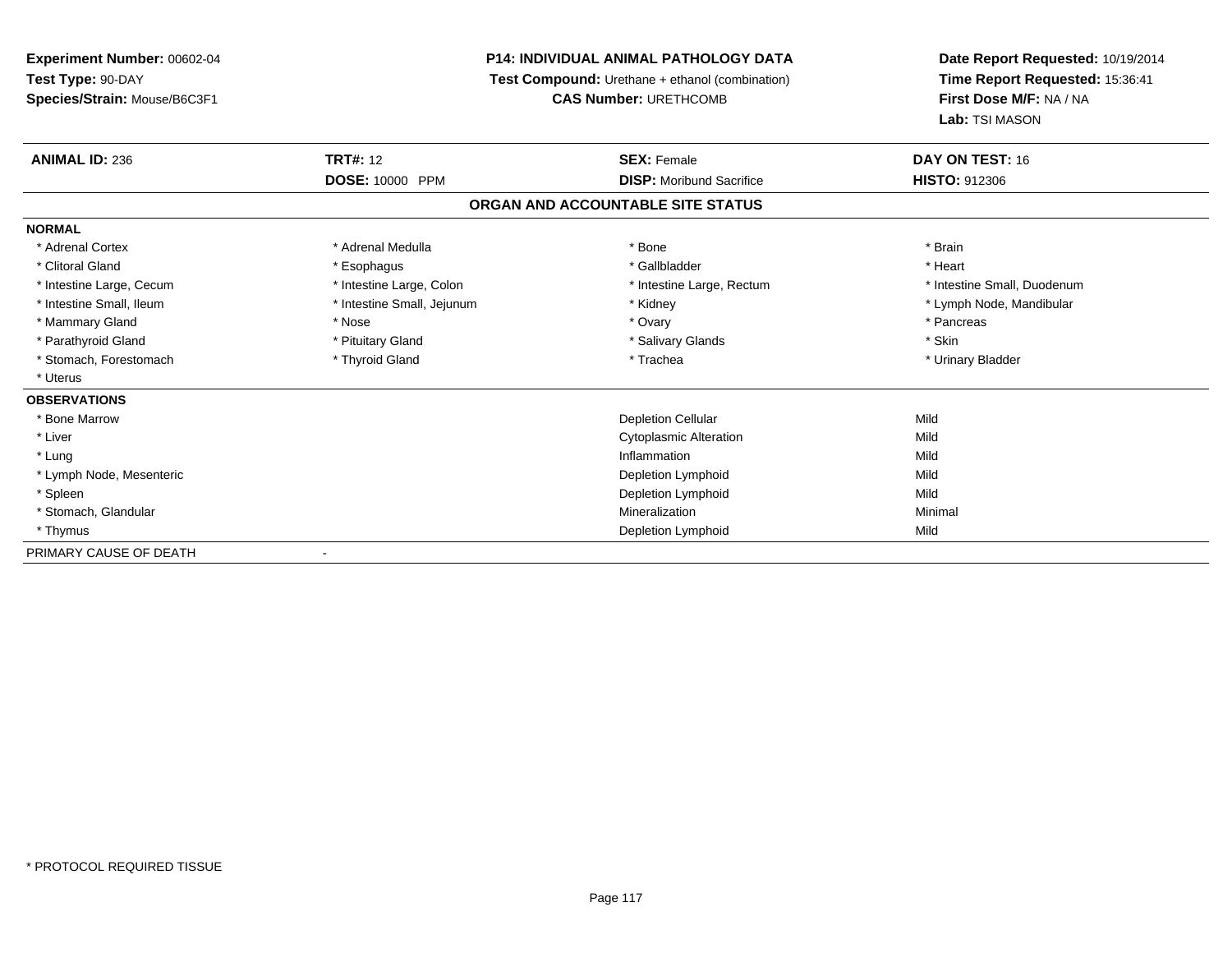**Experiment Number:** 00602-04**Test Type:** 90-DAY **Species/Strain:** Mouse/B6C3F1**P14: INDIVIDUAL ANIMAL PATHOLOGY DATA Test Compound:** Urethane + ethanol (combination)**CAS Number:** URETHCOMB**Date Report Requested:** 10/19/2014**Time Report Requested:** 15:36:41**First Dose M/F:** NA / NA**Lab:** TSI MASON**ANIMAL ID:** 237**TRT#:** 12 **SEX:** Female **DAY ON TEST:** 16 **DOSE:** 10000 PPM **DISP:** Moribund Sacrifice **HISTO:** <sup>912307</sup> **ORGAN AND ACCOUNTABLE SITE STATUSNORMAL**\* Adrenal Cortex \* Adrenal Medulla \* Adrenal Medulla \* Bone \* Brain \* Brain \* Brain \* Brain \* Brain \* Brain \* Brain \* Brain \* Brain \* Brain \* Brain \* Brain \* Brain \* Brain \* Brain \* Brain \* Brain \* Brain \* Brain \* Brain \* Brain \* Brain \* B \* Heart \* Clitoral Gland \* \* \* heart \* \* Esophagus \* \* \* \* \* \* \* \* \* \* \* Gallbladder \* \* \* \* \* \* \* \* \* \* \* \* Heart \* Intestine Large, Cecum \* Intestine Large, Colon \* Intestine Large, Rectum \* Intestine Small, Duodenum \* Intestine Small, Ileum \* Thestine Small, Jejunum \* 1998, Pancreatic \* Kidney \* Kidney \* Kidney \* Kidney \* Ovary \* Lymph Node, Mandibular \* Mannery Gland \* Mammary Gland \* Nose \* Nose \* Nose \* Salivary Glands \* Pancreas \* And the section of the section of the section of the section of the section of the section of the section of the section of the section of the section of the section of the section of the section of the sectio \* Stomach, Glandular \* Skin \* Spleen \* Spleen \* Spleen \* Stomach, Forestomach \* Stomach, Suite and the storage \* Stomach, Glandular \* Thyroid Gland \* \* Trachea \* \* Trachea \* Trachea \* \* Urinary Bladder \* \* Urinary Bladder \* \* Uterus \* Uterus **OBSERVATIONS** \* Bone Marroww Depletion Cellular and Depletion Cellular and Depletion Cellular and Mild \* Liver Cytoplasmic Alterationn Mild \* Lungg and the state of the state of the state of the state of the state of the state of the state of the state of the state of the state of the state of the state of the state of the state of the state of the state of the stat \* Lymph Node, Mesenteric Depletion Lymphoidd Mild \* Thymus Depletion Lymphoidd Mild PRIMARY CAUSE OF DEATH

-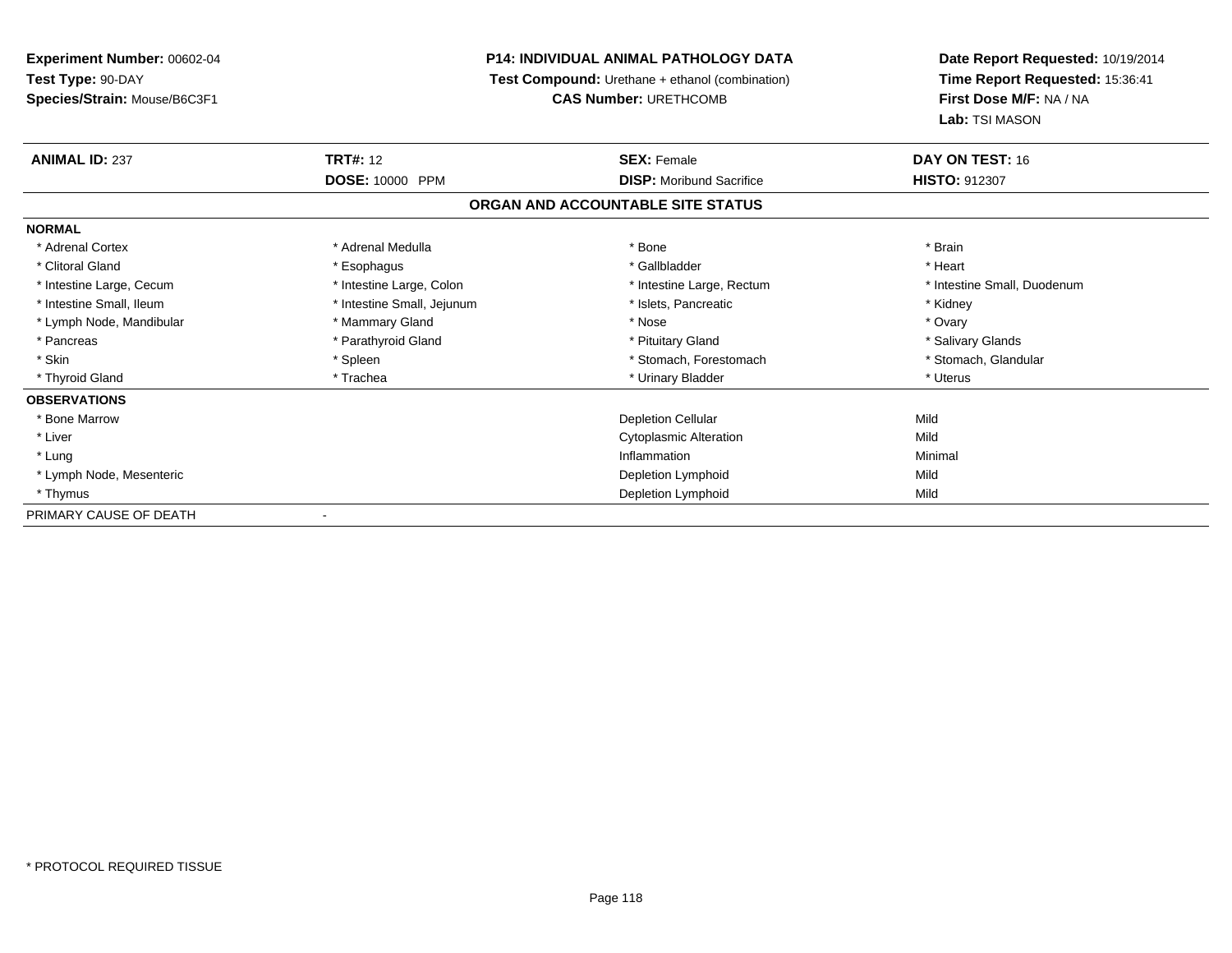| Experiment Number: 00602-04  | <b>P14: INDIVIDUAL ANIMAL PATHOLOGY DATA</b><br>Test Compound: Urethane + ethanol (combination) |                                   | Date Report Requested: 10/19/2014<br>Time Report Requested: 15:36:41 |  |
|------------------------------|-------------------------------------------------------------------------------------------------|-----------------------------------|----------------------------------------------------------------------|--|
| Test Type: 90-DAY            |                                                                                                 |                                   |                                                                      |  |
| Species/Strain: Mouse/B6C3F1 |                                                                                                 | <b>CAS Number: URETHCOMB</b>      |                                                                      |  |
|                              |                                                                                                 |                                   | Lab: TSI MASON                                                       |  |
| <b>ANIMAL ID: 238</b>        | <b>TRT#: 12</b>                                                                                 | <b>SEX: Female</b>                | DAY ON TEST: 16                                                      |  |
|                              | DOSE: 10000 PPM                                                                                 | <b>DISP:</b> Moribund Sacrifice   | <b>HISTO: 902308</b>                                                 |  |
|                              |                                                                                                 | ORGAN AND ACCOUNTABLE SITE STATUS |                                                                      |  |
| <b>NORMAL</b>                |                                                                                                 |                                   |                                                                      |  |
| * Adrenal Cortex             | * Adrenal Medulla                                                                               | * Bone                            | * Bone Marrow                                                        |  |
| * Brain                      | * Clitoral Gland                                                                                | * Esophagus                       | * Gallbladder                                                        |  |
| * Heart                      | * Intestine Large, Cecum                                                                        | * Intestine Large, Colon          | * Intestine Large, Rectum                                            |  |
| * Intestine Small, Duodenum  | * Intestine Small, Ileum                                                                        | * Intestine Small, Jejunum        | * Islets, Pancreatic                                                 |  |
| * Kidney                     | * Lymph Node, Mandibular                                                                        | * Lymph Node, Mesenteric          | * Mammary Gland                                                      |  |
| * Nose                       | * Pancreas                                                                                      | * Pituitary Gland                 | * Salivary Glands                                                    |  |
| * Skin                       | * Spleen                                                                                        | * Stomach, Forestomach            | * Stomach, Glandular                                                 |  |
| * Thymus                     | * Thyroid Gland                                                                                 | * Trachea                         | * Urinary Bladder                                                    |  |
| * Uterus                     |                                                                                                 |                                   |                                                                      |  |
| <b>MISSING</b>               |                                                                                                 |                                   |                                                                      |  |
| * Parathyroid Gland          |                                                                                                 |                                   |                                                                      |  |
| <b>OBSERVATIONS</b>          |                                                                                                 |                                   |                                                                      |  |
| * Liver                      |                                                                                                 | <b>Cytoplasmic Alteration</b>     | Minimal                                                              |  |
| * Lung                       |                                                                                                 | Hemorrhage                        | Minimal                                                              |  |
| * Ovary                      | Follicle                                                                                        | Degeneration                      | Minimal                                                              |  |
| PRIMARY CAUSE OF DEATH       |                                                                                                 |                                   |                                                                      |  |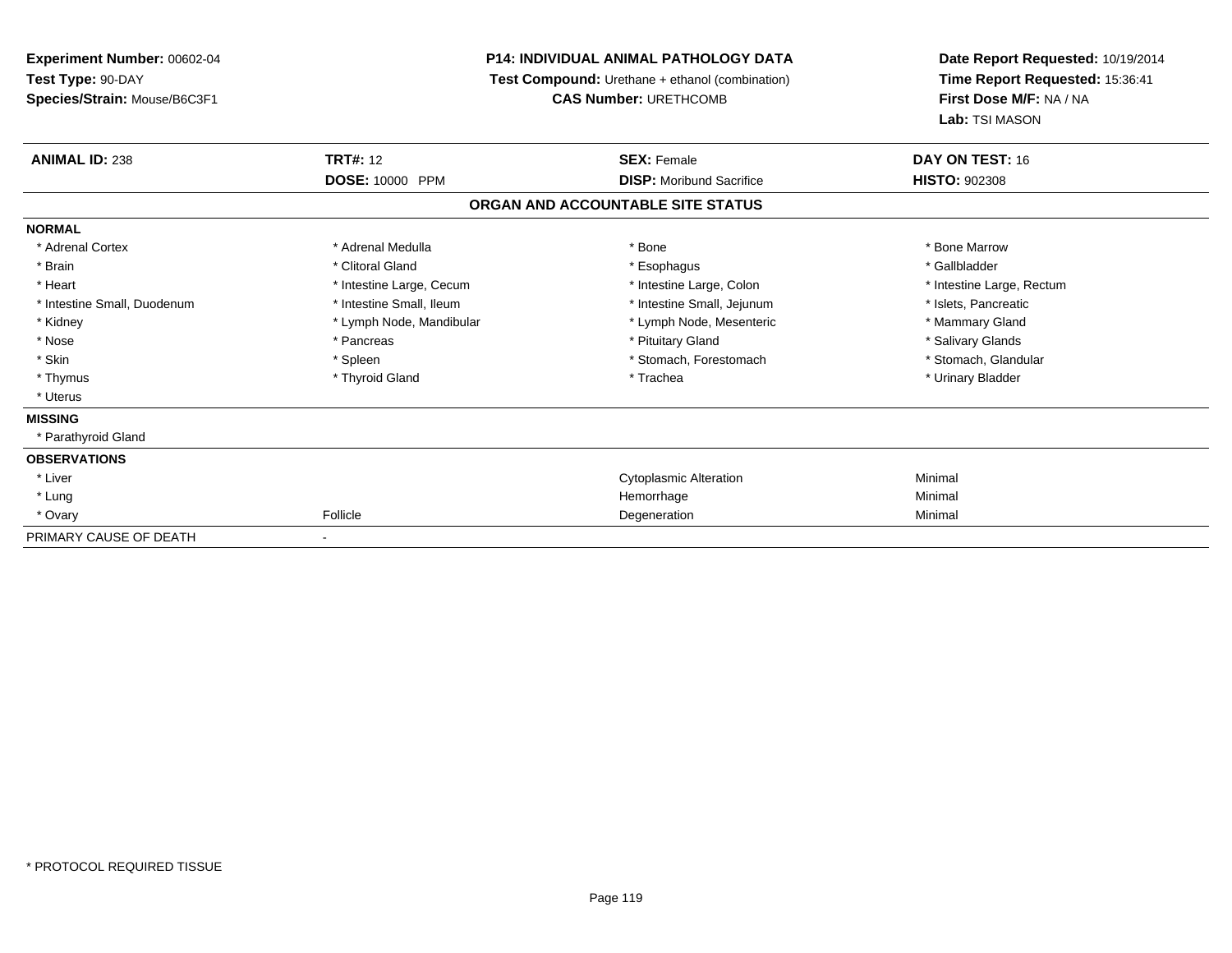| Experiment Number: 00602-04  |                            | P14: INDIVIDUAL ANIMAL PATHOLOGY DATA           | Date Report Requested: 10/19/2014                          |  |
|------------------------------|----------------------------|-------------------------------------------------|------------------------------------------------------------|--|
| Test Type: 90-DAY            |                            | Test Compound: Urethane + ethanol (combination) | Time Report Requested: 15:36:41<br>First Dose M/F: NA / NA |  |
| Species/Strain: Mouse/B6C3F1 |                            | <b>CAS Number: URETHCOMB</b>                    |                                                            |  |
|                              |                            |                                                 | Lab: TSI MASON                                             |  |
| <b>ANIMAL ID: 239</b>        | <b>TRT#: 12</b>            | <b>SEX: Female</b>                              | DAY ON TEST: 16                                            |  |
|                              | DOSE: 10000 PPM            | <b>DISP: Moribund Sacrifice</b>                 | HISTO: 912309                                              |  |
|                              |                            | ORGAN AND ACCOUNTABLE SITE STATUS               |                                                            |  |
| <b>NORMAL</b>                |                            |                                                 |                                                            |  |
| * Adrenal Cortex             | * Adrenal Medulla          | * Bone                                          | * Brain                                                    |  |
| * Clitoral Gland             | * Esophagus                | * Gallbladder                                   | * Heart                                                    |  |
| * Intestine Large, Cecum     | * Intestine Large, Colon   | * Intestine Large, Rectum                       | * Intestine Small, Duodenum                                |  |
| * Intestine Small, Ileum     | * Intestine Small, Jejunum | * Islets, Pancreatic                            | * Kidney                                                   |  |
| * Lung                       | * Mammary Gland            | * Nose                                          | * Pancreas                                                 |  |
| * Pituitary Gland            | * Salivary Glands          | * Skin                                          | * Stomach, Forestomach                                     |  |
| * Stomach, Glandular         | * Thyroid Gland            | * Trachea                                       | * Urinary Bladder                                          |  |
| * Uterus                     |                            |                                                 |                                                            |  |
| <b>MISSING</b>               |                            |                                                 |                                                            |  |
| * Parathyroid Gland          |                            |                                                 |                                                            |  |
| <b>OBSERVATIONS</b>          |                            |                                                 |                                                            |  |
| * Bone Marrow                |                            | <b>Depletion Cellular</b>                       | Mild                                                       |  |
| * Liver                      |                            | <b>Cytoplasmic Alteration</b>                   | Mild                                                       |  |
| * Lymph Node, Mandibular     |                            | Depletion Lymphoid                              | Mild                                                       |  |
| * Lymph Node, Mesenteric     |                            | Depletion Lymphoid                              | Mild                                                       |  |
| * Ovary                      | Follicle                   | Degeneration                                    | Mild                                                       |  |
| * Spleen                     |                            | Depletion Lymphoid                              | Mild                                                       |  |
| * Thymus                     |                            | Depletion Lymphoid                              | Moderate                                                   |  |
| PRIMARY CAUSE OF DEATH       |                            |                                                 |                                                            |  |